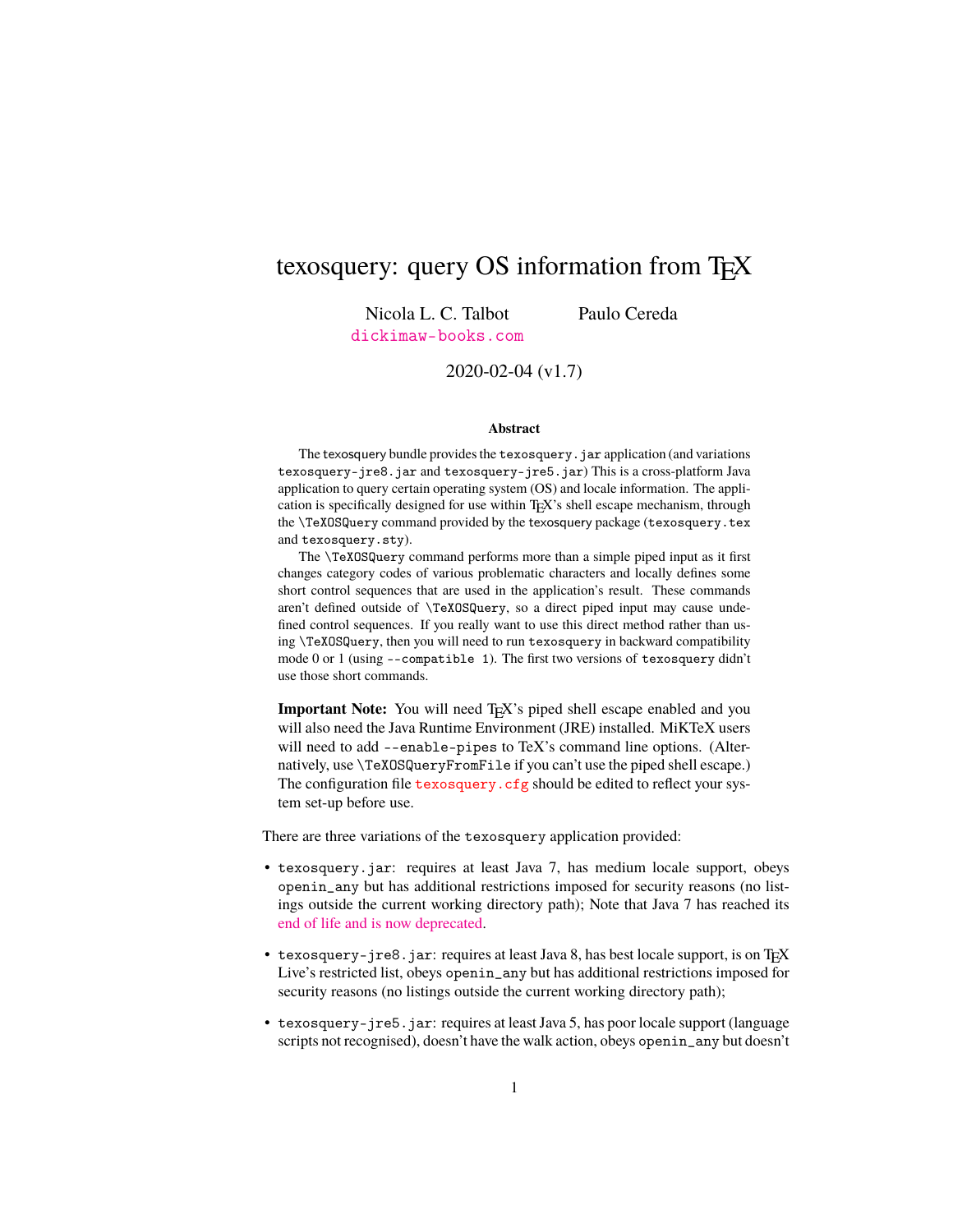have the extra restrictions of the Java 7 and 8 versions for the listing functions. Note that Java 5 and 6 are deprecated. Old deprecated versions are considered a security risk.

The default is now texosquery-jre8.jar. If you have an older version of Java you will need to edit the texosquery.cfg file (although, if possible, you should consider upgrading your Java version for security reasons). Throughout this document texosquery is used to reference the application, regardless which of these three jar files you've chosen to use. See section [1.1](#page-6-0) for further details.

The aim of the original version of texosquery was to provide a way of accessing the operating system's locale information. Version 1.3 of the tracklang package provides \TrackLangQueryEnv which uses kpsewhich to query the appropriate locale environment variable (such as \$LANG or LC\_ALL). Unfortunately this doesn't work under Windows as the locale information there is stored in the registry. The Lua os.setlocale(nil) function can simply return C or POSIX, which isn't helpful from tracklang's point of view. Although Java has its drawbacks, it's one of the most ubiquitous platform-independent methods to obtain this information. Since it seemed overkill to write a Java application that simply returned the locale, I decided to add a few extra functions that might be of use, but accessing locale information was, and still is, the primary purpose of this application.

Although the [POSIX](#page-112-0) environment variables, such as \$LC\_ALL, are easy to read with kpsewhich, these days the [IETF](#page-112-1) [BCP](#page-112-2) 47 language tag is the more appropriate way of identifying a locale, so version 1.2 has added the --bcp47 function to support this. The tracklang package has similarly added \TrackLanguageTag{*{IETF tag*}}.

The --numeric, --locale-data, --date-time and --time-zones options are designed to interface with the tex-locale package, so although texosquery and tex-locale are distributed separately, version 1.2 of texosquery was developed alongside version 1.0 of the tex-locale package. The aim of the tex-locale package is to use both tracklang and texosquery to automatically set up the document language. For example, in the following LATEX document

```
\documentclass{article}
\usepackage{tex-locale}
\begin{document}
Language: \CurrentLocaleLanguageNativeName.
Region: \CurrentLocaleRegionNativeName.
Today: \CurrentLocaleDate. (Compare with \today.)
Time: \CurrentLocaleTime.
Currency Symbol: \CurrentLocaleCurrency
Integer:
\texosqueryfmtnumber{\CurrentLocaleIntegerPattern}{123456}{0}{0}
Decimal:
\texosqueryfmtnumber{\CurrentLocaleDecimalPattern}{123456}{78}{0}
Percentage:
\texosqueryfmtnumber{\CurrentLocalePercentPattern}{0}{65}{0}
Currency:
\texosqueryfmtnumber{\CurrentLocaleCurrencyPattern}{1234567}{0}{0}
\end{document}
```
the tex-locale package will automatically: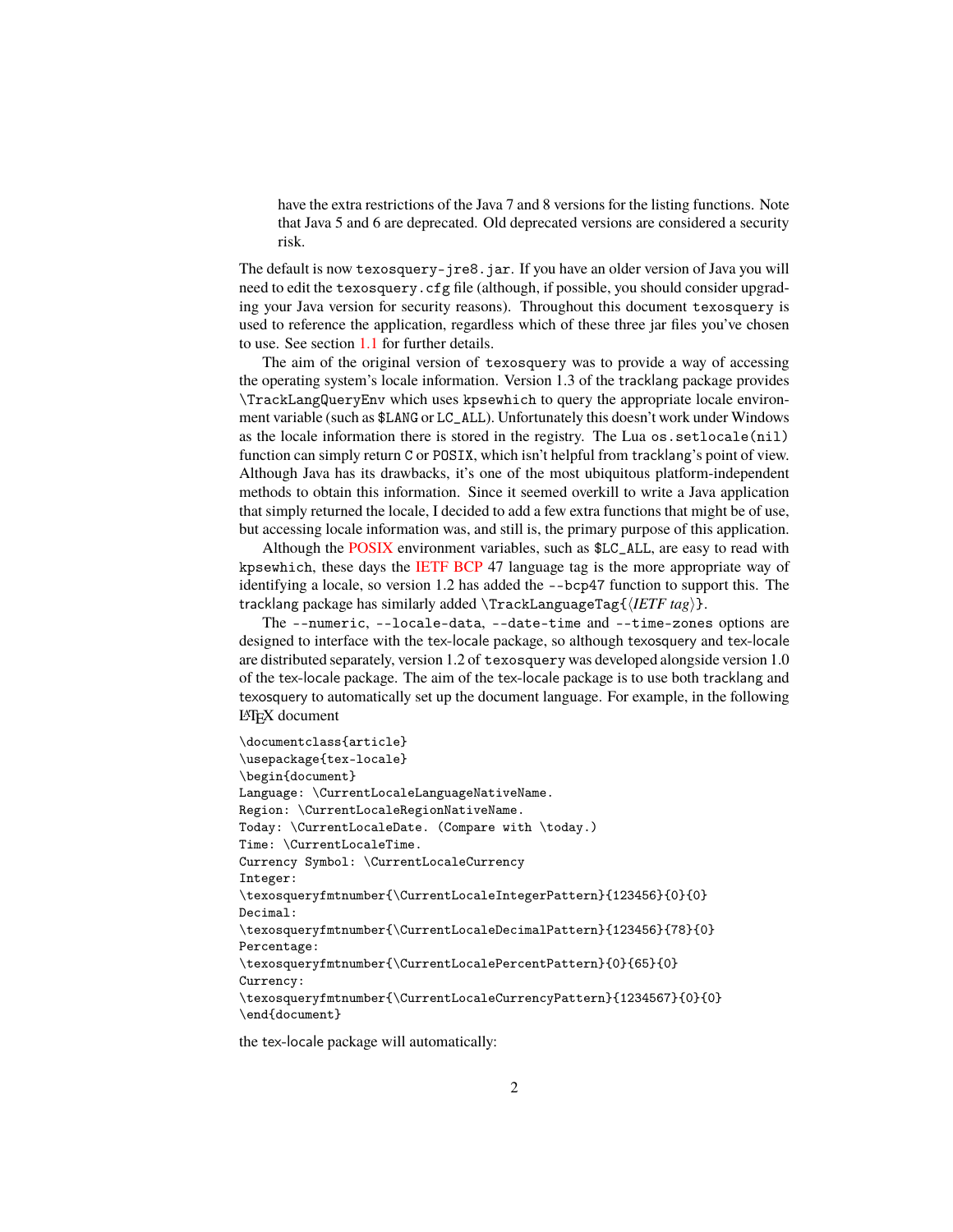- load the textcomp package for currency symbols (package option symbols=fontawesome will use fontawesome instead);
- if X<sub>I</sub>LAT<sub>E</sub>X or LuaLAT<sub>E</sub>X:
	- **–** load fontspec (unless option fontspec=false is used);
	- **–** load polyglossia and use \setmainlanguage with options that can be determined from the language tag (use package option support=babel to use babel regardless of the LATEX format);

otherwise:

- **–** load inputenc (default file encoding obtained from texosquery's --codeset-lcs action);
- **–** load fontenc (font encoding obtained using tracklang to query the language script);
- **–** load babel with the appropriate language label (use support=none to prevent this);
- load datetime2 with the useregional=text option (use datetime2=false to prevent this).

The generic locale.tex code doesn't load the above packages, but can still obtain information about the locale:

#### \input locale

```
Language: \CurrentLocaleLanguageNativeName.
Region: \CurrentLocaleRegionNativeName.
Today: \CurrentLocaleDate. (Compare with \today.)
Time: \CurrentLocaleTime.
Currency Symbol: \CurrentLocaleCurrency
Integer:
\texosqueryfmtnumber{\CurrentLocaleIntegerPattern}{123456}{0}{0}
Decimal:
\texosqueryfmtnumber{\CurrentLocaleDecimalPattern}{123456}{78}{0}
Percentage:
\texosqueryfmtnumber{\CurrentLocalePercentPattern}{0}{65}{0}
Currency:
\texosqueryfmtnumber{\CurrentLocaleCurrencyPattern}{1234567}{0}{0}
\bye
```
So that's the reasoning behind the new v1.2 actions.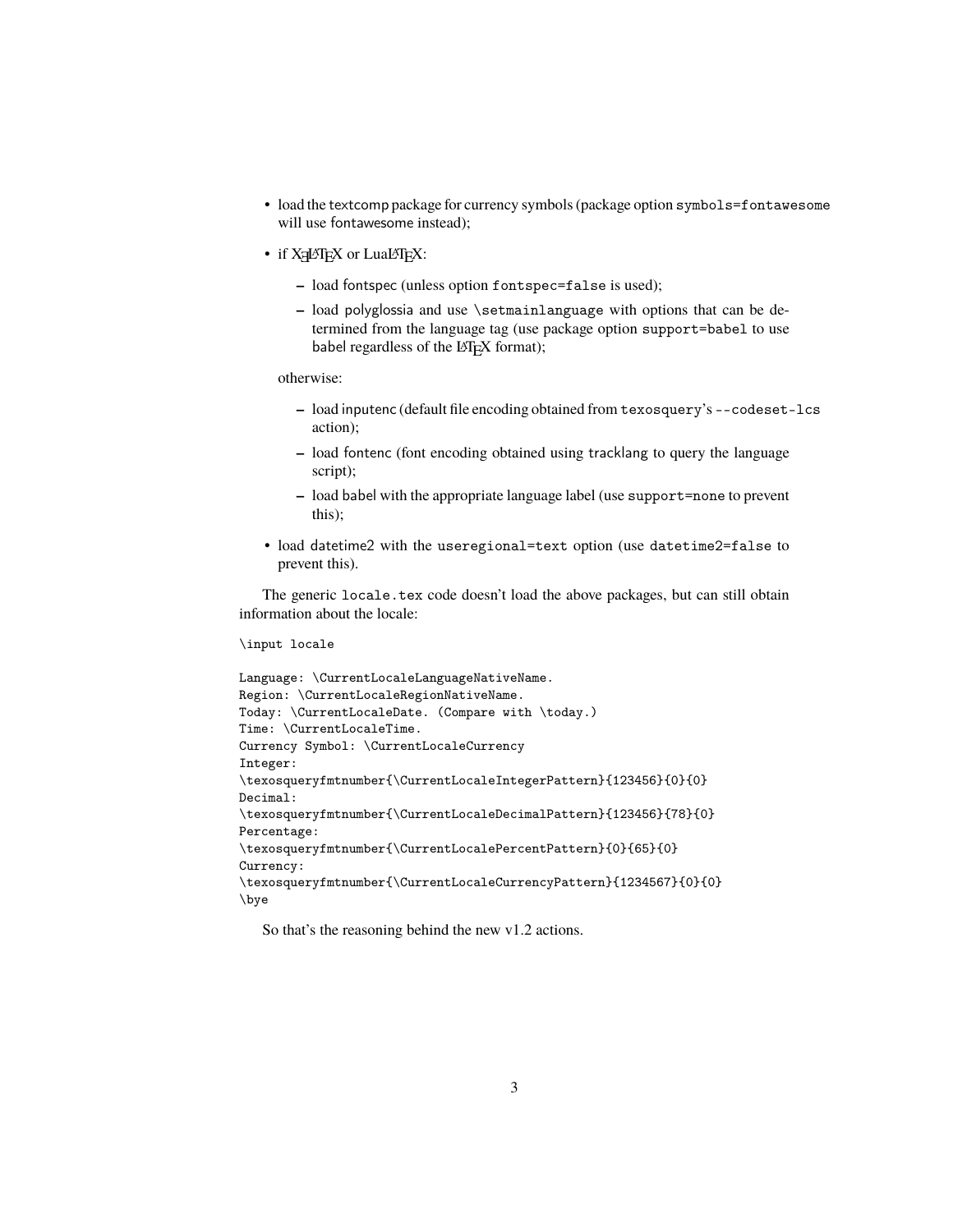# **Contents**

| $\mathbf{1}$ |     | texosquery.jar: the Java application                                                                                                                                                 | 6  |
|--------------|-----|--------------------------------------------------------------------------------------------------------------------------------------------------------------------------------------|----|
|              | 1.1 |                                                                                                                                                                                      | 7  |
|              | 1.2 |                                                                                                                                                                                      | 9  |
|              | 1.3 |                                                                                                                                                                                      | 10 |
|              | 1.4 |                                                                                                                                                                                      | 11 |
|              | 1.5 |                                                                                                                                                                                      | 11 |
|              | 1.6 |                                                                                                                                                                                      | 11 |
|              | 1.7 |                                                                                                                                                                                      | 12 |
|              | 1.8 |                                                                                                                                                                                      | 13 |
|              |     | Action -b or --bcp47 $\ldots \ldots \ldots \ldots \ldots \ldots \ldots \ldots \ldots$                                                                                                | 15 |
|              |     |                                                                                                                                                                                      | 16 |
|              |     |                                                                                                                                                                                      | 16 |
|              |     |                                                                                                                                                                                      | 16 |
|              |     |                                                                                                                                                                                      | 16 |
|              |     | Action -o or --osname $\ldots \ldots \ldots \ldots \ldots \ldots \ldots \ldots \ldots \ldots \ldots$                                                                                 | 17 |
|              |     |                                                                                                                                                                                      | 17 |
|              |     |                                                                                                                                                                                      | 17 |
|              |     |                                                                                                                                                                                      | 17 |
|              |     | Action -Z $[\langle locale \rangle]$ or --time-zones $[\langle locale \rangle]$                                                                                                      | 17 |
|              |     |                                                                                                                                                                                      | 18 |
|              |     | Action -d $\langle file \rangle$ or --pdfdate $\langle file \rangle$                                                                                                                 | 18 |
|              |     | Action -s $\langle file \rangle$ or --filesize $\langle file \rangle$                                                                                                                | 18 |
|              |     | Action - c or -- cwd $\ldots \ldots \ldots \ldots \ldots \ldots \ldots \ldots \ldots \ldots \ldots$                                                                                  | 18 |
|              |     |                                                                                                                                                                                      | 18 |
|              |     |                                                                                                                                                                                      | 19 |
|              |     | Action -i $\langle sep \rangle \langle dir \rangle$ [ $\langle sort \rangle$ ] or --list $\langle sep \rangle \langle dir \rangle$ [ $\langle sort \rangle$ ]                        | 19 |
|              |     | Action -id $\langle sep \rangle \langle dir \rangle$ [ $\langle sort \rangle$ ] or --list-dir $\langle sep \rangle \langle dir \rangle$ [ $\langle sort \rangle$ ]<br>$\sim$ $\sim$  | 21 |
|              |     | Action -ir $\langle sep \rangle \langle dir \rangle$ [ $\langle sort \rangle$ ] or --list-regular $\langle sep \rangle \langle dir \rangle$ [ $\langle sort \rangle$ ]               | 21 |
|              |     | Action -f $\langle sep \rangle$ $\langle regex \rangle$ $\langle dir \rangle$ [ $\langle sort \rangle$ ] or --filterlist $\langle sep \rangle$ $\langle regex \rangle$               |    |
|              |     |                                                                                                                                                                                      | 21 |
|              |     | Action -fd $\langle sep \rangle$ $\langle regex \rangle$ $\langle dir \rangle$ [ $\langle sort \rangle$ ] or --filterlist-dir $\langle sep \rangle$                                  |    |
|              |     |                                                                                                                                                                                      | 21 |
|              |     | Action -fr $\langle sep \rangle$ $\langle regex \rangle$ $\langle dir \rangle$ [ $\langle sort \rangle$ ] or --filterlist-regular                                                    |    |
|              |     | $\langle$ sep $\rangle$ $\langle$ regex $\rangle$ $\langle$ dir $\rangle$ [ $\langle$ sort $\rangle$ ]                                                                               | 21 |
|              |     | Action -w $\langle sep \rangle$ $\langle regex \rangle$ $\langle dir \rangle$ $[\langle sort \rangle]$ or --walk $\langle sep \rangle$ $\langle regex \rangle$ $\langle dir \rangle$ |    |
|              |     |                                                                                                                                                                                      | 21 |
|              |     |                                                                                                                                                                                      | 22 |
|              |     |                                                                                                                                                                                      | 22 |
|              |     | Action -e $\langle file \rangle$ or --dirname $\langle file \rangle$                                                                                                                 | 22 |
|              |     | Action -N $\left[\langle \text{language tag} \rangle \right]$ or --numeric $\left[\langle \text{language tag} \rangle \right]$                                                       | 22 |
|              |     | Action -D [ $\langle \text{language tag} \rangle$ ] or --locale-data [ $\langle \text{language tag} \rangle$ ]                                                                       | 24 |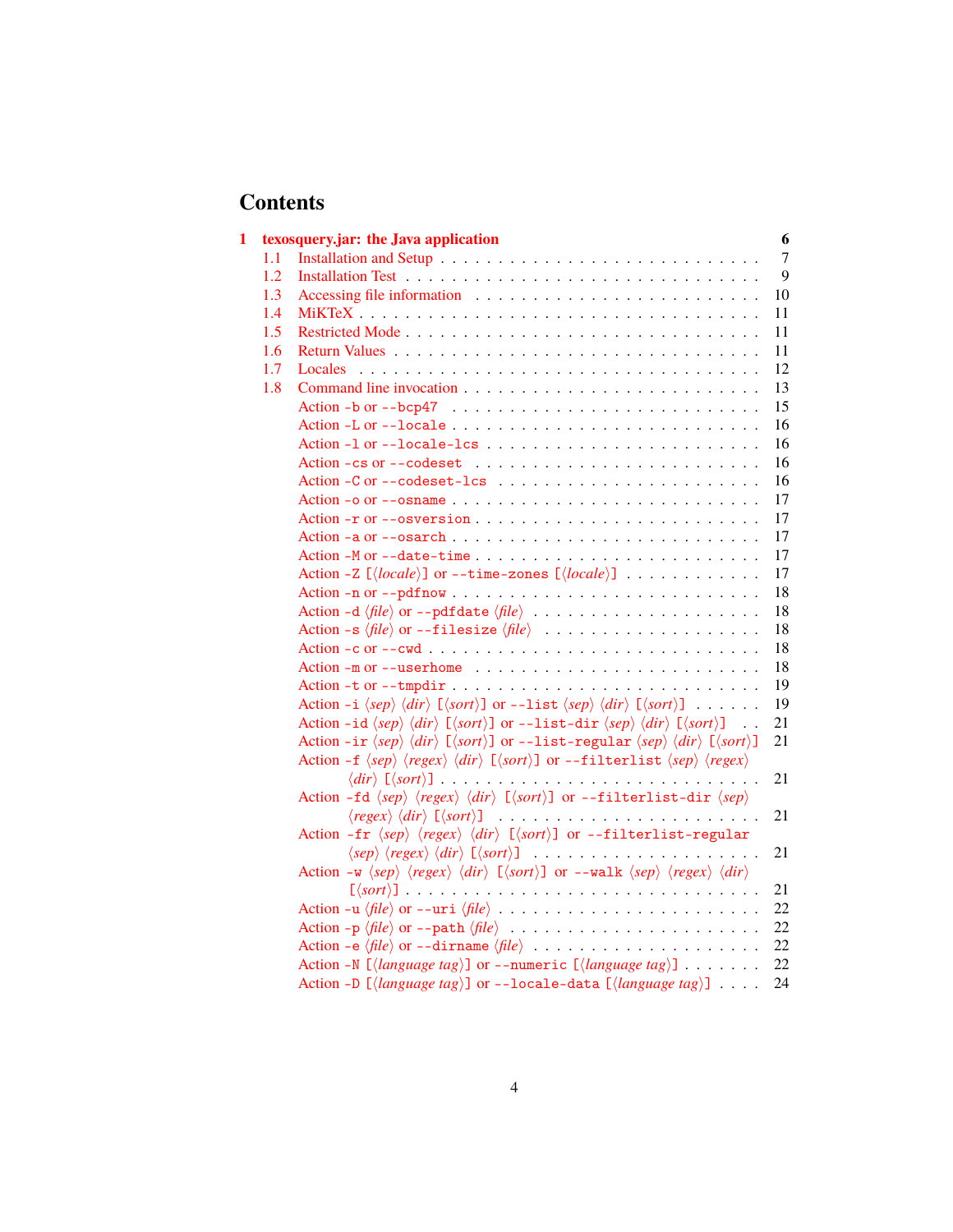| $\mathbf{2}$          |                       | 30<br>texosquery.tex: generic T <sub>F</sub> X code                                  |  |  |
|-----------------------|-----------------------|--------------------------------------------------------------------------------------|--|--|
|                       | 2.1                   | 34                                                                                   |  |  |
|                       | 2.2                   | 35                                                                                   |  |  |
|                       | 2.3                   | 35                                                                                   |  |  |
|                       | 2.4                   | 36                                                                                   |  |  |
| 3                     | <b>The Code</b><br>42 |                                                                                      |  |  |
|                       | 3.1                   | 42                                                                                   |  |  |
|                       |                       | 59<br>3.1.1                                                                          |  |  |
|                       |                       | 63<br>Shortcut Commands<br><br>3.1.2                                                 |  |  |
|                       |                       | 74<br>3.1.3                                                                          |  |  |
|                       |                       | 80<br>3.1.4                                                                          |  |  |
|                       |                       | 96<br>3.1.5                                                                          |  |  |
|                       | 3.2                   |                                                                                      |  |  |
|                       | 3.3                   |                                                                                      |  |  |
|                       | 3.4                   |                                                                                      |  |  |
|                       |                       | 3.4.1                                                                                |  |  |
|                       |                       | 3.4.2                                                                                |  |  |
|                       |                       | 3.4.3                                                                                |  |  |
|                       | 3.5                   |                                                                                      |  |  |
|                       |                       | 3.5.1<br>$texosquery.bat$ 112                                                        |  |  |
|                       |                       | 3.5.2<br>$texosquery-jre8.bat  \ldots  \ldots  \ldots  112$                          |  |  |
|                       |                       | 3.5.3<br>$texosquery-jre5.bat  \ldots \ldots \ldots \ldots \ldots \ldots \ldots 112$ |  |  |
| <b>Abbreviations</b>  |                       |                                                                                      |  |  |
| <b>Change History</b> |                       |                                                                                      |  |  |
|                       | <b>Index</b>          | 120                                                                                  |  |  |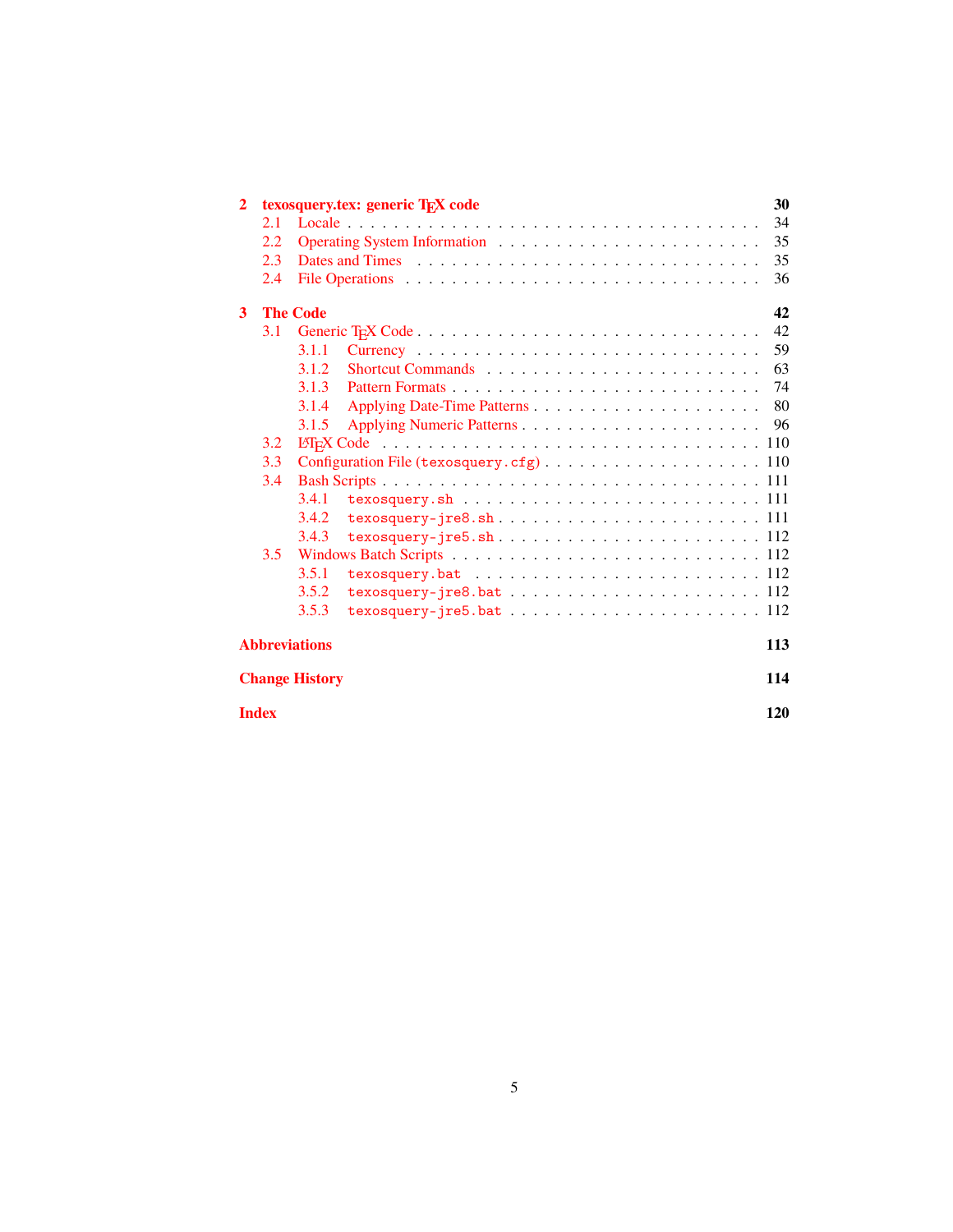## <span id="page-5-0"></span>**1 texosquery.jar: the Java application**

The texosquery Java command line application looks up certain system information that may be of use in T<sub>EX</sub> documents. This information can be obtained using native commands, but the Java application allows an [OS-](#page-112-4)independent approach with results that can easily be captured by T<sub>EX</sub>'s shell-escape without having to strip formatting information. It also uses control sequence markup to indicate whether characters should be interpreted literally (such as in file names) or if they should obey their current category code (such as punctuation occurring in textual information) or if they should be interpreted in some other way (such as pattern markup). This markup is expanded by \TeXOSQuery when it performs the piped shell escape.

**Important Note:** texosquery provides read-only actions, and I don't intend adding any actions that modify system settings or files.

Since the application is designed to work with T<sub>E</sub>X (through \TeXOSQuery defined in texosquery.tex) each action (indicated by a command line switch) will display the result on a single line. For multiple results, each line is grouped. A blank line (or empty group) will be displayed if the information isn't available or is prohibited. A forward slash (\fslh) is always used as a directory divider, regardless of the operating system, so the result can be used, for example, in \input or \includegraphics.

For example, I have a 64-bit Linux operating system installed on my computer, so I could use uname in a bash terminal:

uname -o -r

which (for me) produces:

4.1.13-100.fc21.x86\_64 GNU/Linux

I could also run texosquery directly from the bash terminal:

```
texosquery -o -r
```
which produces the rather more cryptic:

{Linux} {4\fdot 1\fdot 13\fhyn 100\fdot fc21\fdot x86\fusc 64}

However texosquery isn't intended for this direct use. It's intended for use with \TeXOSQuery provided by texosquery.tex. Here's a plain TEX document:

```
\input texosquery
\TeXOSQuery{\result}{-o -r}
\def\parseresult#1#2{OS Name: {\tt #1}. OS Version: {\tt #2}.}
\ifx\result\empty
Query failed!
\else
\expandafter\parseresult\result
\fi
\bye
```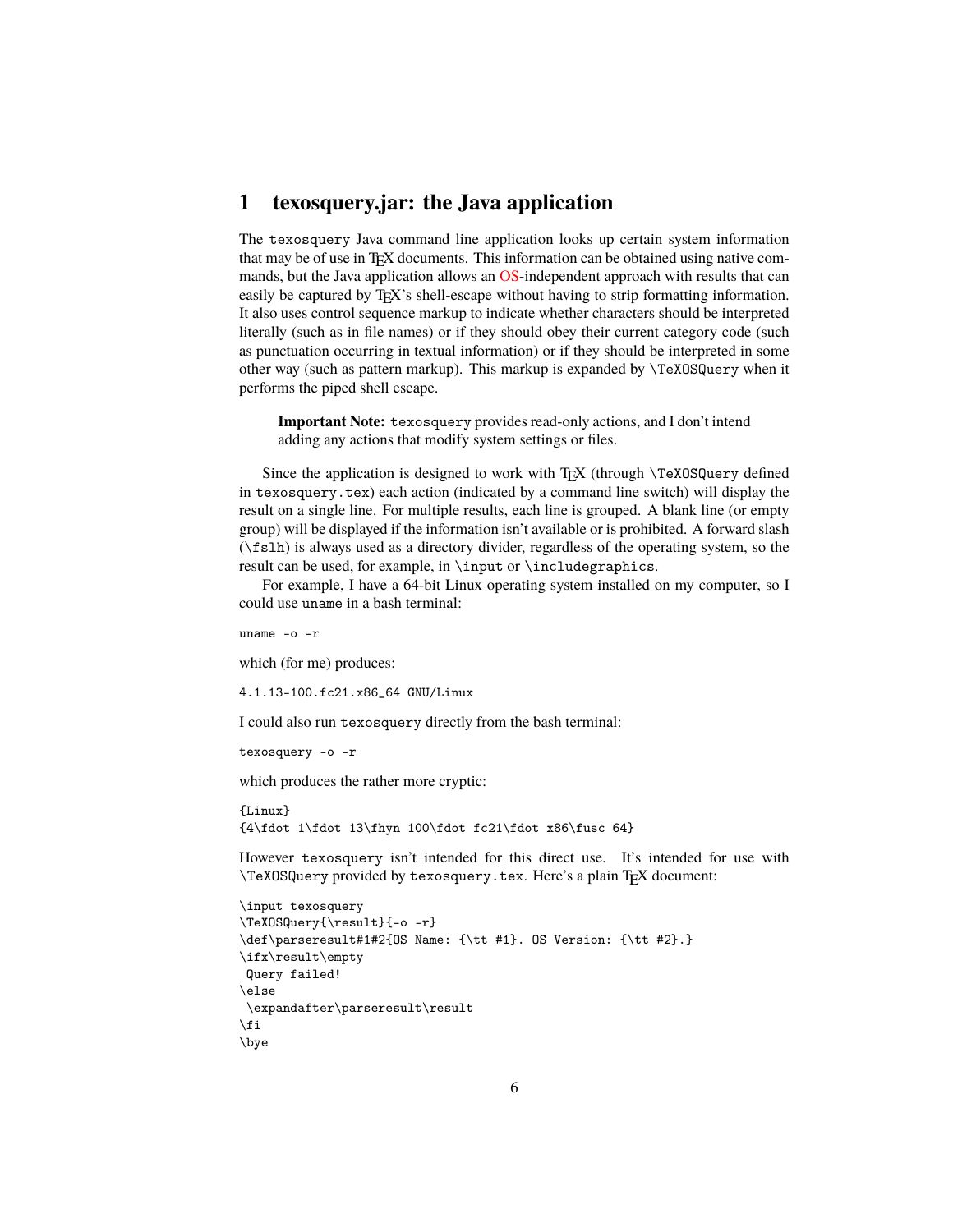The markup commands, such as \fusc, are now converted to literal characters with category code 12 ("other"), so the underscore isn't a problem. This document is now also platform independent (as long as texosquery and a recent version of the [JRE](#page-112-5) are installed). Unlike uname, texosquery also obeys the order of the command line switches, which makes it easier to define the helper command (\parseresult in the above) that processes the result.

## <span id="page-6-0"></span>**1.1 Installation and Setup**

Installation is best done through your TEX package manager. However if for some reason you need to install this package manually the instructions are below. If you install through your package manager, Windows users will probably find that the .jar files have been converted to .exe (with the .bat files omitted) and Unix-like users may find that the bash scripts are missing the . sh extension (these are actually symbolic links to the distributed .sh files). See section [1.2](#page-8-0) to test that the package has been successfully installed.

Even if you use your TEX distribution's package manager to install this package, you may still need to edit the texosquery.cfg file (see step [3](#page-7-0) below). It's best to copy this file to your  $\langle TEXMFHOME \rangle$  or  $\langle TEXMFLOCAL \rangle$  tree to avoid losing your changes when the package is updated.

You can find the correct value of  $\langle TEXMFHOME \rangle$  using

```
kpsewhich -var-value=TEXMFHOME
```
Similarly for  $\langle TEXMFLOCAL \rangle$ .

You can find where the package manager has put texosquery.cfg using

kpsewhich texosquery.cfg

This bundle contains the following files:

• texosquery.dtx

The DTX file contains the source code for this document, and also the files:

- **–** texosquery.tex (generic TEX code)
- **–** texosquery.sty (LATEX package wrapper)
- **–** texosquery.cfg (configuration file)

The bash scripts (which will need the extensions removed):

- **–** texosquery-jre8.sh
- **–** texosquery.sh
- **–** texosquery-jre5.sh

Windows batch files (which will need the extensions changed to .bat)

- **–** texosquery-jre8.batch
- **–** texosquery.batch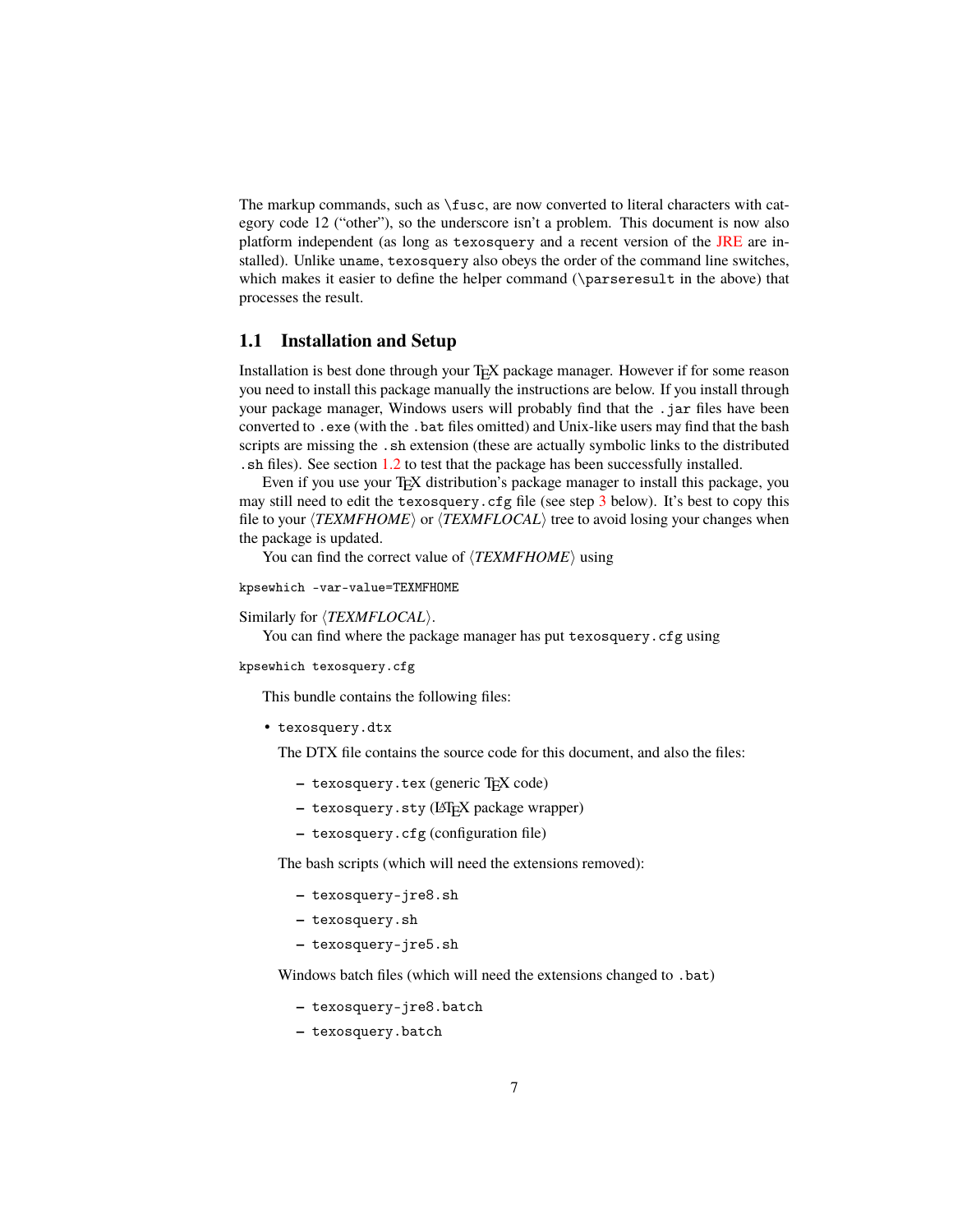**–** texosquery-jre5.batch

- texosquery.ins The driver file used to extract all the above files contained in texosquery.dtx.
- The three different versions of the texosquery application: texosquery-jre8.jar, texosquery.jar and texosquery-jre5.jar. The source code for these is contained in the java sub-directory.
- texosquery.pdf This PDF document.
- README.md The README file in markdown format.
- CHANGES Lists major changes for each version.

To install manually  $(\langle TEXMF \rangle)$  indicates the TEXMF directory):

1. Run

tex texosquery.ins

to extract the .tex, .sty, .cfg, .sh and .batch files.

Windows Change the extension of the .batch files to .bat (TEX on Windows prohibits the creation of .bat files). Move the .bat files to somewhere on your system's path. (You may omit the .bat files you don't need.) The .sh files may be deleted.

**Unix-like** Make the .sh files executable:

chmod u+x texosquery\*.sh

Move the .sh files to somewhere on your path *without* the .sh extension. (If the .sh extension is retained, you will have to edit the texosquery.cfg file to include it.) For example (if ~/bin is included in \$PATH):

mv texosquery-jre8.sh ~/bin/texosquery-jre8

(You may omit the .sh files you don't need.) The .batch files may be deleted.

- 2. Move texosquery.tex to  $\langle TEXMF\rangle$ /tex/generic/texosquery/
- <span id="page-7-0"></span>3. Edit texosquery.cfg so that \TeXOSInvokerName is defined to the application of your choice. For example, if you have Java 8 installed:

\def\TeXOSInvokerName{texosquery-jre8}

Or if you only have Java 5 or 6 installed:

\def\TeXOSInvokerName{texosquery-jre5}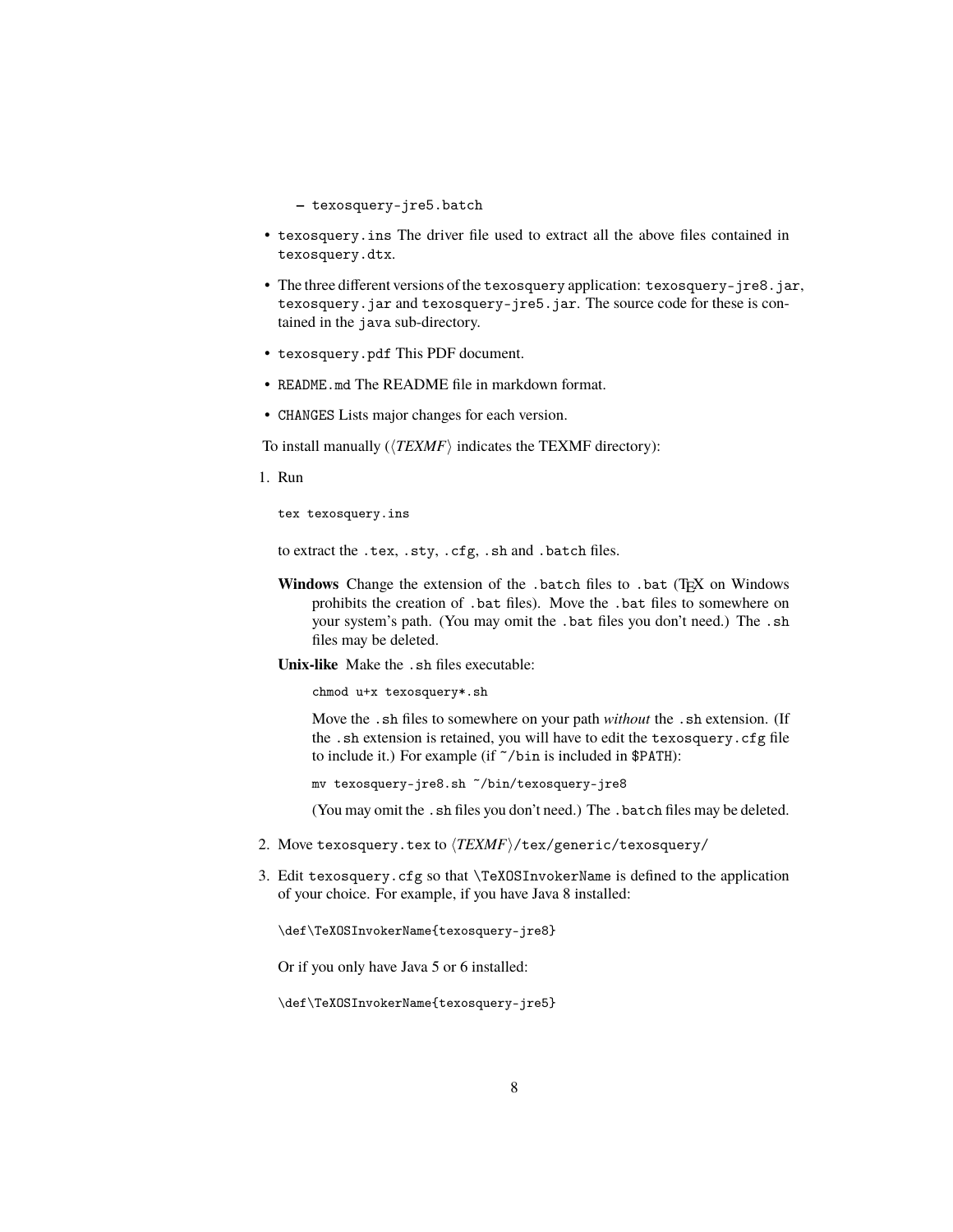You can find out your Java version by running the following in your command prompt or terminal:

java -version

If the version number starts with 1.8 then you have Java 8 installed, if it starts with 1.7 then you have Java 7, etc.

- 4. Move texosquery.cfg to  $\langle TEXMF\rangle$ /tex/generic/texosquery/
- 5. Move texosquery.sty to  $\langle TEXMF\rangle$ /tex/latex/texosquery/
- 6. Move the .jar files to  $\langle TEXMF \rangle$ /scripts/texosquery/

### <span id="page-8-0"></span>**1.2 Installation Test**

To test the installation:

1. In the [command prompt or terminal](http://www.dickimaw-books.com/latex/novices/html/terminal.html) do:

texosquery -b

(Replace texosquery with the command that matches the value of \TeXOSInvokerName in the  $textrm{texosquery}$ .  $\text{cfg file}$  described in section  $1.1$ .) The above command should display the system's default locale. For me, this simply displays the line:

en-GB

If you get an Unknown option '-b' error, then your [OS](#page-112-4) is picking up an old version of texosquery. Check the version number with the -v switch.

texosquery -v

If you get a "command not found" or "bad command or file name" error, then recheck the installation steps in section [1.1](#page-6-0) and make sure that the executable file has been placed on your system's path.

If this test is successful, try the next step.

2. Create the following plain T<sub>E</sub>X document called test.tex:

```
\input texosquery
\TeXOSQuery{\result}{-b}\result
\bye
```
and compile using:

pdftex --shell-escape test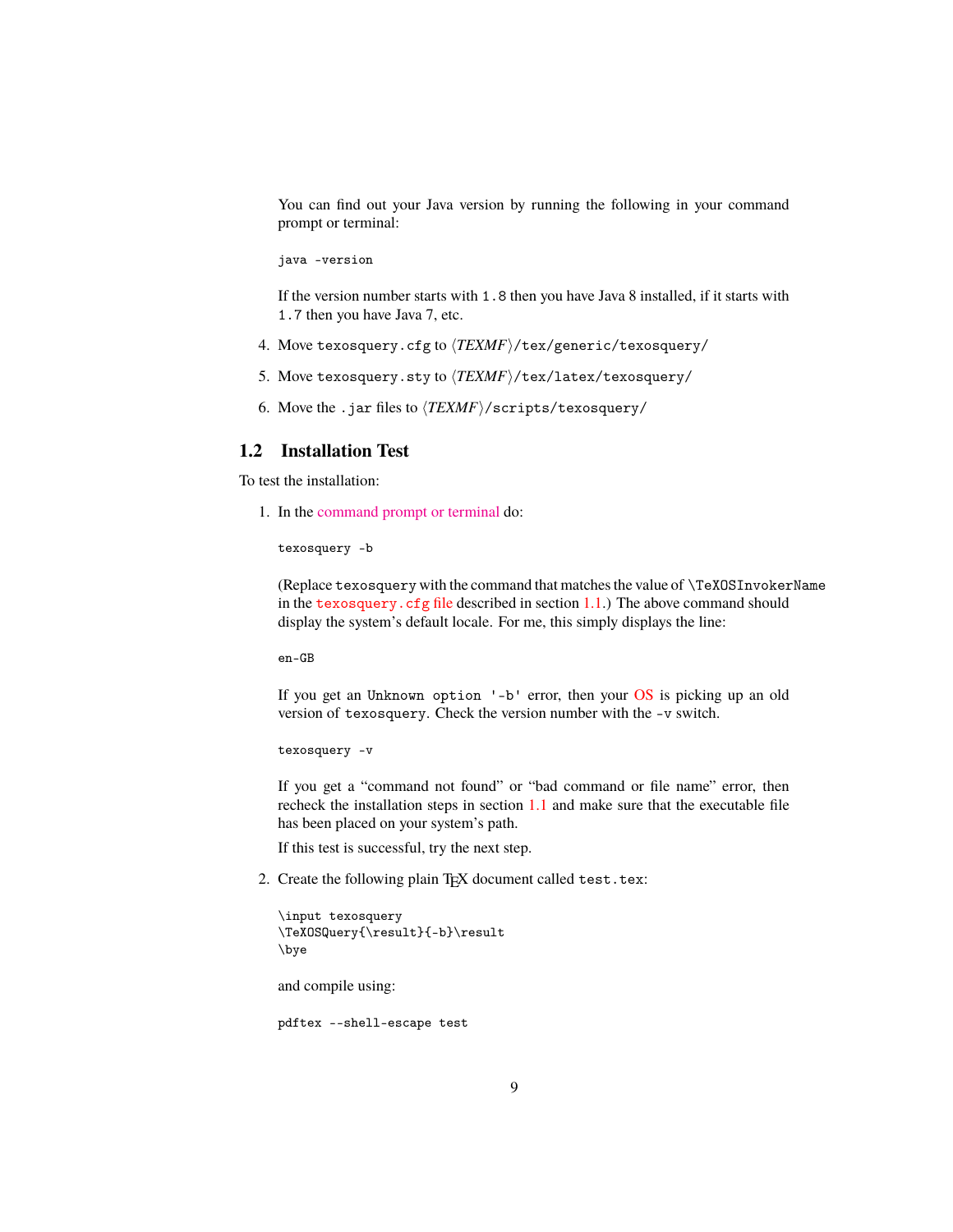Alternatively, create the follow LATEX document called test.tex:

```
\documentclass{article}
\usepackage{texosquery}
\begin{document}
\TeXOSQuery{\result}{-b}\result
\end{document}
```
and compile using:

pdflatex --shell-escape test

In both cases, the resulting PDF file test.pdf should show the default locale. If not check the transcript test.log which should include something like (|texosquery -b) or (|texosquery-jre8 -b) etc. If it simply has the line:

```
TeXOSQuery: texosquery -b
```
(or similar) then the dry run mode was on, which means the shell escape wasn't used. Check that the --shell-escape switch was used when calling pdftex or pdflatex.

TEX Live 2017 has added texosquery-jre8 to the restricted list, but you need to modify the configuration file to take advantage of this. Make sure that the line

```
\TeXOSQueryAllowRestricted
```
hasn't been commented out in the texosquery.cfg file and try the above example documents in restricted mode.

## <span id="page-9-0"></span>**1.3 Accessing file information**

If an input file name is required (for example, with the --pdfdate argument described below) then the file may be in the current working directory, relative to the current directory (with forward slash / as the directory divider), an absolute path (again with forward slash) or on TEX's path (in which case, kpsewhich is used to locate it). As from version 1.2, texosquery honours the openin\_any attribute set in the texmf.cnf configuration file. This value is fetched using

```
kpsewhich -var-value=openin_any
```
(You can find the configuration files using kpsewhich -a texmf.cnf) For example, suppose the file  $/\text{tmp}/$ .test exists. If the openin\_any attribute is set to "a" (any file), then (assuming the operating system allows read-access to that file) the texosquery filereading operations will be permitted. For example

```
texosquery --pdfdate /tmp/.test
```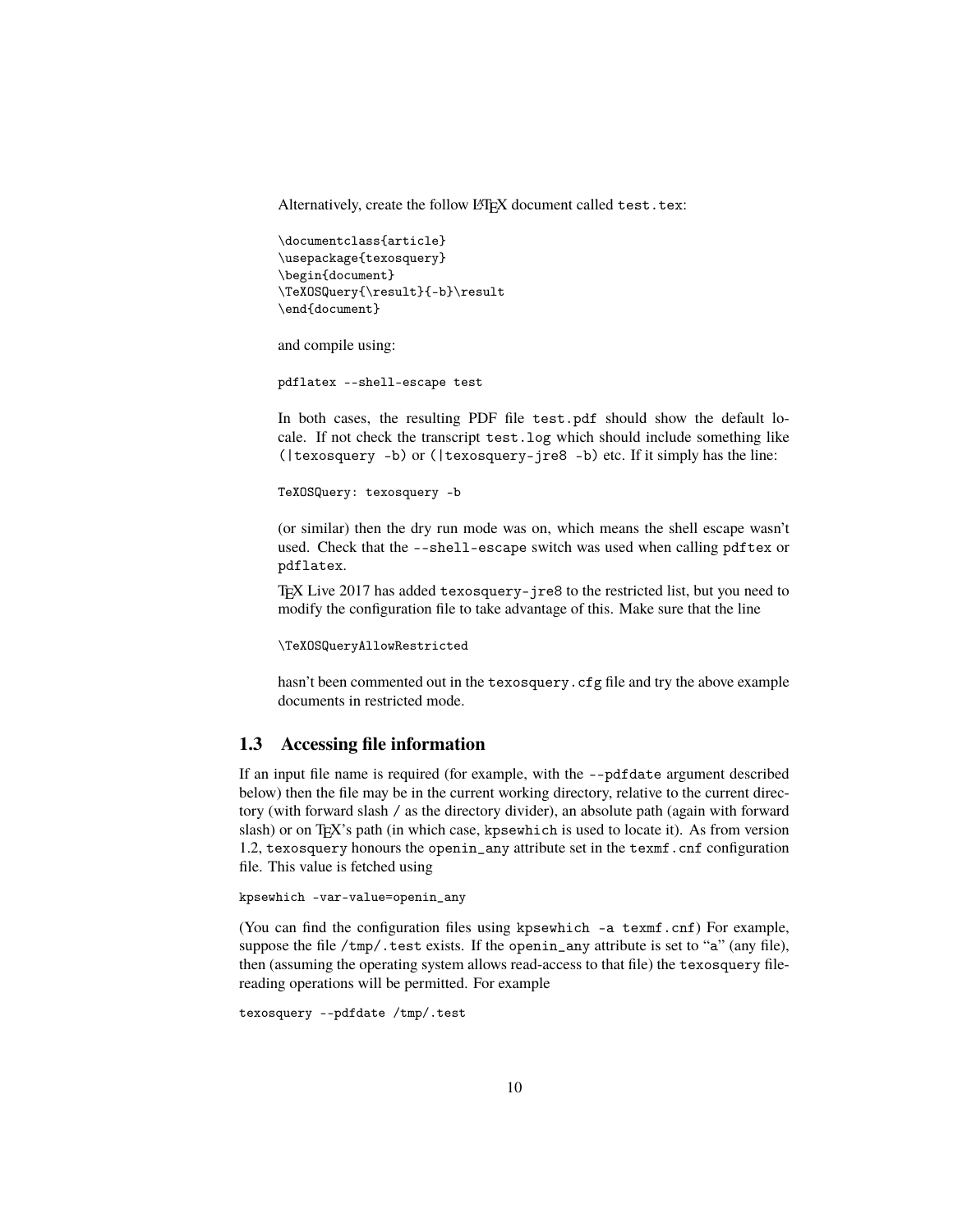will return the file modification date in PDF date-time format. However, if openin\_any is set to "r" (restricted), the read access will be denied because the file is considered hidden so an empty result is returned. Similarly, if openin\_any is set to "p" (paranoid), the read access will be denied again because the file is hidden but also because the file has an absolute path that isn't under \$TEXMFOUTPUT (assuming that environment variable hasn't been set to /tmp).

## <span id="page-10-0"></span>**1.4 MiKTeX**

MiKTeX doesn't support the openin\_any variable so, if this is unset, texosquery will fallback on "a".

Note that MiKTeX disables piped input by default for security reasons. Since \TeXOSQuery relies on piped input, you'll need to enable it with --enable-pipes when you run T<sub>F</sub>X.

### <span id="page-10-1"></span>**1.5 Restricted Mode**

TeX Live 2017 now has texosquery-jre8 on the list of trusted applications that may be run in restricted mode. In order to make use of this, you need to set up your [configuration](#page-7-0) [file](#page-7-0) to use both texosquery-jre8 and to automatically switch off the dry run mode if the restricted shell escape is detected. However, note that the restricted mode has limitations on the characters allowed in the shell escape for security reasons. This means that arguments (such as file names) can't be quoted in restricted mode and therefore arguments that contain spaces can't be delimited and will cause problems. Either avoid spaces in file names or use the unrestricted mode.

## <span id="page-10-2"></span>**1.6 Return Values**

The return values may include literal text where special characters need to have their category code changed to 12 (for example, file names) but the return values may also include TEX code that needs to be processed by TEX, either during the shell escape or deferred for later (such as date-time or numeric patterns). This means that the result from the shell escape can't be automatically detokenized.

Therefore, as from version 1.2, the return values include short control sequences that are locally defined by \TeXOSQuery and so are only valid within that command's scope. For example,  $\cdot$  cln expands to a colon  $\cdot$ ) with category code 12 whereas  $\cdot$  cln expands to a colon according to its current meaning. Note that this has changed from earlier versions which simply returned the actual characters, which may or may not have had the category code set to 12 at the start of \TeXOSQuery. To reproduce the original behaviour, use the compatibility mode (--compatible) with the level set to 0 or 1. For the full list of shortcut commands, see the definition of [\@texosquery@enableshortcs](#page-54-0).

If the operating system uses a backslash  $\setminus$  as a directory divider, returned path names will always replace this with a forward slash / (which is then converted to  $\f$ slh, as described above). This is designed to make the result as compatible as possible with T<sub>EX</sub> file commands (such as  $\infty$  ) which require a forward slash. However, for some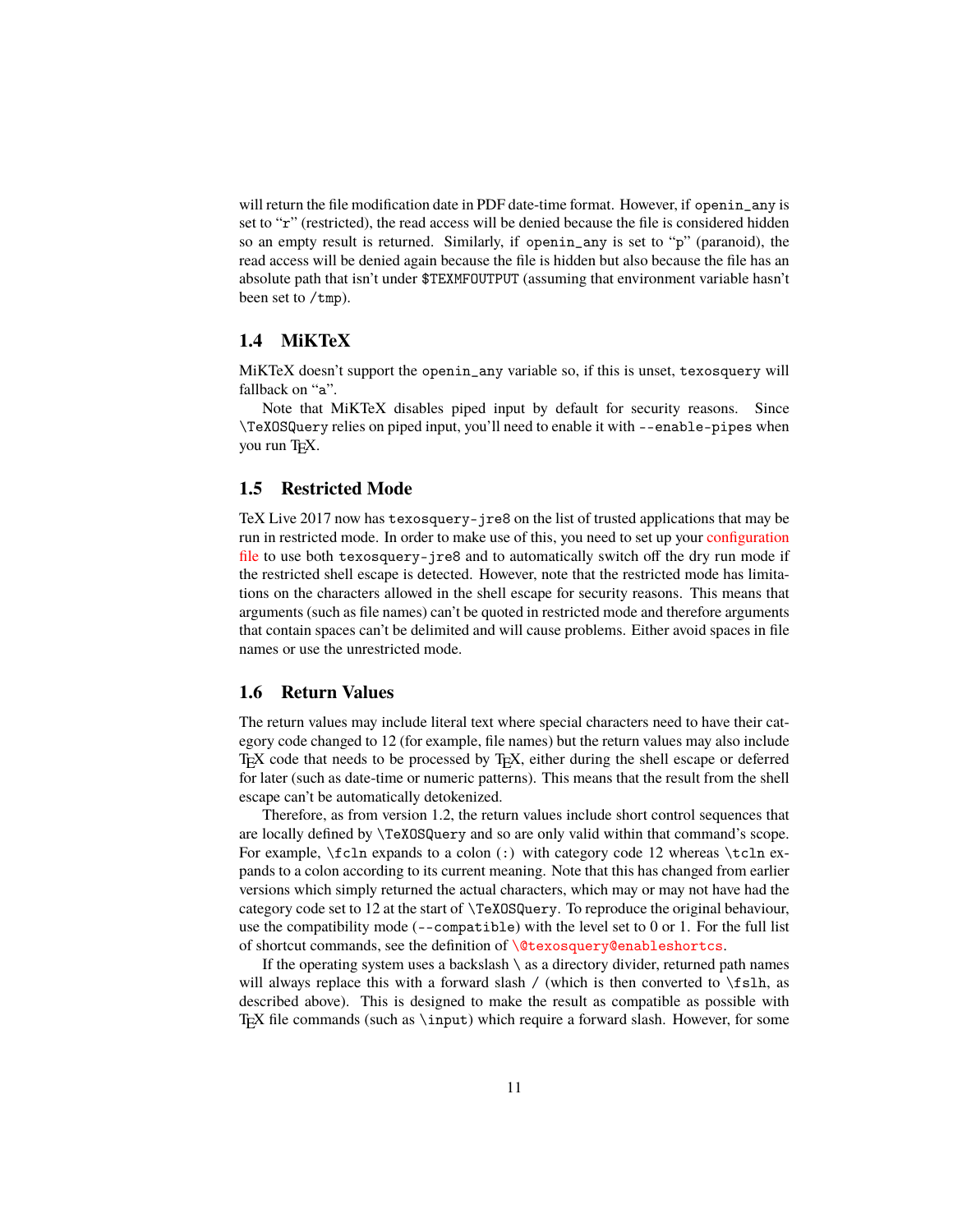systems, further modification may need to be done. For example, with T<sub>EX</sub> on Cygwin, the Windows path name c:\cygwin64\usr\local\texlive may correspond to the T<sub>EX</sub> path name /usr/local/texlive. This path is returned by texosquery as c:/cygwin64/usr/local/texlive (\fcln and \fslh replaced for clarity). You can use --strip-path-prefix to strip the leading c:/cygwin64 for convenience (see section [1.8\)](#page-12-0).

The output produced by the texosquery application will be returned using the system's default file encoding. (For example, [UTF-](#page-112-6)8.) You will need to ensure that your TEX document uses the same encoding if you want to typeset any of the results that may contain non-ASCII characters. You can determine the default encoding with texosquery -C, which is formatted to match the options used by the inputenc package. (For example, uft8 for UTF-8.)

To test the file encoding rerun the plain T<sub>EX</sub> or LAT<sub>EX</sub> test file in section  $1.2$  with  $-N$ instead of -b. Most currency symbols are outside the ASCII set, so this should return a non-ASCII character. If you happen to have \$ as your currency, then try en-GB or en-IE which have £ and  $\epsilon$ , respectively. LATEX users may need to load inputenc and fontenc. XAATEX and LuaIATEX users may need to load fontspec.

As from version 1.6, you can now override the default encoding using the --encoding option. This can be set on a document basis, for example:

```
\usepackage[utf8]{inputenc}
\TeXOSQuery{\result}{--encoding UTF-8 -N}
```
or for all documents by editing the texosquery.cfg file to include the option in the invoker command.

### <span id="page-11-0"></span>**1.7 Locales**

The options that have a locale identifier as an argument need the identifier formatted as a *regular* [IETF BCP 47 language tag](https://tools.ietf.org/html/bcp47) that uses hyphens as separators. [POSIX](#page-112-0) style locales (with underscores replaced by hyphens, for example fr-BE.utf8@euro) are only used as a return value in the --locale and --locale-lcs options.

**[Not all locales are supported by Java.](http://www.oracle.com/technetwork/java/javase/java8locales-2095355.html)** For example, Irish is supported but Scottish and Welsh aren't supported by the [JRE.](#page-112-5) The Unicode Consortium's Common Locale Data Repository (CLDR) can be accessed with Java 8, but [the CLDR isn't enabled by default.](http://openjdk.java.net/jeps/252) It can be turned on using the system property java.locale.providers, which may provide additional support. For example, although Welsh isn't supported by the JRE, it is supported with the [CLDR,](#page-112-7) so both Java 8 and the CLDR locale provider are required for that language. The proposed Java 9 should have the CLDR enabled by default.

The bash script texosquery-jre8 automatically sets java.locale.providers to CLDR,JRE. Alternatively, the JAVA\_TOOL\_OPTIONS environment variable can be set to

-Djava.locale.providers=CLDR,JRE

which will enable it for all installed Java applications. If you need to set multiple options, these can be combined in the value of JAVA\_TOOL\_OPTIONS. For example

-Djava.locale.providers=CLDR,JRE -Dfile.encoding=UTF-8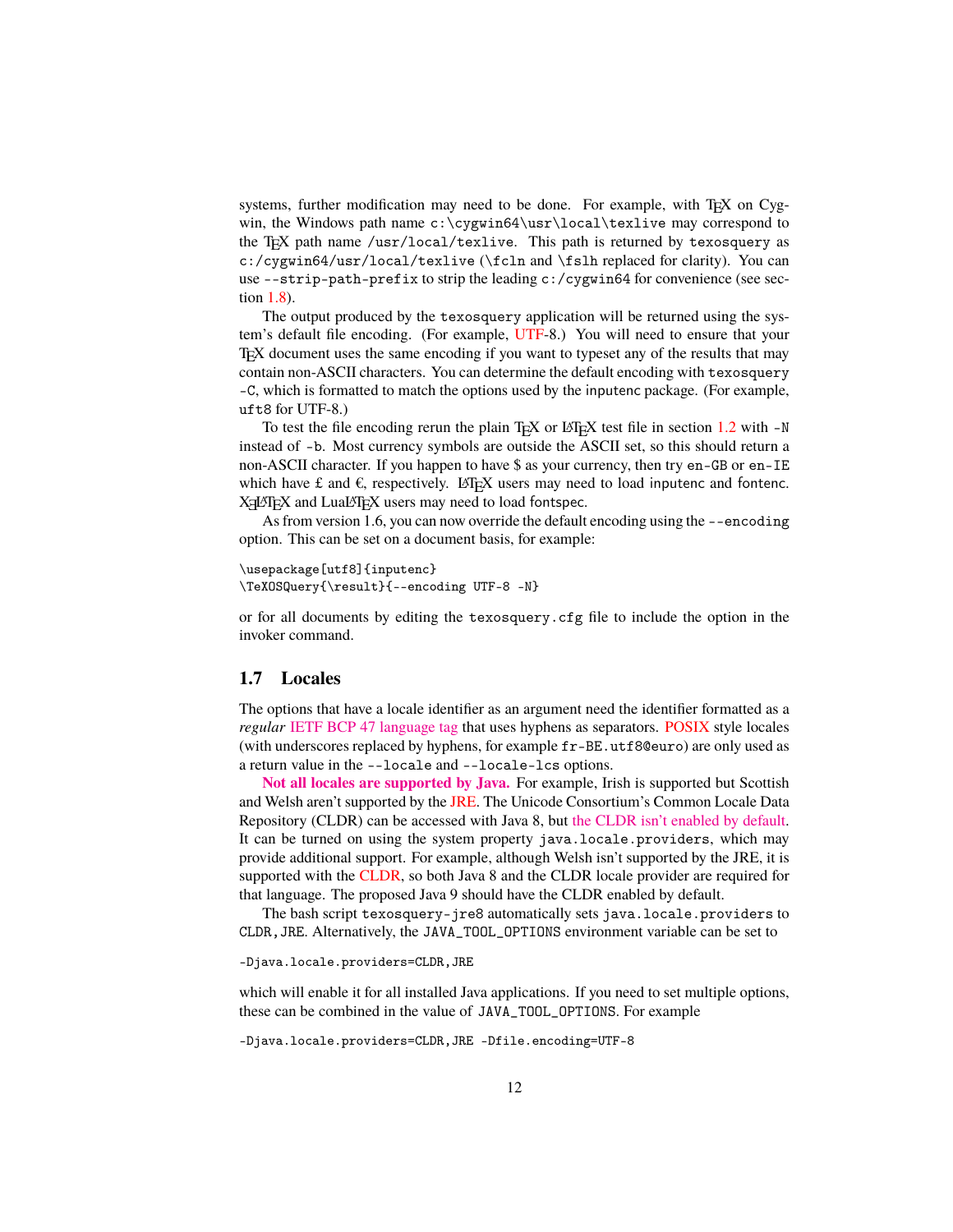You may find that the results are different depending on the data provider. For example with java.locale.providers set to JRE,CLDR then

```
texosquery -D en-GB
```
displays the long date in the form "06 November 2016" and the medium date in the form "06-Nov-2016", but with the ordering reversed to CLDR,JRE (so that the [CLDR](#page-112-7) is queried first) then the long date is now in the form "6 November 2016" and the medium date is in the form "6 Nov 2016".

Note that texosquery can only access locale information provided by Java. For example, Java currently doesn't provide any methods to access telephone codes.

## <span id="page-12-0"></span>**1.8 Command line invocation**

The syntax for the command line invocation of texosquery is:

```
texosquery [\langle options \rangle] \langle action \rangle ...
```
The syntax for texosquery-jre8 is exactly the same except for the application name:

```
texosquery-jre8 [\options\] \action\ ...
```
Similarly for texosquery-jre5. (Bash users may need the .sh extension if it wasn't removed from the script name during the [installation setup,](#page-6-0) but it's best to remove it.) Available actions are described below. At least one action is required.

Available options (must come before actions):

- -h **or** --help **or** -help Displays help message and exits.
- -v **or** --version **or** -version Displays version information and exits.
- --nodebug No debugging information. Only command line syntax errors are written to STDERR. (Default.)
- --debug  $\lceil \langle n \rangle \rceil$  or -debug  $\lceil \langle n \rangle \rceil$  Set the debugging level, where  $\langle n \rangle$  is a non-negative integer. If  $\langle n \rangle$  is omitted, 3 is assumed. If  $\langle n \rangle$  is 0, then debugging information is suppressed (equivalent to --nodebug). If  $\langle n \rangle \geq 1$ , error messages are written to STDERR. If  $\langle n \rangle \geq 2$ , any exceptions encountered will additionally write the stack trace to STDERR. If  $\langle n \rangle \geq 3$  non-error informational messages are included.
- $-$ -compatible  $\langle n \rangle$  or -compat  $\langle n \rangle$  Set the compatibility mode. The argument should be either a non-negative integer (0 for version 1.0, 1 for version 1.1, 2 for version 1.2 onwards) or the keyword latest to indicate the latest version (default). Note that the compatibility mode only affects the available actions and the display style of the result, and does not change security features. For example, the check for the openin\_any setting was only introduced to version 1.2, but this is still checked even if the compatibility mode is set to 0 or 1.
- --encoding *(charset)* or -enc *(charset)* (New to version 1.6.) This option may be used to override the default file encoding. For example, if your native file encoding is CP1250, but your document uses UTF-8 then you'll need to use --encoding UTF-8.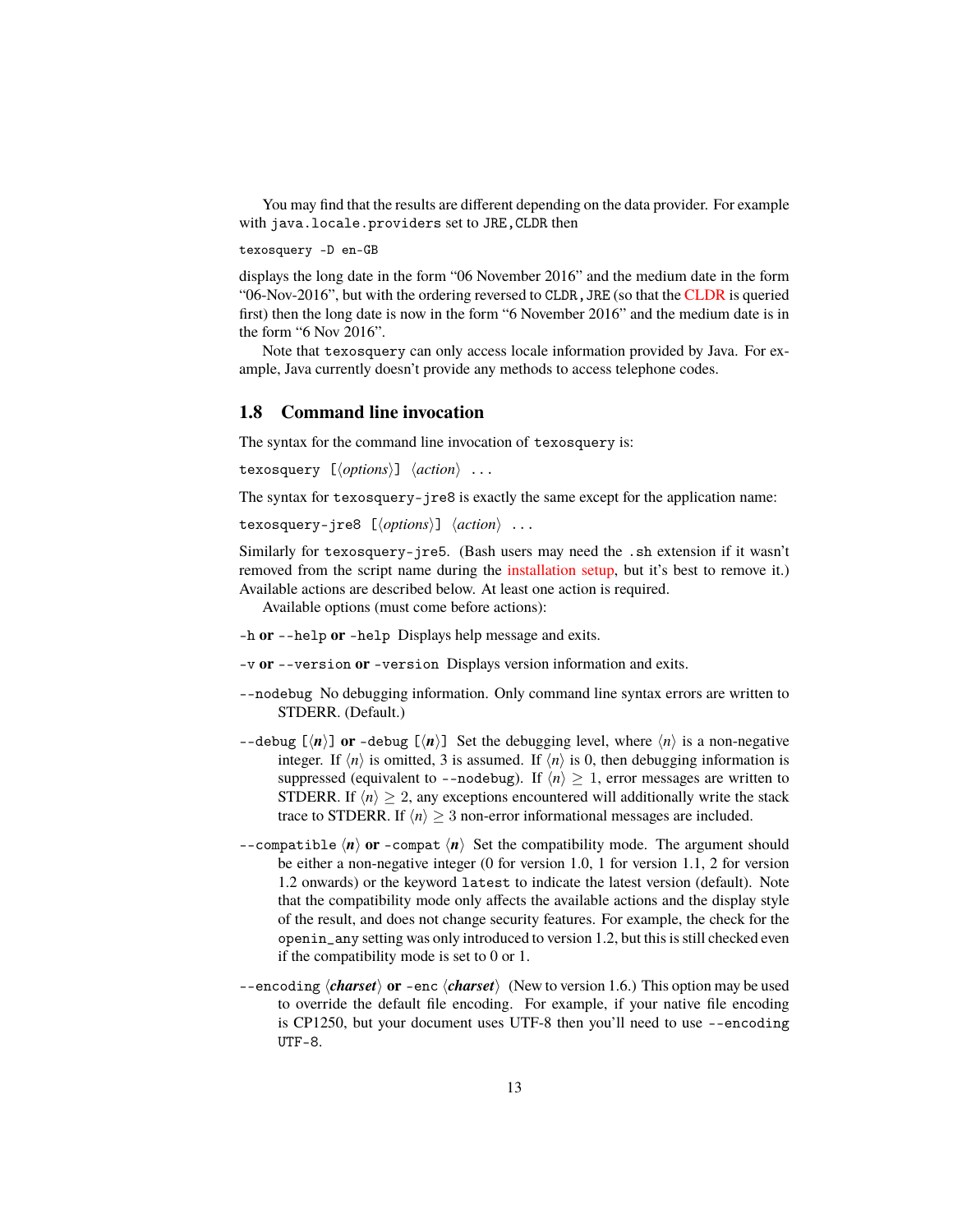--default-encoding **or** -defenc (New to version 1.6.) This option is the default, but may be used to cancel the effect of --encoding. (For example, if you have added --encoding to the invoker command in the texosquery.cfg file, but you want to cancel it in a particular document.)

The following options (introduced in v1.5) allow returned paths or URIs to be altered (for example, if a mount point needs to be removed). Note that these options only affect *returned* paths, not path names provided in the command line. The substitution is performed after any backslash directory dividers \ are changed to forward slashes / (if applicable) but before non-alphanumerics are changed to control sequences (such as \fcln or \fslh). If there's no match, the path is returned without alteration.

 $-\text{strip-path-prefix}$  *or* -sp  $\langle \text{prefix} \rangle$  Strip  $\langle \text{prefix} \rangle$  from the start of returned path names (but not URIs, see below). For example:

texosquery --strip-path-prefix c:/cygwin64 -p article.cls

This will strip the c:/cygwin64 mount point. Note that  $\langle prefix \rangle$  isn't an expression. For a regular expression, use --replace-path. (This option can't be used with --replace-path.)

- --nostrip-path-prefix Cancels the effect of --strip-path-prefix.
- $-\text{replace-path}\ \textit{(regex)}\ \textit{(replacement)}\ \textbf{or}\ -\text{rp}\ \textit{(regex)}\ \textit{(replacement)}\ \text{This replaces the}.$ *first* occurrence of the regular expression  $\langle regex \rangle$  in any returned path (but not URI) and replaces it with  $\langle replacement \rangle$ .
- --noreplace-path Cancels the effect of the --replace-path.
- $-\text{strip-uri-prefix}\langle \text{prefix} \rangle \text{ or } -\text{su}\langle \text{prefix} \rangle$  Replace initial file:// $\langle \text{prefix} \rangle$  with just file:/ from returned URIs. Note that  $\langle prefix \rangle$  isn't an expression. For a regular expression, use --replace-uri. (This option can't be used with --replace-uri.)
- --nostrip-uri-prefix Cancels the effect of --strip-uri-prefix.
- --replace-uri h*regex*i h*replacement*i **or** -ru h*regex*i h*replacement*i This replaces the *first* occurrence of the regular expression  $\langle regex \rangle$  in any returned URI and replaces it with  $\langle replacement \rangle$ . For example:

texosquery -ru file:/C: file://cgwin64/c -u filename

--noreplace-uri Cancels the effect of the --replace-uri.

If multiple actions are given, they will be processed in the order specified in the command line invocation. Each result will be displayed on a separate line. As from  $v1.1$ , if there are multiple actions, each result will be grouped. This makes it easier to process the results in T<sub>E</sub>X. For example:

texosquery -l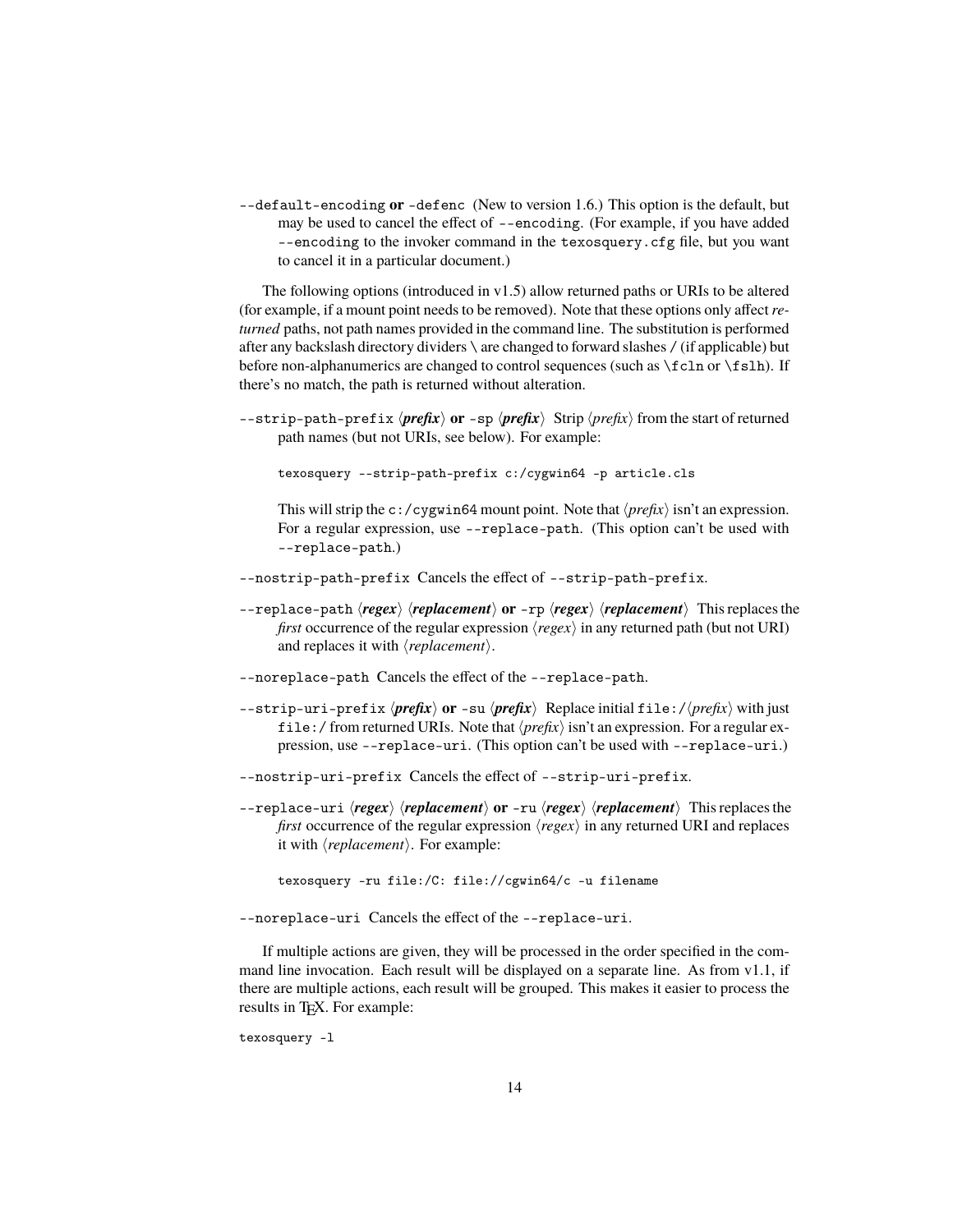This just produces (for me):

en\fhyn GB\fdot utf8

(which expands to en-GB.utf8 when used with \TeXOSQuery) whereas

texosquery -l -o

produces:

{en\fhyn GB\fdot utf8} {Linux}

To reproduce the v1.0 display use --compatible 0. (This will also explicitly use the punctuation characters rather than replacing them with the control sequence markup, such as \fhyn or \fdot.)

Note that unavailable information will produce an empty group. For example (assuming nofile doesn't exist or doesn't have read access):

texosquery -l -d nofile

produces:

{en\fhyn GB\fdot utf8} {}

whereas

texosquery -d nofile

just displays an empty line.

If you're puzzled as to why an empty line has been returned, try rerunning the command with --debug for further information. Available actions are listed below.

#### <span id="page-14-0"></span>**Action** -b **or** --bcp47

(New to version 1.2.) This action displays the [BCP](#page-112-2) 47 language tag. For example, my locale is en-GB (English in the United Kingdom), so

texosquery -b

Simply returns:

en\fhyn GB

(which expands to en-GB with \TeXOSQuery) whereas a user whose default locale is set to Swiss German with the new orthography would get:

de\fhyn CH\fhyn 1996

(which expands to de-CH-1996 with \TeXOSQuery).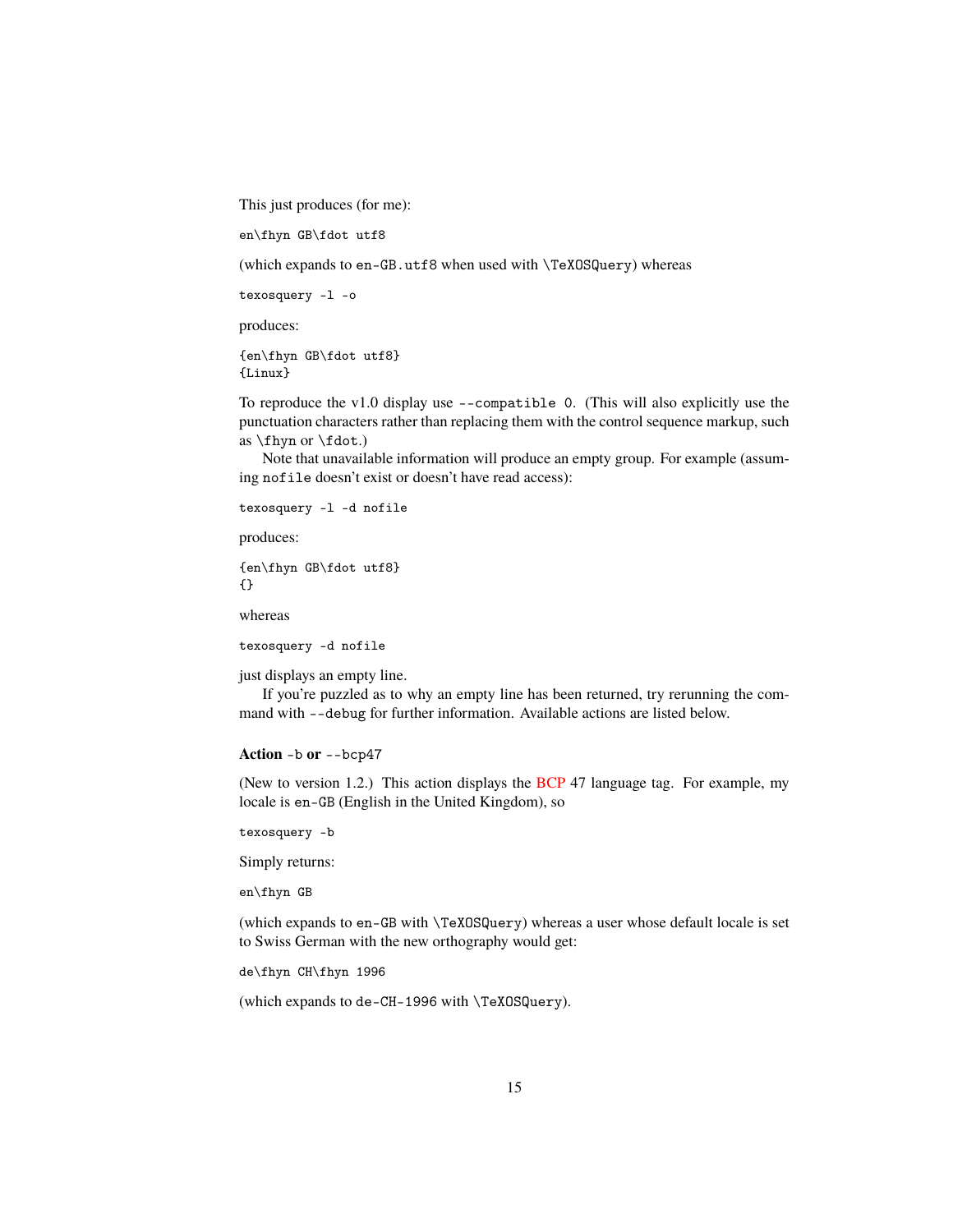#### <span id="page-15-0"></span>**Action** -L **or** --locale

This action displays the locale information in the [POSIX](#page-112-0) form

 $\langle lang \rangle$ - $\langle region \rangle$ .  $\langle codeset \rangle \mathcal{Q} \langle modifier \rangle$ 

where  $\langle lang \rangle$  is the [ISO](#page-112-8) code for the language (e.g. en),  $\langle region \rangle$  is the ISO code for the region (e.g. GB),  $\langle codeset \rangle$  is the default code set (e.g. UTF-8) and  $\langle modifier \rangle$  is the modifier. Elements may be omitted if unavailable. For example, en-GB.UTF-8 has the  $\langle$ *modifier* $\rangle$  omitted, and en has all but the language omitted. As above, the punctuation characters will actually be returned using the control sequences \fhyn (hyphen), \fdot (dot) and  $\frac{\text{at}}{\text{at}}$ .

If the --encoding option is used, the codeset will reflect that value.

#### <span id="page-15-1"></span>**Action** -l **or** --locale-lcs

This action is similar to --locale, but the codeset is converted to lower case and any hyphens are stripped. For example, if --locale returns en-GB.UTF-8, then --locale-lcs would return en-GB.utf8. As above, the punctuation characters will actually be returned using the control sequences  $\frac{\hbar y_0}{\hbar}$ ,  $\fdot (dot)$  and  $\frac{\fbar}{\hbar}$ (at). Again, if the --encoding option is used, the codeset will reflect that value.

#### <span id="page-15-2"></span>**Action** -cs **or** --codeset

(New to version 1.6.) This action returns just the codeset. For example, my default file encoding is [UTF-](#page-112-6)8, so

texosquery --codeset

returns

UTF-8

whereas

texosquery --encoding ISO-8859-1 --codeset

returns

ISO-8859-1

(In both the above examples, the hyphen character is actually returned as the control sequence \fhyn.)

#### <span id="page-15-3"></span>**Action** -C **or** --codeset-lcs

(New to version 1.2.) This action returns just the codeset converted to lower case with hyphens stripped. For example, my default file encoding is [UTF-](#page-112-6)8, so

texosquery -C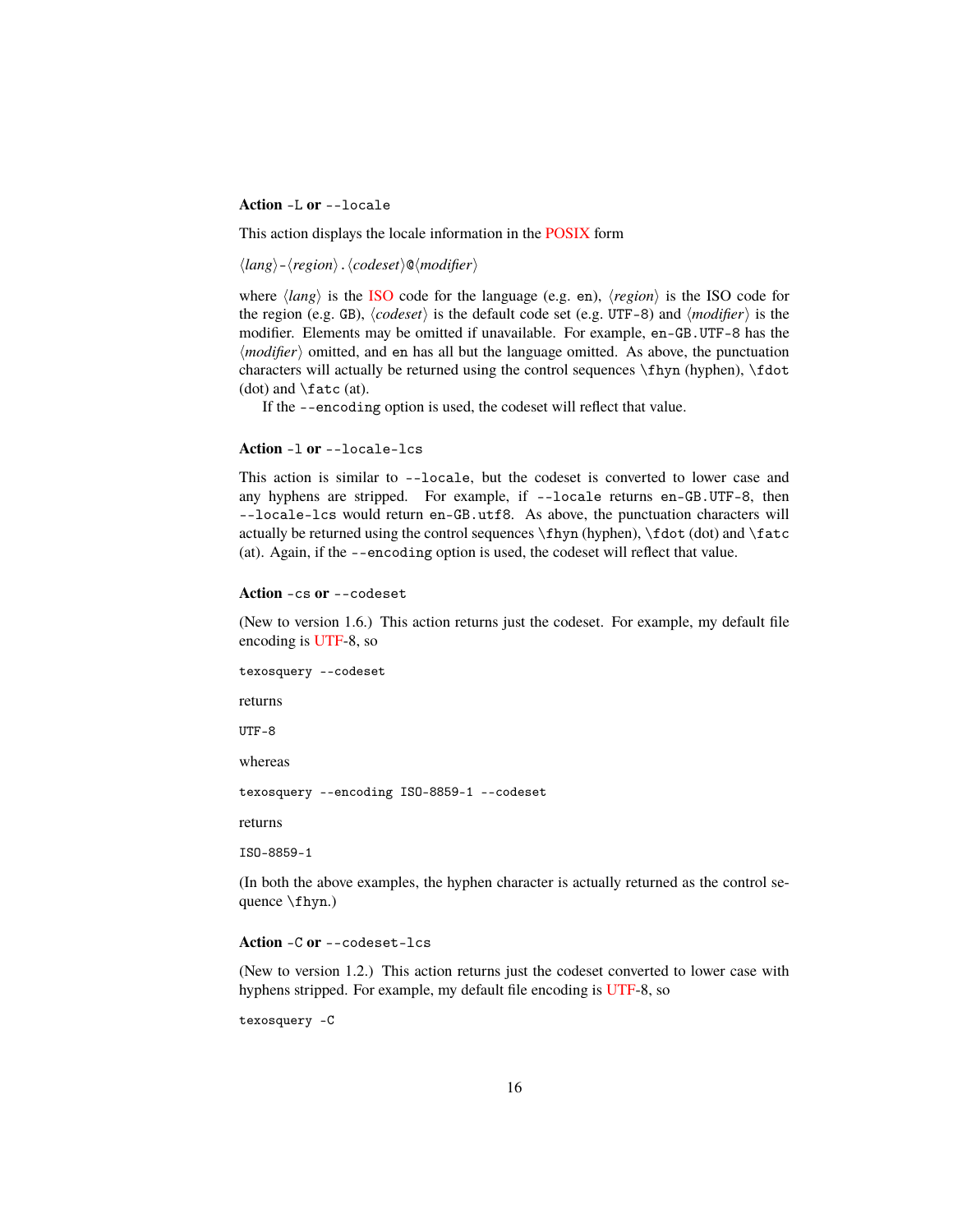returns

utf8

whereas

texosquery --encoding ISO-8859-1 -C

returns

iso88591

<span id="page-16-0"></span>**Action** -o **or** --osname

This action displays the operating system name. For example, for me this produces:

Linux

#### <span id="page-16-1"></span>**Action** -r **or** --osversion

This action displays the operating system version. For example, for me this produces:

4\fdot 1\fdot 13\fhyn 100\fdot fc21\fdot x86\fusc 64

(which expands to 4.1.13-100.fc21.x86\_64 when used with \TeXOSQuery).

<span id="page-16-2"></span>**Action** -a **or** --osarch

This action displays the operating system architecture. For example, for me this produces:

amd64

#### <span id="page-16-3"></span>**Action** -M **or** --date-time

(New to version 1.2.) This action displays all the current date time data in a format suitable for use in  $\text{superscript{mtdatetime.}$  (See section [3.1.4.](#page-79-0))

<span id="page-16-4"></span>Action -Z  $[\langle locale \rangle]$  or --time-zones  $[\langle locale \rangle]$ 

(New to version 1.2.) This action displays all of the time zone mappings for the given locale (or the default if  $\langle locale \rangle$  is omitted) in the format

 ${\{\langle id_1 \rangle\}}{\{\langle short\ name \rangle\}}{\{\langle long\ name \rangle\}}{\{\langle dst\ short\ name \rangle\}}{\{\langle dst\ long\$  $name{}$  : .  ${\f{d_n}}{\f{d_n}}{\f{short name}}{\f{d_n}}$   ${\f{hort name}}{\f{dst short name}}{\f{dst long}}$  $name$  } }

The  $\langle id \rangle$  is the unique label used by Java to identify the time zone (such as Europe/London) as used in the time zone information returned by -M (--date-time).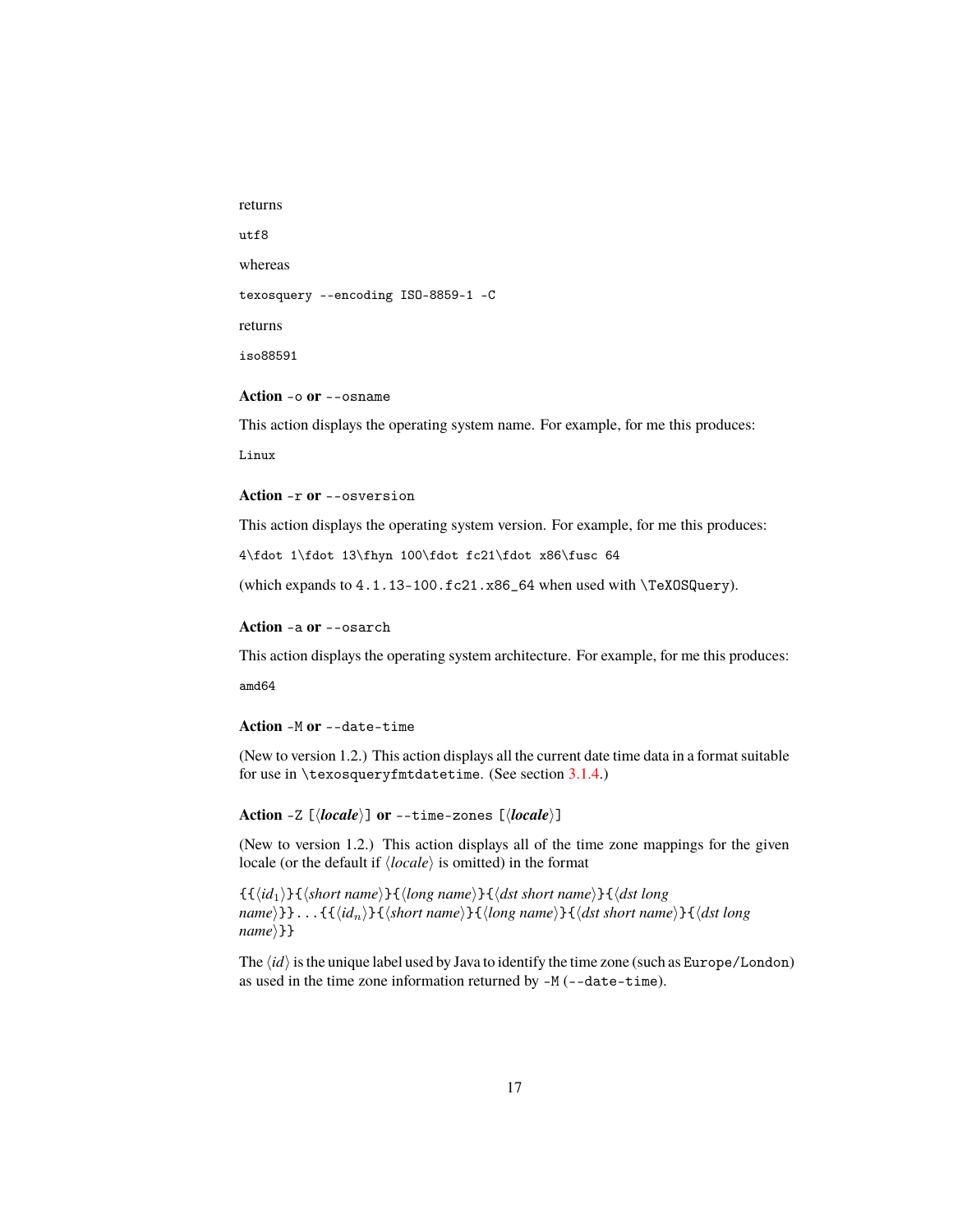#### <span id="page-17-0"></span>**Action** -n **or** --pdfnow

This action displays the current date and time in PDF format. For example

\pdfd \fcln 20160704131006\fpls 01\fapo 00\fapo

This uses the shorthand tags \pdfd, \fcln, \fpls and \fapo that are locally redefined by  $\text{TeXOSQuery}$  to produce a D, a colon (:), a plus sign (+) and an apostrophe (') with the category code set to 12 to make it consistent with \pdfcreationdate. This also allows for situations where the punctuation characters have been made active (for example, through babel).

Some, but not all, TEX formats provide \pdfcreationdate, which is more efficient than using the shell escape, but this can be used as a fallback method for those that don't  $(for example, X \exists T \exists X).$ 

Note that versions 1.0 and 1.1 didn't use \pdfd etc but simply used the actual characters. For example:

#### D:20160704131006+01'00'

If you want to reproduce this format, use --compatible with the level set to 0 or 1.

#### <span id="page-17-1"></span>Action  $-d \langle file \rangle$  or  $--pdfdate \langle file \rangle$

This action displays the last modified time stamp of the given file in PDF format or a blank line if the file doesn't exist or the file permissions prohibit this action. Again some, but not all, T<sub>EX</sub> formats provide \pdffilemoddate{ $\langle file \rangle$ }, which is more efficient than using the shell escape.

As with --pdfnow this now uses \pdfd etc which are converted by \TeXOSQuery to characters with the category code set to 12.

This action obeys the openin\_any setting, so if access to  $\langle file \rangle$  is forbidden by this setting, the result will be empty.

#### <span id="page-17-2"></span>Action -s  $\langle file \rangle$  or --filesize  $\langle file \rangle$

This action displays the size in bytes of the given file or an empty string if the file doesn't exist or the file permissions prohibit this action. Some, but not all, T<sub>EX</sub> formats provide  $\pdffilesize{\langle file \rangle}$ , which is more efficient than using the shell escape.

This action obeys the openin\_any setting, so if access to  $\langle file \rangle$  is forbidden by this setting, the result will be empty.

#### <span id="page-17-3"></span>**Action** -c **or** --cwd

This action displays the current working directory. This obeys the openin\_any setting, so this action will return an empty string if this file information is forbidden by that setting.

#### <span id="page-17-4"></span>**Action** -m **or** --userhome

This action displays the user's home directory. This obeys the openin\_any setting, so this action will return an empty string if this file information is forbidden by that setting.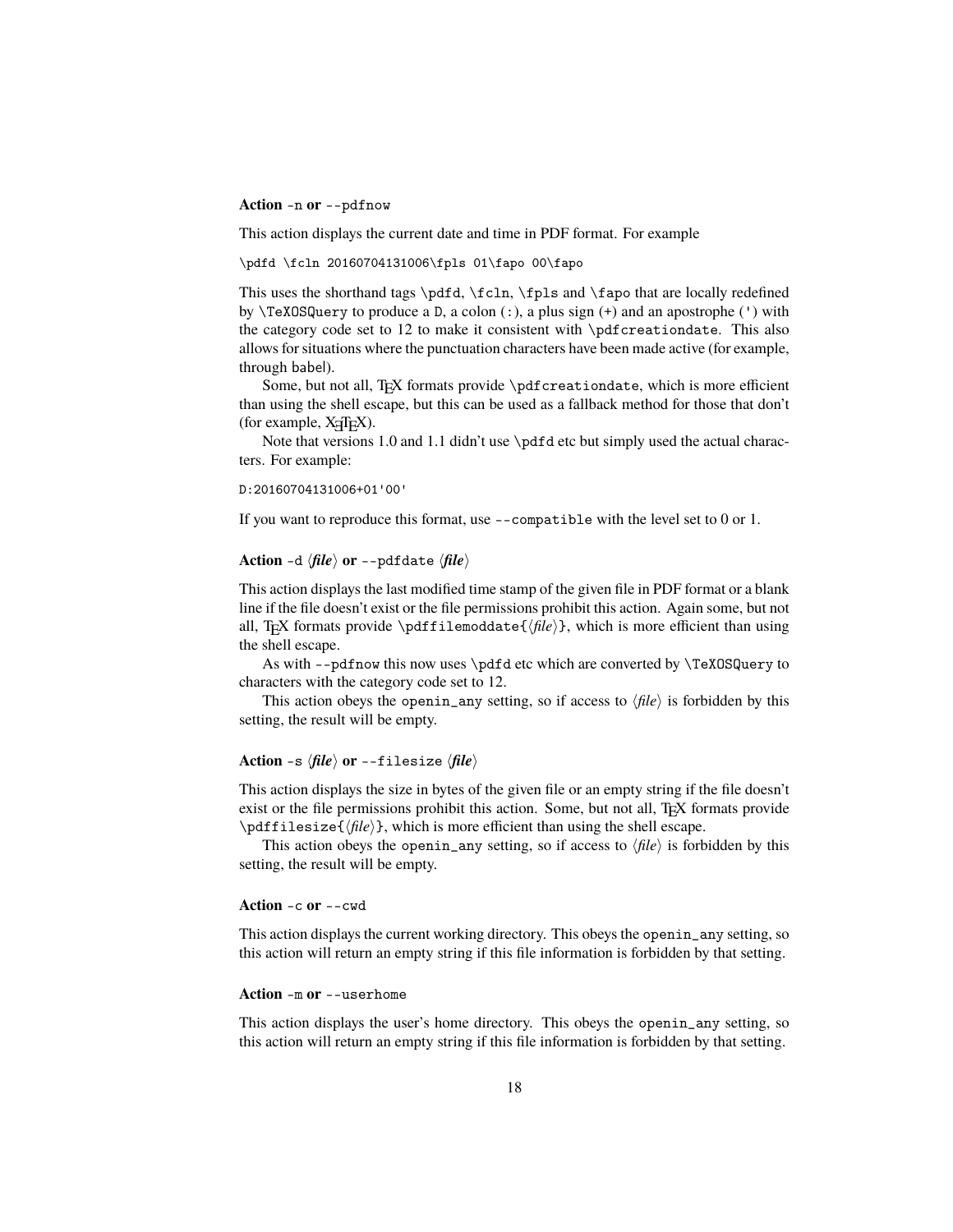#### <span id="page-18-0"></span>**Action** -t **or** --tmpdir

This action displays the temporary directory. This obeys the openin\_any setting, so this action will return an empty string if this file information is forbidden by that setting.

<span id="page-18-1"></span>Action -i  $\langle$ sep $\rangle$   $\langle$ *dir* $\rangle$  [ $\langle$ sort $\rangle$ ] **or** --list  $\langle$ sep $\rangle$   $\langle$ *dir* $\rangle$  [ $\langle$ sort $\rangle$ ]

This action lists all files in the given directory with the output on a single line using  $\langle$ sep $\rangle$ as the separator between entries. Note that the list doesn't include the full path, just the file names.

**Important Note:** As from v1.2, new restrictions have been placed on the value of  $\langle dir \rangle$  for security reasons. For all three applications, texosquery-jre8, texosquery and texosquery-jre5, the [openin\\_any](#page-9-0) setting is checked. If read access to  $\langle dir \rangle$  is forbidden by the openin\_any setting, then this action returns an empty string. *Additionally*, regardless of openin\_any, the more restrictive applications, texosquery-jre8 and texosquery, prohibit a value of  $\langle \text{dir} \rangle$  that's outside the current working directory path (e.g. ..) or that has no parent directory (e.g. /). Both texosquery-jre8 and texosquery check the *canonical path* of  $\langle \text{dir} \rangle$ , so if  $\langle \text{dir} \rangle$  is a symbolic link, the target path is checked.

This is a security feature to prevent any malicious code that might try to recursively list the contents of the entire filing system, which would hog resources, or that might try to discover files outside the current working directory. An exception is made for texosquery-jre5 since that application is already considered insecure (due to Java 5 and 6 being long deprecated), so if you really need  $\langle \text{dir} \rangle$  as, say .. (the parent directory) or / (the root directory), you can use texosquery-jre5 (by redefining \TeXOSInvokerName before using \TeXOSQuery) although this isn't recommended. It will still obey the openin\_any setting, so the listing still won't work with texosquery-jre5 if the openin\_any setting is set to p (paranoid).

As from version 1.2, there is now an optional argument  $\langle sort \rangle$ , which indicates how the returned list should be sorted. If omitted default is assumed. Available values of  $\langle sort \rangle$ :

- default Use the default order. This is typically in alphabetical order, but depends on the operating system or [JRE.](#page-112-5)
- date-ascending Order by file modified date from oldest to newest. This option has synonyms date and date-asc.
- date-descending Order by file modified date from newest to oldest. You may use the shorter date-des value instead.
- size-ascending Order by file size from smallest to largest. This option has synonyms size and size-asc.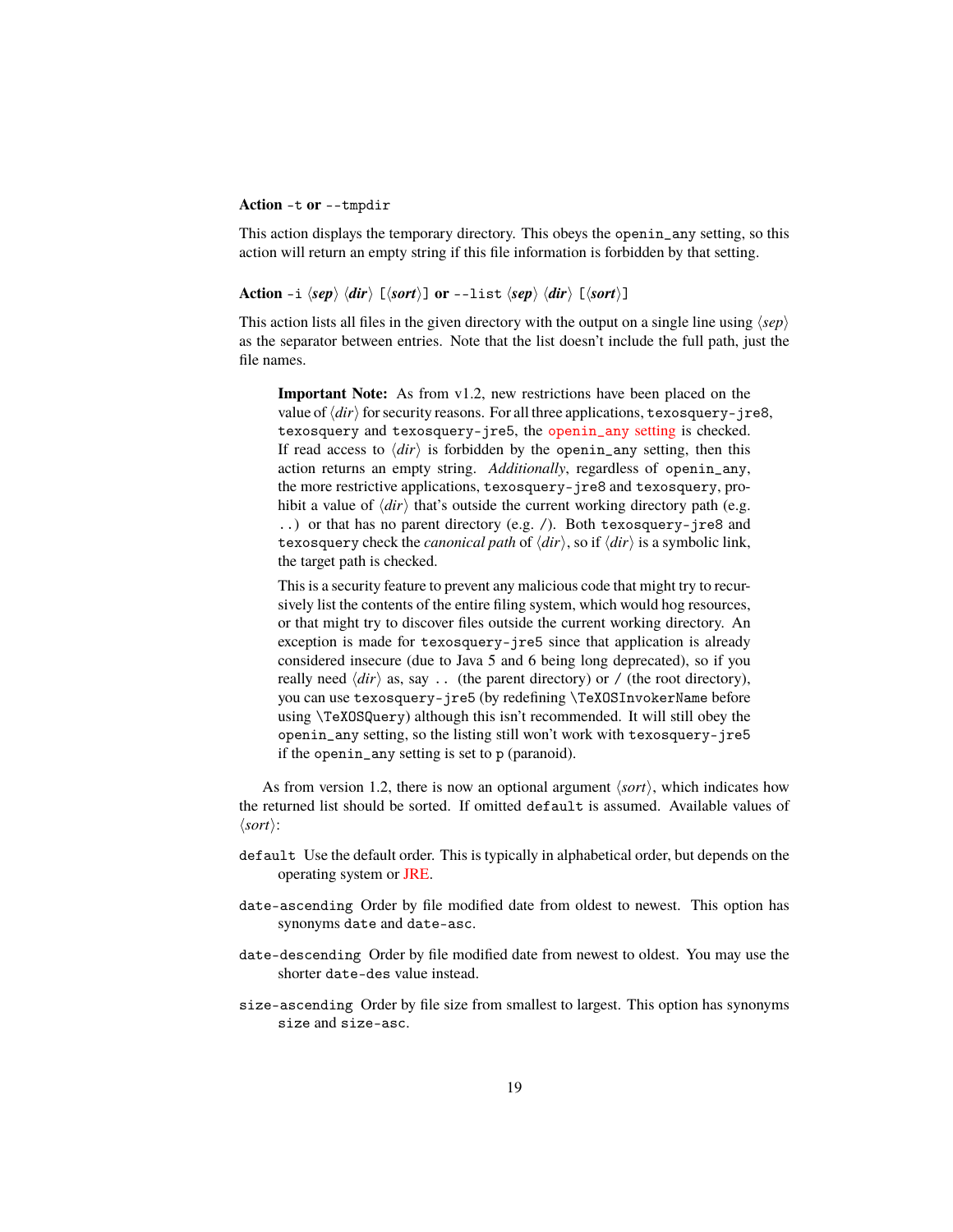- size-descending Order by file size from largest to smallest. You may use the shorter size-des value instead.
- name-ascending Order by file name (case-sensitive) alphabetically. This option has synonyms name and name-asc.
- name-descending Order by file name (case-sensitive) in reverse alphabetic order. You may use the shorter name-des value instead.
- iname-ascending Order by file name (case-insensitive) alphabetically. This option has synonyms iname and iname-asc.
- iname-descending Order by file name (case-insensitive) in reverse alphabetic order. You may use the shorter iname-des value instead.
- ext-ascending Order by file extension (case-sensitive) alphabetically. If files have the same extension, they are ordered by name. This option has synonyms ext and ext-asc.
- ext-descending Order by file extension (case-sensitive) in reverse alphabetic order. If files have the same extension, they are ordered by name (reverse alphabetic order). You may use the shorter ext-des value instead.

This action obeys the openin\_any setting for all the listed files as well as for the directory  $\langle dir \rangle$ , so if access to a file in the directory is forbidden, the file will be omitted from the list. (This action is equivalent to the following with  $\langle regex \rangle$  set to .\* to match all files.)

If you want to excluded hidden dot files (where they aren't automatically excluded by openin<sub>any</sub>), use the  $-\text{filterlist}$  action described below with  $\langle \text{regex} \rangle$  set to  $[\hat{\ }$ .].\*. (Remember that you'll need to use  $\hat{\ }$ string when using the shell escape, as noted below.)

**Important Note:** Unlike most of the return values the  $\langle$ sep $\rangle$  part here isn't escaped, so take care if  $\langle$ sep $\rangle$  contains any commands. For example, if you want to use  $\langle$  as the separator, you'll need to use  $\string\no$ in the  $\langle$ *sep* $\rangle$  part within **\TeXOSQuery.** 

For example:

\TeXOSQueryFileList{\result}{\string\noexpand\string\\}{.}

calls (through the shell escape):

texosquery -i '\noexpand\\' '.'

(the two \string commands have detokenized their arguments) so texosquery uses \noexpand\\ as the separator in the returned list, but this list is expanded as it's read in. However \noexpand prevents the \\ from being expanded, so the separator becomes just \\ which may be (re)defined before the resulting list is processed.

Note that \TeXOSQueryFileList automatically adds the single quotes around the arguments. If \TeXOSQuery is used explicitly, these quotes would need to be added as appropriate.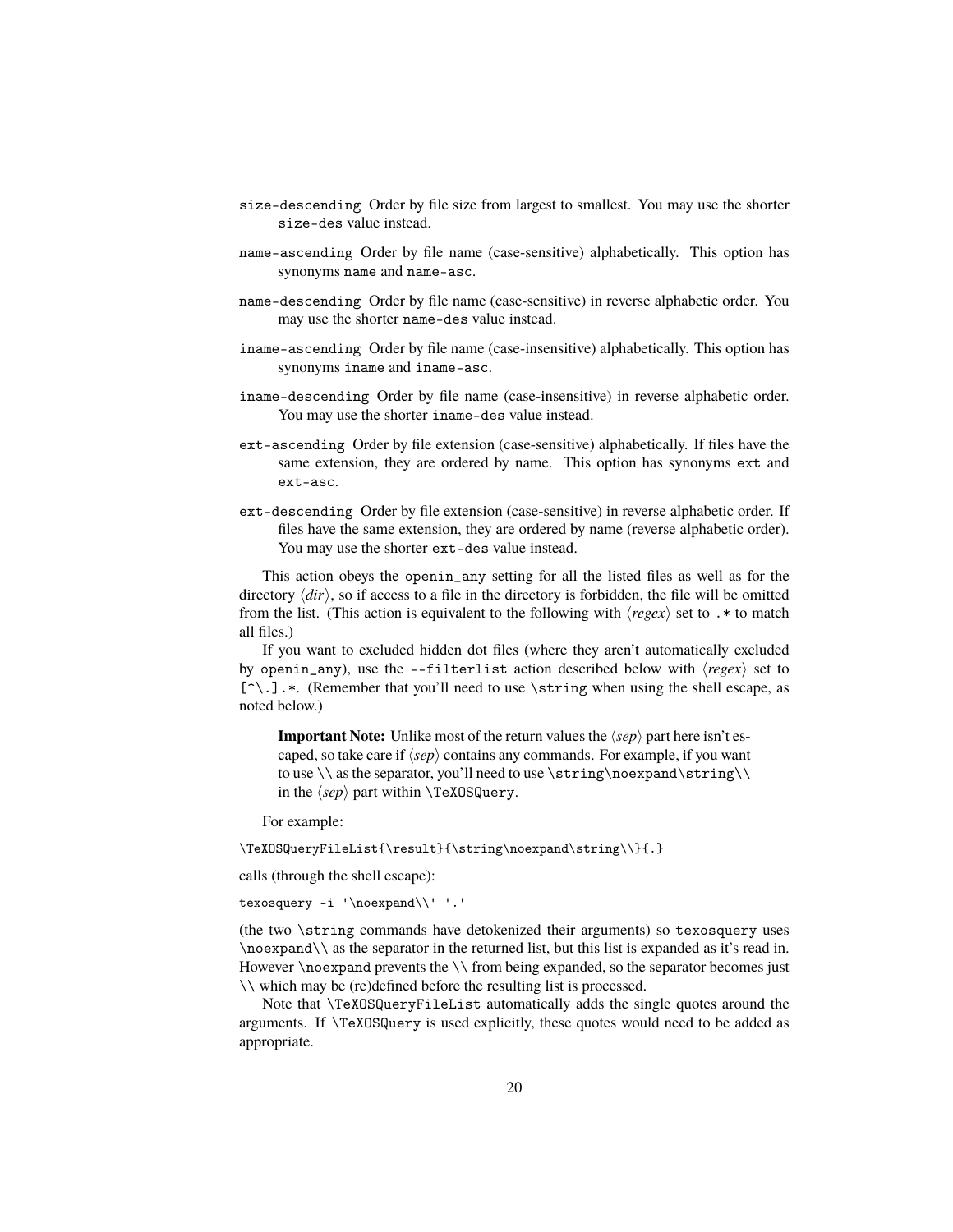<span id="page-20-0"></span>Action -id  $\langle$ *sep* $\rangle$   $\langle$ *dir* $\rangle$  [ $\langle$ *sort* $\rangle$ ] **or** --list-dir  $\langle$ *sep* $\rangle$   $\langle$ *dir* $\rangle$  [ $\langle$ *sort* $\rangle$ ]

This action is like  $-\text{list}$  but only includes sub-directories of  $\langle \text{dir} \rangle$ . The caveats and security notes for --list also apply here.

<span id="page-20-1"></span>Action -ir  $\langle$ sep $\rangle$   $\langle$ *dir* $\rangle$  [ $\langle$ sort $\rangle$ ] **or** --list-regular  $\langle$ sep $\rangle$   $\langle$ *dir* $\rangle$  [ $\langle$ sort $\rangle$ ]

This action is like --list but only includes regular files. The caveats and security notes for --list also apply here.

<span id="page-20-2"></span>Action -f  $\langle$ sep $\rangle$   $\langle$ regex $\rangle$   $\langle$ *dir* $\rangle$  [ $\langle$ sort $\rangle$ ] **or** --filterlist  $\langle$ sep $\rangle$   $\langle$ regex $\rangle$   $\langle$ *dir* $\rangle$  [ $\langle$ sort $\rangle$ ]

This action is like --list but only lists those files whose name matches the [regular ex](http://docs.oracle.com/javase/8/docs/api/java/util/regex/Pattern.html)[pression](http://docs.oracle.com/javase/8/docs/api/java/util/regex/Pattern.html) given in  $\langle regex \rangle$ . Note that since this uses Java's String.matches method this tests for a *complete* match on the file name (not including directory path). For example, if  $\langle \text{regexp} \rangle$  is foo.\*, it will only match files whose name starts with foo (for example, foobar will match but barfoo won't). Use .\*foo.\* to match all files that contain foo in the name (so foobar and barfoo will both match).

**Important Note:** You can't have an empty regular expression. You can use the regular expression .\* to match all files (which is what --list does).

As from version 1.2, this action now has an optional argument  $\langle sort \rangle$ , which indicates how to sort the returned list. The available values for  $\langle sort \rangle$  are the same as for --list, described above.

The caveats and security notes for --list also apply here.

<span id="page-20-3"></span>Action -fd  $\langle$ sep)  $\langle$ regex $\rangle$   $\langle$ dir $\rangle$  [ $\langle$ sort $\rangle$ ] **or** --filterlist-dir  $\langle$ sep $\rangle$   $\langle$ regex $\rangle$   $\langle$ dir $\rangle$  $\lceil\langle sort\rangle\rceil$ 

This action is like  $--filterlist$  but only includes sub-directories of  $\langle dir \rangle$ . The caveats and security notes for --list also apply here.

<span id="page-20-4"></span>Action -fr  $\langle$ sep $\rangle$   $\langle$ regex $\rangle$   $\langle$ dir $\rangle$  [ $\langle$ sort $\rangle$ ] or --filterlist-regular  $\langle$ sep $\rangle$   $\langle$ regex $\rangle$   $\langle$ dir $\rangle$  $[\langle sort \rangle]$ 

This action is like --filterlist but only includes regular files.

The caveats and security notes for --list also apply here.

<span id="page-20-5"></span>Action -w  $\langle$ sep**i**  $\langle$  (regex)  $\langle$  dir $\rangle$  [ $\langle$ sort)] **or** --walk  $\langle$ sep $\rangle$   $\langle$  regex $\rangle$   $\langle$  dir $\rangle$  [ $\langle$ sort $\rangle$ ]

(New to version 1.2. Not available with texosquery-jre5.)

This action starts from the directory  $\langle dir \rangle$  *which must be on the current working directory's path* and returns a list separated by  $\langle$ sep $\rangle$  of all the regular files whose basename matches the regular expression  $\langle regex \rangle$  (as for the filtered file listings described above), recursively descending sub-directories. Any files or sub-directories that are hidden, unreadable or symbolic links are skipped. The list is sorted according to  $\langle sort \rangle$ , which is as for the file listing actions described above. Note that  $\langle \text{dir} \rangle$  is first converted to its canonical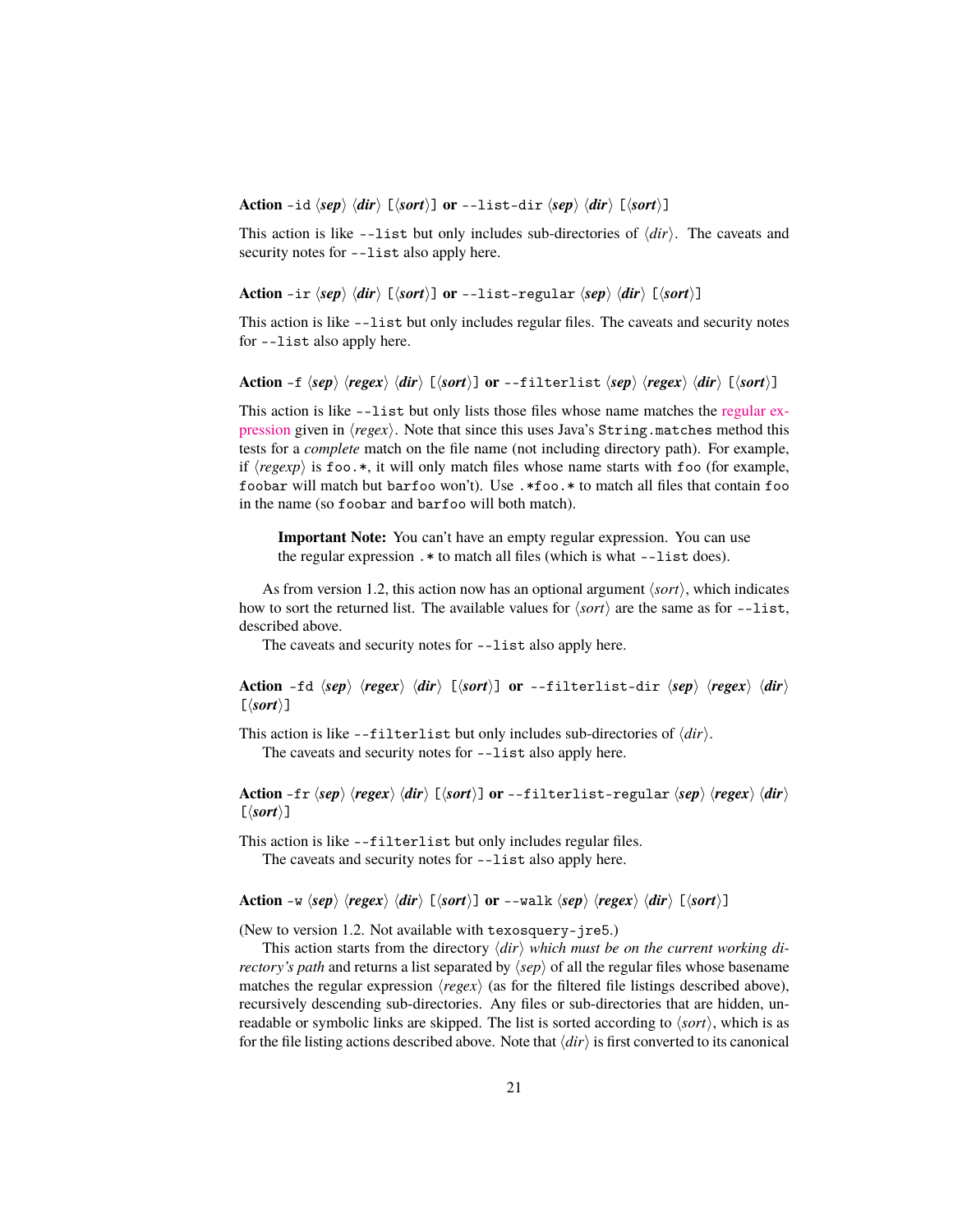path, so if  $\langle \text{dir} \rangle$  is a symbolic link, the security check will test if the *target* path is on the current working directory path.

As with the above file listings, the separator  $\langle$ sep<sub></sub> $\rangle$  isn't escaped so take care if  $\langle$ sep $\rangle$ contains any commands. The resulting list will consist of paths relative to  $\langle \text{dir} \rangle$ .

**Important Note:** This action requires at least Java 7 so it's not available with texosquery-jre5.jar.

<span id="page-21-0"></span>**Action** -u  $\langle file \rangle$  or --uri  $\langle file \rangle$ 

This action displays the URI of the given file or an empty string if the file doesn't exist or if the file permissions or the openin\_any setting prohibit read access.

<span id="page-21-1"></span>**Action** -p  $\langle file \rangle$  **or** --path  $\langle file \rangle$ 

This action displays the canonical path of the given file or an empty string if the file doesn't exist or if the file permissions or the openin\_any setting prohibit this action.

<span id="page-21-2"></span>**Action** -e  $\langle file \rangle$  or --dirname  $\langle file \rangle$ 

(New to  $v1.1$ .) This action displays the canonical path of the given file's parent (that is, the directory containing  $\langle file \rangle$ ) or an empty string if the file doesn't exist or if the file permissions or the openin\_any setting prohibits this action. Note that this is different to the Unix-like dirname command, which will return a relative path if  $\langle file \rangle$  isn't an absolute path.

<span id="page-21-3"></span>Action -N  $[\langle language tag \rangle]$  or --numeric  $[\langle language tag \rangle]$ 

(New to v1.2.) This action displays:

{h*locale tag*i}{h*group sep*i}{h*decimal sep*i}{h*exp sep*i}{h*use group*i}{h*currency code*i}{h*regional currency code*i}{h*currency sym*i}{h*TEX currency*i}{h*currency sep*i}

for the *(language tag)* given in the optional argument. If omitted, the default locale is assumed. The returned values are:

- $\langle tag \rangle$  the language tag.
- $\langle group \text{ }sep \rangle$  the numeric group separator.
- $\langle decimal \text{ } sep \rangle$  the decimal separator.
- $\langle exp\ sep \rangle$  the exponent separator.
- $\langle$ *use group* $\rangle$  1 if the locale uses number grouping otherwise 0.
- $\langle \textit{currency code} \rangle$  the ISO 4217 currency code.
- $\langle$ *regional currency code* $\rangle$  either the ISO 4217 currency code or an unofficial code. The only unofficial codes returned are: GGP (Guernsey pound), JEP (Jersey pound), IMP (Isle of Man pound), KID (Kiribati dollar) and TVD (Tuvaluan dollar).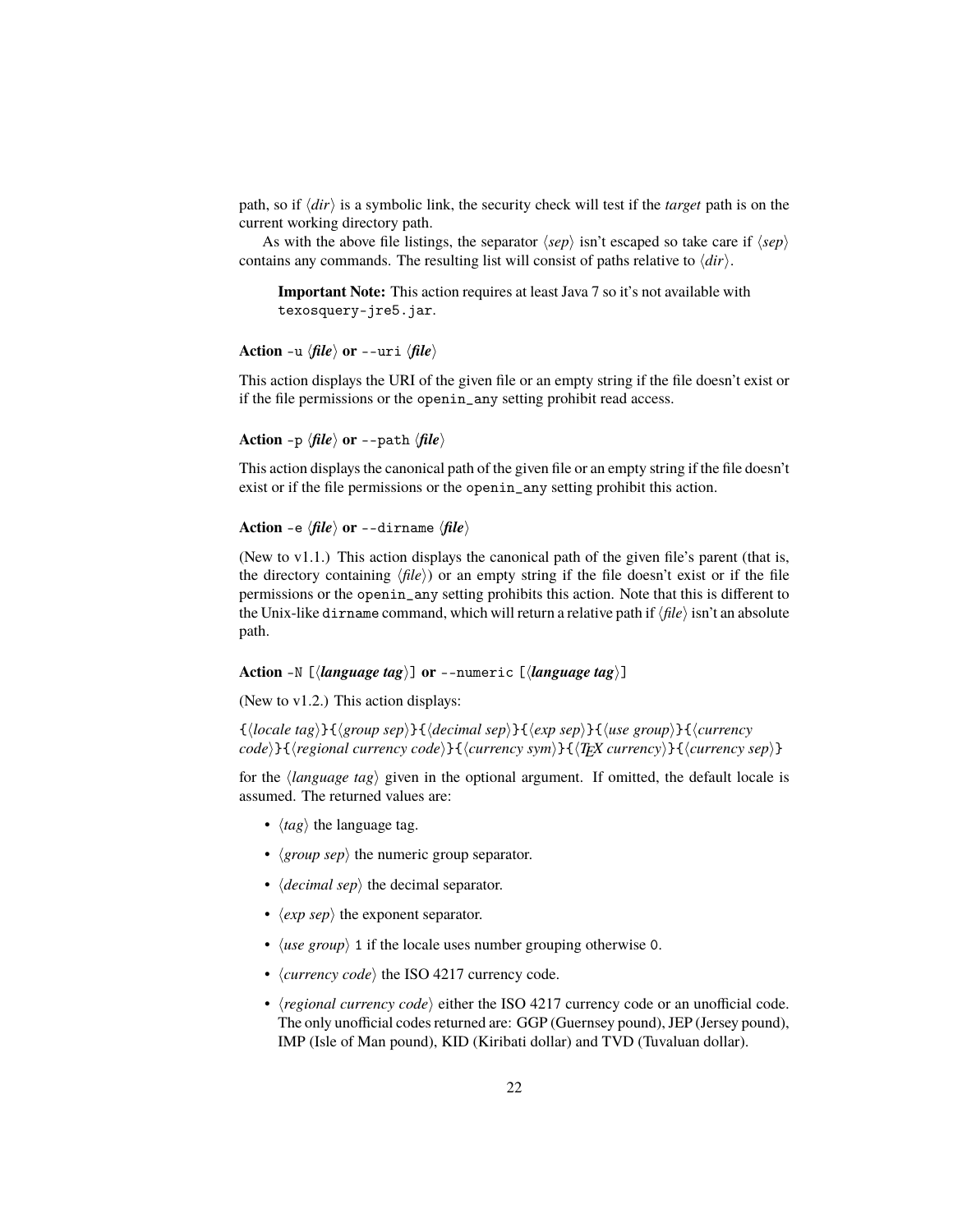- $\langle current \rangle$  or  $\langle current \rangle$  the currency symbol. (This may sometimes be the same as  $\langle current \rangle$ *code*).) Non-ASCII characters will be marked up with \twrp (see below).
- $\langle T_F X \text{ currency} \rangle$  the currency symbol using T<sub>EX</sub> code provided by texosquery. This is obtained by substituting known Unicode currency symbols occurring in *(currency*) *sym*) with  $\text{exosquery}(\text{xxx})$ , which expands to the control sequence given by the name texosquerycurrency $\langle xxx \rangle$ . These commands are defined in texosquery. tex. Since there are no generic T<sub>EX</sub> commands available for all these symbols (except \$), these commands will need to be redefined as appropriate but are provided in the event that there's no UTF-8 support. There is a limited check for some known currency commands, such as \texteuro or \euro, but if an appropriate currency command can't be found, the \texosquerycurrency $\langle xxx \rangle$  commands will be defined to simply the currency label (usually the same as the  $\langle xxx \rangle$ part).
- $\langle current \rangle$  *(currency sep*) the currency decimal separator.

The language tag should conform to [IETF](#page-112-1) [BCP](#page-112-2) 47. See [http://docs.oracle.com/](http://docs.oracle.com/javase/8/docs/api/java/util/Locale.html) [javase/8/docs/api/java/util/Locale.html](http://docs.oracle.com/javase/8/docs/api/java/util/Locale.html) for further details. If you are using texosquery-jre5, only the language, region and variant elements will be recognised since the language tag support was introduced in Java 7.

For example:

texosquery -N en-GB

produces

{en-GB}{,}{.}{E}{1}{GBP}{GBP}{\twrp{£}}{\texosquerycurrency{pound}}{.}

The \twrp command is used by texosquery to markup a non[-ASCII](#page-112-9) character. This command is one of the shorthands only defined within \TeXOSQuery. In this case it's a shortcut for the command \texosquerynonasciiwrap. By default this just does its argument, but it may be redefined to perform some other action such as converting from one encoding to another.

In most cases the  $\langle$ *regional currency code* $\rangle$  will be the same as  $\langle$ *currency* $\rangle$  code. A few non-ambiguous unofficial codes are known by texosquery and may be used if the country code is recognised. For example,

texosquery -N en-IM

produces

{en-IM}{,}{.}{E}{1}{GBP}{IMP}{M\twrp{£}}{M\texosquerycurrency{pound}}{.}

If Java doesn't support the given locale, the currency code will appear as XXX with the symbol  $\alpha$  (generic currency sign).

**Important Note:** This option and the following (--locale-data) are best used with X<sub>T</sub>T<sub>E</sub>X or LuaT<sub>E</sub>X to deal with the non[-ASCII](#page-112-9) characters. Make sure the file encoding used by Java matches the T<sub>E</sub>X file.

(See section [1.7](#page-11-0) for the difference in locale providers.)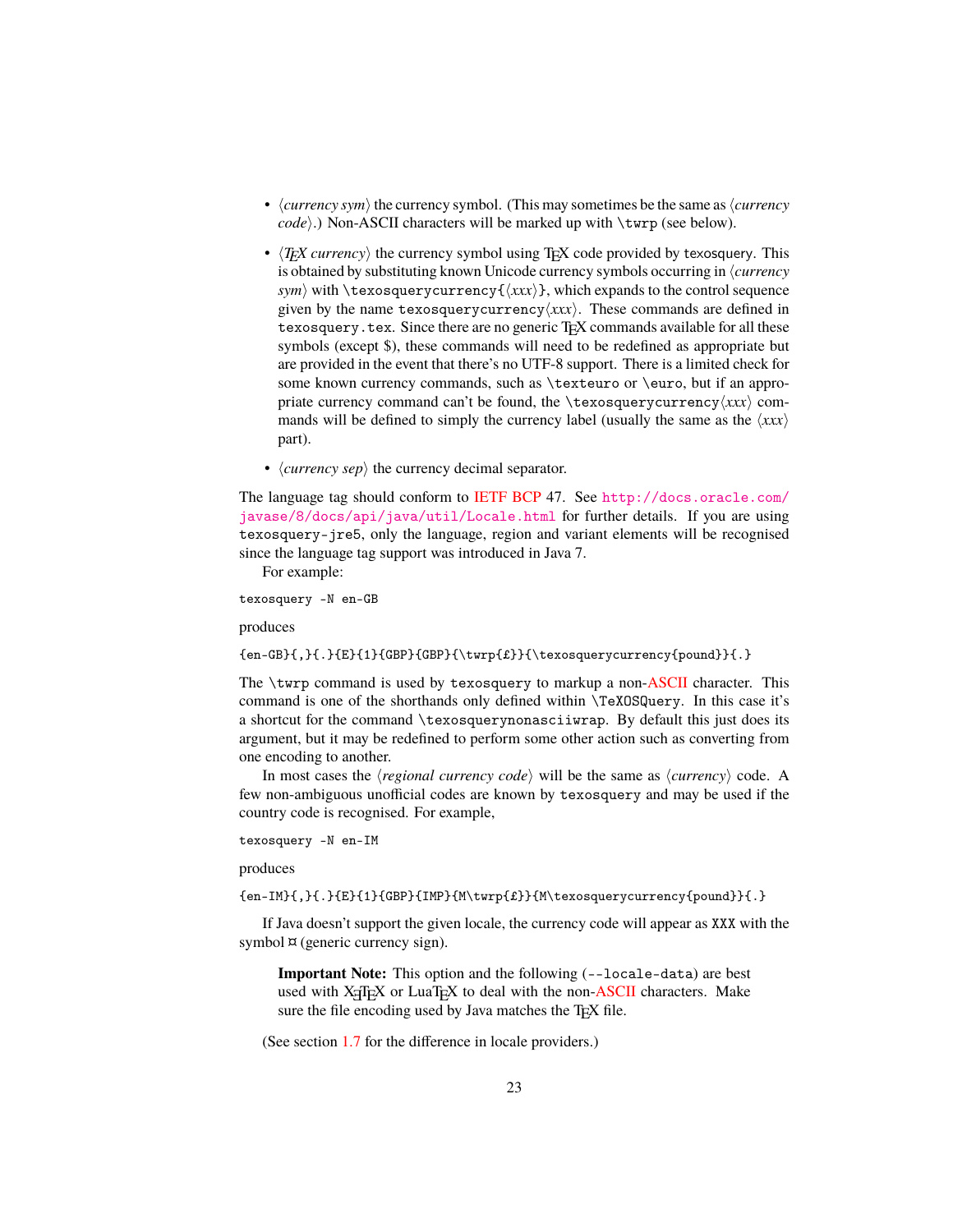<span id="page-23-0"></span>**Action** -D [*(language tag)*] **or** --locale-data [*(language tag)*]

(New to v1.2.) This action provides more extensive information than --numeric. The result has nested groups to assist parsing. Again the *language tag* may be omitted. For example,

texosquery --locale-data

For the default locale or

texosquery --locale-data en-GB

for the locale identified by en-GB. As with all the other actions, the result is written to STDOUT on a single line. Its overall length and the use of the shortcut commands used by texosquery to markup certain elements mean that it's not particularly human-readable, but it's designed to be easy for T<sub>F</sub>X to interpret. The information is returned in the following format:

 ${\langle}$ locale block $\rangle$ } ${\langle}$ current date block $\rangle$ } ${\langle}$ date pattern block $\rangle$ } ${\langle}$ current time block $\rangle$ } {h*time pattern block*i}{h*current date time block*i}{h*date time pattern block*i}{h*days of the week block* $\}$ { $\{abbreviated dates of the week block\}$ }{ $\{month names$ *block*)}{ $\langle$ *abbreviated month names block*)}{ $\langle$ *standalone days of the week block* $\}$ { $\{abb$ reviated standalone days of the week block $\}$ }{ $\{standalone month names$ *block* $\{ \langle \text{abbreviated standalone month names block} \rangle \}$ { $\langle \text{numeric block} \rangle$ }{ $\langle \text{numeric block} \rangle$ }} *patterns block* $\}$ 

There may seem to be some repetition here with the month and week day names, but with texosquery-jre8, the second set are the standalone version (for example, for a column header). In some languages, these may be different from the names used in the date format. Since this is new to Java 8, it's not supported in texosquery.jar or texosquery-jre5.jar and they simply reproduce the non-standalone names.

The information supplied with this option is quite complex, but it's used by the texlocale package to set up all the required information for each locale used in the docu-ment. Any non[-ASCII](#page-112-9) characters are marked up with \twrp, which is locally defined by \TeXOSQuery to expand to \texosquerynonasciiwrap. This may be redefined to deal with the characters if necessary. For example, if the character needs to be converted from one encoding to another.

The blocks are:

 $\langle locale \ block \rangle$ 

The locale information in the form:

{h*tag*i}{h*language name*i}{h*locale language name*i}{h*region name*i}{h*locale region name*}}{*\variant name*}}{*\locale variant name*}}

The  $\langle tag \rangle$  is the language tag (the same format as  $-$ bcp47).

The *language name*) is the language name in the operating system's default locale.

The *(locale language name)* is the language name in the locale's language.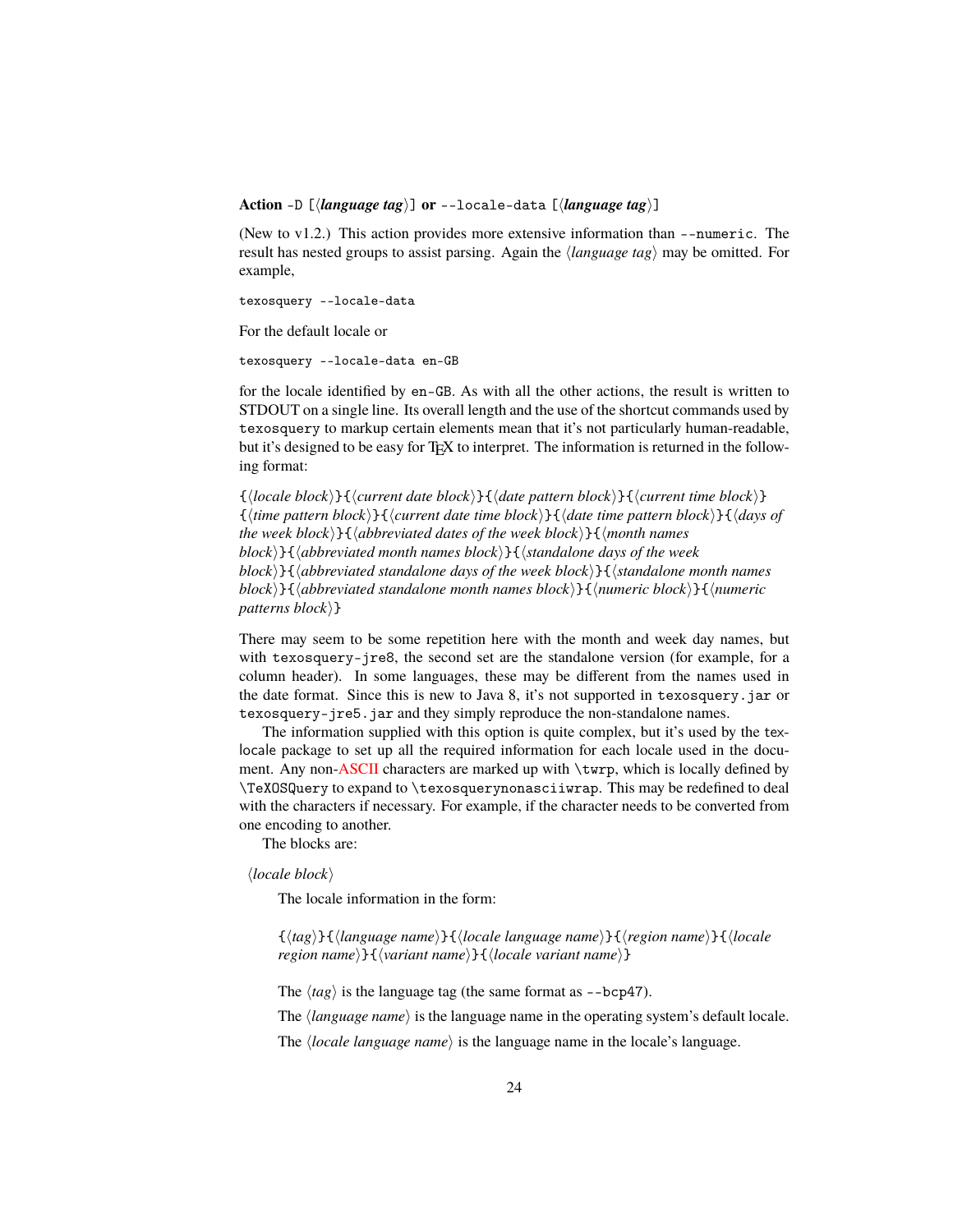For example, my locale is en-GB, so if I use

texosquery -D en-GB

then both *{language name}* and *{locale language name}* will be English, but if I use:

```
texosquery -D fr-GB
```
then *(language name)* will be French and the *(locale language name)* will be fran\twrp{ç}ais (note the non-ASCII character has been marked up). The locale tag fr-GB indicates that I'm writing in French but I'm in the United Kingdom (so the currency should be GBP).

The  $\langle region \, name \rangle$  is the region's name in the operating system's default language.

The *<i>locale region name*) is the region's name in the locale's language.

So for me with -D en-GB I get United\tspc Kingdom for both  $\langle region \ name \rangle$ and *(locale region name)*. This illustrates another of the shorthand commands that texosquery uses that's only locally defined within \TeXOSQuery. In this case, \tspc just expands to a space. This is used to avoid accidentally discarding any intentional spaces that might follow a command name or any intentional consecutive spaces.

If, however, I use -D fr-GB I still get United\tspc Kingdom in  $\langle region \ name \rangle$ , but *<i>locale region name* is now Royaume-Uni.

The *(variant name)* is the language's variant. For example, with de-CH-1996 (Swiss German using the new orthography), the variant is 1996. There's no variant in en-GB so this value is empty for me.

The  $\langle locale \space variant \space name \rangle$  is the variant in the locale's language. In the case of de-CH-1996 this is still 1996.

 $\langle current \ date \ block \rangle$ 

This returns the current date in four different formats and also an integer that indicates the first day of the week in the given locale:

 $\{\langle full \ date \rangle\} {\langle long \ date \rangle\} {\langle \ model \ and \ } {\langle \xi \rangle\} {\langle \phi \rangle\} {\langle \phi \rangle\}$ 

The actual date formats depend on the locale. For example, with en-GB the  $\frac{f}{full}$ *date*) is (assuming today is  $2016-11-08$ ):

Tuesday,\tspc 8\tspc November\tspc 2016

(Tuesday, 8 November 2016). The  $\langle long \text{ date} \rangle$  is

08\tspc November\tspc 2016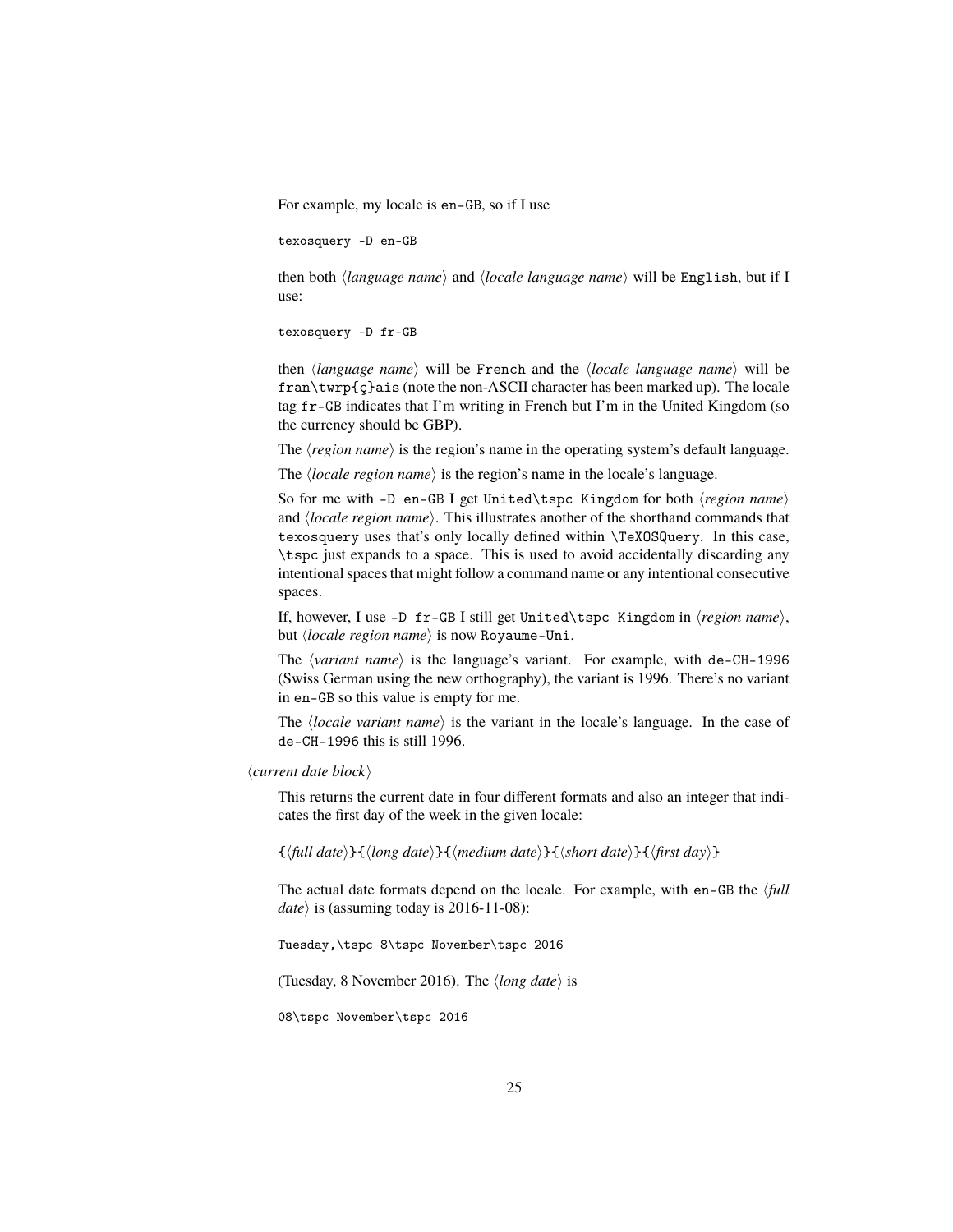(08 November 2016). The  $\langle medium \ date \rangle$  is

08\thyn Nov\thyn 2016

(08-Nov-2016). The  $\langle short \, date \rangle$  is

08\tslh 11\tslh 16

(08/11/2016). Note that there's a difference between using the [CLDR](#page-112-7) locale data and the JRE data. If I'm using the Java 7 compatible texosquery.jar which only uses JRE locale data, then I get the above results, but if I use the bash script texosquery-jre8 which sets java.locale.providers to CLDR,JRE then I get a slightly different result. The  $\langle long \, date \rangle$  is

8\tspc November\tspc 2016

(8 November 2016) and the  $\langle medium \ date \rangle$  is

8\tspc Nov\tspc 2016

(8 Nov 2016). The  $\langle medium \text{ date} \rangle$  may be numeric or may be an abbreviated form of h*long date*i, depending on the language and the locale provider. Some languages aren't supported by [JRE](#page-112-5) but are supported by [CLDR.](#page-112-7) (Some aren't supported by either, but there's a chance that those languages will eventually be added to the CLDR.) For example, if I use -D cy-GB with the JRE as the locale provider I just get the en-GB dates, but if I use the CLDR provider I get Welsh dates.

Note that the proposed Java 9 should automatically use the CLDR as the locale provider, which is being increasingly adopted by applications as a common data repository.

The first day of the week index is zero-based starting with Monday. This is done in order to be compatible with pgfcalendar. For example, with -D en-GB  $\langle$ first day $\rangle$ is 0 (Monday), but with pt-BR  $\langle first \, day \rangle$  is 6 (Sunday). The tex-locale package provides a way of converting the index to Monday=1 or Sunday=1 indexing.

 $\langle$ *date pattern block* $\rangle$ 

The pattern used to format the full date, long date, medium date and short date. This is in the form:

 $\{\langle full\ pattern \rangle\}\{\langle long\ pattern \rangle\}\{\langle medium\ pattern \rangle\}\{\langle short\ pattern \rangle\}$ 

Each pattern uses shorthand mark-up that's only locally defined within \TeXOSQuery. These short commands are expanded to longer commands provided by texosquery.tex to avoid name clashing with other packages. When used directly in the document text, these expand to reproduce the pattern.

For example, with -D en-GB I get the following pattern for the short date:

\patdtf{2}{d}\tslh \patdtf{2}{M}\tslh \patdtf{2}{y}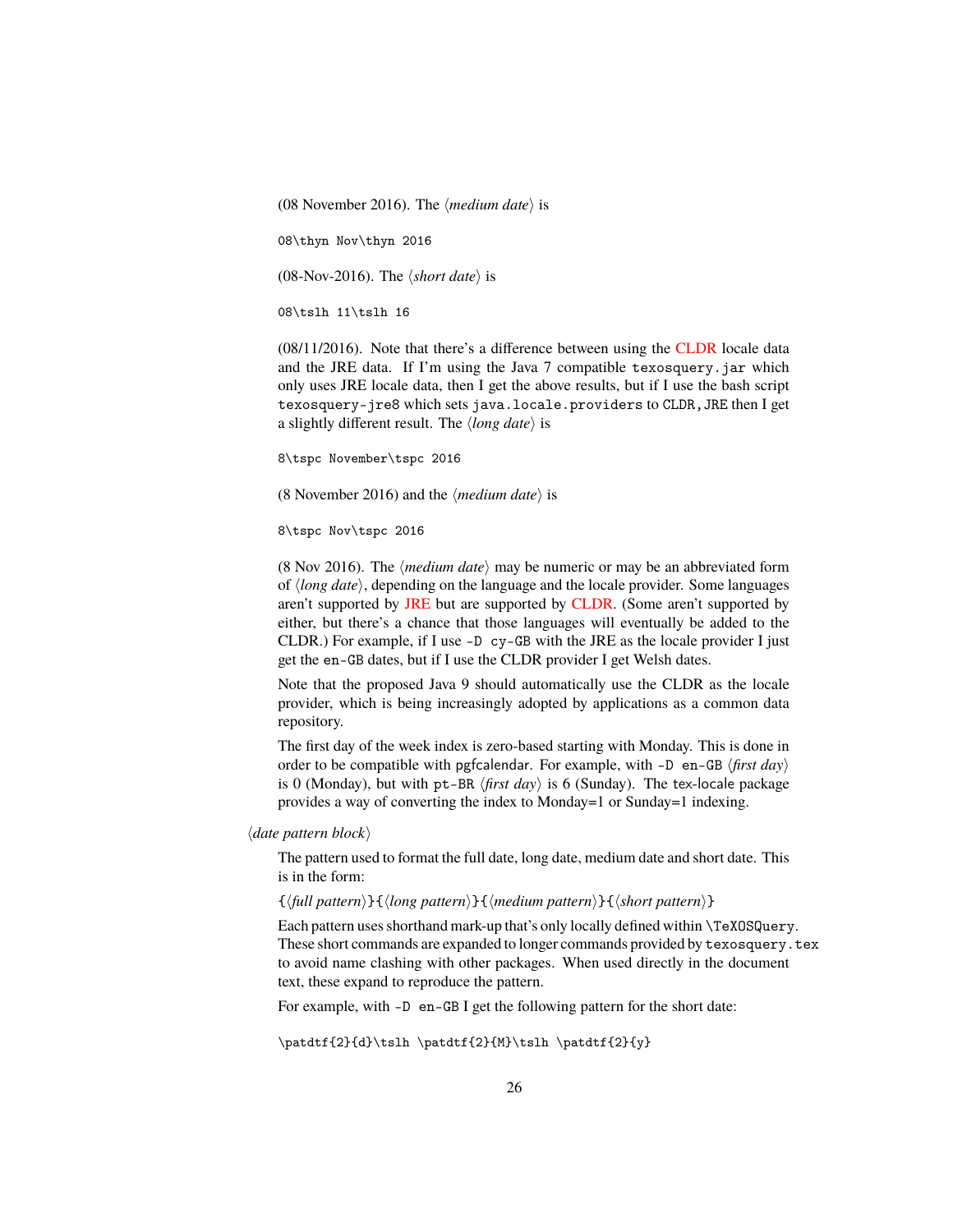When parsed by \TeXOSQuery, this is internally converted to

\texosquerydtf{2}{d}/\texosquerydtf{2}{M}/\texosquerydtf{2}{y}

But default this simply expands to dd/MM/yy but may be used in the first argument of \texosqueryfmtdatetime. See sections [3.1.3](#page-73-0) and [3.1.4](#page-79-0) for further details.

#### $\langle current time block \rangle$

The current time provided in various formats suitable to the given locale:

 $\{\langle full\ time\rangle\}\{\langle long\ time\rangle\}\{\langle medium\ time\rangle\}\{\langle short\ time\rangle\}$ 

As with the current date, the actual format depends on the locale and the locale provider. For example, with en-GB I get:

{15:59:41\tspc o\csq clock\tspc GMT}{15:59:41\tspc GMT}{15:59:41}{15:59}

with the [JRE.](#page-112-5) If I switch to [CLDR](#page-112-7) (in the bash script texosquery-jre8) I get:

{16:00:51\tspc Greenwich\tspc Mean\tspc Time}{16:00:51\tspc GMT}{16:00:51}{16:00}

#### $\langle$ *time pattern block* $\rangle$

The pattern used to format the full time, long time, medium time and short time.

{h*full time pattern*i}{h*long time pattern*i}{h*medium time pattern*i}{h*short time pattern* $\rangle$ }

Again, when used with \TeXOSQuery, the short commands, such as \patdtf, are internally converted. They're not defined outside that scope.

#### $\langle current \ date \ time \ block \rangle$

The current date and time provided in various formats suitable to the given locale:

 $\{\langle full\ date\ time\rangle\}\{\langle long\ date\ time\rangle\}\{\langle medium\ date\ time\rangle\}\{\langle short\ date\ time\rangle\}$ 

This may simply be the date and time from above separated by a space.

#### $\langle$ *date time pattern block* $\rangle$

The pattern used to format the full date time, long date time, medium date time and short date time. This may simply be the date and time patterns from above separated by a space.

{h*full date time pattern*i}{h*long date time pattern*i}{h*medium date time*  $path{\scriptstyle\{ \}}$ { $\langle short\ date\ time\ pattern{\scriptstyle\}$ }

#### $\langle$  days of the week block $\rangle$

The week day names (starting with Monday for consistency with pgfcalendar) in the locale's language. Non[-ASCII](#page-112-9) characters are marked up with \twrp.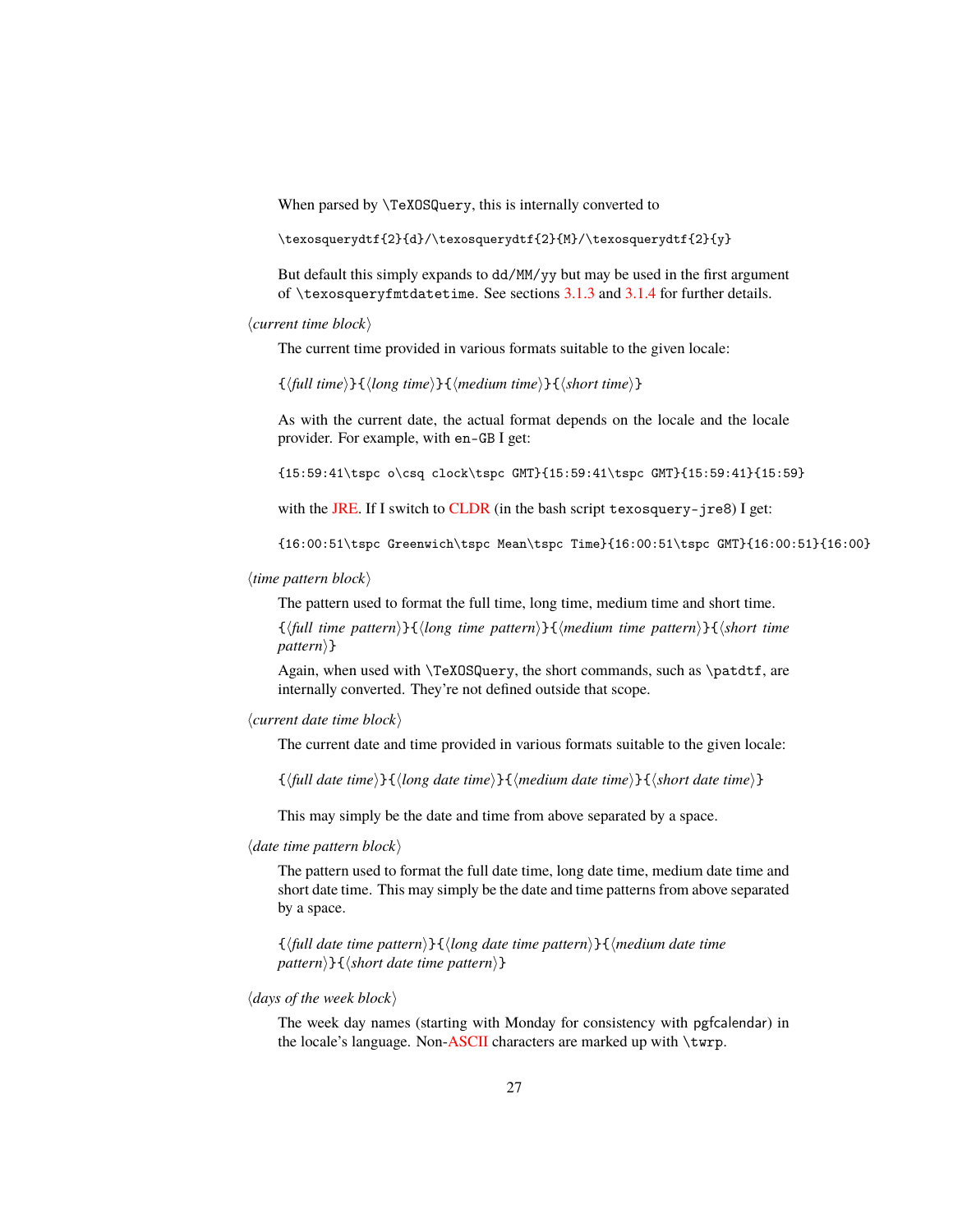$\langle abbreviated \; days \; of \; the \; week \; block \rangle$ 

As above, but abbreviated.

#### $\langle$ *month names block* $\rangle$

The month names.

#### $\langle$ *abbreviated month names block* $\rangle$

The abbreviated month names.

#### $\langle$ *standalone days of the week block* $\rangle$

The week day names when used in a standalone context (for example, a column header). This may be the same as the earlier  $\langle days\ of\ the\ week\ block\rangle$  (and will be the same for texosquery.jar and texosquery-jre5.jar). The standalone support was introduced to Java 8.

#### $\langle abbreviated\ standard$  standalone days of the week block $\rangle$

As above, but abbreviated.

#### $\langle$ *standalone month names block* $\rangle$

The month names when used in a standalone context (for example, a column header). This may be the same as the earlier  $\langle$ *month names block* $\rangle$  (and will be the same for texosquery.jar and texosquery-jre5.jar). The standalone support was introduced to Java 8.

## $\langle abbreviated\ standard$  standalone month names block $\rangle$

As above but abbreviated.

#### $\langle$ *numeric block* $\rangle$

The numeric data similar to  $-$ -numeric but it's missing the  $\langle tag \rangle$  (which is provided in the earlier  $\langle locale \, block \rangle$  and there are two extra items:

{h*group sep*i}{h*decimal sep*i}{h*exp sep*i}{h*use group*i}{h*currency code*i}{h*regional currency code*i}{h*currency sym*i}{h*currency tex*i}{h*currency*  $\$  { $\langle percent \, sym \rangle$ } { $\langle per \, mill \, sym \rangle$ }

See above for the elements that are also provided in --numeric. The additional elements are  $\langle percent\ symbol\$  and  $\langle per\ mill\ symbol\$ , which are the percent and per-mill symbols, respectively. The percent symbol % has its category code changed to 12 by \TeXOSQuery. As with other non-ASCII characters, the per-mill symbol will be marked up with \twrp.

#### $\langle$ *numeric patterns block* $\rangle$

The patterns used to format decimals, integers, currency and percentages.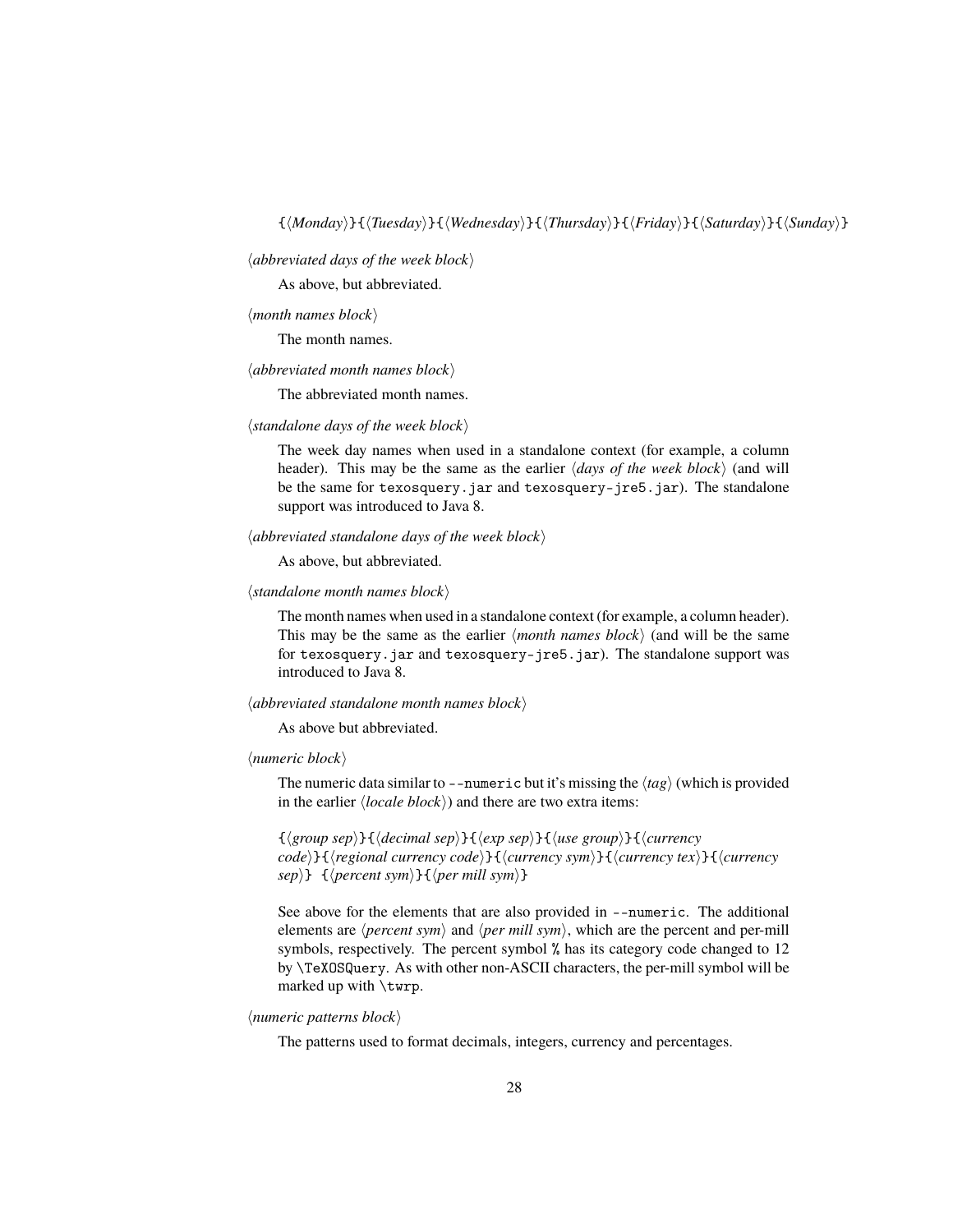## {h*decimal pattern*i}{h*integer pattern*i}{h*currency pattern*i}{h*percentages pattern*) }

As with the date and time patterns, when used with \TeXOSQuery, the short commands, such as \patdgt, are internally converted. They're not defined outside that scope.

If a pattern is used directly in the text, it will expand to the original pattern padded to ten digits. (Eleven digit integers are outside TEX's maximum number range.)

Any of these numeric patterns may be used in the first argument of the low-level user command \texosqueryfmtnumber described in section [3.1.5.](#page-95-0) This command uses the following macros:

#### \texosquerypatfmtcurrencysign

The currency sign (defaults to  $\setminus$ \$). For example, when parsing the previous  $\langle$ *numeric block* $\rangle$ , this command can be redefined to the  $\{\langle$ *currency sym* $\rangle\}$  or  $\{\langle \textit{currency} \textit{tex} \rangle\}$  elements.

#### \texosquerypatfmtgroupsep

The group separator (defaults to ,). For example, when parsing the previous  $\langle$ *numeric block* $\rangle$ , this command can be redefined to the  $\{\langle\text{group sep}\rangle\}$  element.

#### \texosquerypatfmtdecsep

The decimal separator (defaults to .). For example, when parsing the previous  $\langle$ *numeric block* $\rangle$ , this command can be redefined to the  $\{\langle dec\ sep\rangle\}$  element.

#### \texosquerypatfmtcurdecsep

The monetary decimal separator (defaults to .). For example, when parsing the previous  $\langle numeric \ block \rangle$ , this command can be redefined to the  $\{\langle currency \ sep \rangle\}$ element.

#### \texosquerypatfmtexp

The exponent sign (defaults to E). For example, when parsing the previous *<i>humeric block*), this command can be redefined to the  $\{\langle exp\ sep \rangle\}$  element.

#### \texosquerypatfmtpercentsign

The percent symbol. For example, when parsing the previous  $\langle numeric \ block \rangle$ , this command can be redefined to the  $\{\langle percent\; sym \rangle\}$  element.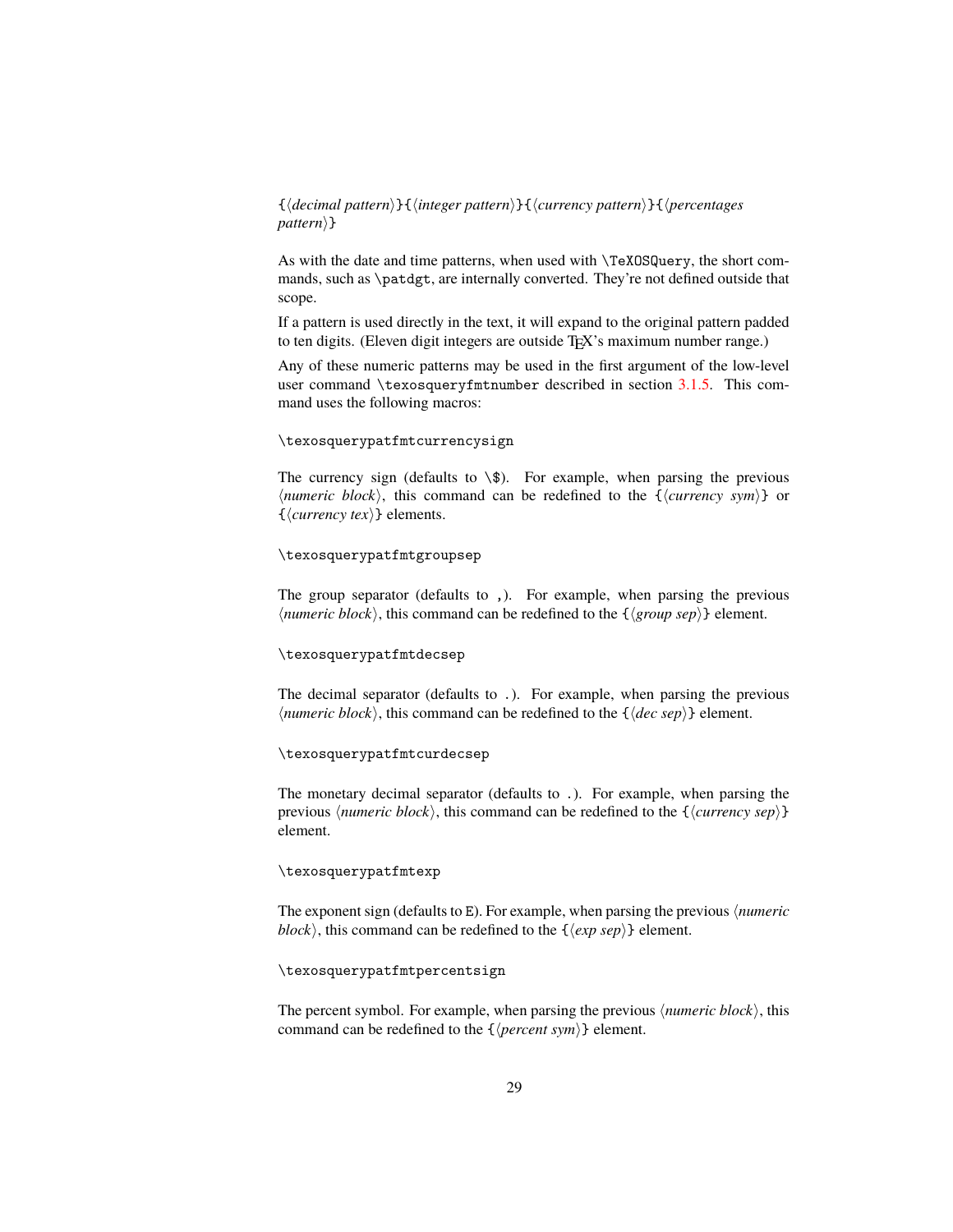\texosquerypatfmtpermillsign

The per-mill symbol. For example, when parsing the previous  $\langle numeric \ block \rangle$ , this command can be redefined to the  $\{\langle per\text{-}mill sym\rangle\}$  element.

\texosquerypatfmticurrencysign

The international currency sign. This is defined as  $\alpha$  by default, unless the command \textcurrency has been defined, in which case that's used instead. If the UTF-8 character  $\alpha$  is available and \textcurrency hasn't been defined before texosquery was input, then you will need to redefine this command as appropriate.

\texosquerypatfmtminus

The minus sign.

\texosquerypatfmtplus

The plus sign.

## <span id="page-29-0"></span>**2** texosquery.tex: generic T<sub>E</sub>X code

You can run texosquery directly from TEX's shell escape. For example:

```
\input|"texosquery --locale"
```
However, texosquery uses markup commands in some of the results which need to be defined first. The file texosquery.tex provides generic TEX code to do this for you and stores the result in a control sequence.

Plain T<sub>E</sub>X users can input this file through the usual  $\infty$ :

\input texosquery

 $LATEX$  users may also simply input this file:

```
\input{texosquery}
```
but may prefer the standard package approach:

```
\usepackage{texosquery}
```
**Important Note:** The commands described below are all fragile.

The basic command to run texosquery and capture its output in a control sequence is:

\TeXOSQuery{ $\langle cs \rangle$ }{ $\langle args \rangle$ }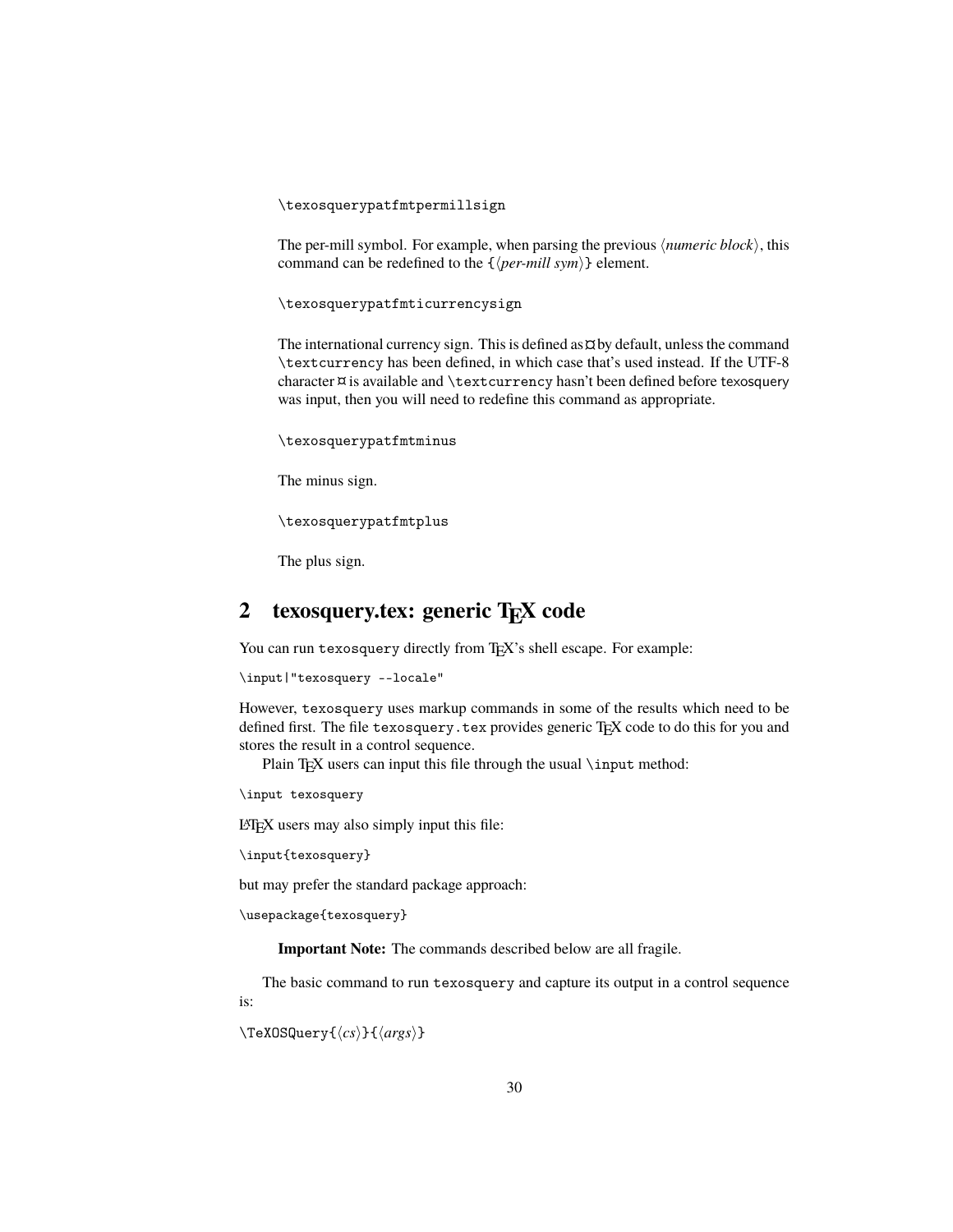where  $\langle cs \rangle$  is the control sequence in which to store the result and  $\langle args \rangle$  are the command line arguments to pass to texosquery. This first locally changes the category code of some problematic characters and defines the short markup commands that texosquery uses to identify characters that need to be interpreted literally (for example, in file names). These commands will automatically be expanded by \TeXOSQuery when the result is input. For example

texosquery -n

produces

\pdfd \fcln 20161129221559\fpls 00\fapo 00\fapo

but when used with

\TeXOSQuery{\result}{texosquery -n}

the \result command will be set to

```
D:20161129221559+00'00'
```
where the characters  $D : +$  and  $\prime$  all have category code 12 (other).

If you're not able to use TEX's piped shell escape but you can run texosquery outside of TEX, then another approach is to first run texosquery with the output redirected to a temporary file and then build your document, but instead of using \TeXOSQuery, use:

\TeXOSQueryFromFile{ $\langle cs \rangle$ }{ $\langle file name \rangle$ }

where  $\langle$ *file name* $\rangle$  is the name of the temporary file. For example, first run

texosquery -b -n > tmpresult.tex

and then in the document:

\TeXOSQueryFromFile{\result}{tmpresult}

Avoid spaces and other awkward characters in the file name.

In the case of  $\TeXOSQuery$ , if the command failed,  $\langle cs \rangle$  will be set to empty. This will also occur with \TeXOSQueryFromFile if the file doesn't exist. It's best to always test for success after use. For example:

```
\TeXOSQuery{\result}{-b}
\ifx\result\empty
 Failed!
\else
 Result: \result.
\left\{ \frac{f}{f} \right\}
```
In the case of \TeXOSQuery, failure can occur because the dry run mode was on, or it can occur if the query was denied (for example, forbidden file access), or if there's a syntax error in the system call. In the case of \TeXOSQueryFromFile, the control sequence will be empty if the file doesn't exist or if the file was empty.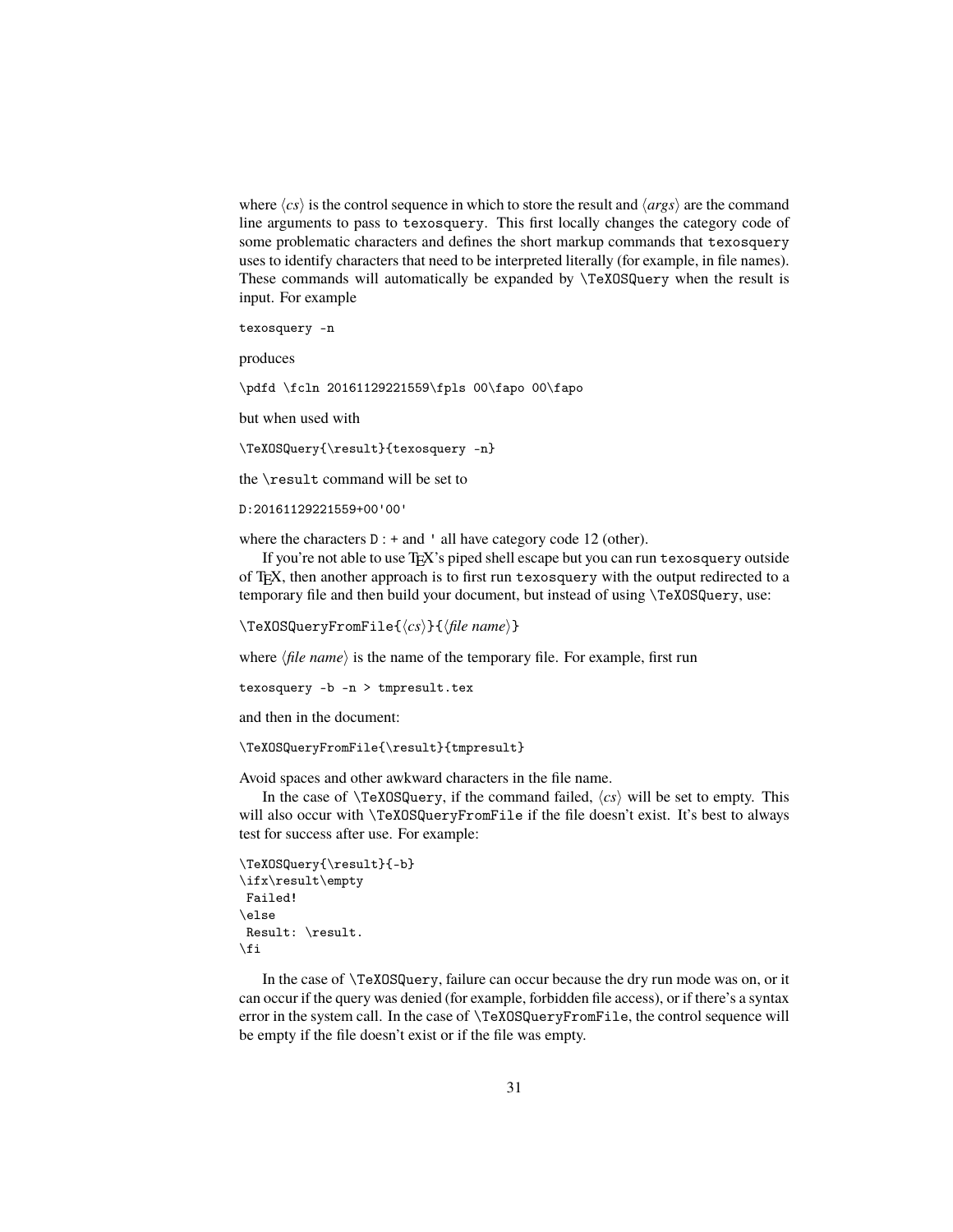As from version 1.2, texosquery checks the openin\_any setting, which may forbid read access. Java's security manager or the filing system may also forbid read access.

To determine the cause of the error, first inspect the log file to check if the shell escape was used. In the above example, if the shell escape was permitted, then the log file should include

```
(|texosquery -b)
```
Copy and paste the system call (texosquery -b in the above case) into your [command](http://www.dickimaw-books.com/latex/novices/html/terminal.html) [prompt or terminal](http://www.dickimaw-books.com/latex/novices/html/terminal.html) and insert the --debug switch at the start of the argument list. For example:

```
texosquery --debug -b
```
This should help determine whether it's a syntax error or a query forbidden by the operating system.

If multiple queries are required, it's more efficient to perform them all in one go. For example:

```
\TeXOSQuery{\result}{-l -n -o}
\def\parseresult#1#2#3{%
 Locale: #1. Now: #2. OS: #3.%
}
\ifx\result\empty
 Query failed.
\else
  \expandafter\parseresult\result
\fi
```
(Make sure you have at least v1.1 for this to work correctly.)

**Important Note:** Take care of characters that have a special meaning to your shell. For example, bash interprets # as a comment. For example, if you have a file called image#1.png, then you can't simply do

```
\TeXOSQuery{\result}{-p image#1.png}
```
since bash will pass this as

texosquery -p image

(The #1.png part is treated as a comment.) Nor can you do

\TeXOSQuery{\result}{-p image\#1.png}

as T<sub>E</sub>X will replace the  $\#$  with  $#$  when passing the command invocation to the shell. The only way to deal with this situation is to do

\TeXOSQuery{\result}{-p image\string\#1.png}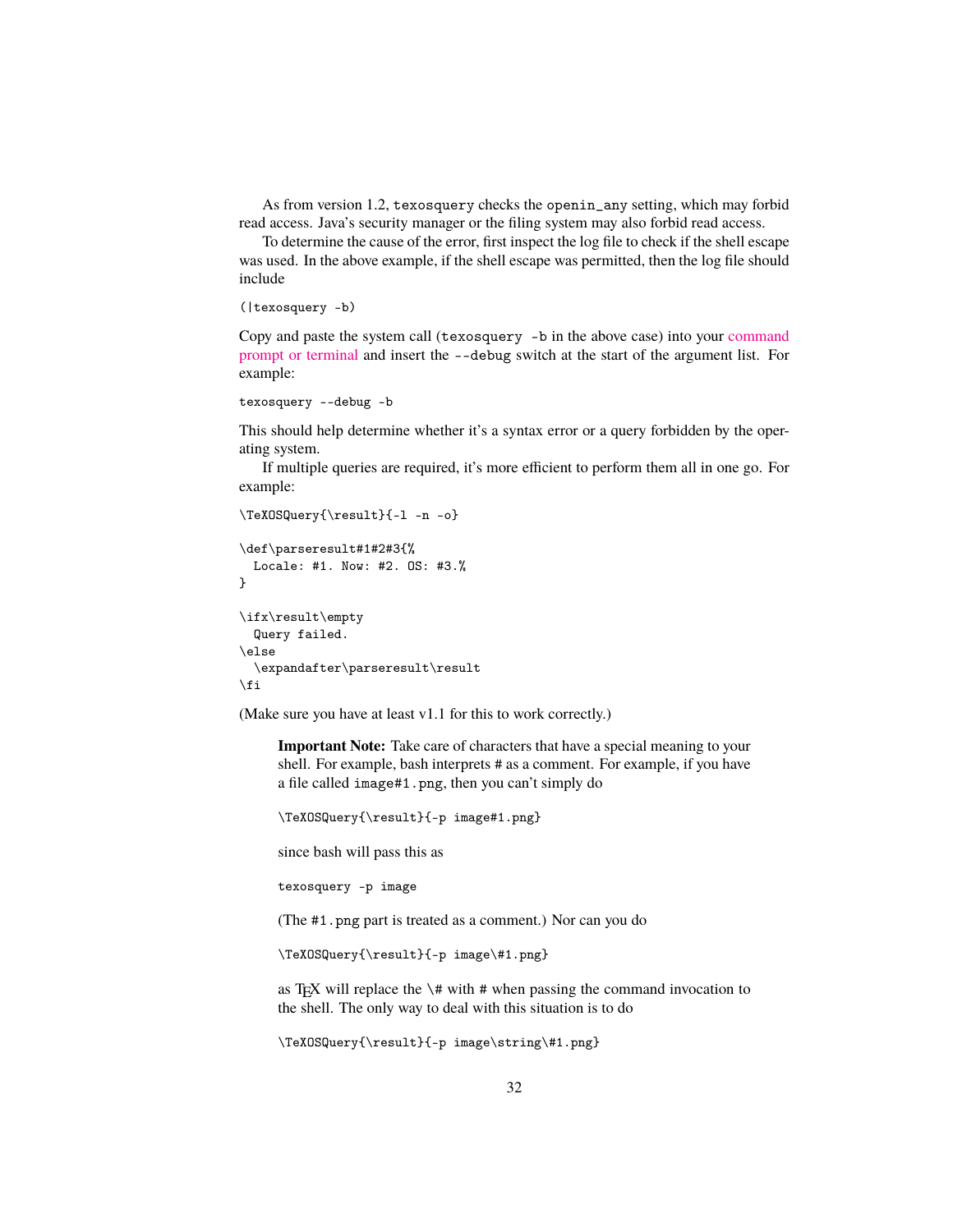to protect the # character from both T<sub>E</sub>X and the shell.

Dry run mode is determined by the conditional

```
\ifTeXOSQueryDryRun
```
If true, the shell escape won't be used and the requested command invocation will be printed in the transcript file prefixed with

TeXOSQuery:

(the control sequence  $\langle cs \rangle$  will be set to empty).

**Important Note:** Remember that a query can still fail even if the dry run mode is off.

Note that if you switch off the dry run mode when the shell escape setting forbids the execution of texosquery, then you'll get the rather annoying error:

runpopen command not allowed: texosquery

```
! I can't find file `"|texosquery -b"'.
\TeXOSQueryInvoker ...TeXOSInvokerName \space #1"
```
\TeXOSQuery ...noexpand #1{\TeXOSQueryInvoker {#2}

}}\@texosquery@tmp \fi

```
l.5 \TeXOSQuery{\result}{-b}
                                 \simM
```

```
(Press Enter to retry, or Control-D to exit)
```
By default, the dry run mode is only switched off if the unrestricted shell escape mode is on (detected through \shellescape or \pdfshellescape).

If texosquery is added to the restricted list, you can add

```
\TeXOSQueryAllowRestricted
```
to the texosquery.cfg file. (This command can't be used outside of that file.) If you get the above error, then:

- make sure you don't have \TeXOSQueryAllowRestricted in your texosquery.cfg file;
- make sure you run T<sub>E</sub>X with the shell escape enabled;
- check the definition of \TeXOSInvokerName;
- try using the application directly from the command prompt or terminal. For example, in the above message, the bit between `"| and "' (that is, texosquery-jre8 -b) shows the attempted system call. Copy and paste it directly into your operating system's [command prompt or terminal](http://www.dickimaw-books.com/latex/novices/html/terminal.html) and to check the application has been installed correctly.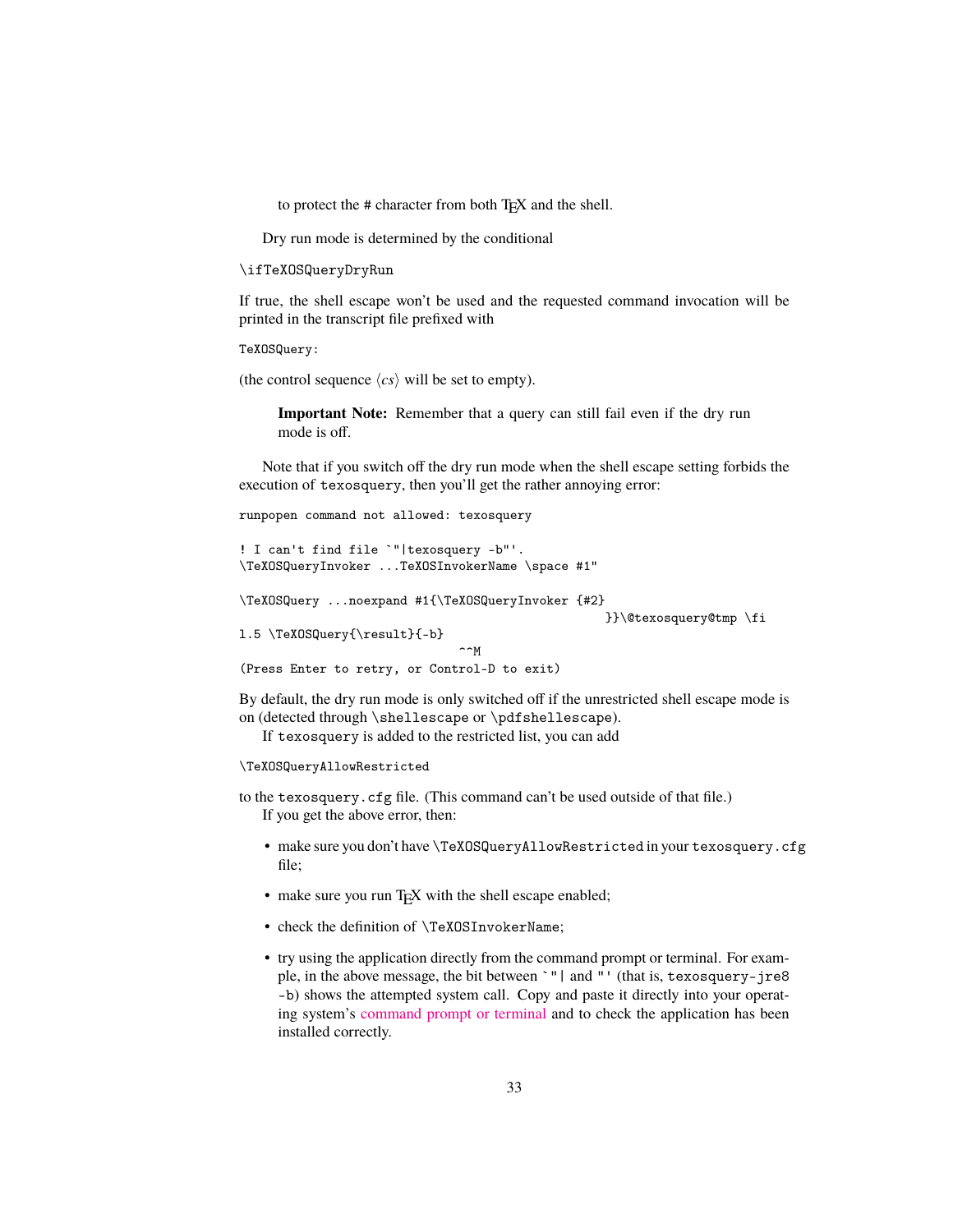The \TeXOSQuery command uses \TeXOSInvokerName to reference the application name. This now defaults to texosquery-jre8 (as from texosquery version 1.7) but needs to be redefined to reflect the particular system call that's required. For example, texosquery (Java 7) or texosquery-jre5 (Java 5). This redefinition can be done in the configuration file texosquery.cfg for a system-wide setting. See section [1.1](#page-6-0) for further details.

**Important Note:** Some of the shortcut commands listed below require extra arguments after the relevant switch. These are automatically enclosed in single-quotes to protect any spaces, but only with the *unrestricted* shell escape. If the argument actually contains any single-quote characters, make sure you use \string\' to prevent interference. The quote character is forbidden in the shell escape in restricted mode (see section [1.5\)](#page-10-1), so the arguments won't be delimited in this case and the quote character should be avoided.

Since a file name reference may need to be obtained from \jobname, which sometimes includes double-quotes, the first double-quote pair found is stripped in file name arguments. Any other double-quotes will need to be protected in the same manner as single-quotes (but this shouldn't be an issue if you use a safe file naming scheme) and again be aware of the limitations imposed by the restricted shell escape.

All paths should use a forward slash for the directory divider.

#### <span id="page-33-0"></span>**2.1 Locale**

The locale (-l or --locale-lcs) information can be obtained using:

```
\TeXOSQueryLocale{\langle cs \rangle}
```
Note that this uses the lower case codeset form, which has a better chance of matching the encoding names used by the inputenc package. If you want the unprocessed codeset name, you can do:

```
\text{TeXOSQuery}\{\langle cs \rangle\}-L\}
```
If you just want the codeset in the same form as --locale-lcs you can do:

\TeXOSQuery{ $\langle cs \rangle$ **}**{-C**}** 

Similarly for the unprocessed codeset (--encoding).

The [IETF](#page-112-1) [BCP](#page-112-2) 47 language tag (-b or --bcp47) can be obtained using:

```
\TeXOSQueryLangTag{hcsi}
```
The numeric separators and currency symbols (-N or --numeric) can be obtained using

\TeXOSQueryNumeric{ $\langle cs \rangle$ }{ $\langle locale \rangle$ }

The  $\langle locale\rangle$  should be a valid language tag or may be empty for the system's default locale. Similarly for the command below.

All the locale data (-D or --locale-data) can be obtained using

\TeXOSQueryLocaleData{\/cs\mathbcs\infinity}}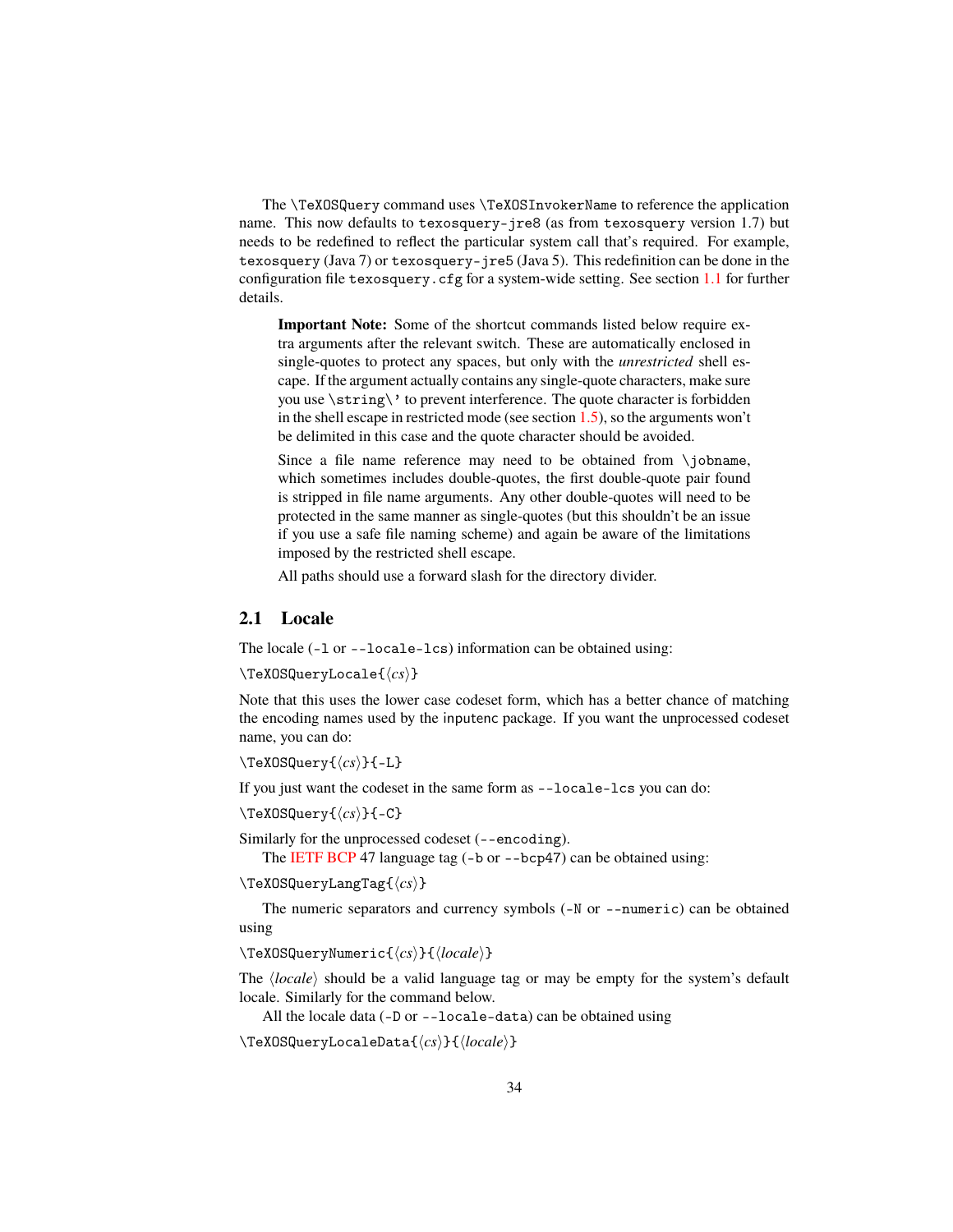## <span id="page-34-0"></span>**2.2 Operating System Information**

The OS name (-o or --osname) can be obtained using:

\TeXOSQueryName{ $\langle cs \rangle$ }

The OS version (-r or --osversion) can be obtained using:

```
\TeXOSQueryVersion{\langle cs \rangle}
```
The OS architecture (-a or --osarch) can be obtained using:

```
\TeXOSQueryArch{hcsi}
```
## <span id="page-34-1"></span>**2.3 Dates and Times**

The current date and time information (-M or --date-time) can be obtained using:

```
\TeXOSQueryDateTime{\langle cs \rangle}
```
Example usage:

\texosquerydefpattern{\pattern}{\%2d/\%2M/\%4y \%2H:\%2m:\%2s}

```
\TeXOSQueryDateTime{\datetimedata}
```

```
\ifx\datetimedata\empty
Query Failed!
\else
\expandafter\texosqueryfmtdatetime\expandafter\pattern\datetimedata
\fi
```
Note that commands such as \texosqueryfmtpatMMM will need to be defined to produce textual elements. See sections [3.1.3](#page-73-0) and [3.1.4](#page-79-0) for further details.

The time zone mappings (-Z or --time-zones) can be obtained using:

```
\TeXOSQueryTimeZones{\langle cs \rangle}{\langle locale \rangle}
```
Leave  $\langle locale \rangle$  empty if the default locale is required.

The current date-time stamp in PDF format (-n or --pdfnow) can be obtained using:

```
\TeXOSQueryNow{\langle cs \rangle}
```
This is provided for the benefit of users who don't have \pdfcreationdate defined by their T<sub>E</sub>X format (for example,  $X \neq TEX$ ).

The modification date-time stamp in PDF format for a file (-d or --pdfdate) can be obtained using:

```
\TeXOSQueryFileDate{\langle cs \rangle}{\langle filename \rangle}
```
where *(filename)* is the name of the file. This is provided for the benefit of users who don't have \pdffilemoddate defined by their T<sub>F</sub>X format.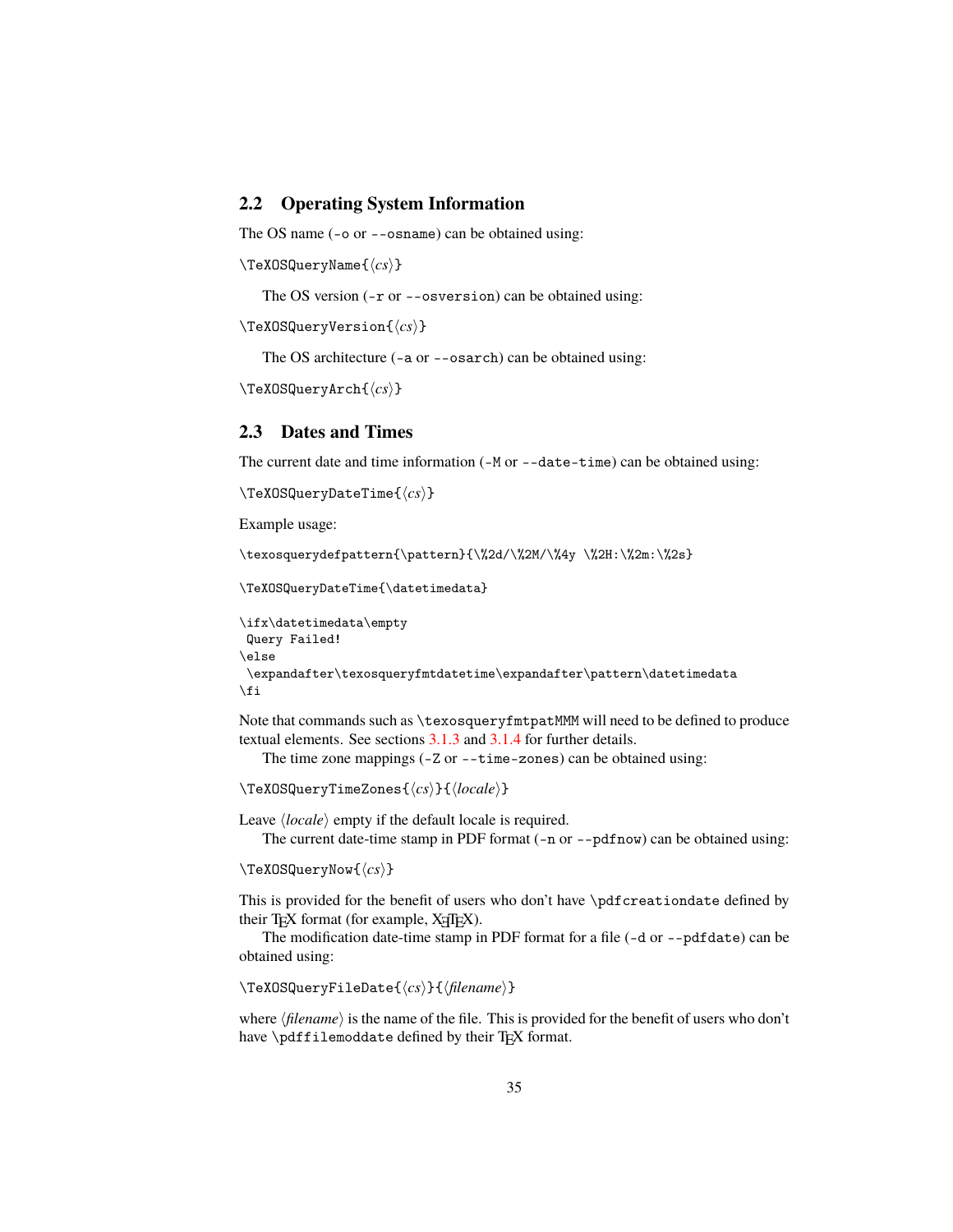## <span id="page-35-0"></span>**2.4 File Operations**

The current working directory (-c or --cwd) can be obtained using:

```
\TeXOSQueryCwd{\langle cs \rangle}
```
The home directory (-m or --userhome) can be obtained using:

```
\TeXOSQueryHome{\langle cs \rangle}
```
The temporary directory (-t or --tmpdir) can be obtained using:

\TeXOSQueryTmpDir{h*cs*i}

The size in bytes of a file (-s or --filesize) can be obtained using:

\TeXOSQueryFileSize{ $\langle cs \rangle$ }{ $\langle filename \rangle$ }

where  $\langle$ *filename* $\rangle$  is the name of the file. This is provided for the benefit of users who don't have \pdffilesize defined by their T<sub>E</sub>X format.

The URI of a file (-u or --uri) can be obtained using:

```
\TeXOSQueryFileURI{\langle cs \rangle}{\langle filename \rangle}
```
where  $\langle$ filename $\rangle$  is the name of the file. (Any percent symbols % contained in the URI will have their category code set to 12.)

The canonical path of a file (-p or --path) can be obtained using:

\TeXOSQueryFilePath{ $\langle cs \rangle$ }{ $\langle filename \rangle$ }

where  $\langle$ *filename* $\rangle$  is the name of the file.

The canonical path of a file's parent (-e or --dirname) can be obtained using:

\TeXOSQueryDirName{ $\langle cs \rangle$ }{ $\langle filename \rangle$ }

where  $\langle$ *filename* $\rangle$  is the name of the file.

The list of files in a given directory  $(-i \text{ or } -1 \text{ ist})$  can be obtained using:

\TeXOSQueryFileList{\*cs*\}{\sep\}{\dir\}

where  $\langle$ *sep* $\rangle$  is the separator and  $\langle$ *dir* $\rangle$  is the directory name. For example:

\TeXOSQueryFileList{\result}{,}{.}

will store a comma-separated list of all the files contained in the current directory in the control sequence \result.

To omit directories (-ir or --list-regular):

\TeXOSQueryRegularFileList{h*cs*i}{h*sep*i}{h*dir*i}

To omit regular files (-id or --list-dir):

\TeXOSQuerySubDirList{h*cs*i}{h*sep*i}{h*dir*i}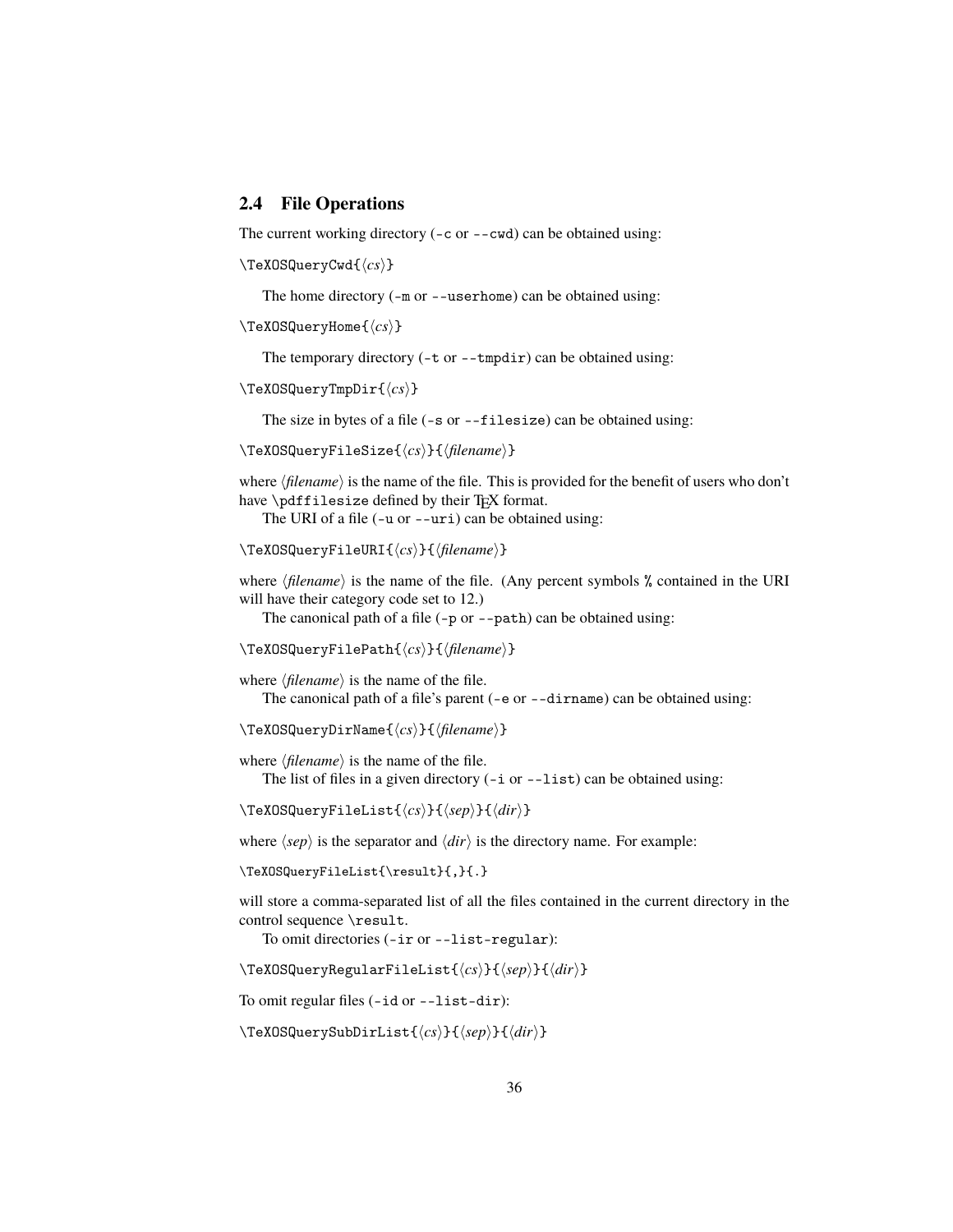A filtered list of files in a given directory (-f or --filterlist) can be obtained using:

\TeXOSQueryFilterFileList{h*cs*i}{h*sep*i}{h*regex*i}{h*dir*i}

where  $\langle \text{regex} \rangle$  is a regular expression. *Take care of any backslashes in the regular expression!* For example, to list only those files that have an extension:

\TeXOSQueryFilterFileList{\result}{,}{.+\string\..\*}{.}

Note the use of \string\. to ensure that \. isn't interpreted as a command. Another example, list only .png and .jpg files in the directory called images:

\TeXOSQueryFilterFileList{\result}{,}{.+\string\.(jpg|png)}{images}

**Important Note:** Unlike most of the return values the  $\langle$ sep $\rangle$  part here isn't escaped, so take care if  $\langle$ sep $\rangle$  contains any commands. For example, if you want to use  $\iota$  as the separator, you'll need to use  $\strut \frac{\nota}{\sigma}\i$ in the  $\langle$ *sep* $\rangle$  part.

```
\TeXOSQueryFilterFileList{\result}{\string\noexpand\string\\}{.*\string\.tex}{.}
```
If you want the list sorted, you can use the following which set the optional  $\langle sort \rangle$ argument.

Order by last modified date starting with the oldest (date-ascending):

\TeXOSQueryFileListDateAsc{h*cs*i}{h*sep*i}{h*dir*i}

or the regular files only list:

\TeXOSQueryRegularFileListDateAsc{h*cs*i}{h*sep*i}{h*dir*i}

or the sub-directories only list:

\TeXOSQuerySubDirListDateAsc{h*cs*i}{h*sep*i}{h*dir*i}

or for the filtered list:

\TeXOSQueryFilterFileListDateAsc{h*cs*i}{h*sep*i}{h*regex*i}{h*dir*i}

or for the filtered regular files only list:

\TeXOSQueryFilterRegularFileListDateAsc{h*cs*i}{h*sep*i}{h*regex*i}{h*dir*i}

or for the filtered sub-directories only list:

\TeXOSQueryFilterSubDirListDateAsc{ $\langle cs \rangle$ }{ $\langle sep \rangle$ }{ $\langle regex \rangle$ }{ $\langle dir \rangle$ }

Order by last modified date starting with the newest (date-descending):

\TeXOSQueryFileListDateDes{h*cs*i}{h*sep*i}{h*dir*i}

or the regular files only list: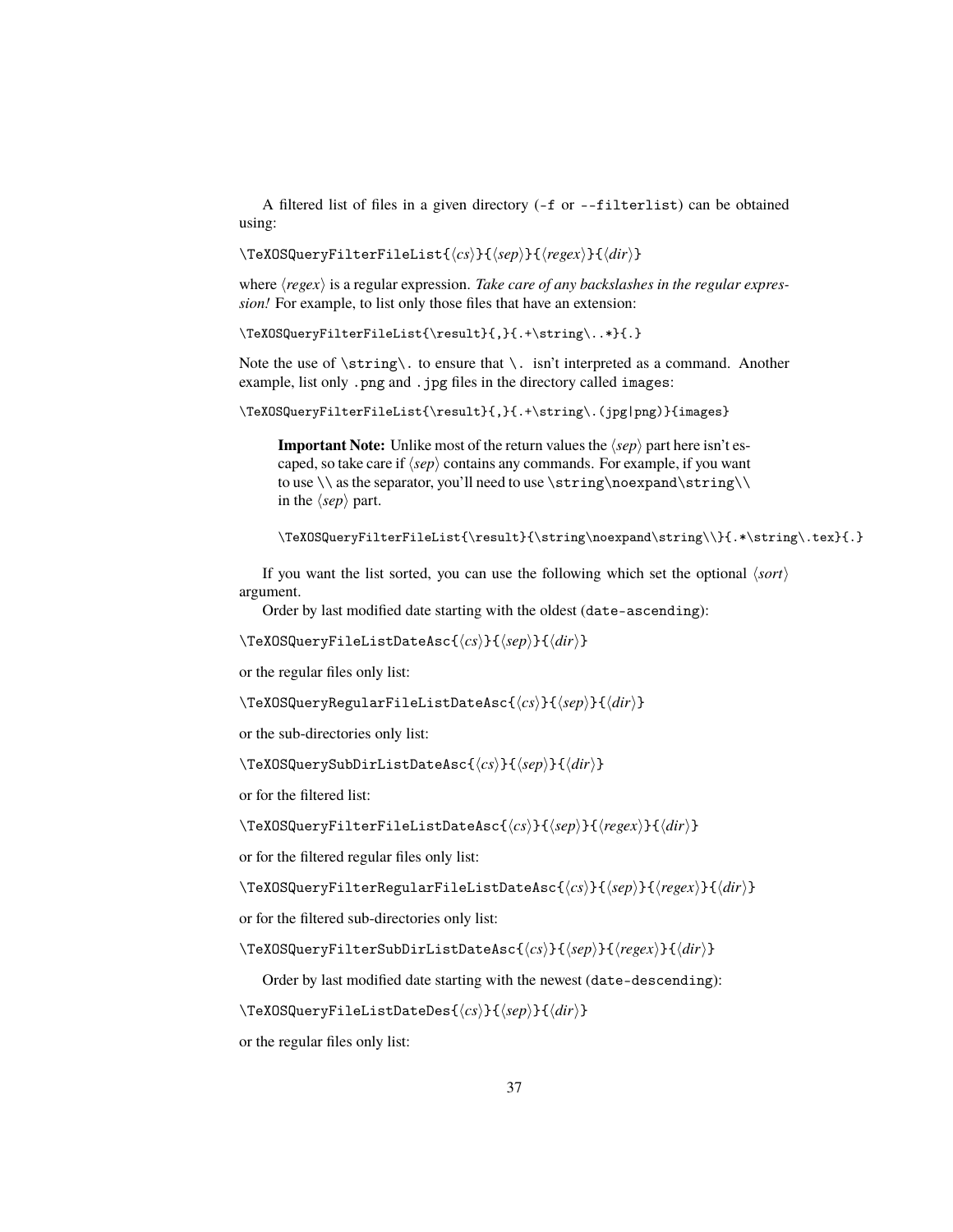```
\TeXOSQueryRegularFileListDateDes{hcsi}{hsepi}{hdiri}
or the sub-directories only list:
\TeXOSQuerySubDirListDateDes{\langle cs \rangle}{\langle sep \rangle}{\langle dir \rangle}
or for the filtered list:
\TeXOSQueryFilterFileListDateDes{\langle cs \rangle}{\langle sep \rangle}{\langle regex \rangle}{\langle dir \rangle}
or the filtered regular files only list:
\TeXOSQueryFilterRegularFileListDateDes{\langle cs \rangle}{\langle sep \rangle}{\langle regex \rangle}{\langle dir \rangle}
or the filtered sub-directories only list:
\TeXOSQueryFilterRegularFileListDateDes{\langle cs \rangle}{\langle xep \rangle}{\langle reger \rangle}{\langle dir \rangle}
    Order by file size starting with the smallest (size-ascending):
\TeXOSQueryFileListSizeAsc{hcsi}{hsepi}{hdiri}
or the regular files only list:
\TeXOSQueryRegularFileListSizeAsc{hcsi}{hsepi}{hdiri}
or the sub-directories only list:
\TeXOSQuerySubDirListSizeAsc{hcsi}{hsepi}{hdiri}
or for the filtered list:
\TeXOSQueryFilterFileListSizeAsc{hcsi}{hsepi}{hregexi}{hdiri}
or the filtered regular files only list:
\TeXOSQueryFilterRegularFileListSizeAsc{\langle cs \rangle}{\langle sep \rangle}{\langle regex \rangle}{\langle dir \rangle}
or the filtered sub-directories only list:
\TeXOSQueryFilterSubDirListSizeAsc{\langle cs \rangle}{\langle xep \rangle}{\langle rgex \rangle}{\langle dir \rangle}
    Order by file size starting with the largest (size-descending):
\TeXOSQueryFileListSizeDes{hcsi}{hsepi}{hdiri}
or the regular files only list:
\TeXOSQueryRegularFileListSizeDes{hcsi}{hsepi}{hdiri}
or the sub-directories only list:
```

```
\TeXOSQuerySubDirListSizeDes{hcsi}{hsepi}{hdiri}
```
or for the filtered list: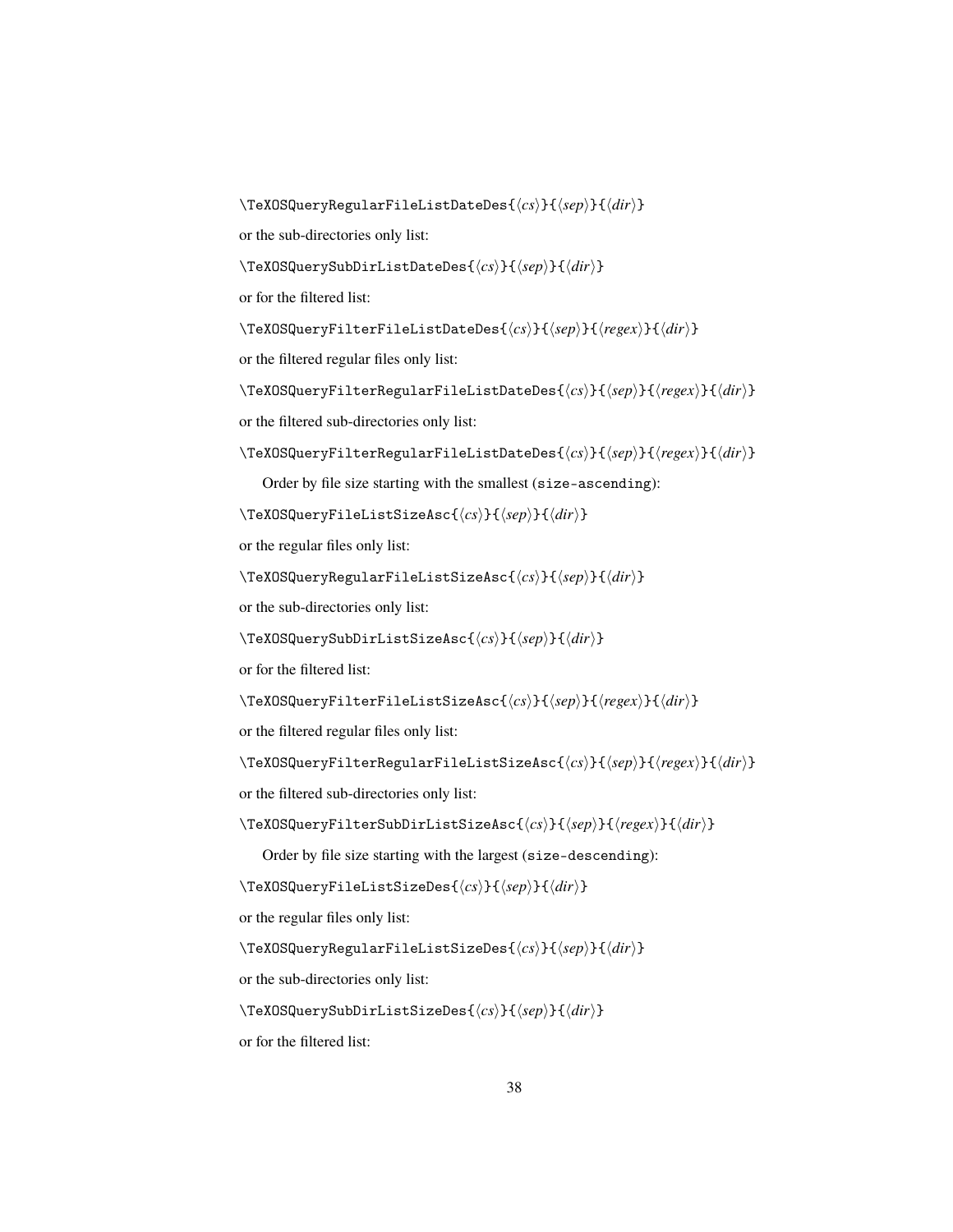\TeXOSQueryFilterFileListSizeDes{h*cs*i}{h*sep*i}{h*dir*i}

or the filtered regular files only list:

\TeXOSQueryFilterRegularFileListSizeDes{h*cs*i}{h*sep*i}{h*dir*i}

or the filtered sub-directories only list:

\TeXOSQueryFilterSubDirListSizeDes{h*cs*i}{h*sep*i}{h*dir*i}

Order by file name in alphabetical order (name-ascending):

\TeXOSQueryFileListNameAsc{h*cs*i}{h*sep*i}{h*dir*i}

or the regular files only list:

\TeXOSQueryRegularFileListNameAsc{h*cs*i}{h*sep*i}{h*dir*i}

or the sub-directories only list:

\TeXOSQuerySubDirListNameAsc{h*cs*i}{h*sep*i}{h*dir*i}

or for the filtered list:

\TeXOSQueryFilterFileListNameAsc{h*cs*i}{h*sep*i}{h*regex*i}{h*dir*i}

or the filtered regular files only list:

\TeXOSQueryFilterRegularFileListNameAsc{ $\langle cs \rangle$ }{ $\langle xep \rangle$ }{ $\langle rgex \rangle$ }{ $\langle dir \rangle$ }

or the filtered sub-directories only list:

```
\TeXOSQueryFilterSubDirListNameAsc{\langle cs \rangle}{\langle sep \rangle}{\langle regex \rangle}{\langle dir \rangle}
```
Order by file name in reverse alphabetical order (name-descending):

```
\TeXOSQueryFileListNameDes{hcsi}{hsepi}{hdiri}
```
or the regular files only list:

\TeXOSQueryRegularFileListNameDes{h*cs*i}{h*sep*i}{h*dir*i}

or the sub-directories only list:

\TeXOSQuerySubDirListNameDes{ $\langle cs \rangle$ }{ $\langle sep \rangle$ }{ $\langle dir \rangle$ }

or for the filtered list:

\TeXOSQueryFilterFileListNameDes{h*cs*i}{h*sep*i}{h*dir*i}

or the filtered regular files only list:

\TeXOSQueryFilterRegularFileListNameDes{h*cs*i}{h*sep*i}{h*dir*i}

or the filtered sub-directories only list: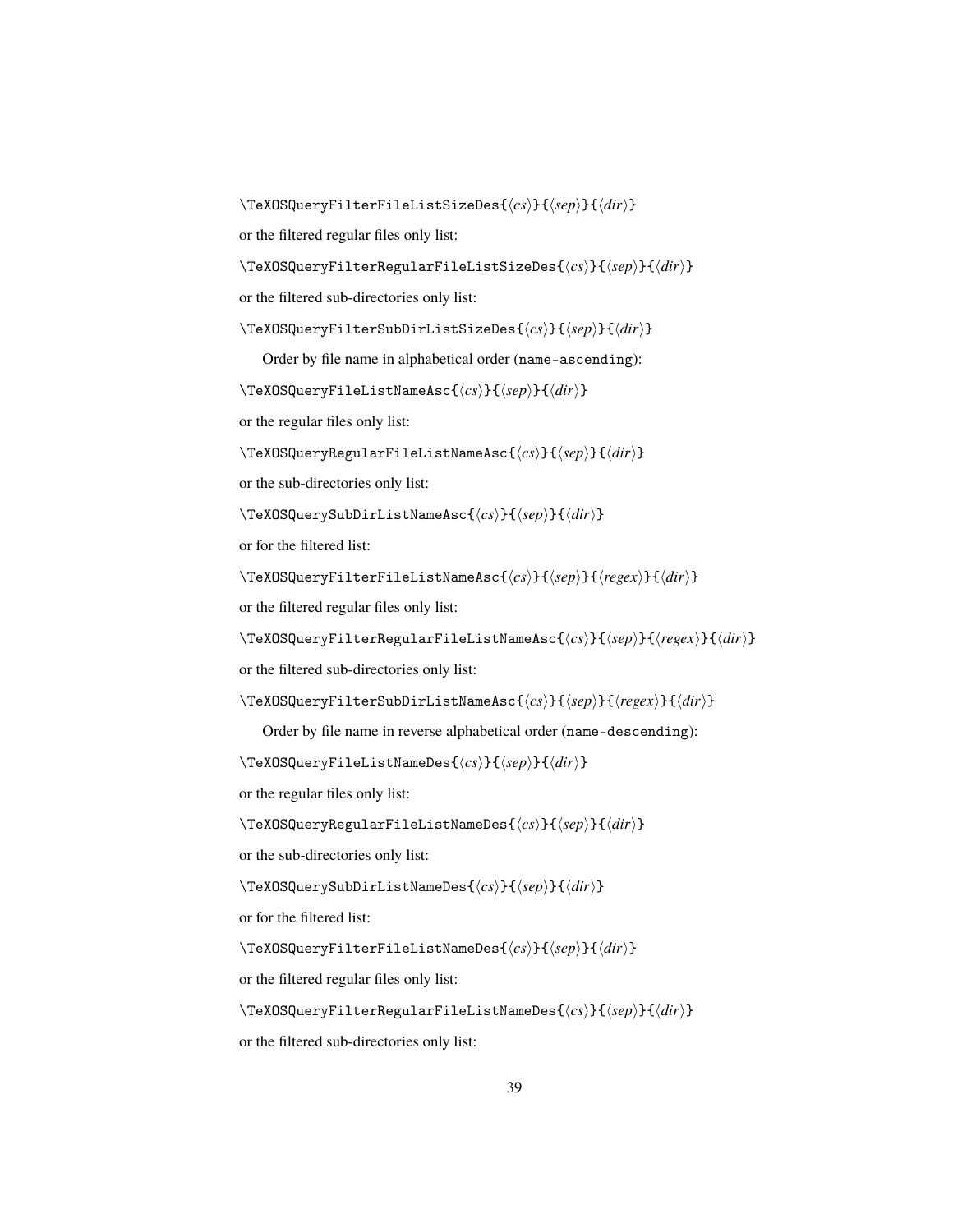\TeXOSQueryFilterSubDirListNameDes{h*cs*i}{h*sep*i}{h*dir*i}

Order by file name in case-insensitive alphabetical order (iname-ascending): \TeXOSQueryFileListNameIgnoreCaseAsc{h*cs*i}{h*sep*i}{h*dir*i} or the regular files only list:

\TeXOSQueryRegularFileListNameIgnoreCaseAsc{h*cs*i}{h*sep*i}{h*dir*i} or the sub-directories only list:

\TeXOSQuerySubDirListNameIgnoreCaseAsc{h*cs*i}{h*sep*i}{h*dir*i}

or for the filtered list:

\TeXOSQueryFilterFileListNameIgnoreCaseAsc{h*cs*i}{h*sep*i}{h*regex*i}{h*dir*i} or the filtered regular files only list:

\TeXOSQueryFilterRegularFileListNameIgnoreCaseAsc{h*cs*i}{h*sep*i}{h*regex*i}{h*dir*i} or the filtered sub-directories only list:

\TeXOSQueryFilterSubDirListNameIgnoreCaseAsc{h*cs*i}{h*sep*i}{h*regex*i}{h*dir*i}

Order by file name in reverse case-insensitive alphabetical order (iname-descending):

\TeXOSQueryFileListNameIgnoreCaseDes{h*cs*i}{h*sep*i}{h*dir*i}

or the regular files only list:

\TeXOSQueryRegularFileListNameIgnoreCaseDes{h*cs*i}{h*sep*i}{h*dir*i}

or the sub-directories only list:

\TeXOSQuerySubDirListNameIgnoreCaseDes{ $\langle cs \rangle$ }{ $\langle sep \rangle$ }{ $\langle dir \rangle$ }

or for the filtered list:

\TeXOSQueryFilterFileListNameIgnoreCaseDes{ $\langle cs \rangle$ }{ $\langle xep \rangle$ }{ $\langle rgex \rangle$ }{ $\langle dir \rangle$ } or the filtered regular files only list:

\TeXOSQueryFilterRegularFileListNameIgnoreCaseDes{h*cs*i}{h*sep*i}{h*regex*i}{h*dir*i} or the filtered sub-directories only list:

\TeXOSQueryFilterSubDirListNameIgnoreCaseDes{ $\langle cs \rangle$ }{ $\langle xep \rangle$ }{ $\langle regex \rangle$ }{ $\langle dir \rangle$ } Order by file extension in alphabetical order (ext-ascending):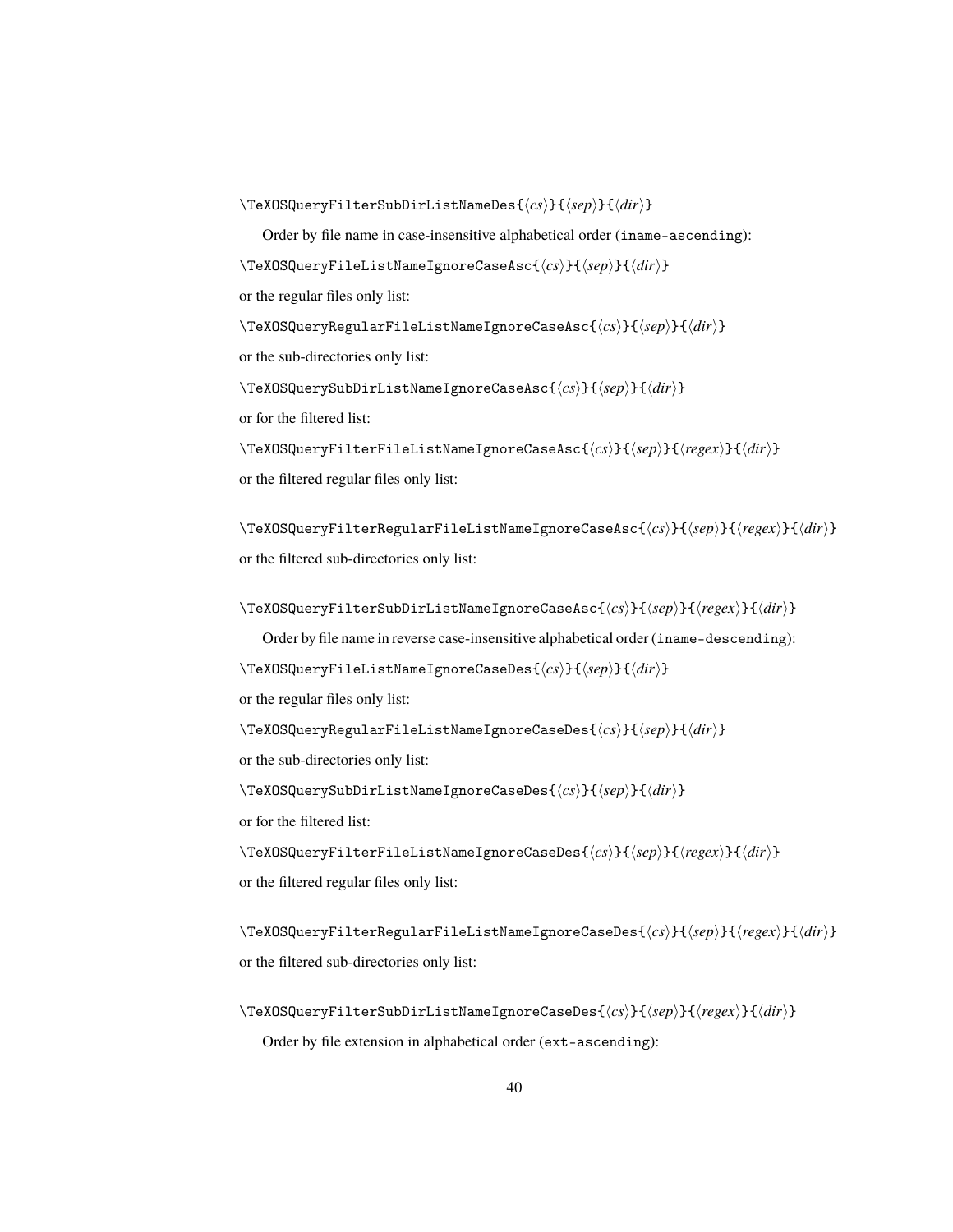\TeXOSQueryFileListExtAsc{ $\langle cs \rangle$ }{ $\langle sep \rangle$ }{ $\langle dir \rangle$ }

or the regular files only list:

\TeXOSQueryRegularFileListExtAsc{h*cs*i}{h*sep*i}{h*dir*i}

or the sub-directories only list:

\TeXOSQuerySubDirListExtAsc{h*cs*i}{h*sep*i}{h*dir*i}

or for the filtered list:

\TeXOSQueryFilterFileListExtAsc{h*cs*i}{h*sep*i}{h*regex*i}{h*dir*i}

or the filtered regular files only list:

\TeXOSQueryFilterRegularFileListExtAsc{ $\langle cs \rangle$ }{ $\langle sep \rangle$ }{ $\langle regex \rangle$ }{ $\langle dir \rangle$ }

or the filtered sub-directories only list:

\TeXOSQueryFilterSubDirListExtAsc{h*cs*i}{h*sep*i}{h*regex*i}{h*dir*i}

Order by file extension in reverse alphabetical order (ext-descending):

\TeXOSQueryFileListExtDes{ $\langle cs \rangle$ }{ $\langle sep \rangle$ }{ $\langle dir \rangle$ }

```
or the regular files only list:
```
\TeXOSQueryRegularFileListExtDes{h*cs*i}{h*sep*i}{h*dir*i}

or the sub-directories only list:

```
\TeXOSQuerySubDirListExtDes{hcsi}{hsepi}{hdiri}
```
or for the filtered list:

\TeXOSQueryFilterFileListExtDes{h*cs*i}{h*sep*i}{h*regex*i}{h*dir*i}

or the filtered regular files only list:

\TeXOSQueryFilterRegularFileListExtDes{\/cs}}{\|\|\texpain \text{\mathbf{\in f}}}\$\text{\mathbf{\in f}}}\$\sep}\sqr \text{\mathbf{\in f}}\$\sep}\sqr \text{\mathbf{\in f}}\$\sep}\sqr \text{\mathbf{\in f}}\$\sep}\sqr \text{\math

or the filtered sub-directories only list:

\TeXOSQueryFilterSubDirListExtDes{h*cs*i}{h*sep*i}{h*regex*i}{h*dir*i}

A recursive filtered list of regular files starting from a given directory on the current working path (-w or --alk) can be obtained using:

 $\Tek{OSQueryWalk({\neg\} {\langle \text{sep}\rangle}{\langle \text{regex}\rangle}{\langle \text{dir}\rangle}$ 

where  $\langle regex \rangle$  is as for the filtered listings described above. To sort according to last modified date:

\TeXOSQueryWalkDateAsc{ $\langle cs \rangle$ }{ $\langle xep \rangle$ }{ $\langle rgex \rangle$ }{ $\langle dir \rangle$ }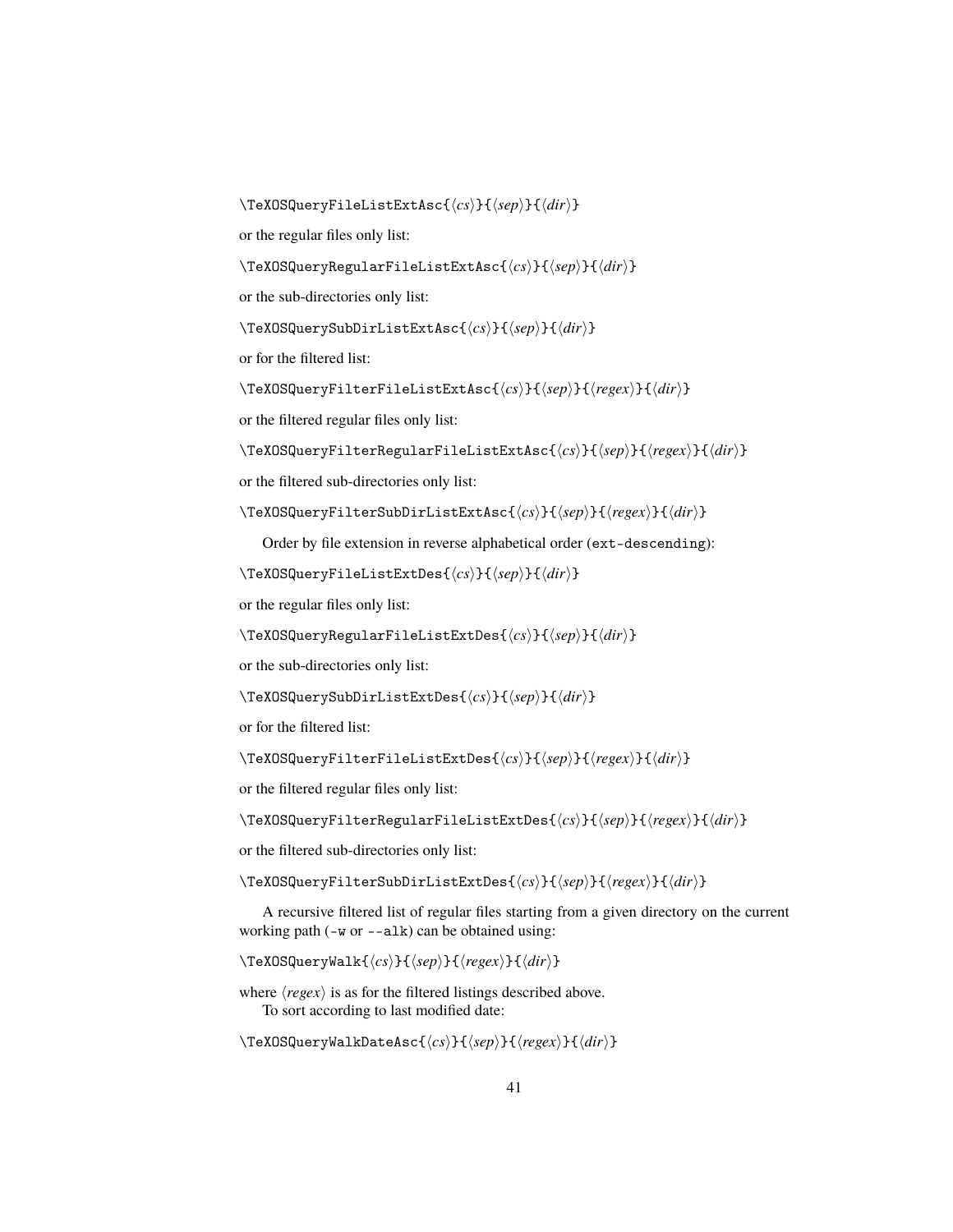or in reverse order:

\TeXOSQueryWalkDateDes{h*cs*i}{h*sep*i}{h*regex*i}{h*dir*i}

To sort according to file size:

\TeXOSQueryWalkSizeAsc{h*cs*i}{h*sep*i}{h*regex*i}{h*dir*i}

or in reverse order:

\TeXOSQueryWalkSizeDes{h*cs*i}{h*sep*i}{h*regex*i}{h*dir*i}

To sort according to path name (case-sensitive):

\TeXOSQueryWalkNameAsc{h*cs*i}{h*sep*i}{h*regex*i}{h*dir*i}

or in reverse order:

```
\TeXOSQueryWalkNameDes{hcsi}{hsepi}{hregexi}{hdiri}
```
To sort according to path name (case-insensitive):

\TeXOSQueryWalkNameIgnoreCaseAsc{h*cs*i}{h*sep*i}{h*regex*i}{h*dir*i}

or in reverse order:

```
\TeXOSQueryWalkNameIgnoreCaseDes{hcsi}{hsepi}{hregexi}{hdiri}
```
To sort according to file extension:

\TeXOSQueryWalkExtAsc{h*cs*i}{h*sep*i}{h*regex*i}{h*dir*i}

or in reverse order:

```
\TeXOSQueryWalkExtDes{\langle cs \rangle}{\langle sep \rangle}{\langle regex \rangle}{\langle dir \rangle}
```
## **3 The Code**

## **3.1 Generic TEX Code**

Change category code of @ if necessary.

```
1 \ifnum\catcode'\@=11\relax
 2 \def\@texosquery@restore@at{}%
3 \else
 4 \expandafter\edef\csname @texosquery@restore@at\endcsname{%
 5 \noexpand\catcode'\noexpand\@=\number\catcode'\@\relax
6 }%
 7 \catcode'\@=11\relax
8 \setminus fiCheck if already loaded.
9 \ifx\TeXOSQuery\undefined \else
10 \@texosquery@restore@at
```

```
11 \expandafter\endinput
12 \setminus fi
```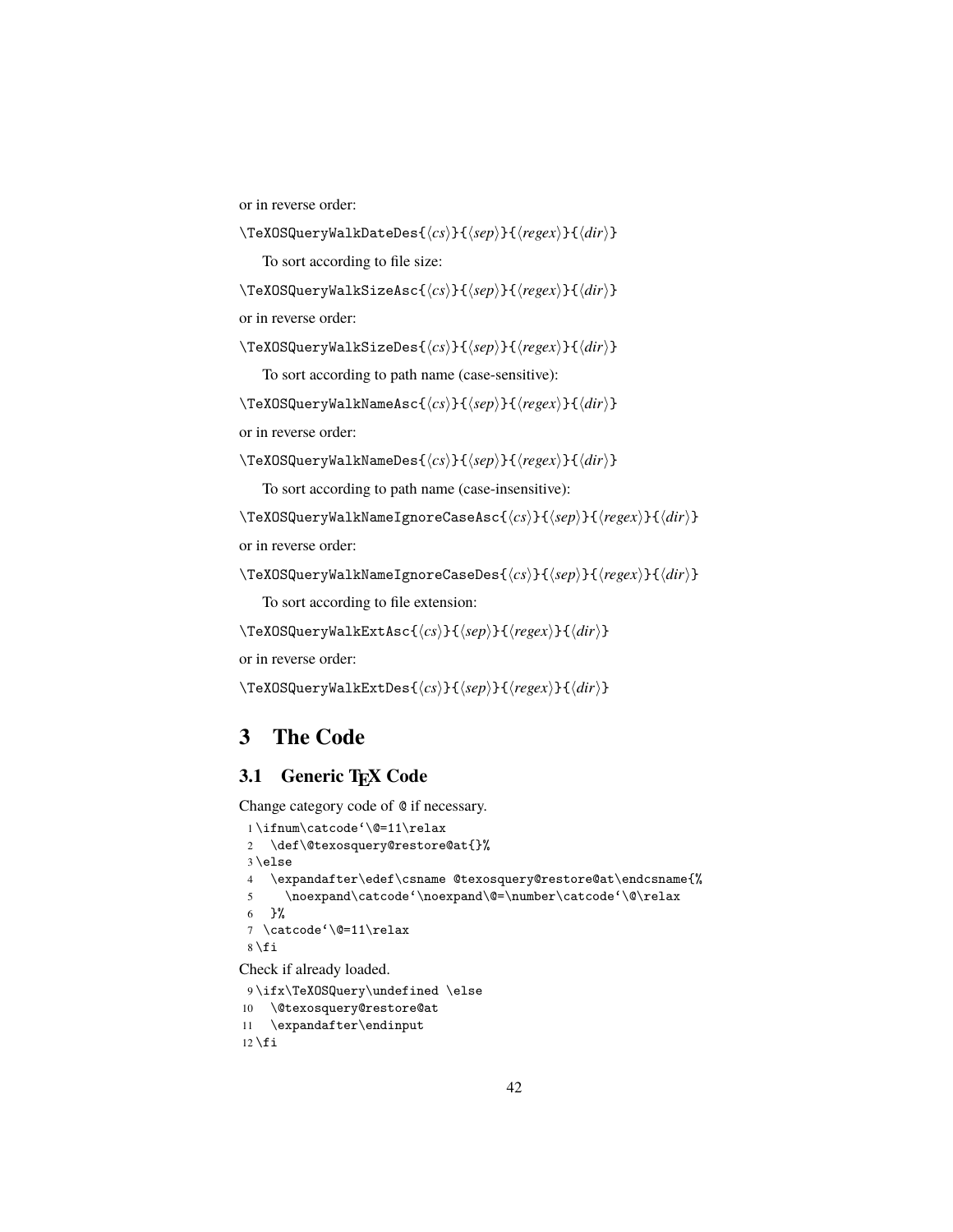Version info. \expandafter\def\csname ver@texosquery.tex\endcsname{2020/02/04 v1.7 (NLCT)} \@texosquery@warn Generate warning message. Use tracklang's warning if available (so that the warnings can be disabled for both packages at the same time). \ifx\@tracklang@pkgwarn\undefined \ifx\PackageWarning\undefined \def\@texosquery@warn#1{% {% 18 \newlinechar='\^^J 19 \def\MessageBreak{^^J}% 20 \message{^^Jtexosquery Warning: #1 on line \the\inputlineno.^^J}% }% } \else \def\@texosquery@warn#1{% \PackageWarning{texosquery}{#1}% } 27  $\ifmmode \big\vert$  \fi \else \def\@texosquery@warn#1{% \@tracklang@pkgwarn{texosquery}{#1}% } 32  $\fi$ fi \@texosquery@info \ifx\PackageInfo\undefined \def\@texosquery@info#1{% {% 36  $\neq$ lnewlinechar=' $\^2$ J 37 \def\MessageBreak{^^J}% \message{^^Jtexosquery Info: #1^^J}% }% } \else \def\@texosquery@info#1{% \PackageInfo{texosquery}{#1}% } 45 \fi \@texosquery@err \ifx\PackageError\undefined \def\@texosquery@err#1#2{% \errhelp{#2}% \errmessage{texosquery: #1}} \else \def\@texosquery@err#1#2{\PackageError{texosquery}{#1}{#2}} 52  $\fi$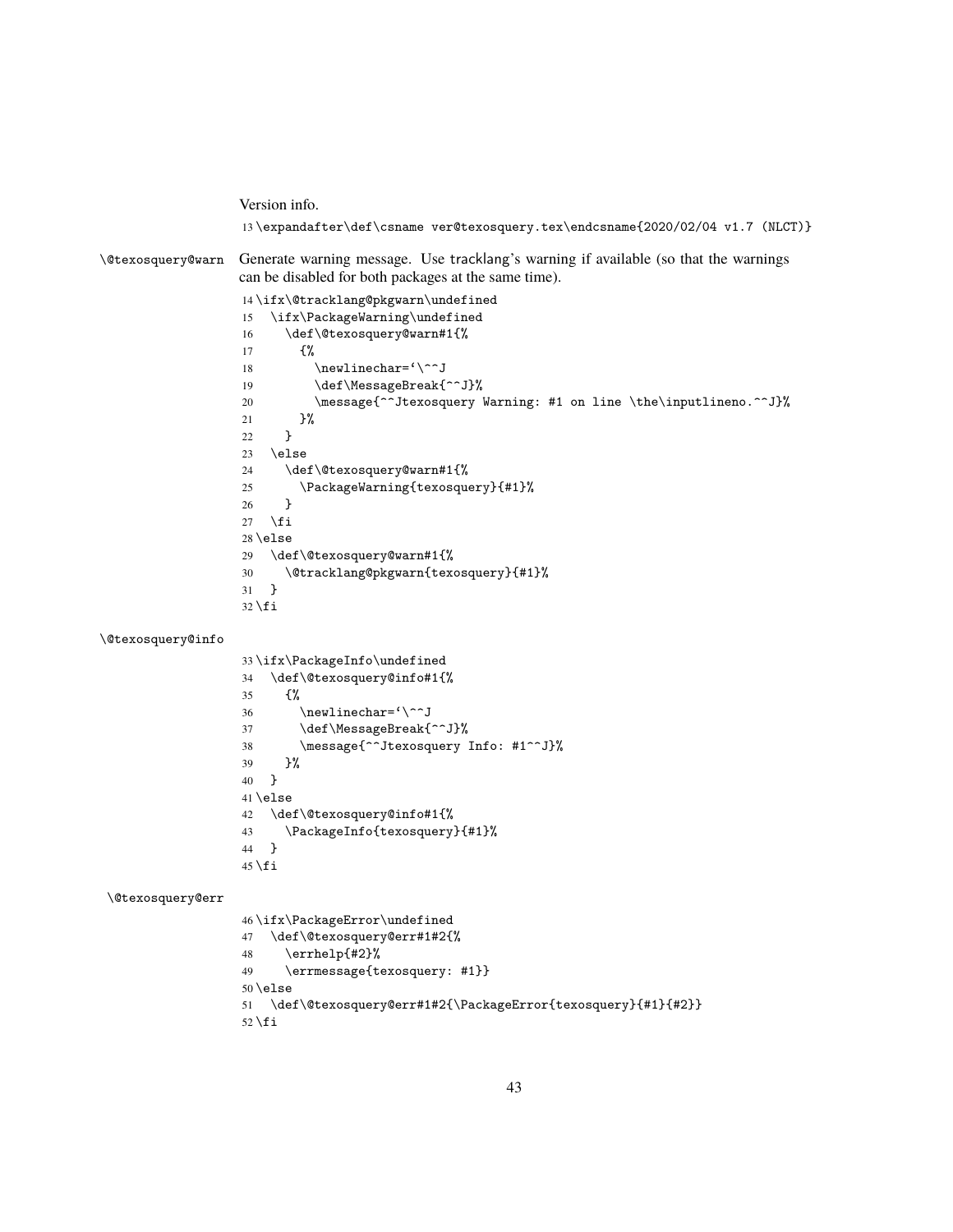| <i><b>\@texosquery@ifundef</b></i> | This is defined in the same way as tracklang's \@tracklang@ifundef. (Can't assume<br>tracklang has been loaded.)                                                                                                                                                                                                                                                                                                                                                                                                                    |
|------------------------------------|-------------------------------------------------------------------------------------------------------------------------------------------------------------------------------------------------------------------------------------------------------------------------------------------------------------------------------------------------------------------------------------------------------------------------------------------------------------------------------------------------------------------------------------|
|                                    | 53\long\def\@texosquery@ifundef#1#2#3{%<br>\ifcsname#1\endcsname<br>54<br>$\verb \expandafter\ifx\csname #1\endcsname\relax$<br>55<br>#2%<br>56<br>\else<br>57<br>#3%<br>58<br>\fi<br>59<br>\else<br>60<br>\expandafter\ifx\csname #1\endcsname\relax<br>61<br>#2%<br>62<br>\else<br>63<br>#3%<br>64<br>\fi<br>65<br>\fi<br>66<br>$67 \}$<br>$68 \ifx\ifc\tname\undefined$<br>\long\def\@texosquery@ifundef#1#2#3{%<br>69<br>\expandafter\ifx\csname #1\endcsname\relax<br>70<br>#2%<br>71<br>\else<br>72<br>#3%<br>73<br>\fi<br>74 |
|                                    | $\mathbf{r}$<br>75<br>$76 \setminus fi$                                                                                                                                                                                                                                                                                                                                                                                                                                                                                             |
| \TeXOSInvokerName                  | The name of the texosquery application.<br>77\def\TeXOSInvokerName{texosquery}                                                                                                                                                                                                                                                                                                                                                                                                                                                      |
| \texosquery@input                  | If we're using $\langle M_F X, we' \rangle$ need to use $\langle Q \rangle$ need to the rather than $\langle M_F \rangle$ .<br>78\ifx\@@input\undefined<br>\let\texosquery@input\input<br>79<br>80 \else<br>\let\texosquery@input\@@input<br>81<br>$82 \ f$ i                                                                                                                                                                                                                                                                       |
| \TeXOSQueryInvoker                 | Invoke the application in the piped shell escape with the given arguments.<br>83\def\TeXOSQueryInvoker#1{\texosquery@input "\TeXOSInvokerName\space#1" }                                                                                                                                                                                                                                                                                                                                                                            |
|                                    | \ifTeXOSQueryDryRun Provide a dry-run mode.<br>84\newif\ifTeXOSQueryDryRun \TeXOSQueryDryRuntrue                                                                                                                                                                                                                                                                                                                                                                                                                                    |
| \TeXOSQueryAllowRestricted         | The default behaviour only switches off the dry-run mode if the shell escape is unrestricted.<br>The configuration file may override this with \TeXOSQueryAllowRestricted, which<br>will allow the dry run mode to be switched off if restricted mode is detected.<br>85\def\TeXOSQueryAllowRestricted{%<br>86 \def\@texosquery@allowrestricted##1##2{##1}%<br>87 }                                                                                                                                                                 |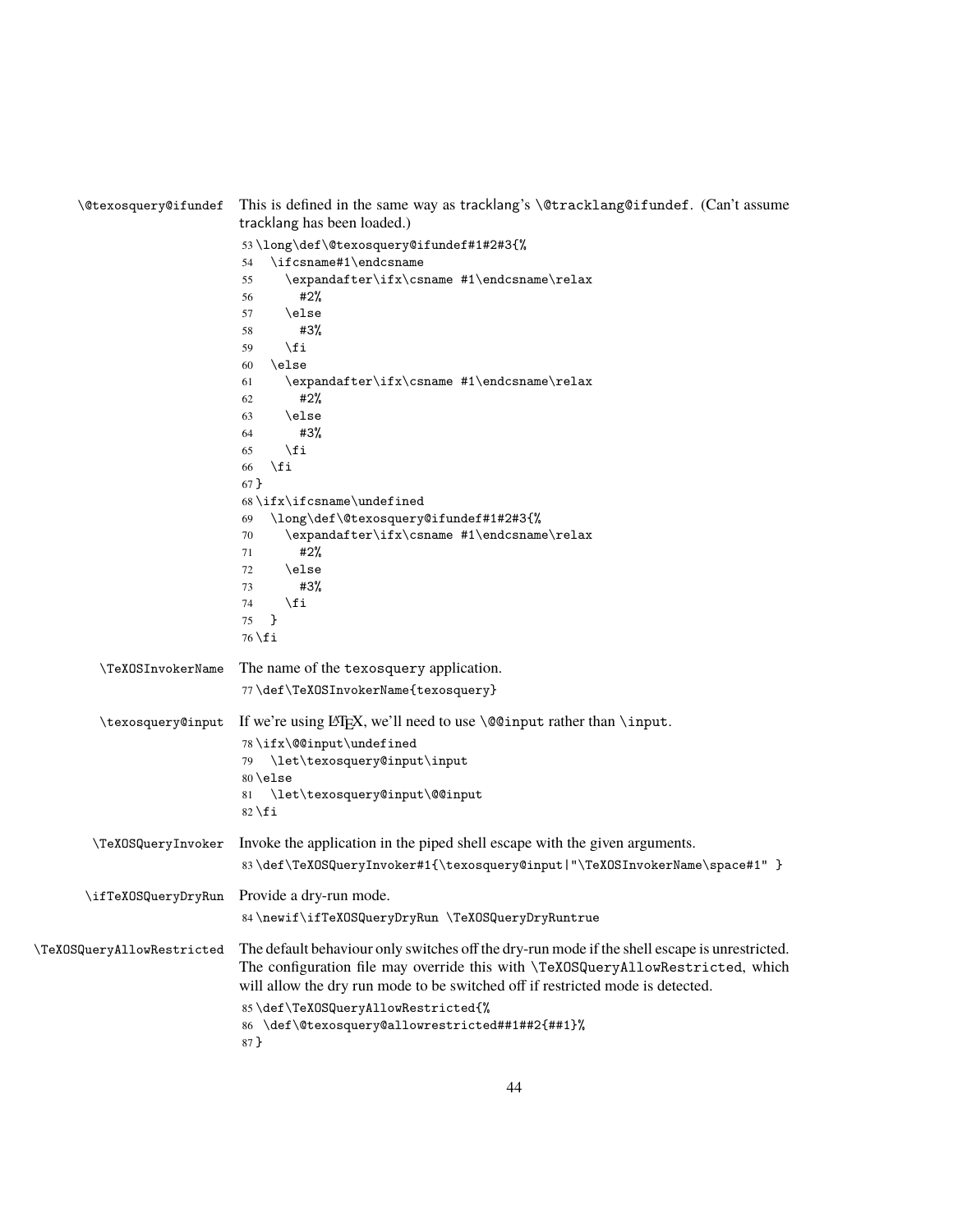| \TeXOSQueryDenyRestricted Switch it off. |                                                                                                                                                                                                                                                                                 |
|------------------------------------------|---------------------------------------------------------------------------------------------------------------------------------------------------------------------------------------------------------------------------------------------------------------------------------|
|                                          | 88\def\TeXOSQueryDenyRestricted{%<br>89 \def\@texosquery@allowrestricted##1##2{##2}%<br>90 <sup>3</sup>                                                                                                                                                                         |
| \@texosquery@allowrestricted             | Initialise to prevent shell escape in restricted mode.                                                                                                                                                                                                                          |
|                                          | 91\def\@texosquery@allowrestricted#1#2{#2}%                                                                                                                                                                                                                                     |
| \TeXOSInvokerRestrictedMessage           | Message used if T <sub>F</sub> X is run in restricted mode but the invoker name hasn't been allowed.<br>This may be redefined in the configuration file to customise the message if the invoker<br>name isn't allowed. Set to empty or \relax if the message should be omitted. |
|                                          | 92\def\TeXOSInvokerRestrictedMessage{%<br>93 \string\TeXOSQuery\space doesn't work in dry run mode.<br>94 \MessageBreak                                                                                                                                                         |
|                                          | 95 If '\TeXOSInvokerName' has been added to the \MessageBreak<br>96 restricted list, make sure that                                                                                                                                                                             |
|                                          | 97 \MessageBreak \string\TeXOSQueryAllowRestricted\space                                                                                                                                                                                                                        |
|                                          | 98 \MessageBreak has been uncommented in the configuration file                                                                                                                                                                                                                 |
|                                          | 99 \MessageBreak (texosquery.cfg) otherwise you need to use the<br>100 \MessageBreak unrestricted shell escape}                                                                                                                                                                 |
|                                          | Only need to write this information to the transcript if \TeX0SQuery is actually used and<br>the dry run mode is on in restricted mode.                                                                                                                                         |
| dtexosquery@dorestrictedmessage          |                                                                                                                                                                                                                                                                                 |
|                                          | 101\let\@texosquery@dorestrictedmessage\relax                                                                                                                                                                                                                                   |
|                                          | Load the configuration file if it exists.                                                                                                                                                                                                                                       |
|                                          | 102\openin0=texosquery.cfg \ifeof0\relax \else                                                                                                                                                                                                                                  |
|                                          | 103 \closein0\relax                                                                                                                                                                                                                                                             |
|                                          | <i>\begingroup</i><br>104<br>\@texosquery@info{reading configuration file}%<br>105                                                                                                                                                                                              |
|                                          | \endgroup<br>106                                                                                                                                                                                                                                                                |
|                                          | \input texosquery.cfg<br>107                                                                                                                                                                                                                                                    |
|                                          | $108 \ f1$                                                                                                                                                                                                                                                                      |
|                                          | Disable cfg-only commands:                                                                                                                                                                                                                                                      |
|                                          | 109\def\TeXOSQueryAllowRestricted{%<br>\@texosquery@warn{\string\TeXOSQueryAllowRestricted\space<br>110                                                                                                                                                                         |
|                                          | ignored (only allowed in texosquery.cfg)}%<br>111<br>$112$ }                                                                                                                                                                                                                    |
|                                          | 113\def\TeXOSQueryDenyRestricted{%                                                                                                                                                                                                                                              |
|                                          | \@texosquery@warn{\string\TeXOSQueryDenyRestricted\space<br>114<br>ignored (only allowed in texosquery.cfg)}%<br>115<br>$116$ }                                                                                                                                                 |
| \texosquery@shellescape                  | We need to know the shell escape mode. This is provided by $\text{PDF}\$ rk's \pdf shellescape<br>primitive or X <sub>T</sub> IFX's \shellescape primitive. It's a little more complicated in LuaTFX.<br>Initialise to 0:                                                       |
|                                          | 117\chardef\texosquery@shellescape=0                                                                                                                                                                                                                                            |
|                                          |                                                                                                                                                                                                                                                                                 |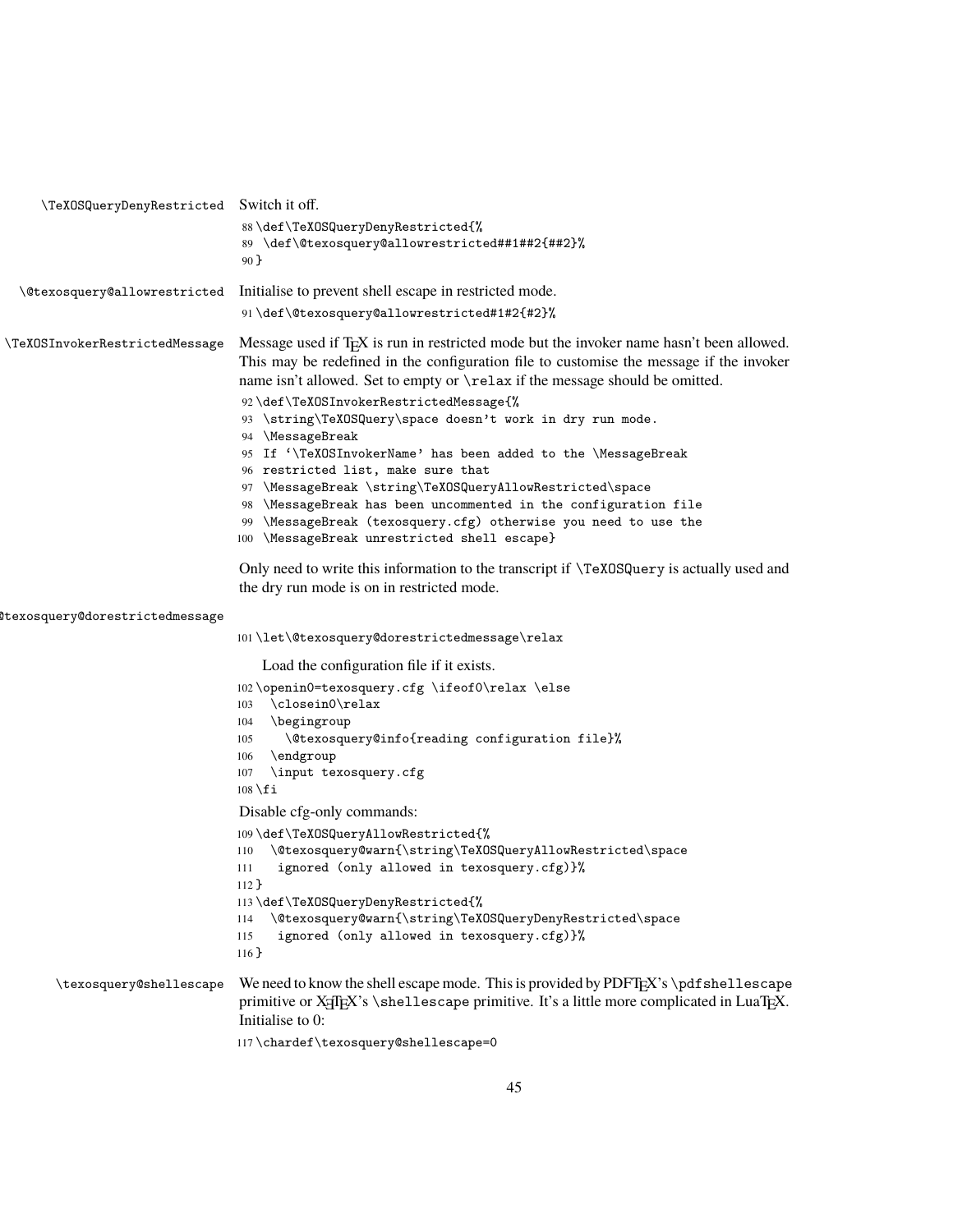Test for the PDFT<sub>E</sub>X and X<sub>HTE</sub>X primitives.

\ifx\shellescape\undefined

\ifx\pdfshellescape\undefined

Neither primitive defined. Has pdftexcmds been loaded? If so, we can use \pdf@shellescape.

\ifx\pdf@shellescape\undefined

\pdf@shellescape hasn't been defined. Is LuaTEX in use?

121 \ifx\directlua\undefined

Not LuaTEX. Most likely an old TEX format. Have to assume the shell escape is unavailable.

 $\text{le}$ 

Use Lua to find the shell escape. This uses the same method as pdftexcmds. (Not loading that package, as this is the only thing required from it.)

```
123 \edef\texosquery@shellescape{\directlua0{
124 if os.execute then
125 if status
126 and status.luatex_version
127 and status.luatex_version >= 68 then
128 tex.write(os.execute())
129 else
130 local result = os.execute()
131 if result == 0 then
132 tex.write("0")
133 else
134 if result == nil then
135 tex.write("0")
136 else
137 tex.write("1")
138 end
139 end
140 end
141 else
142 tex.write("0")
143 end
144 }}
145 \fi
146 \else
147 \let\texosquery@shellescape\pdf@shellescape
148 \fi
149 \else
```
PDFTEX's \pdfshellescape has been defined, so that can be used, but first check it hasn't been set to \relax.

```
150 \ifx\pdfshellescape\relax
```
Something's meddled with \pdfshellescape, so try \pdf@shellescape.

\ifx\pdf@shellescape\undefined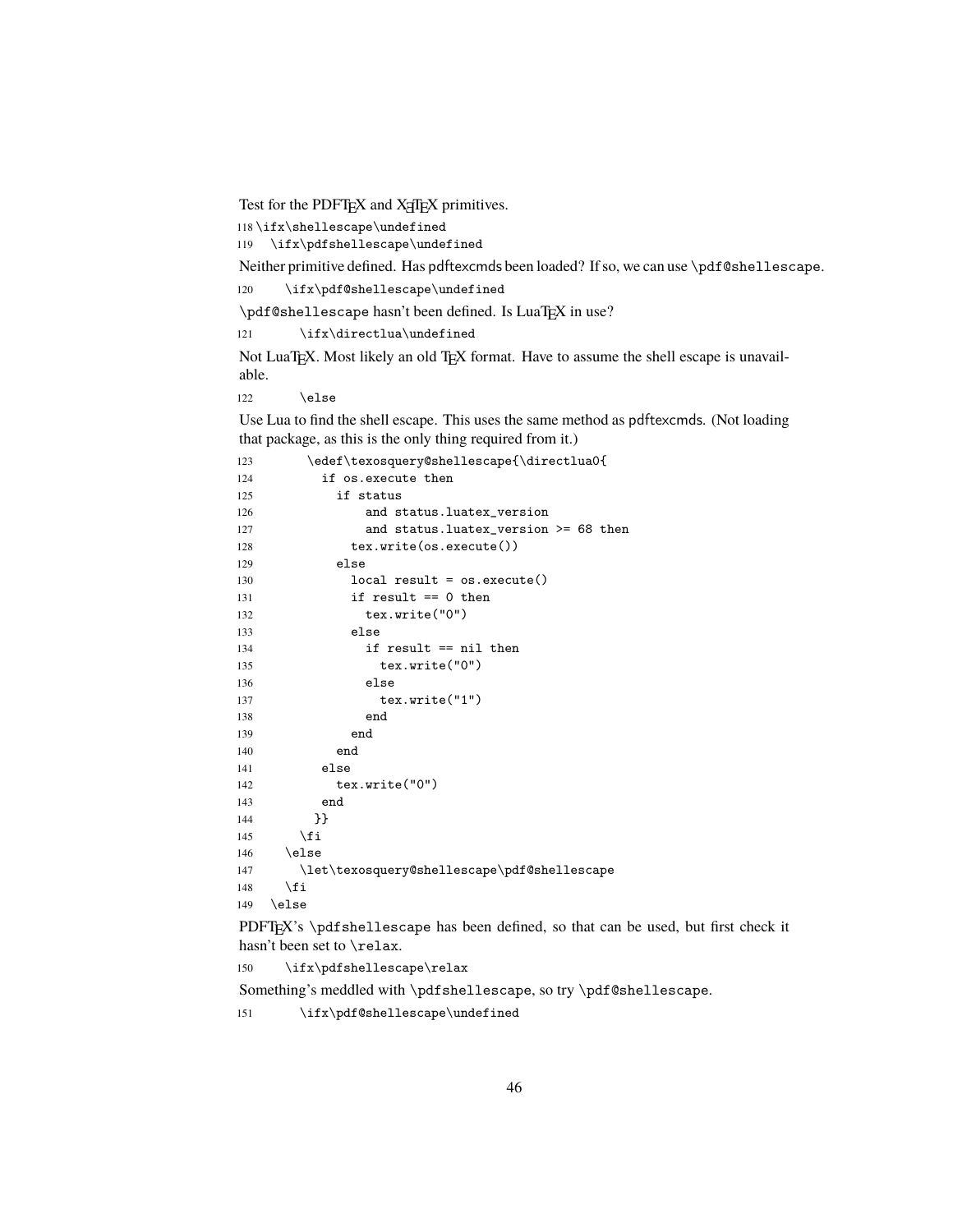\pdf@shellescape hasn't been defined. Is LuaTEX in use?

152 \ifx\directlua\undefined

Not LuaTEX. Most likely an old TEX format. Have to assume the shell escape is unavailable.

153 \else

Use Lua to find the shell escape.

| 154 | \edef\texosquery@shellescape{\directlua0{   |
|-----|---------------------------------------------|
| 155 | if os.execute then                          |
| 156 | if status                                   |
| 157 | and status.luatex_version                   |
| 158 | and status. luatex_version $>= 68$ then     |
| 159 | $text{.write}(os.execute())$                |
| 160 | else                                        |
| 161 | $local result = os.execute()$               |
| 162 | if result $== 0$ then                       |
| 163 | $textrm{.write}('0")$                       |
| 164 | else                                        |
| 165 | if result $==$ nil then                     |
| 166 | tex.write("0")                              |
| 167 | else                                        |
| 168 | $textrm{.write}('1")$                       |
| 169 | end                                         |
| 170 | end                                         |
| 171 | end                                         |
| 172 | else                                        |
| 173 | $textrm{.write}('0")$                       |
| 174 | end                                         |
| 175 | }}                                          |
| 176 | \fi                                         |
| 177 | \else                                       |
| 178 | \let\texosquery@shellescape\pdf@shellescape |
| 179 | \fi                                         |
| 180 | \else                                       |
| 181 | \let\texosquery@shellescape\pdfshellescape  |
| 182 | \fi                                         |
| 183 | \fi                                         |
|     | $184 \text{else}$                           |

X<sub>T</sub>IEX's \shellescape has been defined, so that can be used, but first check it hasn't been set to \relax.

\ifx\shellescape\relax

Something's meddled with \shellescape, so try \pdfshellescape.

 \ifx\pdfshellescape\undefined 187 \else

\pdfshellescape has been defined, so that can be used, but first check it hasn't been set to \relax.

\ifx\pdfshellescape\relax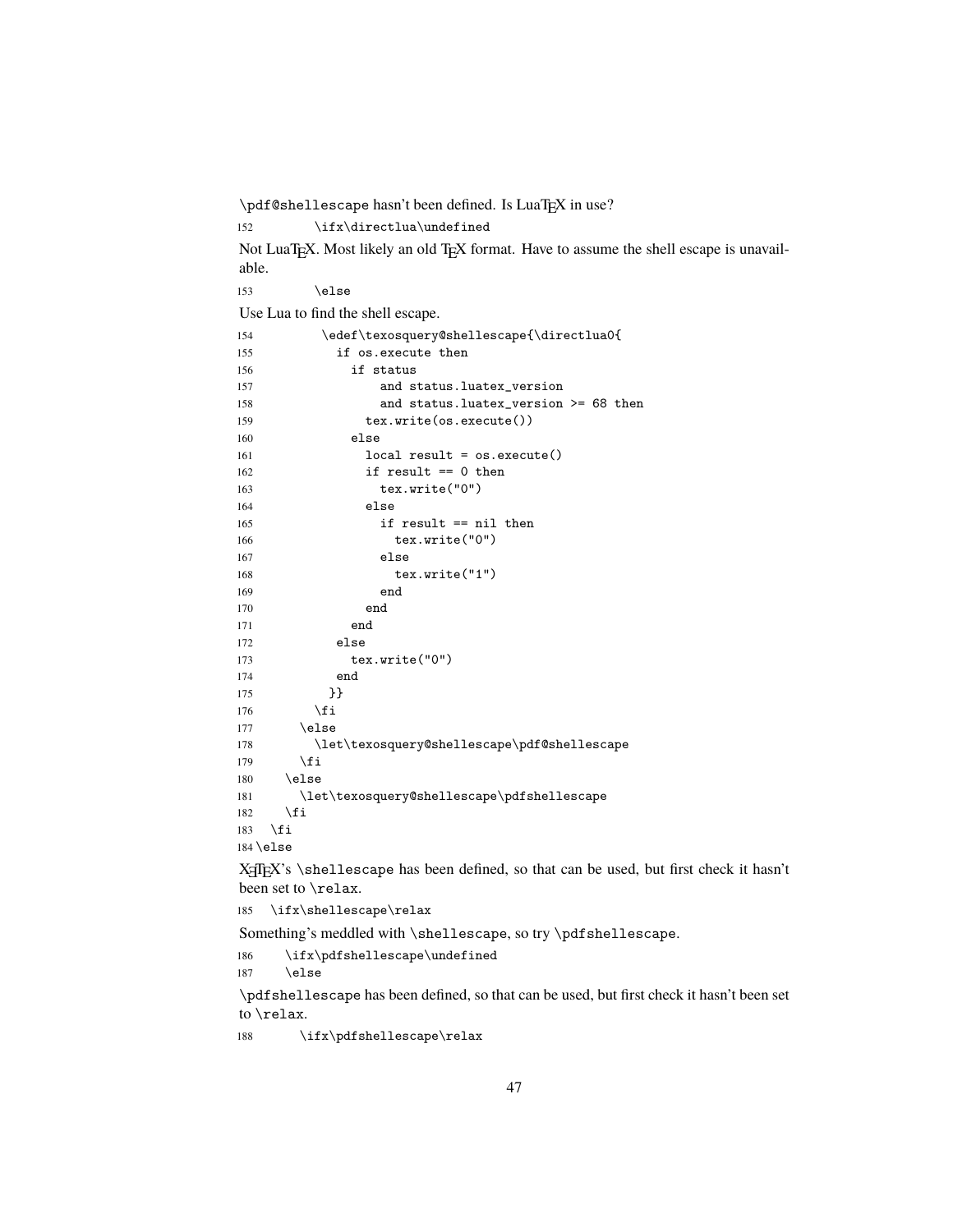Something's meddled with \pdfshellescape, so try \pdf@shellescape. 189 \ifx\pdf@shellescape\undefined Try Lua. 190 \ifx\directlua\undefined Not LuaTEX. Most likely an old TEX format. Have to assume the shell escape is unavailable. 191 \else Use Lua to find the shell escape. \edef\texosquery@shellescape{\directlua0{

|           | loaor (concedaor) ecucrice cabo ( larrecerado ( |
|-----------|-------------------------------------------------|
| 193       | if os.execute then                              |
| 194       | if status                                       |
| 195       | and status.luatex_version                       |
| 196       | and status. luatex_version $>= 68$ then         |
| 197       | text.write(os.execute())                        |
| 198       | else                                            |
| 199       | $local result = os.execute()$                   |
| 200       | if result $== 0$ then                           |
| 201       | $textrm{.write}('0")$                           |
| 202       | else                                            |
| 203       | if result == nil then                           |
| 204       | tex.write("0")                                  |
| 205       | else                                            |
| 206       | text.write("1")                                 |
| 207       | end                                             |
| 208       | end                                             |
| 209       | end                                             |
| 210       | else                                            |
| 211       | $textrm{.write}('0")$                           |
| 212       | end                                             |
| 213       | }}                                              |
| 214       | \fi                                             |
| 215       | \else                                           |
| 216       | \let\texosquery@shellescape\pdf@shellescape     |
| 217       | \fi                                             |
| 218       | \else                                           |
| 219       | \let\texosquery@shellescape\pdfshellescape      |
| 220       | \fi                                             |
| 221       | $\xi$                                           |
| 222       | \else                                           |
| 223       | \let\texosquery@shellescape\shellescape         |
| 224       | \fi                                             |
| $225$ \fi |                                                 |

If shell escape is unrestricted, automatically switch off dry-run mode, unless the cfg file has allowed it.

```
226 \ifcase\texosquery@shellescape
```
\@texosquery@info{shell escape disabled, dry-run mode on}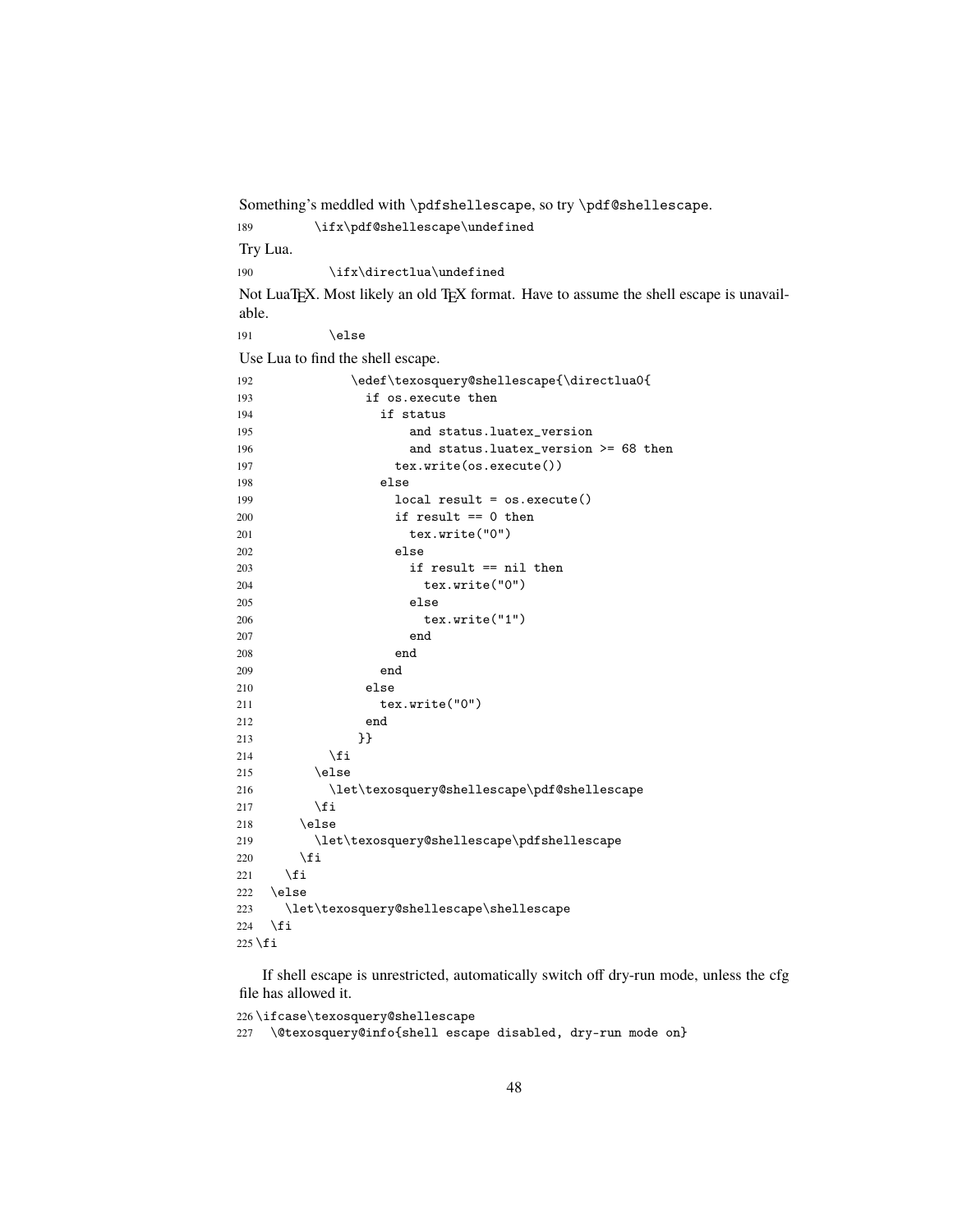```
228 \or
                          229 \TeXOSQueryDryRunfalse
                          230 \text{ or}231 \@texosquery@allowrestricted
                          232 {%
                          233 \TeXOSQueryDryRunfalse
                          234 }
                          235 {%
                          236 \@texosquery@info{shell escape restricted, dry-run mode on.}
                          Enable the restricted warning message, but it only needs to be written once, so disable it
                          after use.
                          237 \def\@texosquery@dorestrictedmessage{%
                          238 \ifx\TeXOSInvokerRestrictedMessage\empty
                          239 \else
                          240 \ifx\TeXOSInvokerRestrictedMessage\relax
                          241 \else
                          242 \@texosquery@warn{\TeXOSInvokerRestrictedMessage}%
                          243 \qquad \qquad \int fi
                          244 \fi
                          245 \let\@texosquery@dorestrictedmessage\relax
                          246 }
                          247 }
                          248 \fi
      \@texosquery@edef Need to provide some protection (if available) against non-ASCII characters that have been
                          made active by inputenc when reading in the results of the shell escape. This command
                          may be defined before loading texosquery, otherwise it's set to \protected@edef, if
                          defined, or \edef.
                          249 \ifx\@texosquery@edef\undefined
                          250 \ifx\protected@edef\undefined
                          251 \let\@texosquery@edef\edef
                          252 \else
                          253 \let\@texosquery@edef\protected@edef
                          254 \ifmmode \overline{254}\else 254 \fi
                          255 \setminus fiProvide some utility commands. (Can't use \@gobble etc, as we may not be using
                          LATEX.)
    \@texosquery@gobble
                          256 \def\@texosquery@gobble#1{}
\@texosquery@firstofone
                          257 \def\@texosquery@firstofone#1{#1}
```
The results obtained from texosquery may be file names for use in commands like \input or \includegraphics or they may be text that needs typesetting (such as month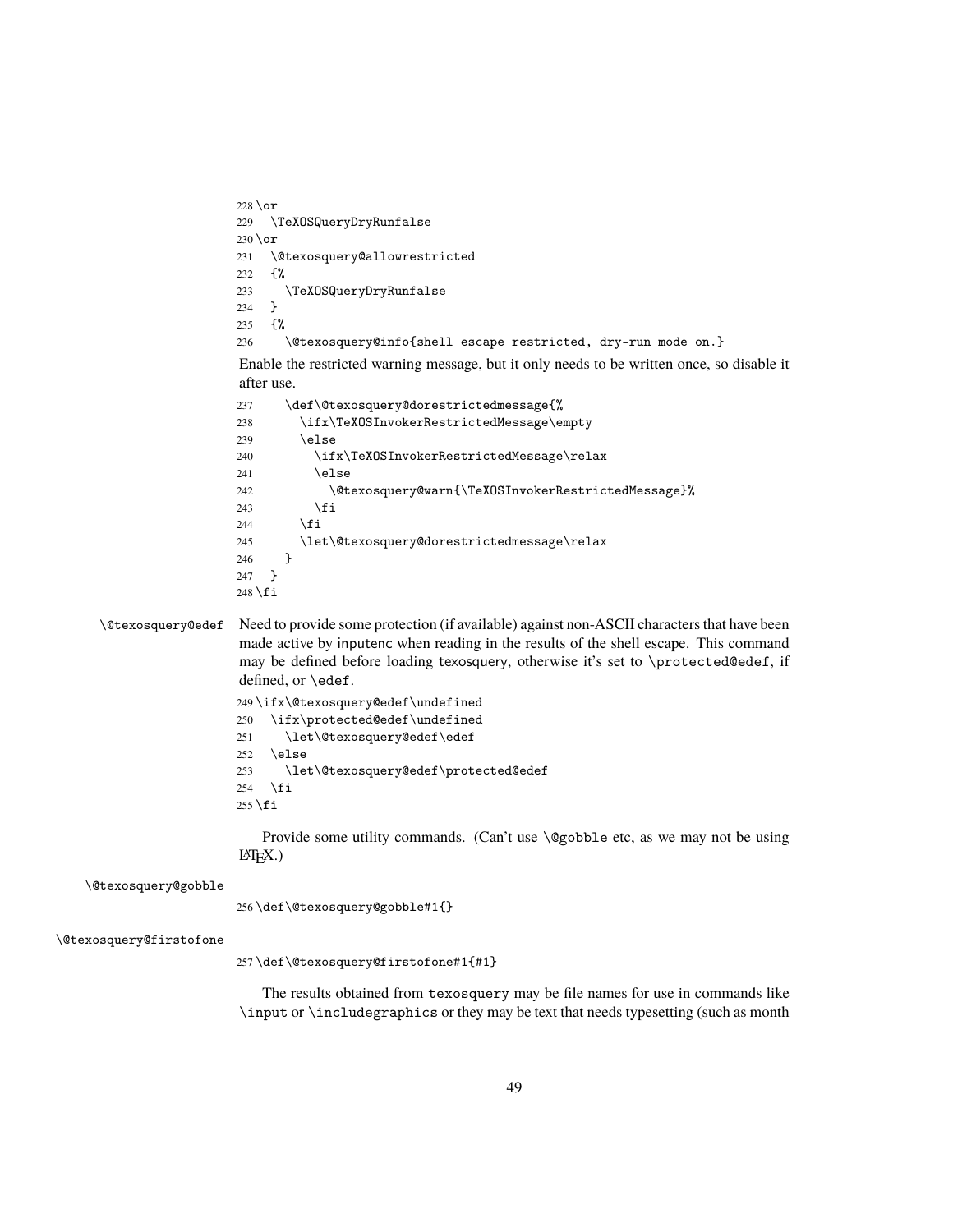names) or they may be date-time patterns or numeric patterns or they may be PDF datetime strings, which may need to have the category code of the initial "D" set to 12 for parsing commands that include this character in the argument syntax.

This means that we need to take special characters into account, but the way they are dealt with vary according to context. For example, # needs to have the category code set to 12 if it's part of a file name. If an image file is called, say, test\_imagefile#.png then the following doesn't work:

```
\includegraphics{test\_imagefile\#}
```
It needs to be

\includegraphics{test\string\_imagefile\string#}

or

\includegraphics{\detokenize{test\_imagefile#}}

The first two versions of texosquery try to deal with this by simply changing the category code of  $\angle$  to 12 and getting texosquery to replace all instances of # with \#. This hash substitution doesn't work with the above image example so version 1.2 introduced a new command that texosquery could use instead of  $\#$  that expands to  $\string\#$ . This now solves the problem for file names that are obtained through texosquery, but texosquery doesn't solely return file names. It also returns text that needs typesetting and it also returns numeric patterns, which in their raw form include # as a digit identifier.

This means that we can't simply detokenize the result from texosquery. Instead texosquery replaces problematic characters with control sequences *according to context*. For example, \texosqueryhash is used in a file name context, \texosquerytexthash is used in a textual context and \texosquerypatdigitnozero in a numeric pattern context.

These long control sequence names clutter the results when testing the application directly in a terminal, so the Java code uses short forms that are locally defined by \TeXOSQuery to expand to the longer forms.

\texosquerynonasciiwrap Allow a way to deal with non-ASCII characters returned by texosquery. \TeXOSQuery locally defines \twrp to this command. By default this just does its argument but may be redefined. For example, if the document uses a different file encoding to Java, then this command might need to be redefined to perform the appropriate conversion. 258 \def\texosquerynonasciiwrap#1{#1}

\texosquerynonasciidetokwrap We also need to allow for non-ASCII characters in file names. In this case the argument needs detokenizing. With eT<sub>E</sub>X, we can simply use \detokenize but we need to allow for plain non-extended T<sub>E</sub>X, so check for the existence of  $\det$  betokenize first.

259 \ifx\detokenize\undefined

This won't work for characters consisting of multiple octets, but if users want UTF-8 support then they really need eT $\overline{F}X$  at the very least (but ideally  $X\overline{A}T\overline{F}X$  or LuaT $\overline{F}X$ ).

```
260 \def\texosquerynonasciidetokwrap#1{\string#1}
261 \else
```

```
262 \def\texosquerynonasciidetokwrap#1{\detokenize{#1}}
263 \fi
```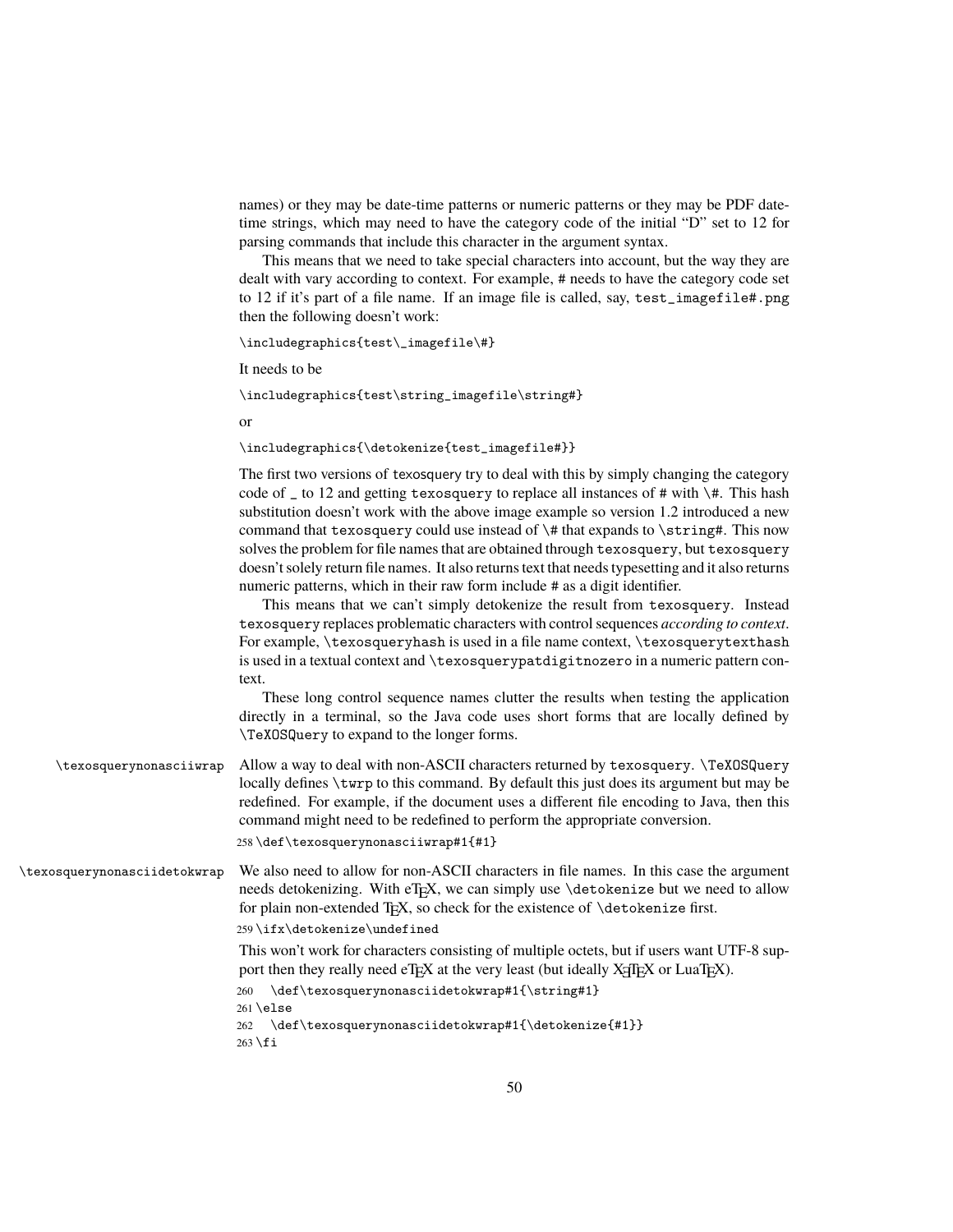|                                    | Now define commands used in \TeX0SQuery for various escaped characters. The<br>literal versions are for file names. The textual versions are for use within the document<br>text. For completeness, all the ASCII punctuation characters have both a literal and textual<br>version. This helps to protect against babel shorthands etc. |
|------------------------------------|------------------------------------------------------------------------------------------------------------------------------------------------------------------------------------------------------------------------------------------------------------------------------------------------------------------------------------------|
| \texosquerybackslash               | Literal backslash.                                                                                                                                                                                                                                                                                                                       |
|                                    | 264\edef\texosquerybackslash{\expandafter\@texosquery@gobble\string\\}                                                                                                                                                                                                                                                                   |
| \texosquerytextbackslash           | Textual backslash.                                                                                                                                                                                                                                                                                                                       |
|                                    | 265\ifx\textbackslash\undefined<br>\def\texosquerytextbackslash{\texosquerybackslash}<br>266                                                                                                                                                                                                                                             |
|                                    | $267$ \else<br>\def\texosquerytextbackslash{\noexpand\textbackslash}<br>268<br>$269 \text{ t}$                                                                                                                                                                                                                                           |
| \texosqueryleftbrace               | Literal left brace.                                                                                                                                                                                                                                                                                                                      |
|                                    | 270\edef\texosqueryleftbrace{\expandafter\@texosquery@gobble\string\{}                                                                                                                                                                                                                                                                   |
| \texosquerytextleftbrace           | Textual left brace.                                                                                                                                                                                                                                                                                                                      |
|                                    | 271\def\texosquerytextleftbrace{\{}                                                                                                                                                                                                                                                                                                      |
| \texosqueryrightbrace              | Literal right brace.                                                                                                                                                                                                                                                                                                                     |
|                                    | 272\edef\texosqueryrightbrace{\expandafter\@texosquery@gobble\string\}}                                                                                                                                                                                                                                                                  |
| \texosquerytextrightbrace          | Textual right brace.                                                                                                                                                                                                                                                                                                                     |
|                                    | 273\def\texosquerytextrightbrace{\}}                                                                                                                                                                                                                                                                                                     |
| \texosqueryhash Literal hash.      |                                                                                                                                                                                                                                                                                                                                          |
|                                    | 274\edef\texosqueryhash{\expandafter\@texosquery@gobble\string\#}                                                                                                                                                                                                                                                                        |
| \texosquerytexthash                | Textual hash.<br>275\def\texosquerytexthash{\#}                                                                                                                                                                                                                                                                                          |
|                                    |                                                                                                                                                                                                                                                                                                                                          |
| \texosqueryunderscore              | Literal underscore.<br>276\edef\texosqueryunderscore{\expandafter\@texosquery@gobble\string\_}                                                                                                                                                                                                                                           |
|                                    | Textual underscore.                                                                                                                                                                                                                                                                                                                      |
| \texosquerytextunderscore          | 277\def\texosquerytextunderscore{\_}                                                                                                                                                                                                                                                                                                     |
| \texosquerybacktick Literal grave. |                                                                                                                                                                                                                                                                                                                                          |
|                                    | 278\edef\texosquerybacktick{\string'}                                                                                                                                                                                                                                                                                                    |
| \texosquerytextbacktick            | Textual open quote.                                                                                                                                                                                                                                                                                                                      |
|                                    | 279\def\texosquerytextbacktick{'}                                                                                                                                                                                                                                                                                                        |
| \texosqueryclosequote              | Literal apostrophe.                                                                                                                                                                                                                                                                                                                      |
|                                    | 280\edef\texosqueryclosequote{\string'}                                                                                                                                                                                                                                                                                                  |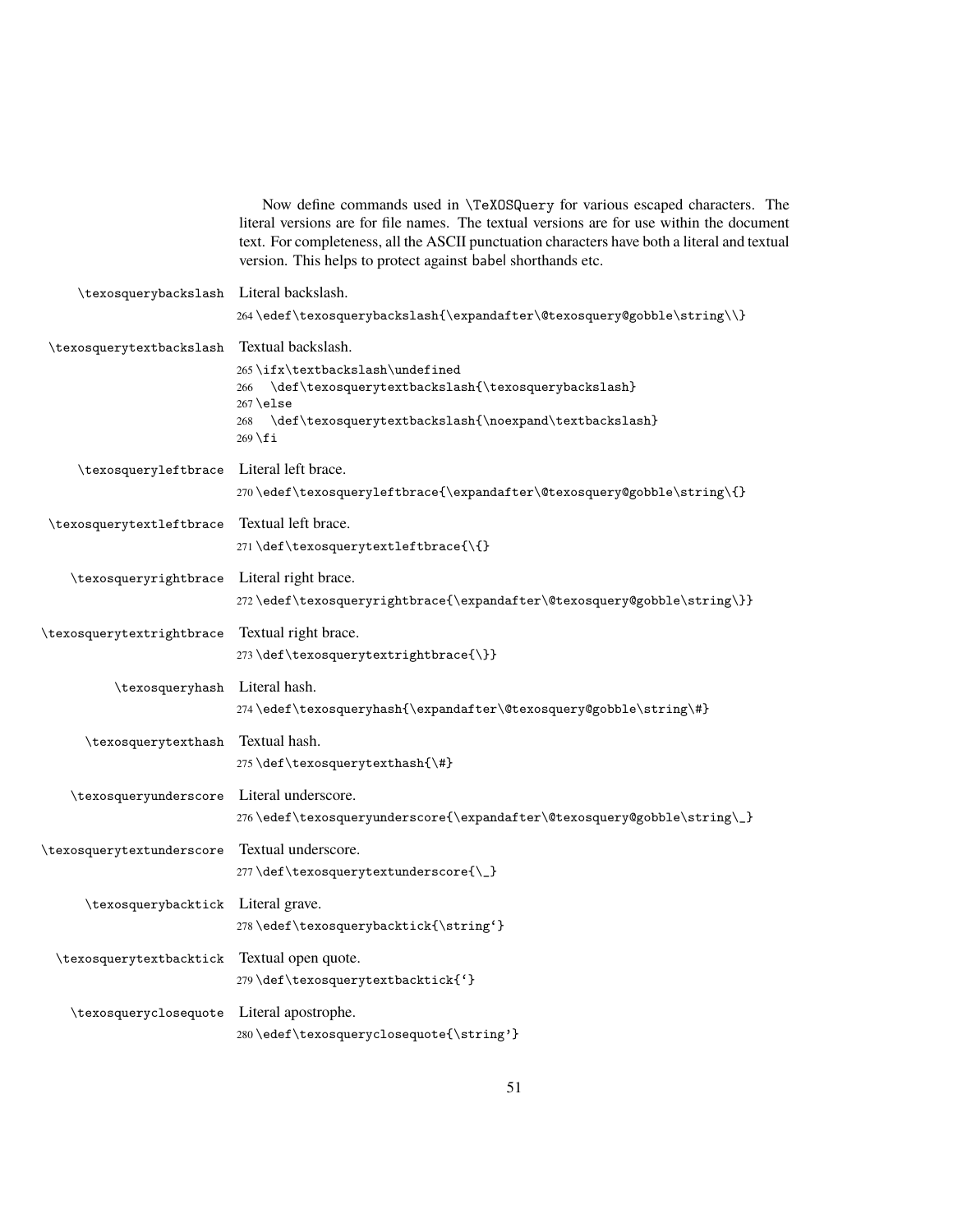| \texosquerytextclosequote  | Textual apostrophe / single closing quote.<br>281\def\texosquerytextclosequote{'} |
|----------------------------|-----------------------------------------------------------------------------------|
| \texosquerydoublequote     | Literal double-quote.<br>282\edef\texosquerydoublequote{\string"}                 |
| \texosquerytextdoublequote | Textual double-quote.<br>283\def\texosquerytextdoublequote{"}                     |
| \texosquerycolon           | Literal colon.<br>284\edef\texosquerycolon{\string:}                              |
| \texosquerytextcolon       | Textual colon.<br>285\def\texosquerytextcolon{:}                                  |
| \texosquerysemicolon       | Literal semi-colon.<br>286\edef\texosquerysemicolon{\string;}                     |
| \texosquerytextsemicolon   | Textual semi-colon.<br>287\def\texosquerytextsemicolon{;}                         |
| \texosqueryequals          | Literal equals.<br>288\edef\texosqueryequals{\string=}                            |
| \texosquerytextequals      | Textual equals.<br>289\def\texosquerytextequals{=}                                |
| \texosqueryslash           | Literal slash.<br>290\edef\texosqueryslash{\string/}                              |
| \texosquerytextslash       | Textual slash.<br>291\def\texosquerytextslash{/}                                  |
| \texosqueryhyphen          | Literal hyphen.<br>292\edef\texosqueryhyphen{\string-}                            |
| \texosquerytexthyphen      | Textual hyphen.<br>293\def\texosquerytexthyphen{-}                                |
| \texosqueryplus            | Literal plus.<br>294\edef\texosqueryplus{\string+}                                |
| \texosquerytextplus        | Textual plus.<br>295\def\texosquerytextplus{+}                                    |
| \texosqueryperiod          | Literal period.<br>296\edef\texosqueryperiod{\string.}                            |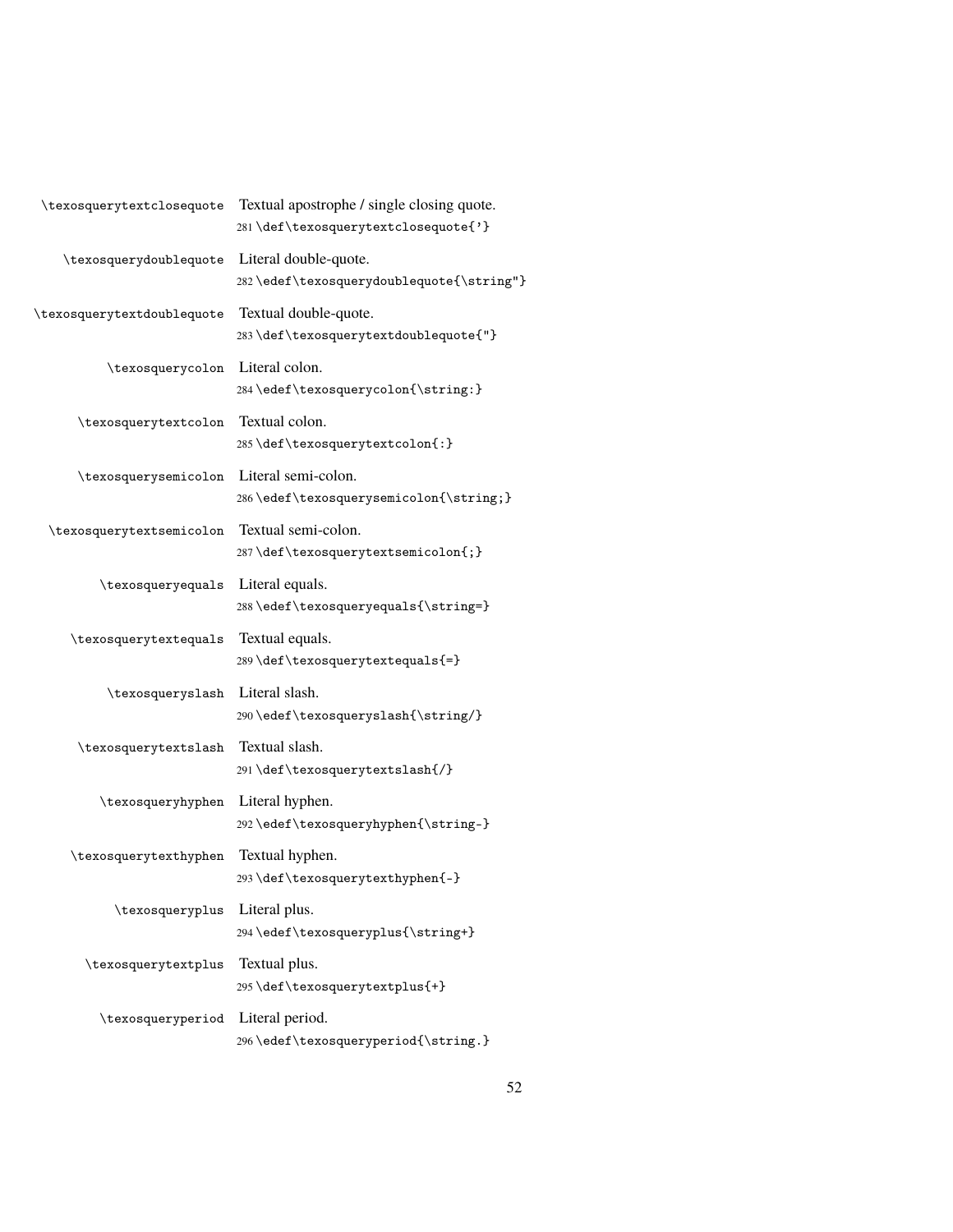| \texosquerytextperiod     | Textual period.<br>297\def\texosquerytextperiod{.}                    |
|---------------------------|-----------------------------------------------------------------------|
| \texosquerycomma          | Literal comma.<br>298\edef\texosquerycomma{\string,}                  |
| \texosquerytextcomma      | Textual comma.<br>299 \def \texosquerytextcomma{,}                    |
| \texosqueryopenparen      | Literal open bracket.<br>300\edef\texosqueryopenparen{\string(}       |
| \texosquerytextopenparen  | Textual open bracket.<br>301\def\texosquerytextopenparen{(}           |
| \texosquerycloseparen     | Literal close bracket.<br>302\edef\texosquerycloseparen{\string)}     |
| \texosquerytextcloseparen | Textual close bracket.<br>303\def\texosquerytextcloseparen{)}         |
| \texosqueryopensq         | Literal open square bracket.<br>304\edef\texosqueryopensq{\string[}   |
| \texosquerytextopensq     | Textual open square bracket.<br>305\def\texosquerytextopensq{[}       |
| \texosqueryclosesq        | Literal close square bracket.<br>306\edef\texosqueryclosesq{\string]} |
| \texosquerytextclosesq    | Textual close square bracket.<br>307\def\texosquerytextclosesq{]}     |
| \texosqueryasterisk       | Literal asterisk.<br>308\edef\texosqueryasterisk{\string*}            |
| \texosquerytextasterisk   | Textual asterisk.<br>309\def\texosquerytextasterisk{*}                |
| \texosqueryatchar         | Literal at character.<br>310\edef\texosqueryatchar{\string @}         |
| \texosquerytextatchar     | Textual at character.<br>311\def\texosquerytextatchar{@}              |
| \texosquerybar            | Literal bar.<br>312\edef\texosquerybar{\string }                      |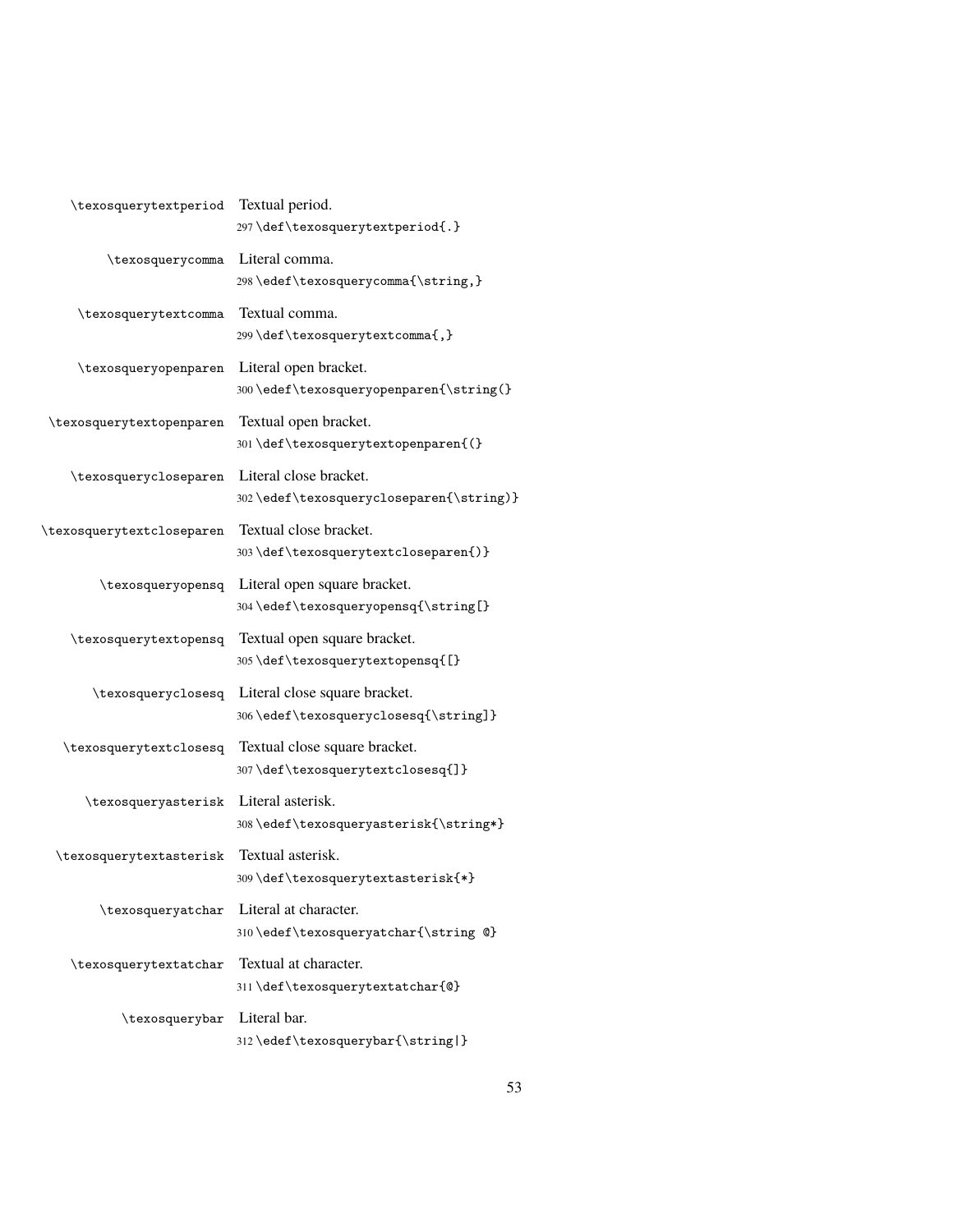| \texosquerytextbar Textual bar.           |                                                                      |
|-------------------------------------------|----------------------------------------------------------------------|
|                                           | 313\ifx\undefined\textbar                                            |
|                                           | 314 \def\texosquerytextbar{ }                                        |
|                                           | $315$ \else                                                          |
|                                           | 316 \def\texosquerytextbar{\ifmmode \else\textbar\fi}                |
|                                           | $317$ $\overline{1}$                                                 |
| \texosquerylessthan                       | Literal less than.                                                   |
|                                           | 318\edef\texosquerylessthan{\string<}                                |
| \texosquerytextlessthan                   | Textual less than.                                                   |
|                                           | 319\ifx\undefined\textless                                           |
|                                           | 320 \def\texosquerytextlessthan{<}                                   |
|                                           | $321$ \else                                                          |
|                                           | 322 \def\texosquerytextlessthan{\ifmmode<\else\textless\fi}          |
|                                           | $323$ \fi                                                            |
| \texosquerygreaterthan                    | Literal greater than.                                                |
|                                           | 324\edef\texosquerygreaterthan{\string>}                             |
| \texosquerytextgreaterthan                | Textual greater than.                                                |
|                                           | 325\ifx\undefined\textgreater                                        |
|                                           | 326 \def\texosquerytextgreaterthan{>}                                |
|                                           | $327$ \else                                                          |
|                                           | \def\texosquerytextgreaterthan{\ifmmode<\else\textgreater\fi}<br>328 |
|                                           | 329 \fi                                                              |
| \texosquerytilde                          | Literal tilde.                                                       |
|                                           | 330\edef\texosquerytilde{\string~}                                   |
| \texosquerytexttilde                      | Textual tilde.                                                       |
|                                           | 331\ifx\textasciitilde\undefined                                     |
|                                           | 332 \def\texosquerytexttilde{\string~}                               |
|                                           | $333$ \else                                                          |
|                                           | 334 \def\texosquerytexttilde{\textasciitilde}<br>$335$ \fi           |
|                                           |                                                                      |
| \texosquerycircum                         | Literal circumflex.                                                  |
|                                           | 336\edef\texosquerycircum{\string^}                                  |
| \texosquerytextcircum Textual circumflex. |                                                                      |
|                                           | 337\ifx\textasciicircum\undefined                                    |
|                                           | \def\texosquerytextcircum{\string^}<br>338                           |
|                                           | $339$ \else                                                          |
|                                           | 340 \def\texosquerytextcircum{\textasciicircum}<br>341 \fi           |
|                                           |                                                                      |
| \texosqueryampersand Literal ampersand.   |                                                                      |
|                                           | 342\edef\texosqueryampersand{\string&}                               |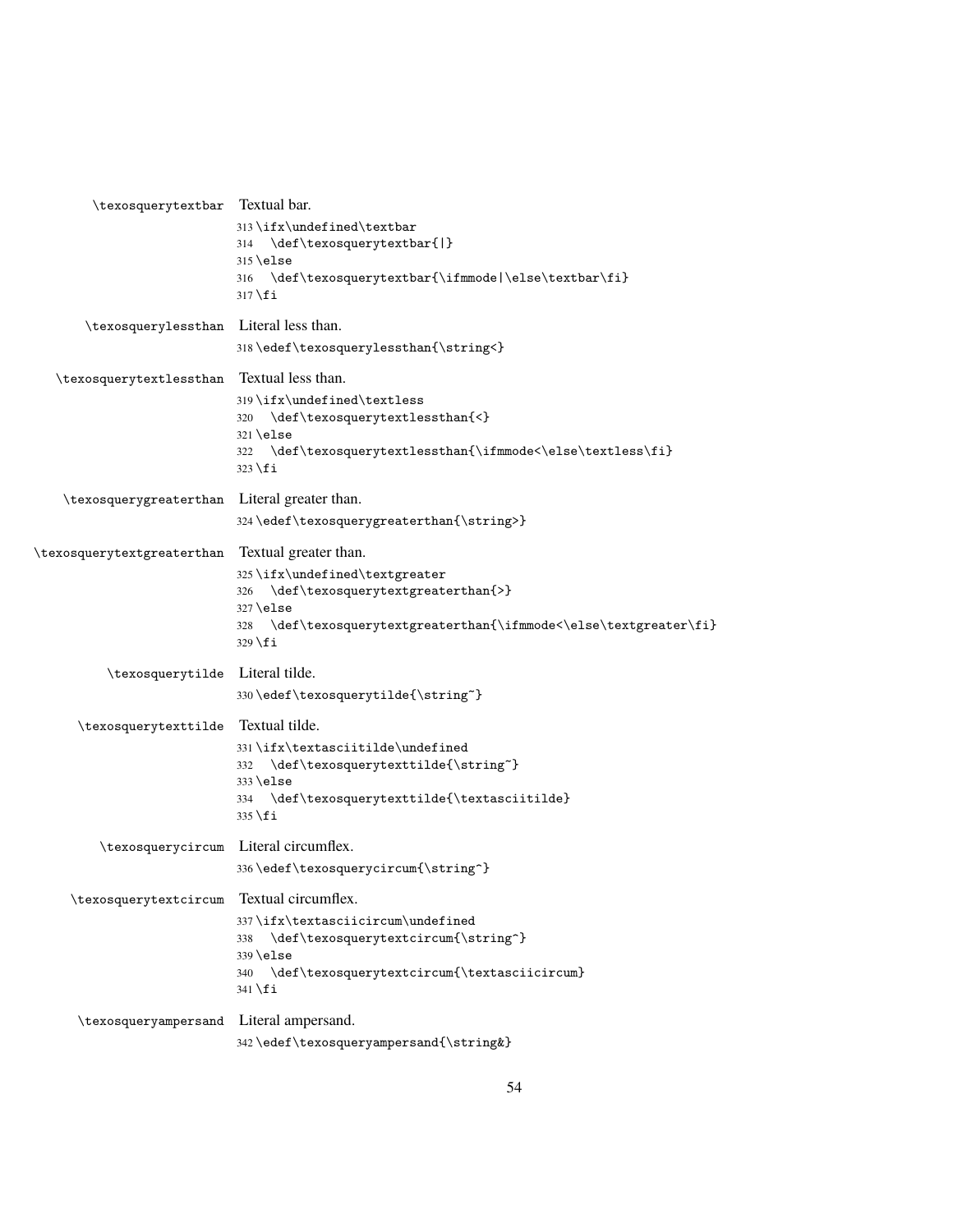| \texosquerytextampersand Textual ampersand. |                                                                                                                                                                      |
|---------------------------------------------|----------------------------------------------------------------------------------------------------------------------------------------------------------------------|
|                                             | 343\def\texosquerytextampersand{\&}                                                                                                                                  |
| \texosquerydollar                           | Literal dollar. (This could just be defined as \string\$, but that plays havoc with the                                                                              |
|                                             | syntax highlighting!)<br>344\edef\texosquerydollar{\expandafter\@texosquery@gobble\string\\$}                                                                        |
|                                             |                                                                                                                                                                      |
| \texosquerytextdollar                       | Textual dollar.<br>345\def\texosquerytextdollar{\\$}                                                                                                                 |
|                                             |                                                                                                                                                                      |
| \texosquerypercent                          | Literal percent.<br>346\edef\texosquerypercent{\expandafter\@texosquery@gobble\string\%}                                                                             |
|                                             |                                                                                                                                                                      |
| \texosquerytextpercent                      | Textual percent.<br>347\def\texosquerytextpercent{\%}                                                                                                                |
|                                             |                                                                                                                                                                      |
|                                             | \texosqueryexclam Literal exclamation.<br>348\edef\texosqueryexclam{\string!}                                                                                        |
|                                             |                                                                                                                                                                      |
| \texosquerytextexclam                       | Textual exclamation.<br>349\def\texosquerytextexclam{!}                                                                                                              |
|                                             |                                                                                                                                                                      |
|                                             | \texosqueryquestion Literal question mark.                                                                                                                           |
|                                             | $350 \cdot \texttt{\text{question{}\strut}}$                                                                                                                         |
| \texosquerytextquestion                     | Textual question mark.                                                                                                                                               |
|                                             | 351\def\texosquerytextquestion{?}                                                                                                                                    |
| \texosqueryliteralspace                     | Literal space.                                                                                                                                                       |
|                                             | 352\edef\texosqueryliteralspace{\expandafter\string\space}                                                                                                           |
| \texosquerytextspace                        | Textual space. (Don't allow it to expand while it's being fetched from \texosquery just<br>in case it disappears.)                                                   |
|                                             | 353\def\texosquerytextspace{\noexpand\space}                                                                                                                         |
| \@texosquery@D                              | The D identifier in PDF date-time formats need to have category code 12. This is only                                                                                |
|                                             | used by methods that return results in the form:                                                                                                                     |
|                                             | $D:\langle YYYY\rangle\langle MM\rangle\{\langle DD\rangle\}\langle HH\rangle\langle mm\rangle\langle ss\rangle\langle TZh\rangle\right.^{\prime}\langle TZm\rangle$ |
|                                             | 354\edef\@texosquery@D{\string D}                                                                                                                                    |
| \@texosquery@enableshortcs                  | Enable shortcut commands.                                                                                                                                            |
|                                             | 355\def\@texosquery@enableshortcs{%                                                                                                                                  |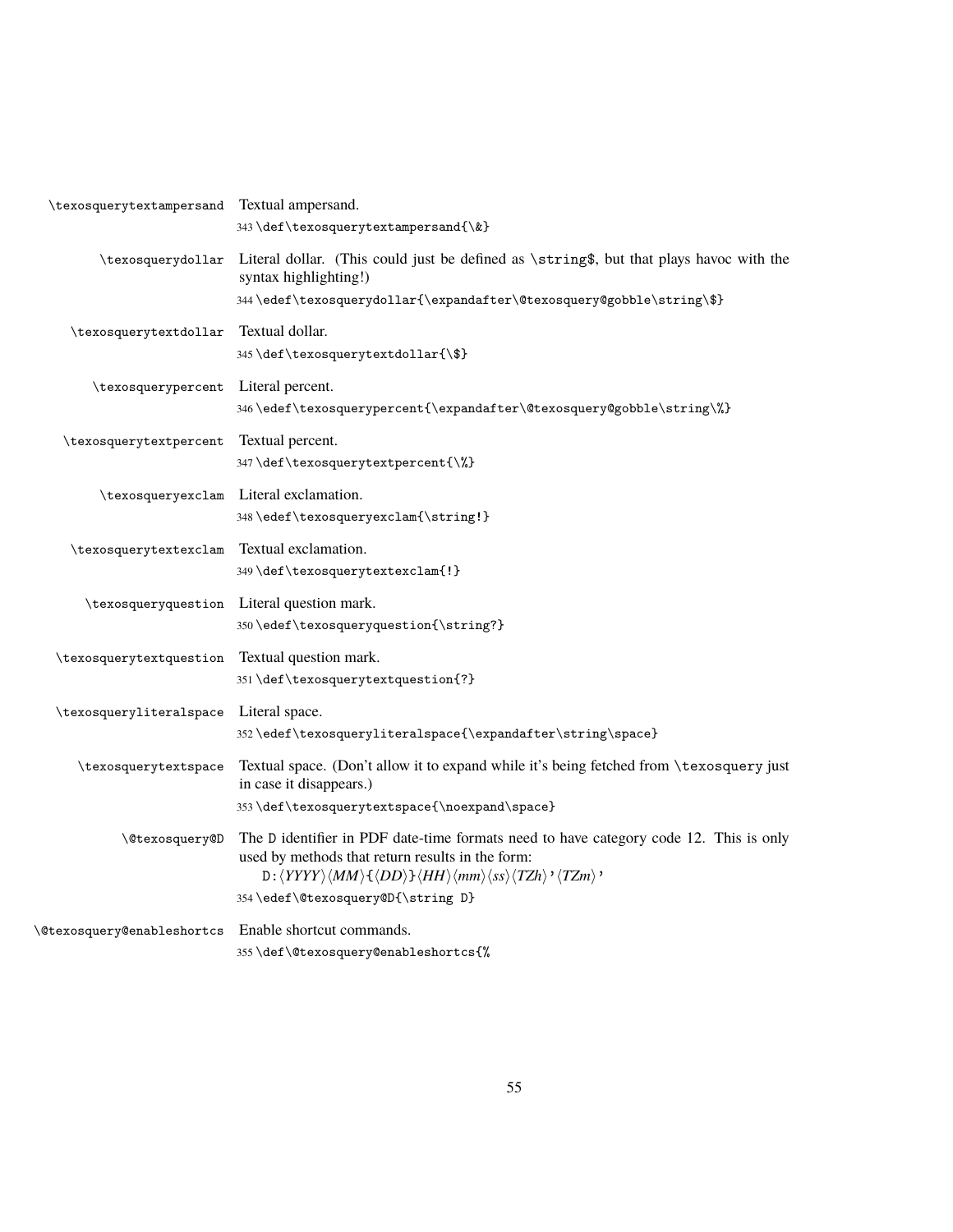Thesre are for the date-time and numeric patterns.

| 356 | \def\patdtf{\noexpand\texosquerydtf}%                  |
|-----|--------------------------------------------------------|
| 357 | \def\patpmnumfmt{\noexpand\texosquerypatplusminus}%    |
| 358 | \def\patnumfmt{\noexpand\texosquerypatnum}%            |
| 359 | \def\patsinumfmt{\noexpand\texosquerypatsinum}%        |
| 360 | \def\patdecfmt{\noexpand\texosquerypatdec}%            |
| 361 | \def\patpcur{\noexpand\texosquerypatprefixcurrency}%   |
| 362 | \def\patpicur{\noexpand\texosquerypatprefixicurrency}% |
| 363 | \def\patscur{\noexpand\texosquerypatsuffixcurrency}%   |
| 364 | \def\patsicur{\noexpand\texosquerypatsuffixicurrency}% |
| 365 | \def\patstr{\noexpand\texosquerypatstr}%               |
| 366 | \def\patapo{\noexpand\texosquerypatquote}%             |
| 367 | \def\patdgt{\noexpand\texosquerypatdigit}%             |
| 368 | \def\patdgtnz{\noexpand\texosquerypatdigitnozero}%     |
| 369 | \def\patmsg{\noexpand\texosquerypatminus}%             |
| 370 | \def\patngp{\noexpand\texosquerypatgroupsep}%          |
| 371 | \def\patppct{\noexpand\texosquerypatprefixpercent}%    |
| 372 | \def\patspct{\noexpand\texosquerypatsuffixpercent}%    |
| 373 | \def\patppml{\noexpand\texosquerypatprefixpermill}%    |
| 374 | \def\patspml{\noexpand\texosquerypatsuffixpermill}%    |
|     |                                                        |

Hook to adjust the processing of non-ASCII characters.

```
375 \def\twrp{\texosquerynonasciiwrap}%
```
\def\fwrp{\texosquerynonasciidetokwrap}%

Locally redefine some more commands that may occur in texosquery's return value (via the escapeSpChars method in TeXOSQuery.java). The t prefix indicates textual commands and the f prefix indicates literal characters, for example, in file names.

| 377 | \let\fbks\texosquerybackslash       |
|-----|-------------------------------------|
| 378 | \let\tbks\texosquerytextbackslash   |
| 379 | \let\flbr\texosqueryleftbrace       |
| 380 | \let\tlbr\texosquerytextleftbrace   |
| 381 | \let\frbr\texosqueryrightbrace      |
| 382 | \let\trbr\texosquerytextrightbrace  |
| 383 | \let\fhsh\texosqueryhash            |
| 384 | \let\thsh\texosquerytexthash        |
| 385 | \let\fusc\texosqueryunderscore      |
| 386 | \let\tusc\texosquerytextunderscore  |
| 387 | \let\fgrv\texosquerybacktick        |
| 388 | \let\tgrv\texosquerytextbacktick    |
| 389 | \let\fapo\texosqueryclosequote      |
| 390 | \let\tapo\texosquerytextclosequote  |
| 391 | \let\fdqt\texosquerydoublequote     |
| 392 | \let\tdqt\texosquerytextdoublequote |
| 393 | \let\fspc\texosqueryliteralspace    |
| 394 | \let\tspc\texosquerytextspace       |
| 395 | \let\fcln\texosquerycolon           |
| 396 | \let\tcln\texosquerytextcolon       |
| 397 | \let\fscl\texosquerysemicolon       |
| 398 | \let\tscl\texosquerytextsemicolon   |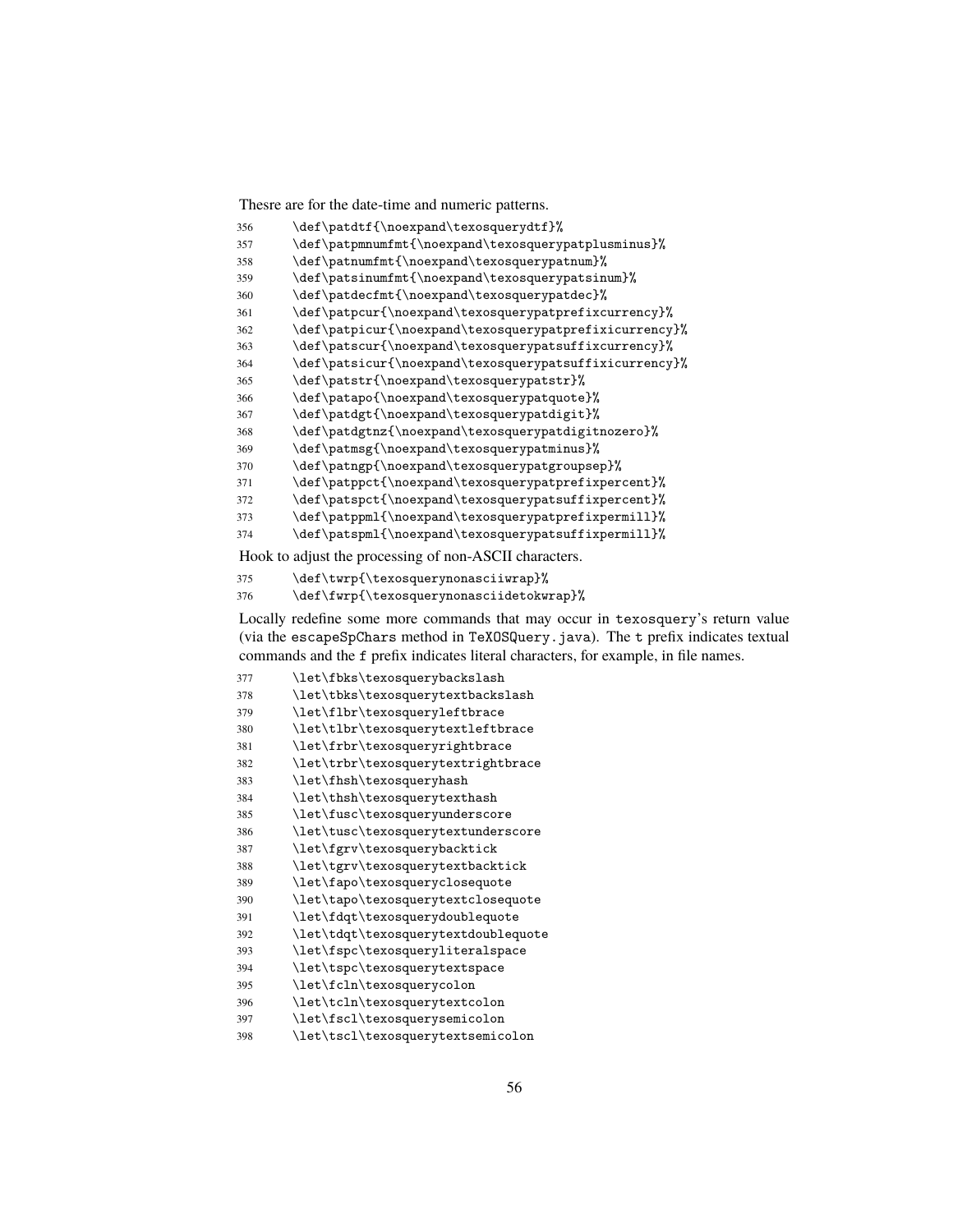```
399 \let\feql\texosqueryequals
400 \let\teql\texosquerytextequals
401 \let\fhyn\texosqueryhyphen
402 \let\thyn\texosquerytexthyphen
403 \let\fpls\texosqueryplus
404 \let\tpls\texosquerytextplus
405 \let\ftld\texosquerytilde
406 \let\ttld\texosquerytexttilde
407 \let\fcir\texosquerycircum
408 \let\tcir\texosquerytextcircum
409 \let\famp\texosqueryampersand
410 \let\tamp\texosquerytextampersand
411 \let\fslh\texosqueryslash
412 \let\tslh\texosquerytextslash
413 \let\fpct\texosquerypercent
414 \let\tpct\texosquerytextpercent
415 \let\fexc\texosqueryexclam
416 \let\texc\texosquerytextexclam
417 \let\fque\texosqueryquestion
418 \let\tque\texosquerytextquestion
419 \let\fles\texosquerylessthan
420 \let\tles\texosquerytextlessthan
421 \let\fgre\texosquerygreaterthan
422 \let\tgre\texosquerytextgreaterthan
423 \let\fdol\texosquerydollar
424 \let\tdol\texosquerytextdollar
425 \let\fdot\texosqueryperiod
426 \let\tdot\texosquerytextperiod
427 \let\fcom\texosquerycomma
428 \let\tcom\texosquerytextcomma
429 \let\fopb\texosqueryopenparen
430 \let\topb\texosquerytextopenparen
431 \let\fclb\texosquerycloseparen
432 \let\tclb\texosquerytextcloseparen
433 \let\fosb\texosqueryopensq
434 \let\tosb\texosquerytextopensq
435 \let\fcsb\texosqueryclosesq
436 \let\tcsb\texosquerytextclosesq
437 \let\fast\texosqueryasterisk
438 \let\tast\texosquerytextasterisk
439 \let\fatc\texosqueryatchar
440 \let\tatc\texosquerytextatchar
441 \let\pdfd\@texosquery@D
442 }
```
\TeXOSQuery Use texosquery with the option given in the second argument and store the result in control sequence given in the first argument.

```
443 \def\TeXOSQuery#1#2{%
```

```
444 \ifTeXOSQueryDryRun
```
\@texosquery@dorestrictedmessage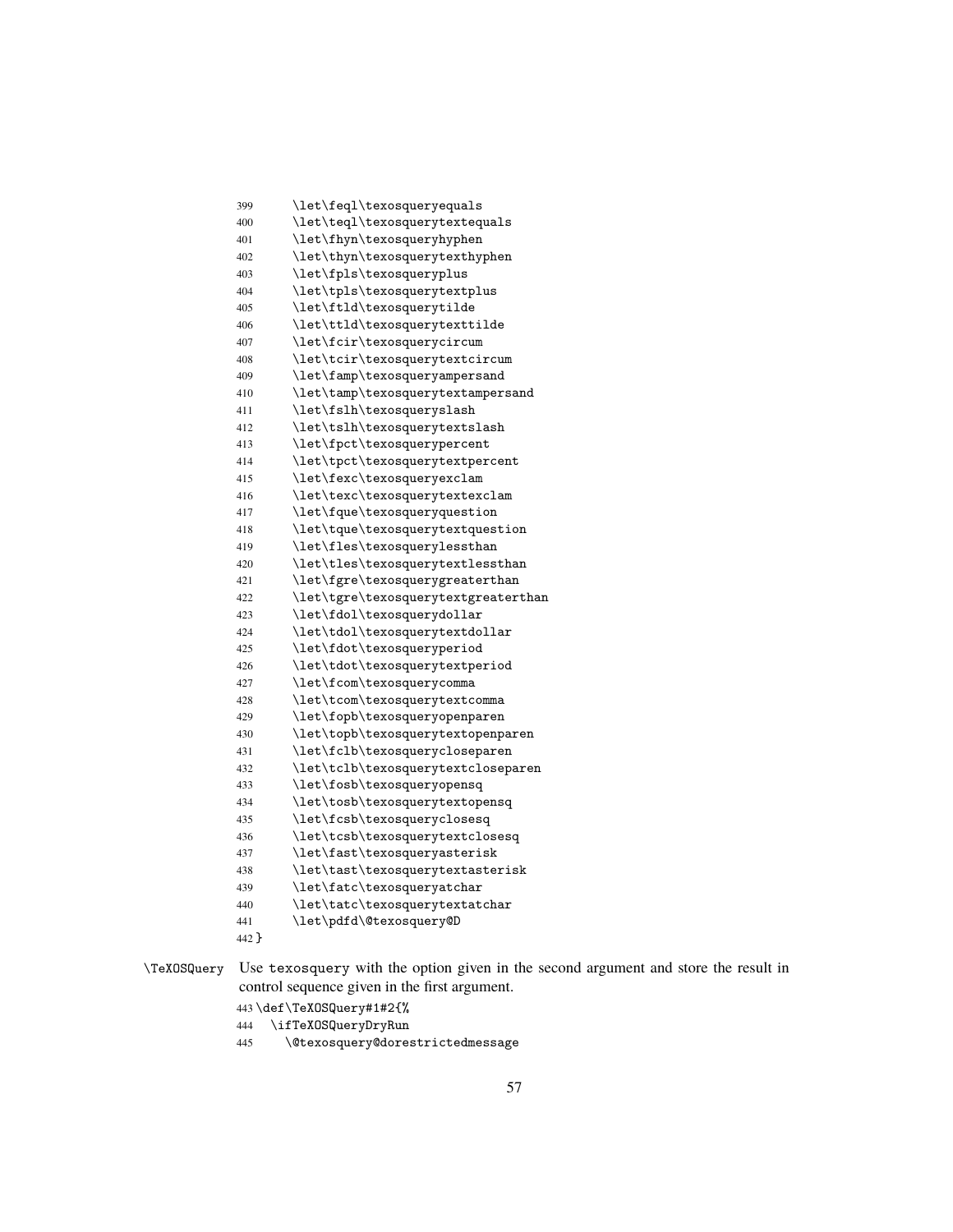```
446 \begingroup
447 \newlinechar='\^^J
448 \message{^^JTeXOSQuery: \TeXOSInvokerName\space#2^^J}%
449 \endgroup
450 \def#1{}%
451 \else
452 \begingroup
453 \endlinechar=-1\relax
```
Locally redefine short commands used by texosquery

```
454 \@texosquery@enableshortcs
```
Change the category code of some potentially awkward characters. (This should no longer be an issue with the new commands that are now used in the returned text, but texosquery might be run with the backward compatibility mode on, so this is still needed just in case.)

```
455 \cdot \cdot \cdot (-12\relax)456 \catcode' \_=12\relax457 \catcode' \^=12\relax458 \catcode'\"=12\relax
459 \catcode'\$=12\relax
460 \catcode'\&=12\relax
461 \catcode'\.=12\relax
462 \catcode' \/=12\relax463 \catcode'\:=12\relax
464 \catcode'\"=12\relax
465 \catcode'\'=12\relax
466 \catcode':=12\relax467 \catcode'\%=12\relax
468 \everyeof{\noexpand}\relax
469 \@texosquery@edef\@texosquery@tmp{\endgroup\def\noexpand#1{\TeXOSQueryInvoker{#2}}}\@texosquery@tmp
470 \ifmmode \big\vert \else 470 \fi
471 }
```

```
\TeXOSQueryFromFile This is like \TeXOSQuery but doesn't use the piped shell escape. Instead, it's for cases
                       where texosquery is run before T_{F}X and the results have been captured in a file. For
                       example, texosquery -b > texosqueryresult.tex The second argument is the file
                       name.
```
472 \def\TeXOSQueryFromFile#1#2{%

First check that the file exists.

| 473 | \openin0=#2                                     |
|-----|-------------------------------------------------|
| 474 | \ifeof0\relax                                   |
| 475 | $\def#1{\}$                                     |
| 476 | \else                                           |
| 477 | \closein0\relax                                 |
| 478 | \begingroup                                     |
| 479 | \endlinechar=-1\relax                           |
| 480 | <i><u><b>Netexosquery@enableshortcs</b></u></i> |
| 481 | \catcode'\-=12\relax                            |
| 482 | \catcode'\_=12\relax                            |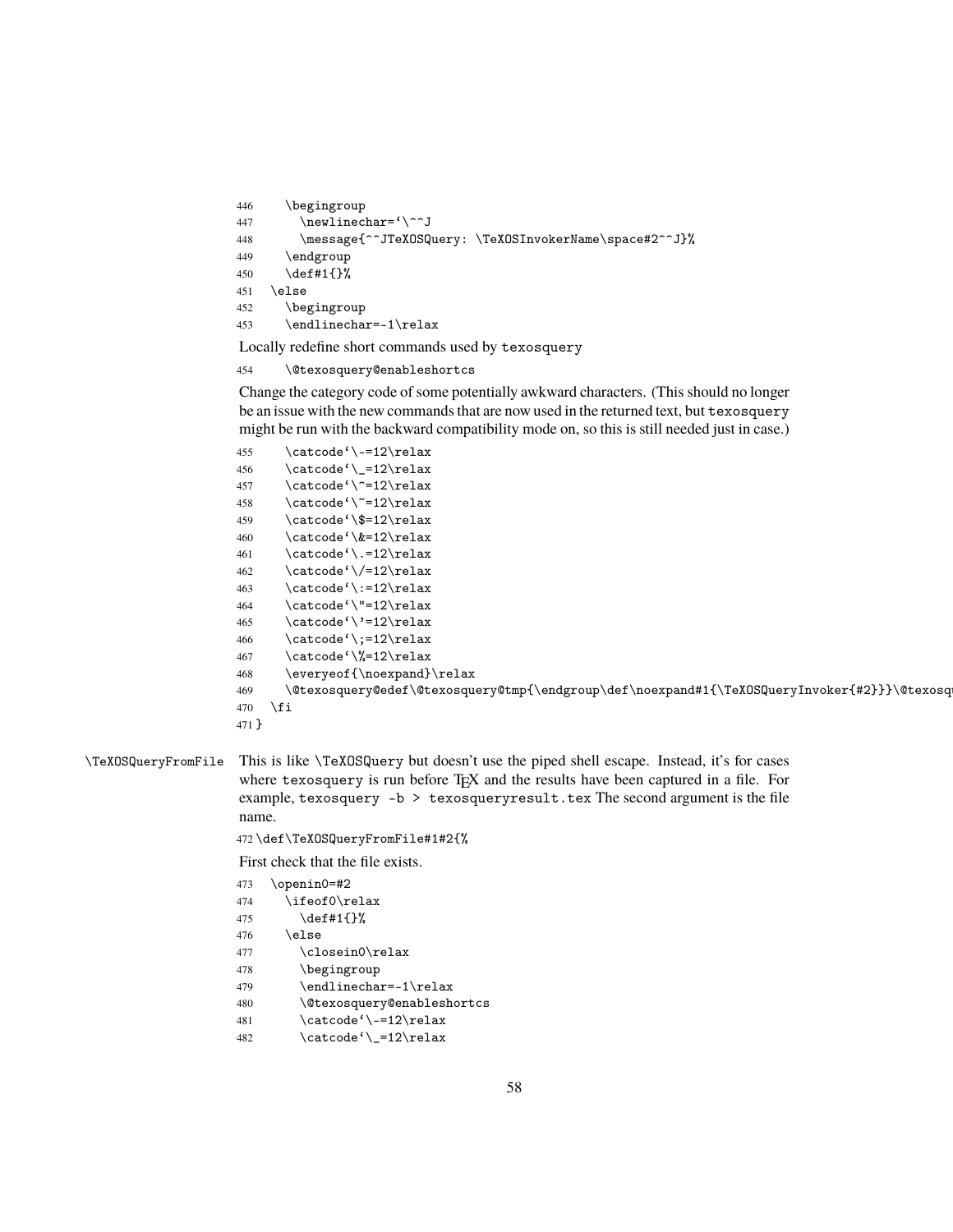```
483 \catcode'\^=12\relax
484 \catcode' =12\relax485 \catcode'\$=12\relax
486 \catcode'\&=12\relax
487 \catcode' \.-12\relax488 \catcode'\/=12\relax
489 \catcode'\:=12\relax
490 \catcode'\"=12\relax
491 \catcode''=12\relax
492 \catcode':=12\relax493 \catcode'\%=12\relax
494 \everyeof{\noexpand}\relax
495 \@texosquery@edef\@texosquery@tmp{\endgroup\def\noexpand#1{\texosquery@input #2 }}\@texosquery@tmp
496 \forallfi
497 }
```
## **3.1.1 Currency**

The  $\langle T$ *FEX currency*) element of --numeric and --locale-data identifies the currency symbol using

\texosquerycurrency{\*label*}}

which simply expands to the appropriate command.

\texosquerycurrency

```
498 \def\texosquerycurrency#1{%
499 \expandafter\noexpand\csname texosquerycurrency#1\endcsname
500 }
```
Provide the currency commands that may be returned texosquery (on expansion of \texosquerycurrency). Most of these will need redefining as there's no appropriate generic code to use as a default. The fontawesome package has the most support for currency symbols, so these are checked first.

```
\texosquerycurrencydollar
```
501 \ifx\faDollar\undefined 502 \def\texosquerycurrencydollar{\\$} 503 \else 504 \def\texosquerycurrencydollar{\faDollar} 505 \fi

```
\texosquerycurrencycent
```
506 \ifx\textcent\undefined 507 \def\texosquerycurrencycent{cent} 508 \else 509 \def\texosquerycurrencycent{\textcent} 510 \fi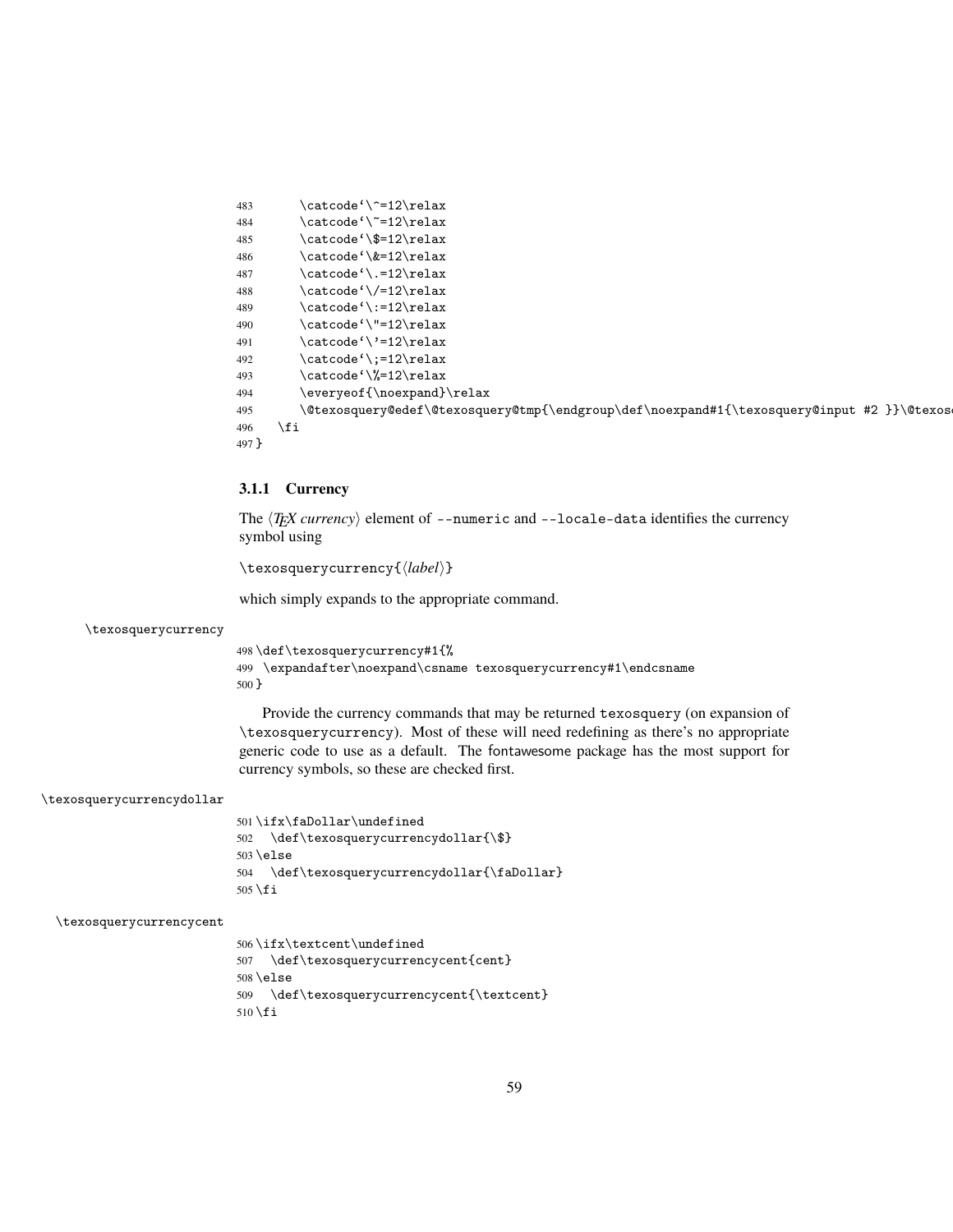|                             | \def\texosquerycurrencypound{pound}<br>513        |
|-----------------------------|---------------------------------------------------|
|                             | 514<br>\else                                      |
|                             | \def\texosquerycurrencypound{\pounds}<br>515      |
|                             | 516<br>\fi                                        |
|                             | $517$ \else                                       |
|                             | \def\texosquerycurrencypound{\faGbp}<br>518       |
|                             | $519 \text{ t}$                                   |
|                             |                                                   |
| \texosquerycurrencysign     |                                                   |
|                             | 520\ifx\textcurrency\undefined                    |
|                             | \def\texosquerycurrencysign{currency-sign}<br>521 |
|                             | $522$ \else                                       |
|                             | \def\texosquerycurrencysign{\textcurrency}<br>523 |
|                             | $524 \text{ t}$                                   |
|                             |                                                   |
| \texosquerycurrencyyen      |                                                   |
|                             | $525 \ifx\faYen\undefined$                        |
|                             | \ifx\textyen\undefined<br>526                     |
|                             | \def\texosquerycurrencyyen{yen}<br>527            |
|                             | \else<br>528                                      |
|                             | \def\texosquerycurrencyyen{\textyen}<br>529       |
|                             | \fi<br>530                                        |
|                             | $531$ \else                                       |
|                             | \def\texosquerycurrencyyen{\faYen}<br>532         |
|                             | 533 \fi                                           |
|                             |                                                   |
| \texosquerycurrencyecu      |                                                   |
|                             | 534 \def \texosquerycurrencyecu{ecu}              |
|                             |                                                   |
| \texosquerycurrencycolon    |                                                   |
|                             | 535 \def \texosquerycurrencycolon{colon}          |
|                             |                                                   |
| \texosquerycurrencycruzeiro |                                                   |
|                             |                                                   |
|                             | 536\def\texosquerycurrencycruzeiro{cruzeiro}      |
| \texosquerycurrencyfranc    |                                                   |
|                             |                                                   |
|                             | 537\def\texosquerycurrencyfranc{franc}            |
|                             |                                                   |
| \texosquerycurrencylira     |                                                   |
|                             | 538\ifx\textlira\undefined                        |
|                             | \def\texosquerycurrencylira{lira}<br>539          |
|                             | $540$ \else                                       |
|                             | \def\texosquerycurrencylira{\textlira}<br>541     |
|                             | 542 \fi                                           |

 $511 \ifx\facBbp\undefined$ \ifx\pounds\undefined

\texosquerycurrencypound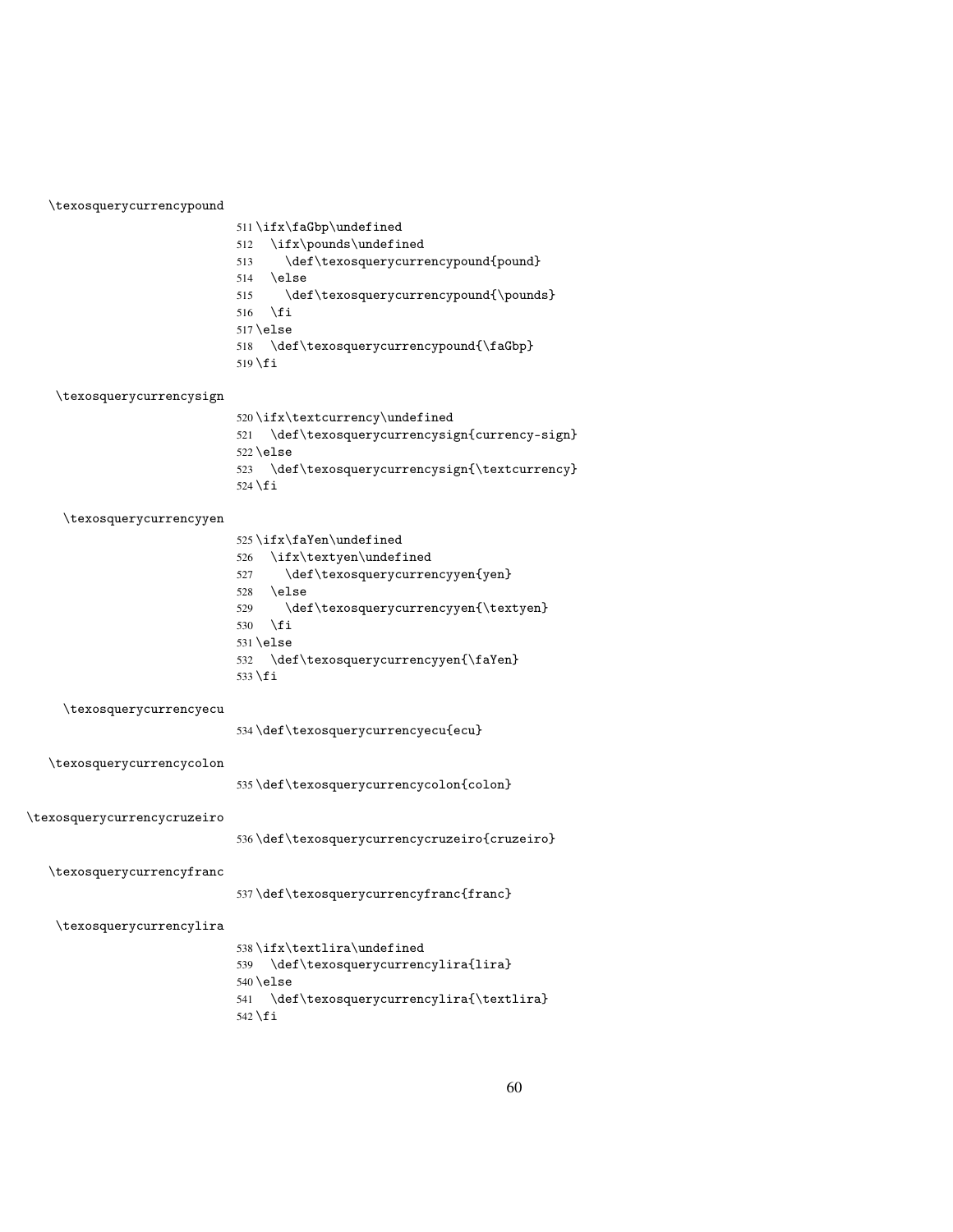|                              | 543\def\texosquerycurrencymill{mill}                                                       |
|------------------------------|--------------------------------------------------------------------------------------------|
| \texosquerycurrencynaira     |                                                                                            |
|                              | $544$ \ifx\textnaira\undefined<br>\def\texosquerycurrencynaira{naira}<br>545<br>$546$ else |
|                              | \def\texosquerycurrencynaira{\textnaira}<br>547<br>548 \fi                                 |
| \texosquerycurrencypeseta    |                                                                                            |
|                              | 549\def\texosquerycurrencypeseta{peseta}                                                   |
| \texosquerycurrencyrupee     |                                                                                            |
|                              | 550\ifx\faRupee\undefined                                                                  |
|                              | \def\texosquerycurrencyrupee{rupee}<br>551<br>$552$ \else                                  |
|                              | \def\texosquerycurrencyrupee{\faRupee}<br>553                                              |
|                              | 554 \fi                                                                                    |
| \texosquerycurrencywon       |                                                                                            |
|                              | $555 \ifx \fawon\undefined$                                                                |
|                              | \ifx\textwon\undefined<br>556                                                              |
|                              | \def\texosquerycurrencywon{won}<br>557                                                     |
|                              | $\text{else}$<br>558                                                                       |
|                              | \def\texosquerycurrencywon{\textwon}<br>559                                                |
|                              | \fi<br>560                                                                                 |
|                              | $561$ \else                                                                                |
|                              | \def\texosquerycurrencywon{\faWon}<br>562                                                  |
|                              | $563 \text{ t}$                                                                            |
| \texosquerycurrencynewsheqel |                                                                                            |
|                              | 564\ifx\faSheqel\undefined                                                                 |
|                              | \def\texosquerycurrencynewsheqel{newsheqel}<br>565                                         |
|                              | $566$ \else                                                                                |
|                              | \def\texosquerycurrencynewsheqel{\faSheqel}<br>567                                         |
|                              | $568$ \fi                                                                                  |
| \texosquerycurrencydong      |                                                                                            |
|                              | 569\ifx\textdong\undefined                                                                 |
|                              | \def\texosquerycurrencydong{dong}<br>570                                                   |
|                              | $571$ \else                                                                                |
|                              | \def\texosquerycurrencydong{\textdong}<br>572<br>573 \fi                                   |
| \texosquerycurrencyeuro      |                                                                                            |
|                              | 574\ifx\faEuro\undefined                                                                   |

\texosquerycurrencymill

\ifx\texteuro\undefined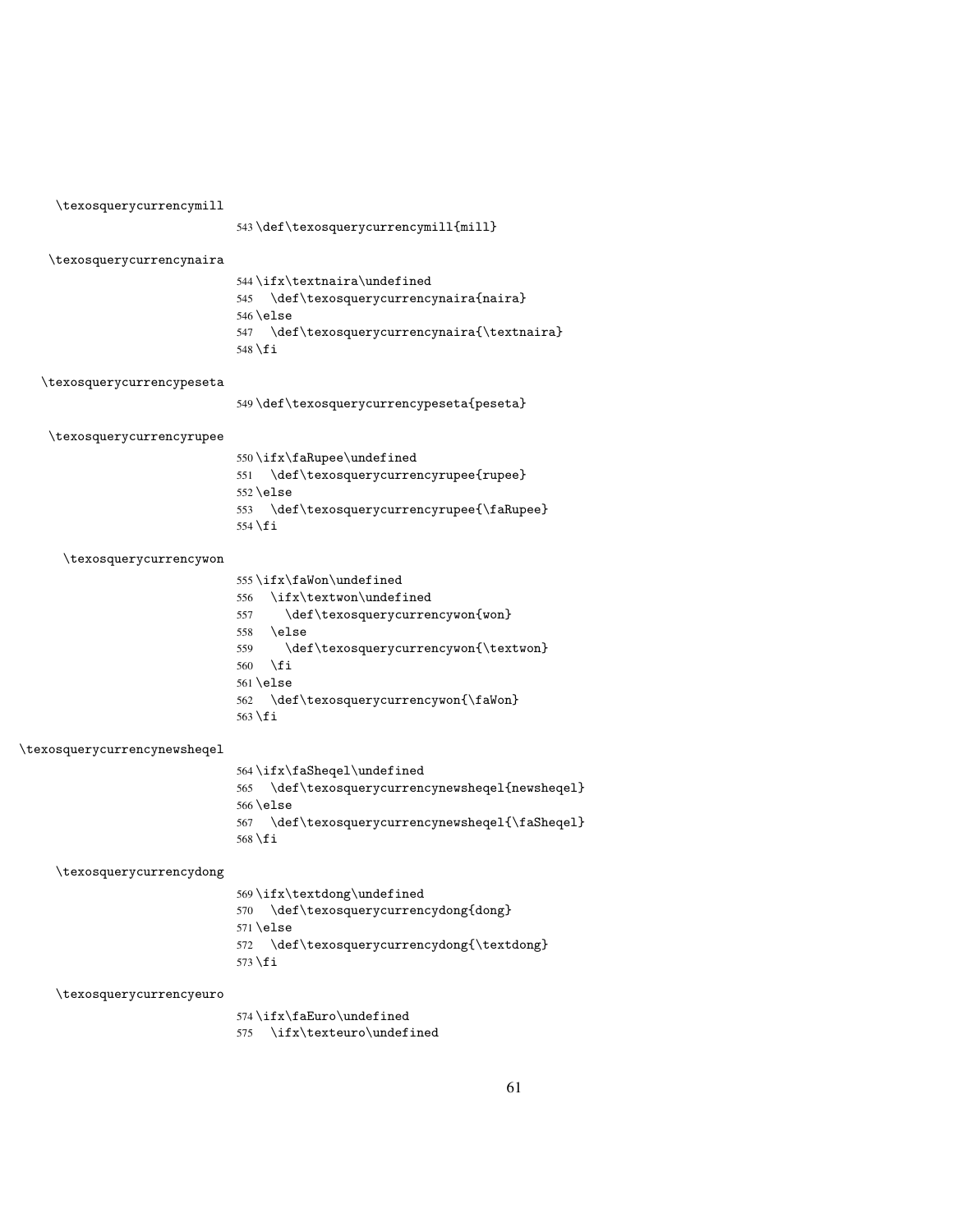|                                | \ifx\euro\undefined<br>576<br>\def\texosquerycurrencyeuro{euro}<br>577<br>\else<br>578<br>\def\texosquerycurrencyeuro{\euro}<br>579<br>\fi<br>580<br>\else<br>581<br>\def\texosquerycurrencyeuro{\texteuro}<br>582<br>\fi<br>583<br>$584 \text{else}$<br>\def\texosquerycurrencyeuro{\faEuro}<br>585<br>586 \fi |
|--------------------------------|-----------------------------------------------------------------------------------------------------------------------------------------------------------------------------------------------------------------------------------------------------------------------------------------------------------------|
| \texosquerycurrencykip         | 587\def\texosquerycurrencykip{kip}                                                                                                                                                                                                                                                                              |
| \texosquerycurrencytugrik      | 588\def\texosquerycurrencytugrik{tugrik}                                                                                                                                                                                                                                                                        |
| \texosquerycurrencydrachma     | $589 \def \text{tsosquery} current erg drachma \frac{drachma}{$                                                                                                                                                                                                                                                 |
| \texosquerycurrencygermanpenny | 590\def\texosquerycurrencygermanpenny{german-penny}                                                                                                                                                                                                                                                             |
| \texosquerycurrencypeso        | 591\ifx\textpeso\undefined<br>592 \def\texosquerycurrencypeso{peso}<br>$593$ \else<br>594 \def\texosquerycurrencypeso{\textpeso}<br>595 \fi                                                                                                                                                                     |
| \texosquerycurrencyguarani     | 596\ifx\textguarani\undefined<br>\def\texosquerycurrencyguarani{guarani}<br>597<br>$598$ \else<br>599 \def\texosquerycurrencyguarani{\textguarani}<br>$600 \setminus fi$                                                                                                                                        |
| \texosquerycurrencyaustral     | 601\def\texosquerycurrencyaustral{austral}                                                                                                                                                                                                                                                                      |
| \texosquerycurrencyhryvnia     | 602 \def \texosquerycurrencyhryvnia{hryvnia}                                                                                                                                                                                                                                                                    |
| \texosquerycurrencycedi        | 603\ifx\textcolonmonetary\undefined<br>\def\texosquerycurrencycedi{cedi}<br>604<br>$605$ \else<br>\def\texosquerycurrencycedi{\textcolonmonetary}<br>606<br>$607$ \fi                                                                                                                                           |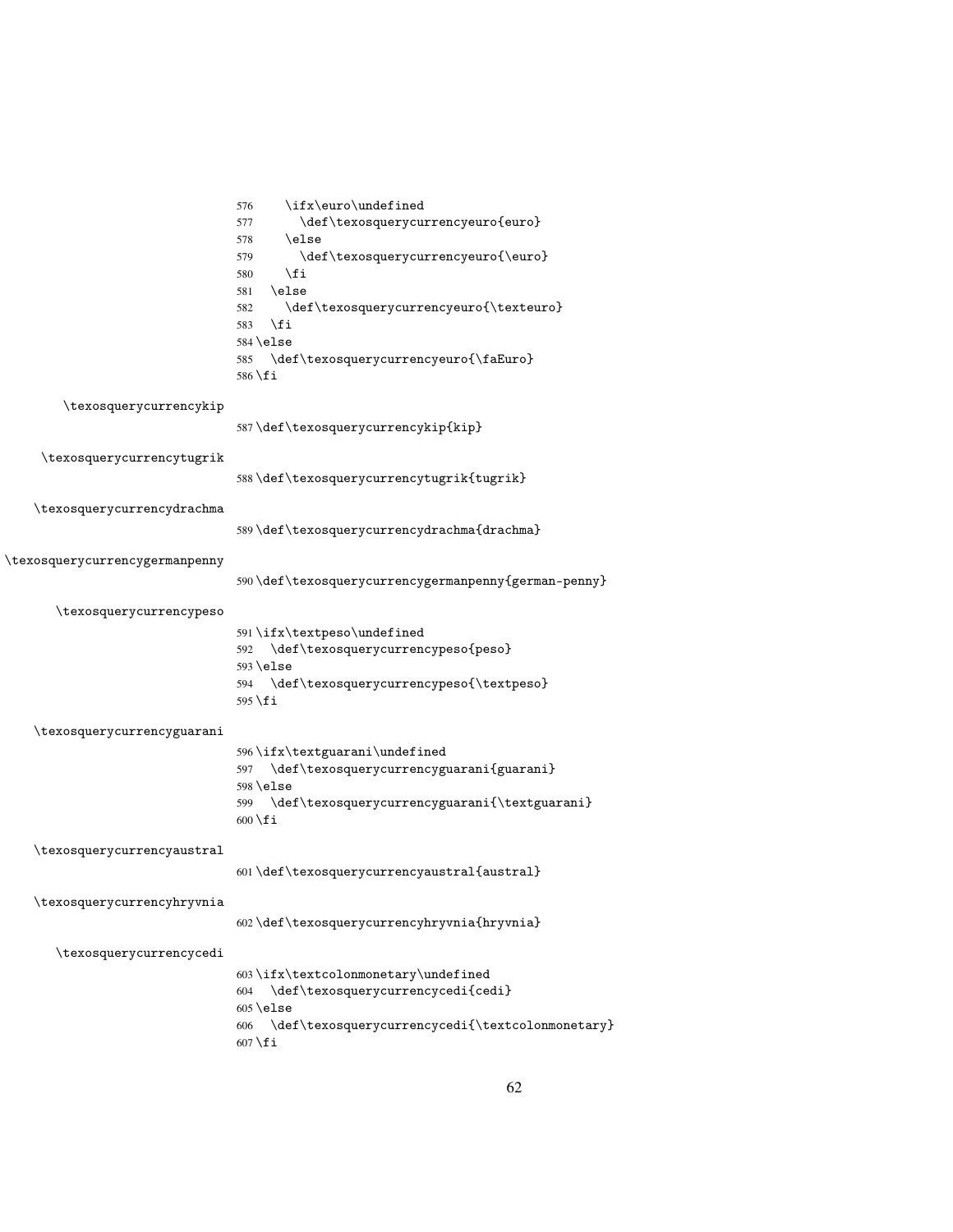|                                | 608\def\texosquerycurrencylivretournois{livre-tournois}                                                                                                                                                     |
|--------------------------------|-------------------------------------------------------------------------------------------------------------------------------------------------------------------------------------------------------------|
| \texosquerycurrencyspesmilo    |                                                                                                                                                                                                             |
|                                | 609\def\texosquerycurrencyspesmilo{spesmilo}                                                                                                                                                                |
| \texosquerycurrencytenge       |                                                                                                                                                                                                             |
|                                | 610\def\texosquerycurrencytenge{tenge}                                                                                                                                                                      |
| \texosquerycurrencyrupee       |                                                                                                                                                                                                             |
|                                | 611\def\texosquerycurrencyrupee{rupee}                                                                                                                                                                      |
| \texosquerycurrencyturkishlira |                                                                                                                                                                                                             |
|                                | 612\ifx\faTurkishLira\undefined<br>\def\texosquerycurrencyturkishlira{turkish-lira}<br>613                                                                                                                  |
|                                | $614$ \else                                                                                                                                                                                                 |
|                                | 615 \def\texosquerycurrencyturkishlira{\faTurkishLira}<br>$616$ \fi                                                                                                                                         |
|                                |                                                                                                                                                                                                             |
| \texosquerycurrencynordicmark  | 617\def\texosquerycurrencynordicmark{nordic-mark}                                                                                                                                                           |
|                                |                                                                                                                                                                                                             |
| \texosquerycurrencymanat       | 618 \def \texosquerycurrencymanat{manat}                                                                                                                                                                    |
| \texosquerycurrencyruble       |                                                                                                                                                                                                             |
|                                | 619\ifx\faRuble\undefined                                                                                                                                                                                   |
|                                | \def\texosquerycurrencyruble{ruble}<br>620                                                                                                                                                                  |
|                                | $621$ else<br>\def\texosquerycurrencyruble{\faRuble}<br>622                                                                                                                                                 |
|                                | $623$ \fi                                                                                                                                                                                                   |
|                                | 3.1.2 Shortcut Commands                                                                                                                                                                                     |
|                                | Now for some convenient shortcuts so the user doesn't have to remember the command<br>line options. \string is used in case the hyphen character has been made active.                                      |
| \TeXOSQueryLocale              | Query the locale and store the result in the control sequence provided in the argument.                                                                                                                     |
|                                | 624\def\TeXOSQueryLocale#1{\TeXOSQuery{#1}{\string-1}}                                                                                                                                                      |
|                                | \TeX0SQueryLangTag Query the language tag and store the result in the control sequence provided in the argu-<br>ment.                                                                                       |
|                                | 625\def\TeXOSQueryLangTag#1{\TeXOSQuery{#1}{\string-b}}                                                                                                                                                     |
| \TeXOSQueryNumeric             | Query the numeric settings for the locale given in the second argument and store the result<br>in the control sequence provided in the argument. Leave the second argument empty for<br>the default locale. |
|                                | 626\def\TeXOSQueryNumeric#1#2{\TeXOSQuery{#1}{\string-N #2}}                                                                                                                                                |

 $\tt isxosquerycurrencylivretournois$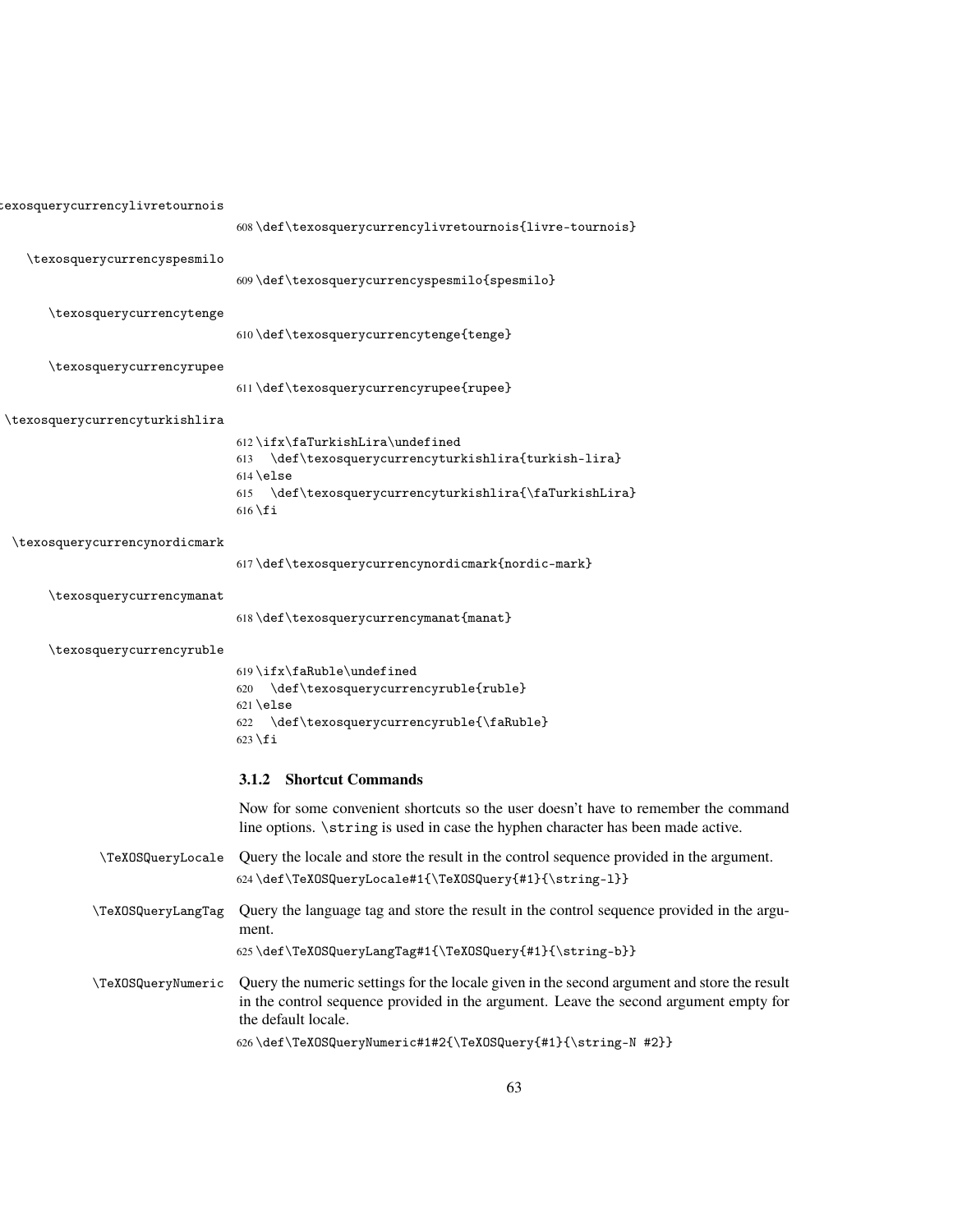|                      | TeXOSQueryLocaleData Query the data for the locale given in the second argument and store the result in the<br>control sequence provided in the argument. Leave the second argument empty for the<br>default locale.                                                                                                                                                                                                                                                                                                                                                                                     |  |
|----------------------|----------------------------------------------------------------------------------------------------------------------------------------------------------------------------------------------------------------------------------------------------------------------------------------------------------------------------------------------------------------------------------------------------------------------------------------------------------------------------------------------------------------------------------------------------------------------------------------------------------|--|
|                      | 627\def\TeXOSQueryLocaleData#1#2{\TeXOSQuery{#1}{\string-D #2}}                                                                                                                                                                                                                                                                                                                                                                                                                                                                                                                                          |  |
|                      | TexosQueryCwd Query the current working directory.<br>628\def\TeXOSQueryCwd#1{\TeXOSQuery{#1}{\string-c}}                                                                                                                                                                                                                                                                                                                                                                                                                                                                                                |  |
| \TeXOSQueryHome      | Query the user's home directory.<br>629\def\TeXOSQueryHome#1{\TeXOSQuery{#1}{\string-m}}                                                                                                                                                                                                                                                                                                                                                                                                                                                                                                                 |  |
| \TeXOSQueryTmpDir    | Query the temporary directory.<br>630\def\TeXOSQueryTmpDir#1{\TeXOSQuery{#1}{\string-t}}                                                                                                                                                                                                                                                                                                                                                                                                                                                                                                                 |  |
| \TeXOSQueryVersion   | Query the operating system version.<br>631\def\TeXOSQueryVersion#1{\TeXOSQuery{#1}{\string-r}}                                                                                                                                                                                                                                                                                                                                                                                                                                                                                                           |  |
| \TeXOSQueryArch      | Query the operating system architecture.<br>$% \begin{array}{c} \begin{array}{c} \begin{array}{c} \begin{array}{c} \begin{array}{c} \end{array}\\ \end{array} \end{array} \end{array} \end{array} \end{array} \begin{array}{c} \begin{array}{c} \begin{array}{c} \begin{array}{c} \end{array}\\ \end{array} \end{array} \end{array} \end{array} \begin{array}{c} \begin{array}{c} \begin{array}{c} \begin{array}{c} \end{array}\\ \end{array} \end{array} \end{array} \end{array} \begin{array}{c} \begin{array}{c} \begin{array}{c} \end{array}\\ \end{array} \end{array} \end{array} \begin{array}{c}$ |  |
| \TeXOSQueryName      | Query the operating system name.<br>633\def\TeXOSQueryName#1{\TeXOSQuery{#1}{\string-o}}                                                                                                                                                                                                                                                                                                                                                                                                                                                                                                                 |  |
| \TeXOSQueryDateTime  | Query the current date and time.<br>634\def\TeXOSQueryDateTime#1{%<br>\TeXOSQuery{#1}{\string-M}%<br>635<br>$636$ }                                                                                                                                                                                                                                                                                                                                                                                                                                                                                      |  |
| \TeXOSQueryTimeZones | Query the current time zone mappings. Leave the second argument empty for the default<br>locale.<br>637\def\TeXOSQueryTimeZones#1#2{%<br>\TeXOSQuery{#1}{\string-Z #2}%<br>638<br>639 }                                                                                                                                                                                                                                                                                                                                                                                                                  |  |
| \TeXOSQueryNow       | Query the current time stamp.<br>640\def\TeXOSQueryNow#1{%<br>The D needs category code 12 just in case texosquery is running in a backward compat-<br>ibility mode that doesn't use \pdfd.<br>\edef\@texosquery@restore@D{%<br>641<br>\noexpand\catcode'\noexpand\D=\the\catcode'\D\relax}%<br>642<br>\catcode'\D=12\relax<br>643<br>\TeXOSQuery{#1}{\string-n}%<br>644<br>\@texosquery@restore@D<br>645<br>$646$ }                                                                                                                                                                                     |  |

If the file name is supplied using \jobname it may have double-quotes which will interfere with things.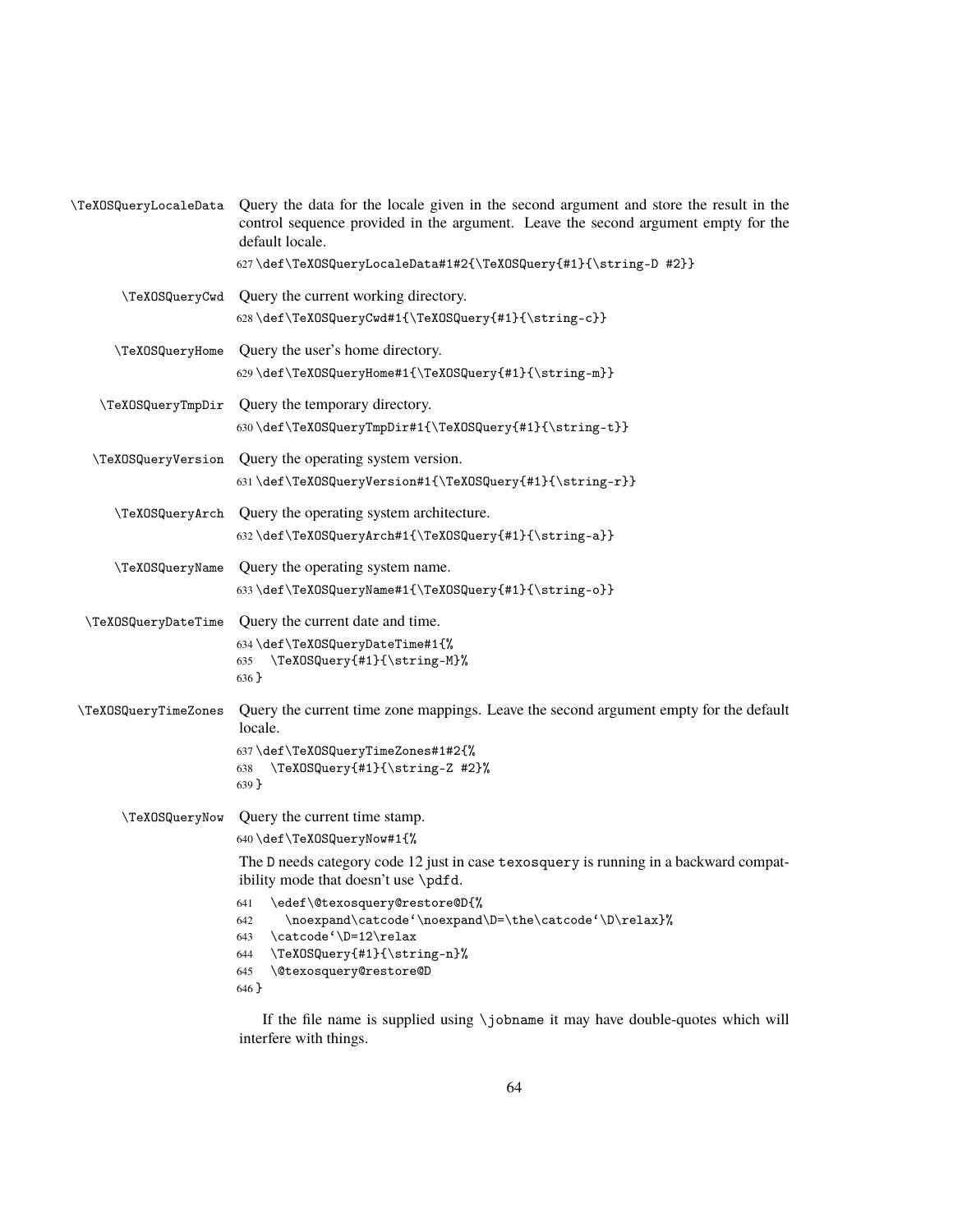\texosquerystripquotes

```
647 \def\texosquerystripquotes#1{%
648 \@texosquery@stripquotes#1\@mid@texosquery@stripquotes
649 "\relax"\relax\@end@texosquery@stripquotes
650 }
651 \def\@texosquery@stripquotes#1"#2"{%
652 \@@texosquery@stripquotes#1#2%
653 }
654 \def\@@texosquery@stripquotes#1\@mid@texosquery@stripquotes#2\@end@texosquery@stripquotes{%
655 #1%
656 }
```
The restricted mode doesn't permit quotes in the shell escape, so arguments are only quoted in unrestricted mode.

| <i><b>\@texosquery@argquote</b></i> |                                                                                                                                                                                                                                                                                   |
|-------------------------------------|-----------------------------------------------------------------------------------------------------------------------------------------------------------------------------------------------------------------------------------------------------------------------------------|
|                                     | 657\ifnum\texosquery@shellescape=2\relax<br>\def\@texosquery@argquote#1{#1}<br>658<br>$659$ \else<br>660 \def\@texosquery@argquote#1{\string'#1\string'}<br>$661 \mid$ fi                                                                                                         |
| \TeXOSQueryFileDate                 | Query the time stamp of the file given in the second argument.                                                                                                                                                                                                                    |
|                                     | 662\def\TeXOSQueryFileDate#1#2{%                                                                                                                                                                                                                                                  |
|                                     | The D needs category code 12 just in case texosquery is running in a backward compat-<br>ibility mode that doesn't use \pdfd.                                                                                                                                                     |
|                                     | \edef\@texosquery@restore@D{%<br>663<br>\noexpand\catcode'\noexpand\D=\the\catcode'\D\relax}%<br>664<br>\catcode'\D=12\relax<br>665<br>\TeXOSQuery{#1}{\string-d<br>666<br>\@texosquery@argquote{\texosquerystripquotes{#2}}}%<br>667<br>\@texosquery@restore@D<br>668<br>$669$ } |
| \TeXOSQueryFileSize                 | Query the size of the file given in the second argument.                                                                                                                                                                                                                          |
|                                     | 670\def\TeXOSQueryFileSize#1#2{\TeXOSQuery{#1}{\string-s<br>671 \@texosquery@argquote{\texosquerystripquotes{#2}}}}                                                                                                                                                               |
| \@texosquery@filelist               |                                                                                                                                                                                                                                                                                   |
|                                     | 672\def\@texosquery@filelist#1#2#3#4#5{\TeXOSQuery{#1}{%<br>673 \string#2 \@texosquery@argquote{#3}<br>674 \@texosquery@argquote{\texosquerystripquotes{#4}} #5}}                                                                                                                 |
|                                     | \TeX0SQueryFileList List all files in the directory given in the third argument, separated by the second argument.<br>675\def\TeXOSQueryFileList#1#2#3{%<br>676 \@texosquery@filelist{#1}{-i}{#2}{#3}{}%<br>$677$ }                                                               |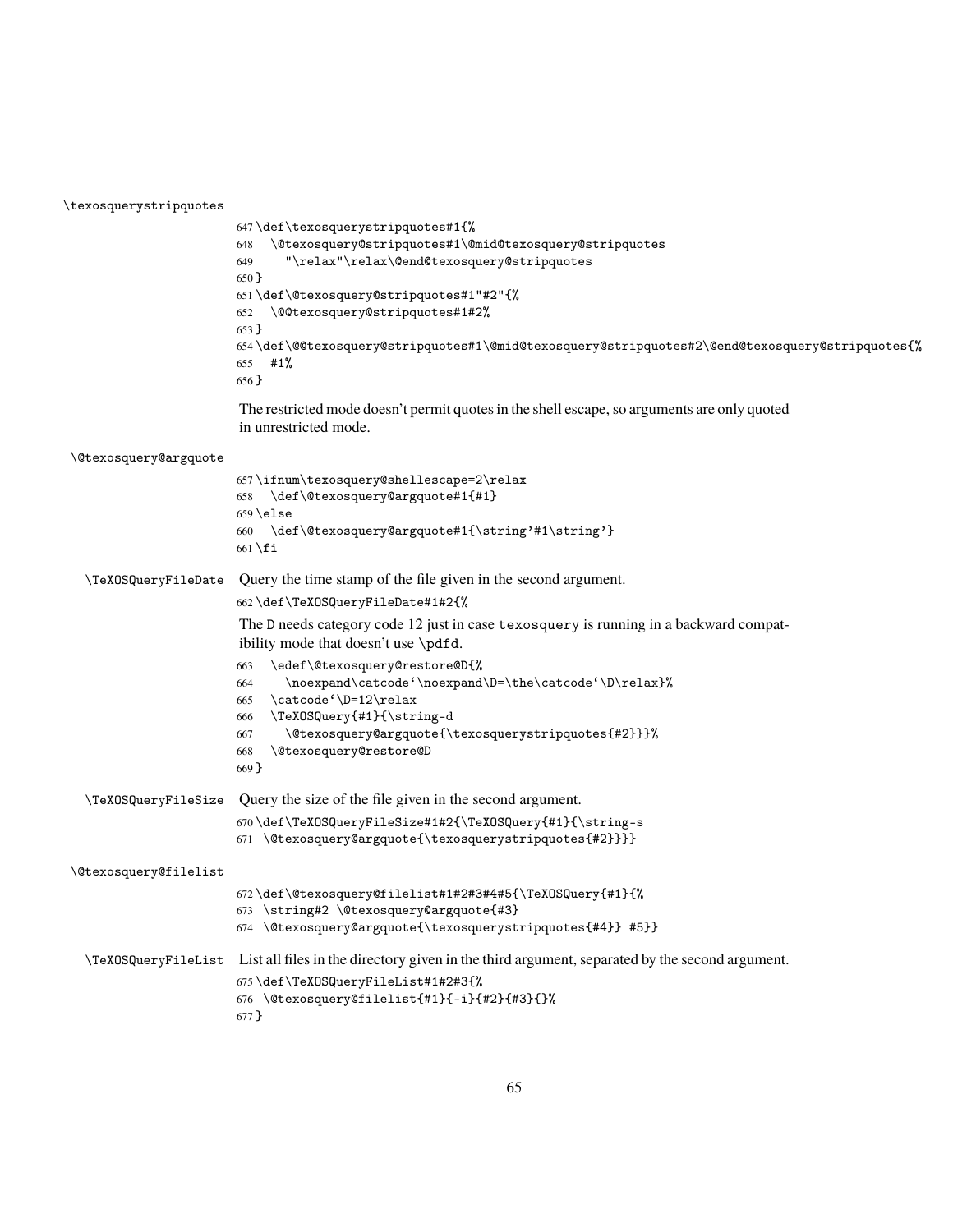| \TeXOSQueryFileListDateAsc      | As above, but sort by date.                                                                                                  |
|---------------------------------|------------------------------------------------------------------------------------------------------------------------------|
|                                 | 678\def\TeXOSQueryFileListDateAsc#1#2#3{%<br>679 \@texosquery@filelist{#1}{-i}{#2}{#3}{date}%<br>680 }                       |
| \TeXOSQueryFileListDateDes      | As above, but sort by date in descending order.                                                                              |
|                                 | 681\def\TeXOSQueryFileListDateDes#1#2#3{%<br>682 \@texosquery@filelist{#1}{-i}{#2}{#3}{date\string-des}%<br>683 }            |
| \TeXOSQueryFileListSizeAsc      | As above, but sort by size.                                                                                                  |
|                                 | 684\def\TeXOSQueryFileListSizeAsc#1#2#3{%<br>685 \@texosquery@filelist{#1}{-i}{#2}{#3}{size}%<br>686 }                       |
| \TeXOSQueryFileListSizeDes      | As above, but sort by size in descending order.                                                                              |
|                                 | 687\def\TeXOSQueryFileListSizeDes#1#2#3{%<br>688 \@texosquery@filelist{#1}{-i}{#2}{#3}{size\string-des}%<br>689 }            |
| \TeXOSQueryFileListNameAsc      | As above, but sort by name.                                                                                                  |
|                                 | 690\def\TeXOSQueryFileListNameAsc#1#2#3{%<br>691 \@texosquery@filelist{#1}{-i}{#2}{#3}{name}%<br>692 }                       |
| \TeXOSQueryFileListNameDes      | As above, but sort by name in descending order.                                                                              |
|                                 | 693\def\TeXOSQueryFileListNameDes#1#2#3{%<br>694 \@texosquery@filelist{#1}{-i}{#2}{#3}{name\string-des}%<br>$695$ }          |
| SQueryFileListNameIgnoreCaseAsc | As above, but sort by case-insensitive name.                                                                                 |
|                                 | 696\def\TeXOSQueryFileListNameIgnoreCaseAsc#1#2#3{%<br>697 \@texosquery@filelist{#1}{-i}{#2}{#3}{iname}%<br>$698$ }          |
| SQueryFileListNameIgnoreCaseDes | As above, but sort by case-insensitive name in descending order.                                                             |
|                                 | 699\def\TeXOSQueryFileListNameIgnoreCaseDes#1#2#3{%<br>700 \@texosquery@filelist{#1}{-i}{#2}{#3}{iname\string-des}%<br>701 } |
| \TeXOSQueryFileListExtAsc       | As above, but sort by extension.                                                                                             |
|                                 | 702 \def\TeXOSQueryFileListExtAsc#1#2#3{%<br>703 \@texosquery@filelist{#1}{-i}{#2}{#3}{ext}%<br>704 }                        |
| \TeXOSQueryFileListExtDes       | As above, but sort by extension in descending order.                                                                         |
|                                 | 705 \def \TeXOSQueryFileListExtDes#1#2#3{%<br>706 \@texosquery@filelist{#1}{-i}{#2}{#3}{ext\string-des}%<br>707 }            |
|                                 |                                                                                                                              |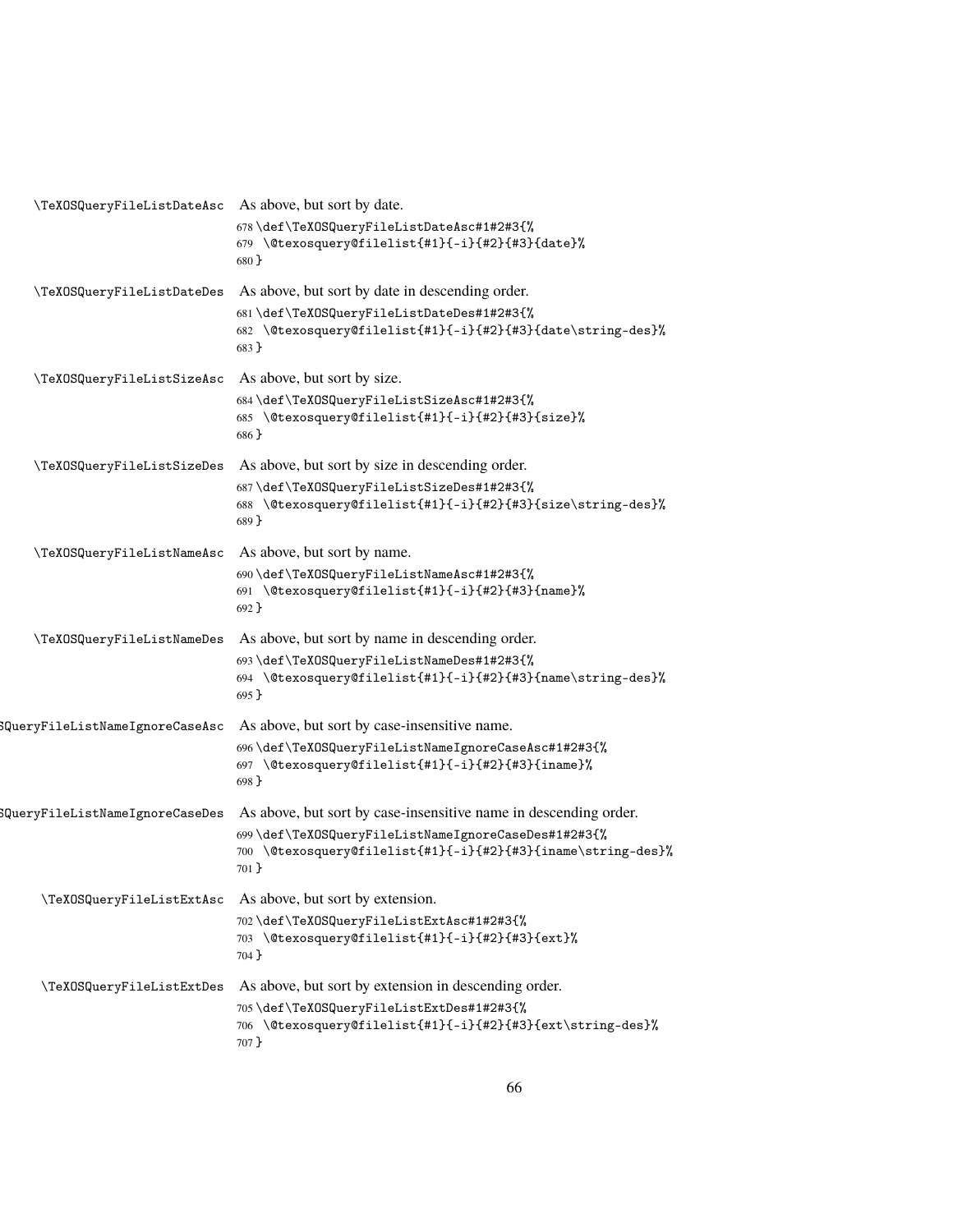| \TeXOSQueryRegularFileList      | List all regular files.                                                                                                   |
|---------------------------------|---------------------------------------------------------------------------------------------------------------------------|
|                                 | 708\def\TeXOSQueryRegularFileList#1#2#3{%<br>709 \@texosquery@filelist{#1}{-ir}{#2}{#3}{}%<br>$710$ }                     |
| \TeXOSQuerySubDirList           | List all sub-directories.                                                                                                 |
|                                 | 711 \def\TeXOSQuerySubDirList#1#2#3{%<br>712 \@texosquery@filelist{#1}{-id}{#2}{#3}{}%<br>$713$ }                         |
| eXOSQueryRegularFileListDateAsc | List all regular files sorted by date.                                                                                    |
|                                 | 714\def\TeXOSQueryRegularFileListDateAsc#1#2#3{%<br>715 \@texosquery@filelist{#1}{-ir}{#2}{#3}{date}%<br>716 }            |
| \TeXOSQuerySubDirListDateAsc    | List all sub-directories sorted by date.                                                                                  |
|                                 | 717\def\TeXOSQuerySubDirListDateAsc#1#2#3{%<br>718 \@texosquery@filelist{#1}{-id}{#2}{#3}{date}%<br>719 }                 |
| eXOSQueryRegularFileListDateDes | List all regular files sorted by date in descending order.                                                                |
|                                 | 720\def\TeXOSQueryRegularFileListDateDes#1#2#3{%<br>721 \@texosquery@filelist{#1}{-ir}{#2}{#3}{date\string-des}%<br>722 } |
| \TeXOSQuerySubDirListDateDes    | List all sub-directories sorted by date in descending order.                                                              |
|                                 | 723\def\TeXOSQuerySubDirListDateDes#1#2#3{%<br>724 \@texosquery@filelist{#1}{-id}{#2}{#3}{date\string-des}%<br>725 }      |
| :XOSQueryRegularFileListSizeAsc | List all regular files sorted by size.                                                                                    |
|                                 | 726\def\TeXOSQueryRegularFileListSizeAsc#1#2#3{%<br>727 \@texosquery@filelist{#1}{-ir}{#2}{#3}{size}%<br>$728$ }          |
| \TeXOSQuerySubDirListSizeAsc    | List all sub-directories sorted by size.                                                                                  |
|                                 | 729\def\TeXOSQuerySubDirListSizeAsc#1#2#3{%<br>730 \@texosquery@filelist{#1}{-id}{#2}{#3}{size}%<br>731 }                 |
| eXOSQueryRegularFileListSizeDes | List all regular files sorted by size in descending order.                                                                |
|                                 | 732\def\TeXOSQueryRegularFileListSizeDes#1#2#3{%<br>733 \@texosquery@filelist{#1}{-ir}{#2}{#3}{size\string-des}%<br>734 } |
| \TeXOSQuerySubDirListSizeDes    | List all sub-directories sorted by size in descending order.                                                              |
|                                 | 735\def\TeXOSQuerySubDirListSizeDes#1#2#3{%<br>736 \@texosquery@filelist{#1}{-id}{#2}{#3}{size\string-des}%<br>737 }      |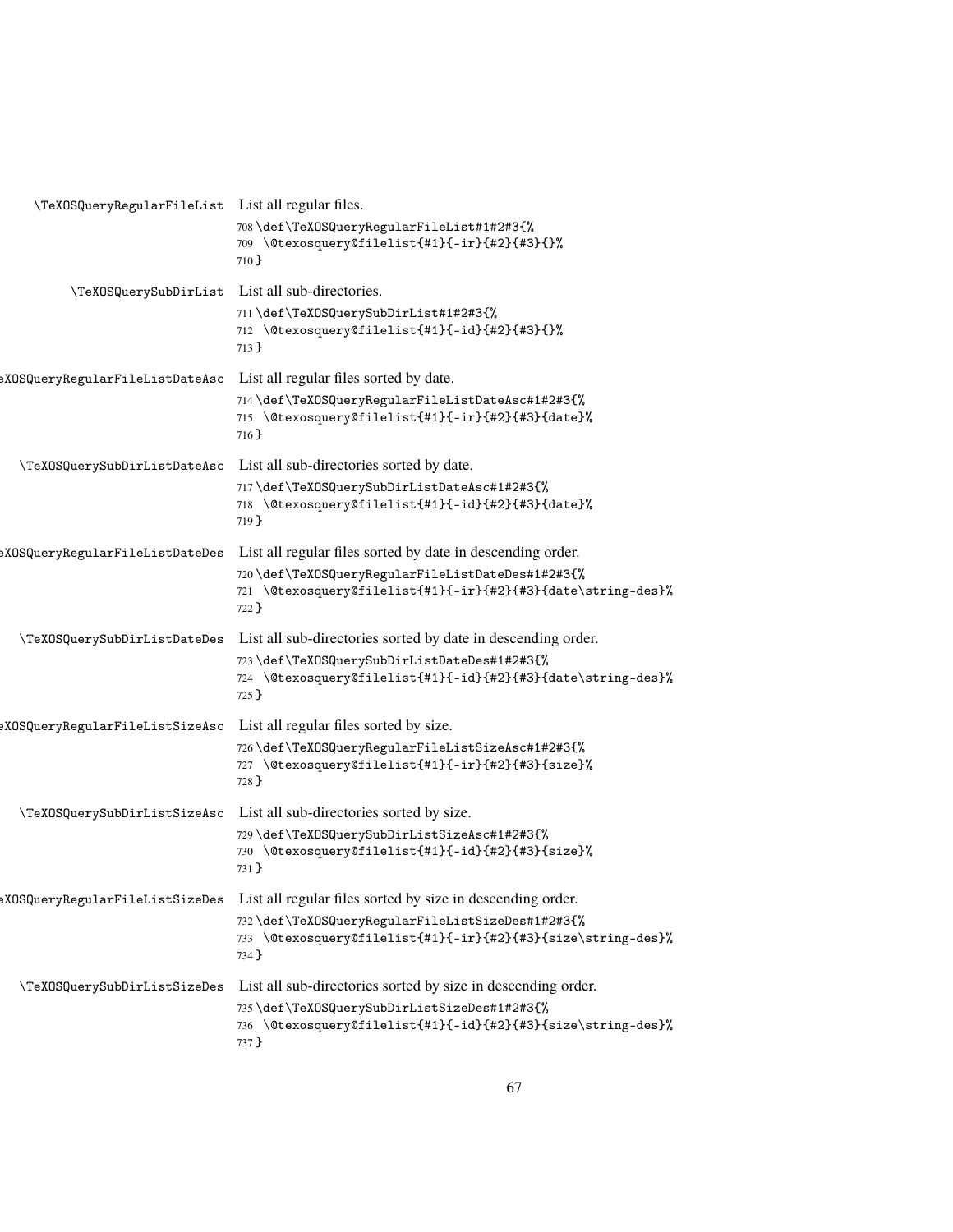|                                 | eXOSQueryRegularFileListNameAsc List all regular files sorted by file name.                                                          |
|---------------------------------|--------------------------------------------------------------------------------------------------------------------------------------|
|                                 | 738\def\TeXOSQueryRegularFileListNameAsc#1#2#3{%<br>739 \@texosquery@filelist{#1}{-ir}{#2}{#3}{name}%<br>740 }                       |
| \TeXOSQuerySubDirListNameAsc    | List all sub-directories sorted by file name.                                                                                        |
|                                 | 741\def\TeXOSQuerySubDirListNameAsc#1#2#3{%<br>742 \@texosquery@filelist{#1}{-id}{#2}{#3}{name}%<br>743 }                            |
| eXOSQueryRegularFileListNameDes | List all regular files sorted by file name in descending order.                                                                      |
|                                 | 744\def\TeXOSQueryRegularFileListNameDes#1#2#3{%<br>745 \@texosquery@filelist{#1}{-ir}{#2}{#3}{name\string-des}%<br>746 }            |
| \TeXOSQuerySubDirListNameDes    | List all sub-directories sorted by name in descending order.                                                                         |
|                                 | 747\def\TeXOSQuerySubDirListNameDes#1#2#3{%<br>748 \@texosquery@filelist{#1}{-id}{#2}{#3}{name\string-des}%<br>749 }                 |
| egularFileListNameIgnoreCaseAsc | List all regular files sorted by file case-insensitive name.                                                                         |
|                                 | 750\def\TeXOSQueryRegularFileListNameIgnoreCaseAsc#1#2#3{%<br>751 \@texosquery@filelist{#1}{-ir}{#2}{#3}{iname}%<br>752 }            |
| uerySubDirListNameIgnoreCaseAsc | List all sub-directories sorted by file case-insensitive name.                                                                       |
|                                 | 753\def\TeXOSQuerySubDirListNameIgnoreCaseAsc#1#2#3{%<br>754 \@texosquery@filelist{#1}{-id}{#2}{#3}{iname}%<br>755 }                 |
| egularFileListNameIgnoreCaseDes | List all regular files sorted by file case-insensitive name in descending order.                                                     |
|                                 | 756\def\TeXOSQueryRegularFileListNameIgnoreCaseDes#1#2#3{%<br>757 \@texosquery@filelist{#1}{-ir}{#2}{#3}{iname\string-des}%<br>758 } |
| ierySubDirListNameIgnoreCaseDes | List all sub-directories sorted by case-insensitive name in descending order.                                                        |
|                                 | 759\def\TeXOSQuerySubDirListNameIgnoreCaseDes#1#2#3{%<br>760 \@texosquery@filelist{#1}{-id}{#2}{#3}{iname\string-des}%<br>761 }      |
| 'eXOSQueryRegularFileListExtAsc | List all regular files sorted by file extension.                                                                                     |
|                                 | 762\def\TeXOSQueryRegularFileListExtAsc#1#2#3{%<br>763 \@texosquery@filelist{#1}{-ir}{#2}{#3}{ext}%<br>764 }                         |
| \TeXOSQuerySubDirListExtAsc     | List all sub-directories sorted by file extension.                                                                                   |
|                                 | 765\def\TeXOSQuerySubDirListExtAsc#1#2#3{%<br>766 \@texosquery@filelist{#1}{-id}{#2}{#3}{ext}%<br>767 }                              |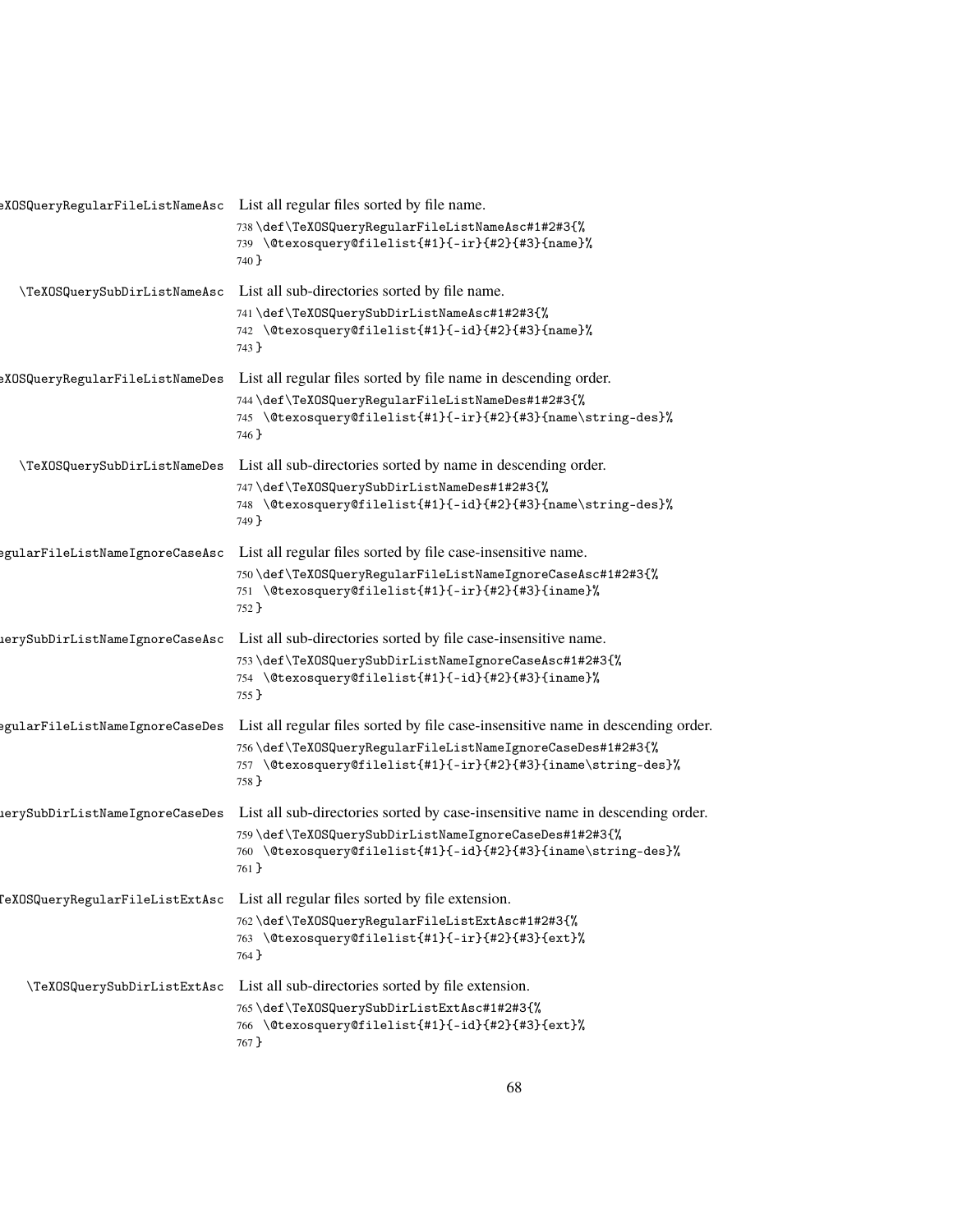|                                                             | TeXOSQueryRegularFileListExtDes List all regular files sorted by file extension in descending order.                                                                                                                                                                                                                                                  |
|-------------------------------------------------------------|-------------------------------------------------------------------------------------------------------------------------------------------------------------------------------------------------------------------------------------------------------------------------------------------------------------------------------------------------------|
|                                                             | 768\def\TeXOSQueryRegularFileListExtDes#1#2#3{%<br>769 \@texosquery@filelist{#1}{-ir}{#2}{#3}{ext\string-des}%<br>770 }                                                                                                                                                                                                                               |
| \TeXOSQuerySubDirListExtDes                                 | List all sub-directories sorted by extension in descending order.                                                                                                                                                                                                                                                                                     |
|                                                             | 771 \def\TeXOSQuerySubDirListExtDes#1#2#3{%<br>772 \@texosquery@filelist{#1}{-id}{#2}{#3}{ext\string-des}%<br>$773$ }                                                                                                                                                                                                                                 |
| \@texosquery@filterfilelist                                 |                                                                                                                                                                                                                                                                                                                                                       |
|                                                             | 774\def\@texosquery@filterfilelist#1#2#3#4#5#6{%<br>775 \TeXOSQuery{#1}%<br>776 {%<br>\string#2<br>777<br>\@texosquery@argquote{#3}<br>778<br>\@texosquery@argquote{#4}<br>779<br>\@texosquery@argquote{\texosquerystripquotes{#5}} #6%<br>780<br>781 }%<br>782 }                                                                                     |
| \TeXOSQueryFilterFileList                                   | Filtered list files in the directory given in the fourth argument, separated by the second<br>argument. The third argument is the regular expression used to filter the list. Take care of<br>backslashes in the regular expression!<br>783\def\TeXOSQueryFilterFileList#1#2#3#4{%<br>784 \@texosquery@filterfilelist{#1}{-f}{#2}{#3}{#4}{}%<br>785 } |
| [eXOSQueryFilterFileListDateAsc                             | As above, but sort by date.                                                                                                                                                                                                                                                                                                                           |
|                                                             | 786\def\TeXOSQueryFilterFileListDateAsc#1#2#3#4{%<br>787 \@texosquery@filterfilelist{#1}{-f}{#2}{#3}{#4}{date}%<br>788 }                                                                                                                                                                                                                              |
| <b>TeXOSQueryFilterFileListDateDes</b>                      | As above, but sort by date in descending order.                                                                                                                                                                                                                                                                                                       |
|                                                             | 789\def\TeXOSQueryFilterFileListDateDes#1#2#3#4{%<br>790 \@texosquery@filterfilelist{#1}{-f}{#2}{#3}{#4}{date\string-des}%<br>791 }                                                                                                                                                                                                                   |
| TeXOSQueryFilterFileListSizeAsc As above, but sort by size. |                                                                                                                                                                                                                                                                                                                                                       |
|                                                             | 792 \def\TeXOSQueryFilterFileListSizeAsc#1#2#3#4{%<br>793 \@texosquery@filterfilelist{#1}{-f}{#2}{#3}{#4}{size}%<br>794 }                                                                                                                                                                                                                             |
| TeXOSQueryFilterFileListSizeDes                             | As above, but sort by size in descending order.                                                                                                                                                                                                                                                                                                       |
|                                                             | 795\def\TeXOSQueryFilterFileListSizeDes#1#2#3#4{%<br>796 \@texosquery@filterfilelist{#1}{-f}{#2}{#3}{#4}{size\string-des}%<br>797 }                                                                                                                                                                                                                   |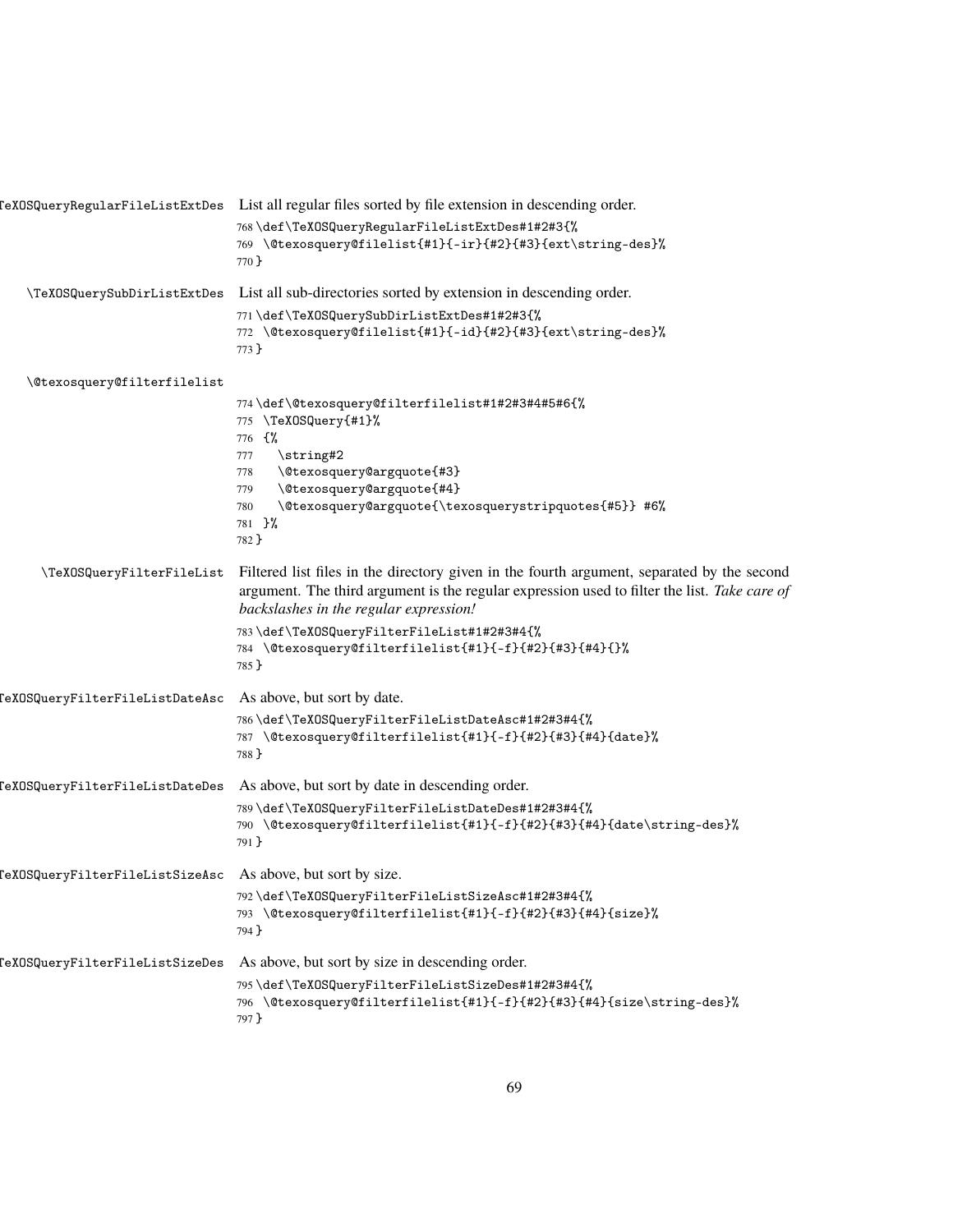| eXOSQueryFilterFileListNameAsc As above, but sort by file name. |                                                                                                                                                  |
|-----------------------------------------------------------------|--------------------------------------------------------------------------------------------------------------------------------------------------|
|                                                                 | 798\def\TeXOSQueryFilterFileListNameAsc#1#2#3#4{%<br>799 \@texosquery@filterfilelist{#1}{-f}{#2}{#3}{#4}{name}%<br>$800$ }                       |
| TeXOSQueryFilterFileListNameDes                                 | As above, but sort by name in descending order.                                                                                                  |
|                                                                 | 801\def\TeXOSQueryFilterFileListNameDes#1#2#3#4{%<br>802 \@texosquery@filterfilelist{#1}{-f}{#2}{#3}{#4}{name\string-des}%<br>$803 \}$           |
| FilterFileListNameIgnoreCaseAsc                                 | As above, but sort by file name (case-insensitive).                                                                                              |
|                                                                 | 804\def\TeXOSQueryFilterFileListNameIgnoreCaseAsc#1#2#3#4{%<br>805 \@texosquery@filterfilelist{#1}{-f}{#2}{#3}{#4}{iname}%<br>$806$ }            |
| FilterFileListNameIgnoreCaseDes                                 | As above, but sort by name in descending order (case-insensitive).                                                                               |
|                                                                 | 807\def\TeXOSQueryFilterFileListNameIgnoreCaseDes#1#2#3#4{%<br>808 \@texosquery@filterfilelist{#1}{-f}{#2}{#3}{#4}{iname\string-des}%<br>$809$ } |
| TeXOSQueryFilterFileListExtAsc                                  | As above, but sort by file extension.                                                                                                            |
|                                                                 | 810\def\TeXOSQueryFilterFileListExtAsc#1#2#3#4{%<br>811 \@texosquery@filterfilelist{#1}{-f}{#2}{#3}{#4}{ext}%<br>812 }                           |
| TeXOSQueryFilterFileListExtDes                                  | As above, but sort by extension in descending order.                                                                                             |
|                                                                 | 813\def\TeXOSQueryFilterFileListExtDes#1#2#3#4{%<br>814 \@texosquery@filterfilelist{#1}{-f}{#2}{#3}{#4}{ext\string-des}%<br>815 }                |
| [eXOSQueryFilterRegularFileList                                 | Filtered list or regular files.                                                                                                                  |
|                                                                 | 816\def\TeXOSQueryFilterRegularFileList#1#2#3#4{%<br>817 \@texosquery@filterfilelist{#1}{-fr}{#2}{#3}{#4}{}%<br>818 }                            |
| \TeXOSQueryFilterSubDirList                                     | Filtered list of sub-directories.                                                                                                                |
|                                                                 | 819 \def \TeXOSQueryFilterSubDirList#1#2#3#4{%<br>820 \@texosquery@filterfilelist{#1}{-fd}{#2}{#3}{#4}{}%<br>821 }                               |
| KOSQueryFilterSubDirListDateAsc                                 | Filtered sort of sub-directories by file date.                                                                                                   |
|                                                                 | 822\def\TeXOSQueryFilterSubDirListDateAsc#1#2#3#4{%<br>823 \@texosquery@filterfilelist{#1}{-fd}{#2}{#3}{#4}{date}%<br>824 }                      |
| eryFilterRegularFileListDateAsc                                 | Filtered sort of regular files by file date.                                                                                                     |
|                                                                 | 825\def\TeXOSQueryFilterRegularFileListDateAsc#1#2#3#4{%<br>826 \@texosquery@filterfilelist{#1}{-fr}{#2}{#3}{#4}{date}%<br>827 }                 |
|                                                                 |                                                                                                                                                  |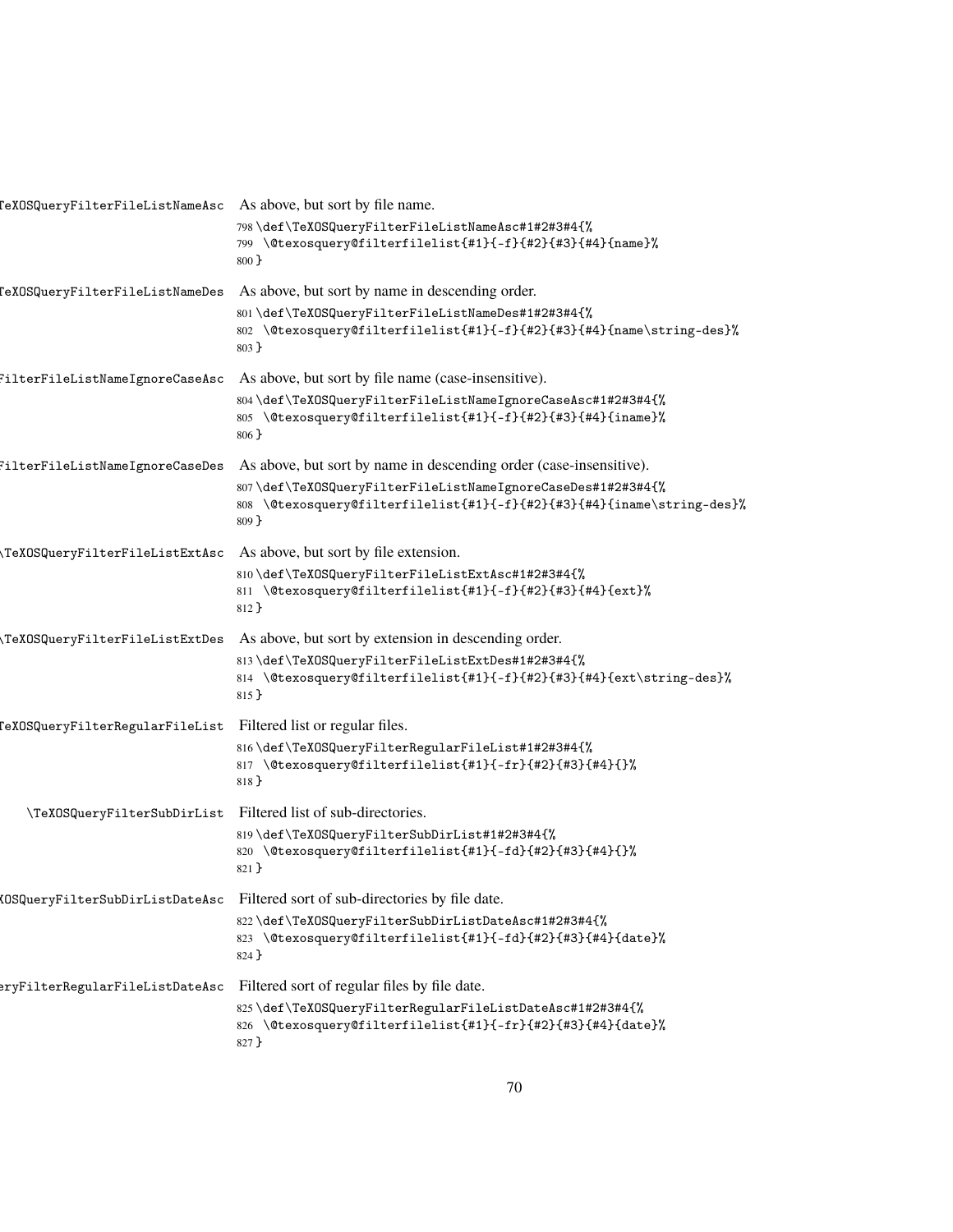|                                        | KOSQueryFilterSubDirListDateDes Filtered sort of sub-directories by file date in descending order.                                            |
|----------------------------------------|-----------------------------------------------------------------------------------------------------------------------------------------------|
|                                        | 828\def\TeXOSQueryFilterSubDirListDateDes#1#2#3#4{%<br>829 \@texosquery@filterfilelist{#1}{-fd}{#2}{#3}{#4}{date\string-des}%<br>830 }        |
| eryFilterRegularFileListDateDes        | Filtered sort of regular files by file date in descending order.                                                                              |
|                                        | 831\def\TeXOSQueryFilterRegularFileListDateDes#1#2#3#4{%<br>832 \@texosquery@filterfilelist{#1}{-fr}{#2}{#3}{#4}{date\string-des}%<br>833 }   |
| KOSQueryFilterSubDirListSizeAsc        | Filtered sort of sub-directories by file size.                                                                                                |
|                                        | 834\def\TeXOSQueryFilterSubDirListSizeAsc#1#2#3#4{%<br>835 \@texosquery@filterfilelist{#1}{-fd}{#2}{#3}{#4}{size}%<br>836 }                   |
| eryFilterRegularFileListSizeAsc        | Filtered sort of regular files by file size.                                                                                                  |
|                                        | 837\def\TeXOSQueryFilterRegularFileListSizeAsc#1#2#3#4{%<br>838 \@texosquery@filterfilelist{#1}{-fr}{#2}{#3}{#4}{size}%<br>839 }              |
| KOSQueryFilterSubDirListSizeDes        | Filtered sort of sub-directories by file size in descending order.                                                                            |
|                                        | 840\def\TeXOSQueryFilterSubDirListSizeDes#1#2#3#4{%<br>841 \@texosquery@filterfilelist{#1}{-fd}{#2}{#3}{#4}{size\string-des}%<br>842 }        |
| eryFilterRegularFileListSizeDes        | Filtered sort of regular files by file size in descending order.                                                                              |
|                                        | 843\def\TeXOSQueryFilterRegularFileListSizeDes#1#2#3#4{%<br>844 \@texosquery@filterfilelist{#1}{-fr}{#2}{#3}{#4}{size\string-des}%<br>845 }   |
| KOSQueryFilterSubDirListNameAsc        | Filtered sort of sub-directories by file name.                                                                                                |
|                                        | 846\def\TeXOSQueryFilterSubDirListNameAsc#1#2#3#4{%<br>847 \@texosquery@filterfilelist{#1}{-fd}{#2}{#3}{#4}{name}%<br>848 }                   |
| eryFilterRegularFileListNameAsc        | Filtered sort of regular files by file name.                                                                                                  |
|                                        | 849\def\TeXOSQueryFilterRegularFileListNameAsc#1#2#3#4{%<br>850 \@texosquery@filterfilelist{#1}{-fr}{#2}{#3}{#4}{name}%<br>$851$ }            |
| <b>IOSQueryFilterSubDirListNameDes</b> | Filtered sort of sub-directories by file name in descending order.                                                                            |
|                                        | 852\def\TeXOSQueryFilterSubDirListNameDes#1#2#3#4{%<br>853 \@texosquery@filterfilelist{#1}{-fd}{#2}{#3}{#4}{name\string-des}%<br>$854$ }      |
| eryFilterRegularFileListNameDes        | Filtered sort of regular files by file name in descending order.                                                                              |
|                                        | 855\def\TeXOSQueryFilterRegularFileListNameDes#1#2#3#4{%<br>856 \@texosquery@filterfilelist{#1}{-fr}{#2}{#3}{#4}{name\string-des}%<br>$857$ } |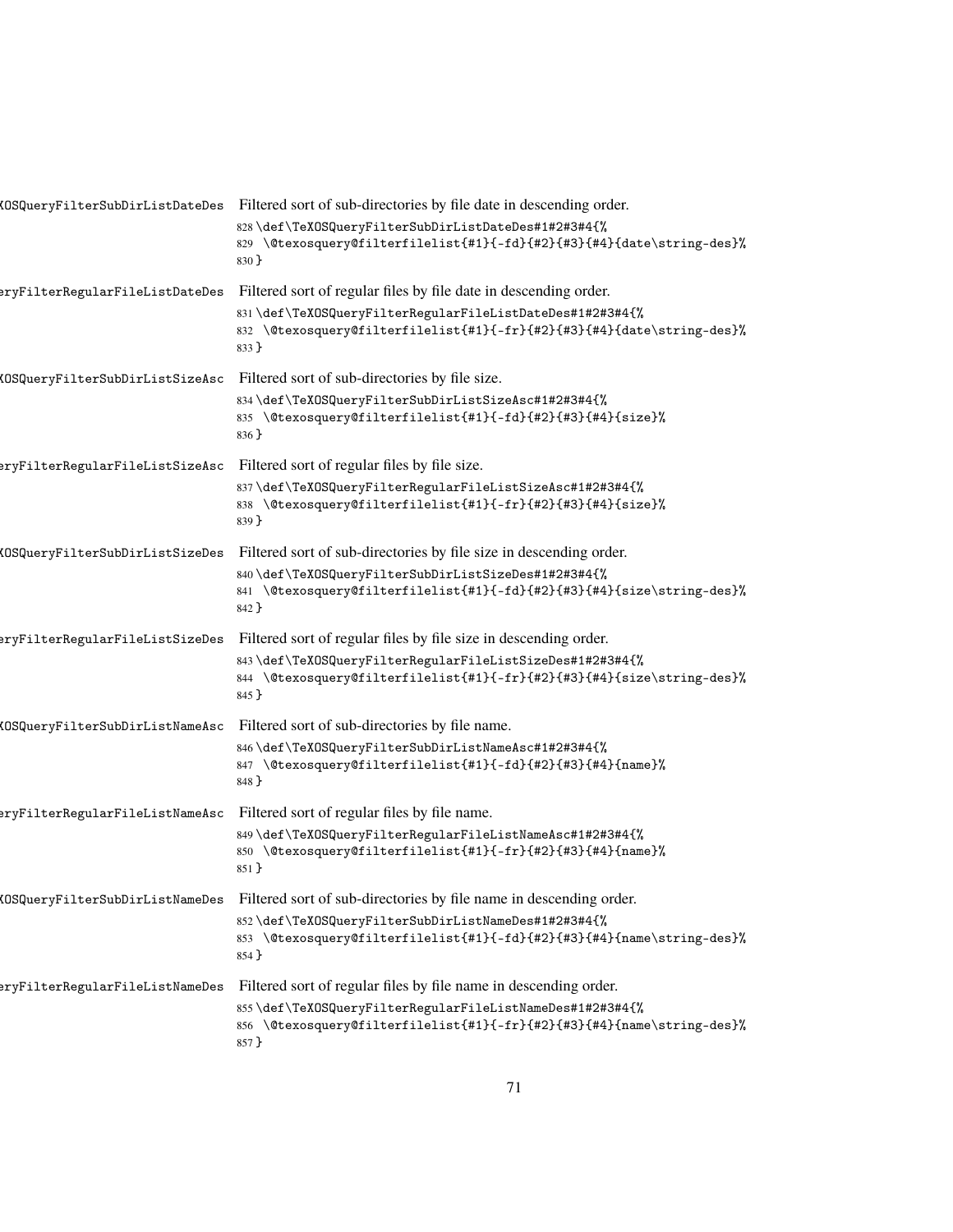| lterSubDirListNameIgnoreCaseAsc Filtered sort of sub-directories by case-insensitive file name.                                                                    |
|--------------------------------------------------------------------------------------------------------------------------------------------------------------------|
| 858\def\TeXOSQueryFilterSubDirListNameIgnoreCaseAsc#1#2#3#4{%<br>859 \@texosquery@filterfilelist{#1}{-fd}{#2}{#3}{#4}{iname}%<br>$860$ }                           |
| Filtered sort of regular files by case-insensitive file name.                                                                                                      |
| 861\def\TeXOSQueryFilterRegularFileListNameIgnoreCaseAsc#1#2#3#4{%<br>862 \@texosquery@filterfilelist{#1}{-fr}{#2}{#3}{#4}{iname}%<br>863 }                        |
| Filtered sort of sub-directories by case-insensitive file name in descending order.                                                                                |
| 864\def\TeXOSQueryFilterSubDirListNameIgnoreCaseDes#1#2#3#4{%<br>865 \@texosquery@filterfilelist{#1}{-fd}{#2}{#3}{#4}{iname\string-des}%<br>$866$ }                |
| Filtered sort of regular files by case-insensitive file name in descending order.                                                                                  |
| 867\def\TeXOSQueryFilterRegularFileListNameIgnoreCaseDes#1#2#3#4{%<br>868 \@texosquery@filterfilelist{#1}{-fr}{#2}{#3}{#4}{iname\string-des}%<br>$869$ }           |
| Filtered sort of sub-directories by file extension. (Added for completeness as directories<br>don't tend to have extensions.)                                      |
| 870\def\TeXOSQueryFilterSubDirListExtAsc#1#2#3#4{%<br>871 \@texosquery@filterfilelist{#1}{-fd}{#2}{#3}{#4}{ext}%<br>872 }                                          |
| Filtered sort of regular files by file extension.                                                                                                                  |
| 873\def\TeXOSQueryFilterRegularFileListExtAsc#1#2#3#4{%<br>874 \@texosquery@filterfilelist{#1}{-fd}{#2}{#3}{#4}{ext}%<br>875 }                                     |
| Filtered sort of sub-directories by file extension in descending order.                                                                                            |
| 876\def\TeXOSQueryFilterSubDirListExtDes#1#2#3#4{%<br>877 \@texosquery@filterfilelist{#1}{-fd}{#2}{#3}{#4}{ext\string-des}%<br>878 }                               |
| Filtered sort of regular files by file extension in descending order.                                                                                              |
| 879\def\TeXOSQueryFilterRegularFileListExtDes#1#2#3#4{%<br>880 \@texosquery@filterfilelist{#1}{-fr}{#2}{#3}{#4}{ext\string-des}%<br>881 }                          |
|                                                                                                                                                                    |
| 882\def\@texosquery@walk#1#2#3#4#5{%<br>883 \TeXOSQuery{#1}%<br>884 {%<br>\string-w<br>885<br>\@texosquery@argquote{#2}<br>886<br>\@texosquery@argquote{#3}<br>887 |
|                                                                                                                                                                    |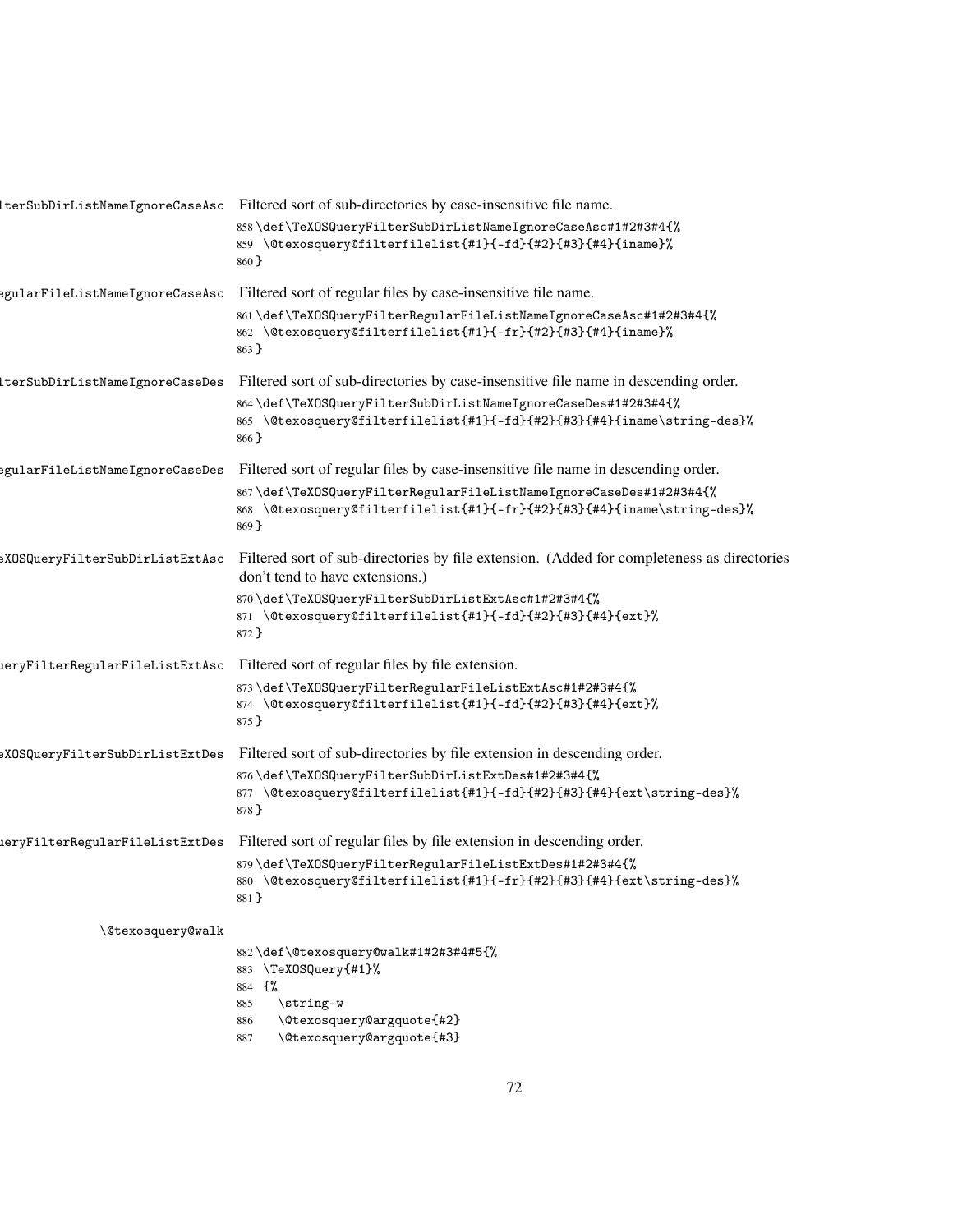|                                        | \@texosquery@argquote{\texosquerystripquotes{#4}} #5%<br>888<br>889 }%<br>$890$ }                                      |
|----------------------------------------|------------------------------------------------------------------------------------------------------------------------|
|                                        | \TeXOSQueryWalk Recursive filtered listing of regular files.                                                           |
|                                        | 891\def\TeXOSQueryWalk#1#2#3#4{%<br>892 \@texosquery@walk{#1}{#2}{#3}{#4}{}%<br>$893$ }                                |
| \TeXOSQueryWalkDateAsc                 | As above, but sort by date.                                                                                            |
|                                        | 894\def\TeXOSQueryWalkDateAsc#1#2#3#4{%<br>895 \@texosquery@walk{#1}{#2}{#3}{#4}{date}%<br>896 }                       |
| \TeXOSQueryWalkDateDes                 | As above, but sort by date in descending order.                                                                        |
|                                        | 897\def\TeXOSQueryWalkDateDes#1#2#3#4{%<br>898 \@texosquery@walk{#1}{#2}{#3}{#4}{date\string-des}%<br>899 }            |
| \TeXOSQueryWalkSizeAsc                 | As above, but sort by file size.                                                                                       |
|                                        | 900\def\TeXOSQueryWalkSizeAsc#1#2#3#4{%<br>901 \@texosquery@walk{#1}{#2}{#3}{#4}{size}%<br>$902$ }                     |
| \TeXOSQueryWalkSizeDes                 | As above, but sort by file size in descending order.                                                                   |
|                                        | 903\def\TeXOSQueryWalkSizeDes#1#2#3#4{%<br>904 \@texosquery@walk{#1}{#2}{#3}{#4}{size\string-des}%<br>$905 \}$         |
| \TeXOSQueryWalkNameAsc                 | As above, but sort by file name.                                                                                       |
|                                        | 906\def\TeXOSQueryWalkNameAsc#1#2#3#4{%<br>907 \@texosquery@walk{#1}{#2}{#3}{#4}{name}%<br>$908$ }                     |
| \TeXOSQueryWalkNameDes                 | As above, but sort by file name in descending order.                                                                   |
|                                        | 909\def\TeXOSQueryWalkNameDes#1#2#3#4{%<br>910 \@texosquery@walk{#1}{#2}{#3}{#4}{name\string-des}%<br>$911$ }          |
| <b>TeXOSQueryWalkNameIgnoreCaseAsc</b> | As above, but sort by file name (case-insensitive).                                                                    |
|                                        | 912 \def\TeXOSQueryWalkNameIgnoreCaseAsc#1#2#3#4{%<br>913 \@texosquery@walk{#1}{#2}{#3}{#4}{iname}%<br>914 }           |
| TeXOSQueryWalkNameIgnoreCaseDes        | As above, but sort by file name (case-insensitive) in descending order.                                                |
|                                        | 915\def\TeXOSQueryWalkNameIgnoreCaseDes#1#2#3#4{%<br>916 \@texosquery@walk{#1}{#2}{#3}{#4}{iname\string-des}%<br>917 } |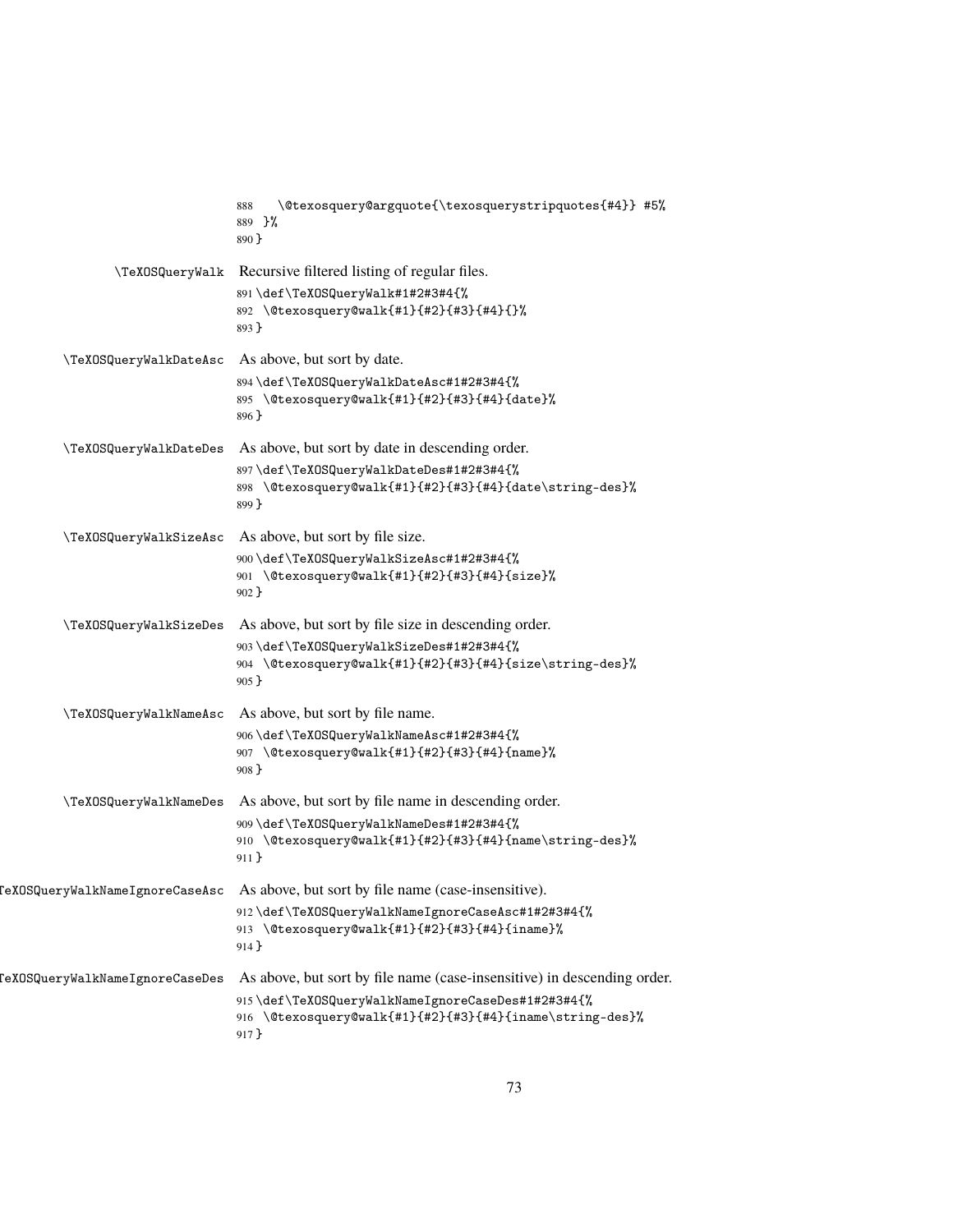| TeXOSQueryWalkExtAsc As above, but sort by file extension.                                |
|-------------------------------------------------------------------------------------------|
| 918\def\TeXOSQueryWalkExtAsc#1#2#3#4{%                                                    |
| 919 \@texosquery@walk{#1}{#2}{#3}{#4}{ext}%                                               |
| $920$ }                                                                                   |
| As above, but sort by file extension in descending order.                                 |
| 921 \def\TeXOSQueryWalkExtDes#1#2#3#4{%                                                   |
| 922 \@texosquery@walk{#1}{#2}{#3}{#4}{ext\string-des}%                                    |
| $923$ }                                                                                   |
| Get the URI of the file given in the second argument.                                     |
| 924\def\TeXOSQueryFileURI#1#2{\TeXOSQuery{#1}{\string-u                                   |
| \@texosquery@argquote{\texosquerystripquotes{#2}}}}<br>925                                |
| Get the canonical path of the file given in the second argument.                          |
| 926\def\TeXOSQueryFilePath#1#2{\TeXOSQuery{#1}{\string-p                                  |
| 927 \@texosquery@argquote{\texosquerystripquotes{#2}}}}                                   |
| Get the canonical path of the directory containing the file given in the second argument. |
| 928\def\TeXOSQueryDirName#1#2{\TeXOSQuery{#1}{\string-e                                   |
| 929 \@texosquery@argquote{\texosquerystripquotes{#2}}}}                                   |
|                                                                                           |

# **3.1.3 Pattern Formats**

There are two basic types of patterns: date/time or numeric. A pattern is stored in a control sequence using custom markup that's easier for T<sub>E</sub>X to parse than it would be to parse strings in the form YYYY-MM or #,##0. This internal pattern format can be obtained through capturing the output of texosquery's -D action, but patterns can also be constructed using

\texosquerydefpattern{ $\langle cs \rangle$ }{ $\langle pattern\,$  specs}}

The pattern is stored in  $\langle cs \rangle$ . The  $\langle pattern \, specs \rangle$  depend on whether a date-time or numeric pattern is required. For a date-time pattern, each date/time element is identified using

```
\texosquerydtf{\langle n \rangle}{\langleidentifier}}
```
where  $\langle identifier \rangle$  identifies the element type (such as M for month or s for seconds) and  $\langle n \rangle$  indicates how the element should be formatted, where  $\langle n \rangle$  is an integer from 1 to 4. For example if  $\langle n \rangle$  is 2 and  $\langle identifier \rangle$  is M, then this indicates the MM format, which produces a two-digit number.

Since it's rather cumbersome to keep typing \texosquerydtf and it can make for rather hard to read code, \texosquerydefpattern locally redefines \% to expand to \texosquerydtf. This means that if you do, for example:

```
\texosquerydefpattern{\pattern}{\%2d/\%2M/\%4y}
```
then \pattern is defined to

```
\texosquerydtf 2d/\texosquerydtf 2M/\texosquerydtf 4y
```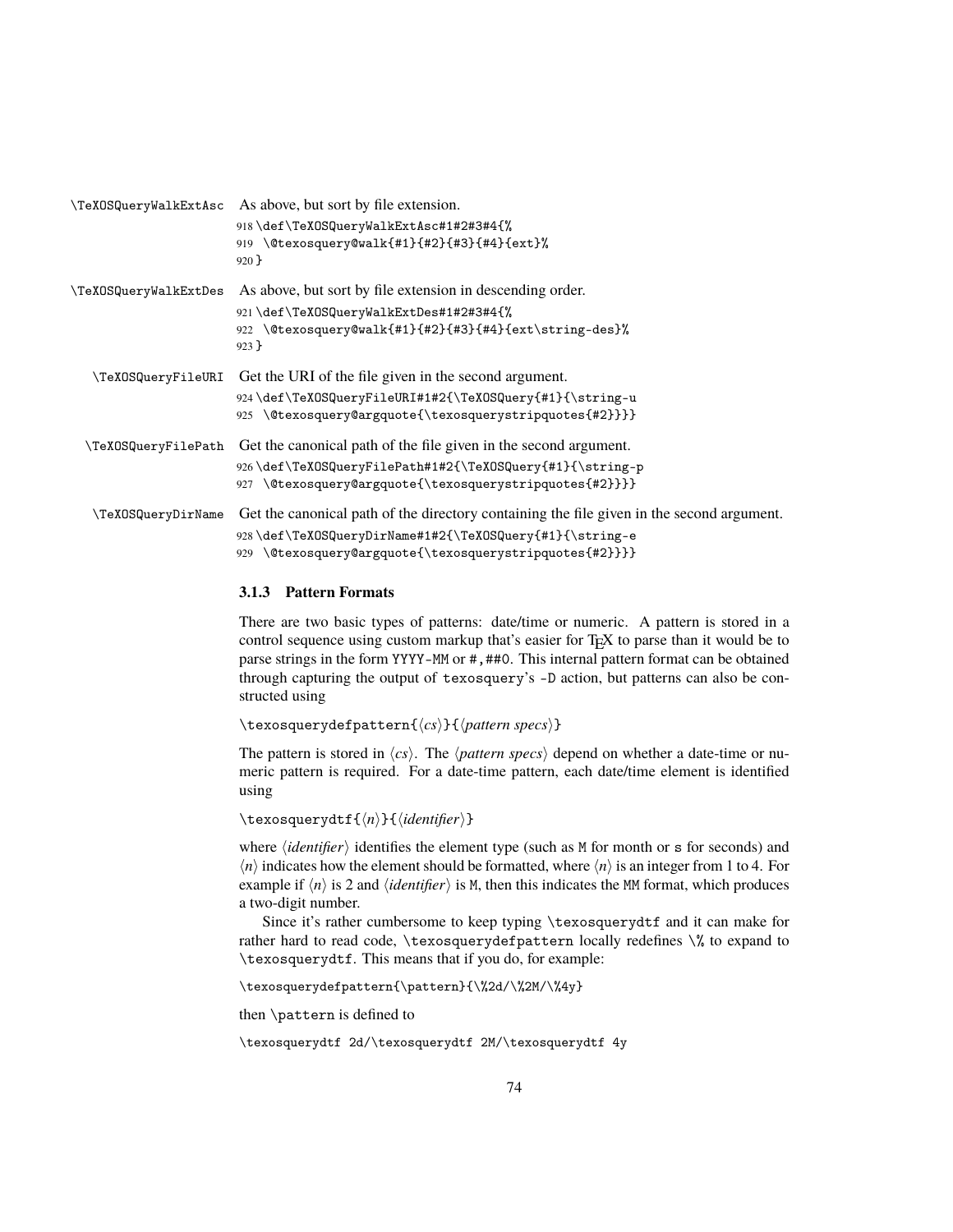When simply used within the document, this just expands to the pattern format. For example:

```
Pattern: \pattern.
```
will display "Pattern: dd/MM/yyyy" in the PDF. However, when used with \texosqueryfmtdatetime, the definition of \texosquerydtf changes to reproduce the required date/time element. For example:

```
\texosquerydefpattern{\pattern}{\%2d/\%2M/\%4y \%2H:\%2m:\%2s \%2Z}
```
Pattern: \pattern.

```
\TeXOSQueryDateTime{\datetimedata}
```

```
\ifx\datetimedata\empty
Query Failed!
\else
\expandafter\texosqueryfmtdatetime\expandafter\pattern\datetimedata
\fi
```
The numeric patterns are rather more complicated. The  $\langle pattern\, species \rangle$  now needs to use the following formats:

```
\texosquerypatnum{\+ve/-ve numeric pattern\}
```
This is a numeric pattern applied to a number regardless of whether the number is positive or negative. (If negative, the minus sign is automatically inserted.) This is rather a long and cumbersome command to type, so \texosquerydefpattern locally defines \numfmt to expand to it.

```
\texosquerypatplusminus{h+ve numeric patterni}{h-ve numeric patterni}
```
This provides a pattern  $\langle +ve \space numeric \space pattern \rangle$  to use if the number is positive and a patter  $\langle$ -ve numeric pattern $\rangle$  to use if the number is negative. Again  $\text{texer}$  rexosquerydefpattern locally defines a shortcut, \pmnumfmt, to expand to this command.

\texosquerypatsinum{\*decimal pattern*}}{\*mantissa pattern*}}

This provides a pattern to use for SI numbers where  $\langle decimal\ pattern \rangle$  is a pattern for the decimal number part (before the exponent symbol) and  $\langle$ *mantissa* $\rangle$  is the pattern for the integer part in the mantissa (after the exponent symbol). The locally defined shortcut is  $\sin \theta$ . The *decimal pattern*) will typically be in the form:

\texosquerypatdec{\integer pattern\}{\fraction pattern\}

This indicates a decimal pattern where the  $\langle$ *integer pattern* $\rangle$  is applied to the part before the decimal separator and *{fraction pattern}* is applied to the part after the separator. The shortcut is \decfmt.

\texosquerypatprefixcurrency{\*decimal pattern*}}{\/text}}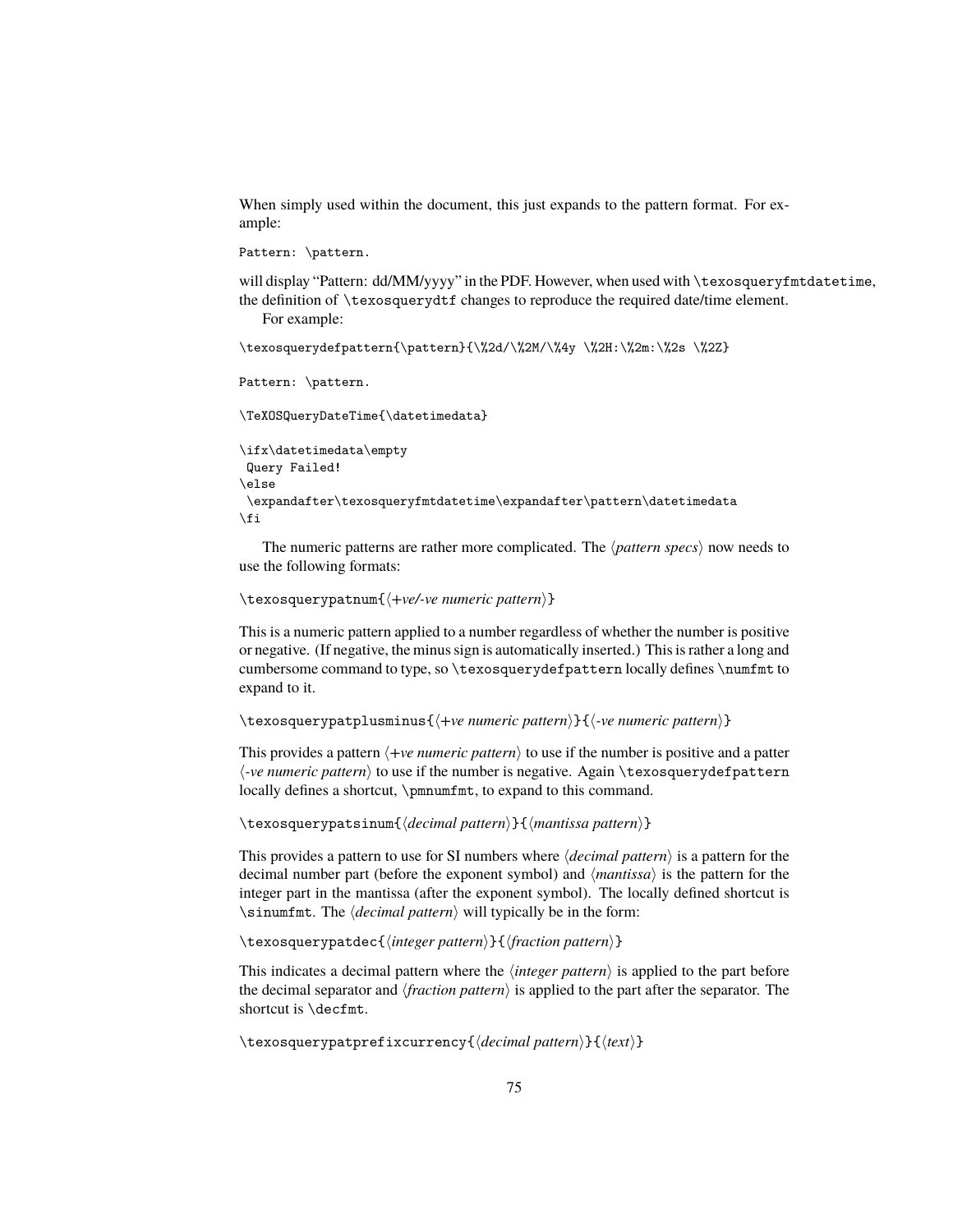This indicates a currency pattern with a prefixed currency symbol where  $\langle text \rangle$  is inserted before the currency symbol. The shortcut is \pcur. The  $\langle decimal\>pattern$  will typically use \texosquerypatdec{ $\langle int \rangle$ } $\langle frac \rangle$ . (Similarly for the following.)

\texosquerypatprefixicurrency{\*decimal pattern*}}{\*text*}}

This indicates an international currency pattern with a prefixed international currency symbol where  $\langle text \rangle$  is inserted before the symbol. The shortcut is \picur.

\texosquerypatsuffixcurrency{\*decimal pattern*}}{\/text}}

This indicates a currency pattern with a suffixed international currency symbol where  $\langle text \rangle$  is inserted after the currency symbol. The shortcut is  $\succeq$ .

\texosquerypatsuffixicurrency{\*decimal pattern*}}{\*text*}}

This indicates an international currency pattern with a suffixed international currency symbol where  $\langle text \rangle$  is inserted after the symbol. The shortcut is  $\succeq$  sicur.

\texosquerypatprefixpercent{\*decimal pattern*}}{\/text}}

This indicates a percentage pattern with a prefixed percent symbol where  $\langle text \rangle$  is inserted before the symbol. The shortcut is \ppct.

\texosquerypatsuffixpercent{\*decimal pattern*}}{\*text*}}

This indicates a percentage pattern with a suffixed percent symbol where  $\langle text \rangle$  is inserted after the symbol. The shortcut is \spct.

\texosquerypatprefixpermill{\*decimal pattern*}}{\/text}}

This indicates a per-mill pattern with a prefixed per-mill symbol where  $\langle text \rangle$  is inserted before the symbol. The shortcut is \ppml.

\texosquerypatsuffixpermill{\*decimal pattern*}}{\/text}}

This indicates a per-mill pattern with a suffixed per-mill symbol where  $\langle text \rangle$  is inserted after the symbol. The shortcut is \spml.

**Important Note:** The integer parts *(integer part)*, *(fraction part)* and  $\langle$ *mantissa*) must have *exactly* ten digit identifiers. (T<sub>E</sub>X can't reach 11 digit numbers.)

There are two types of digit identifiers:

\texosquerypatdigit

This indicates a digit that must be displayed, even if it's not significant (for example a leading zero). The shortcut command is \0 (backslash zero).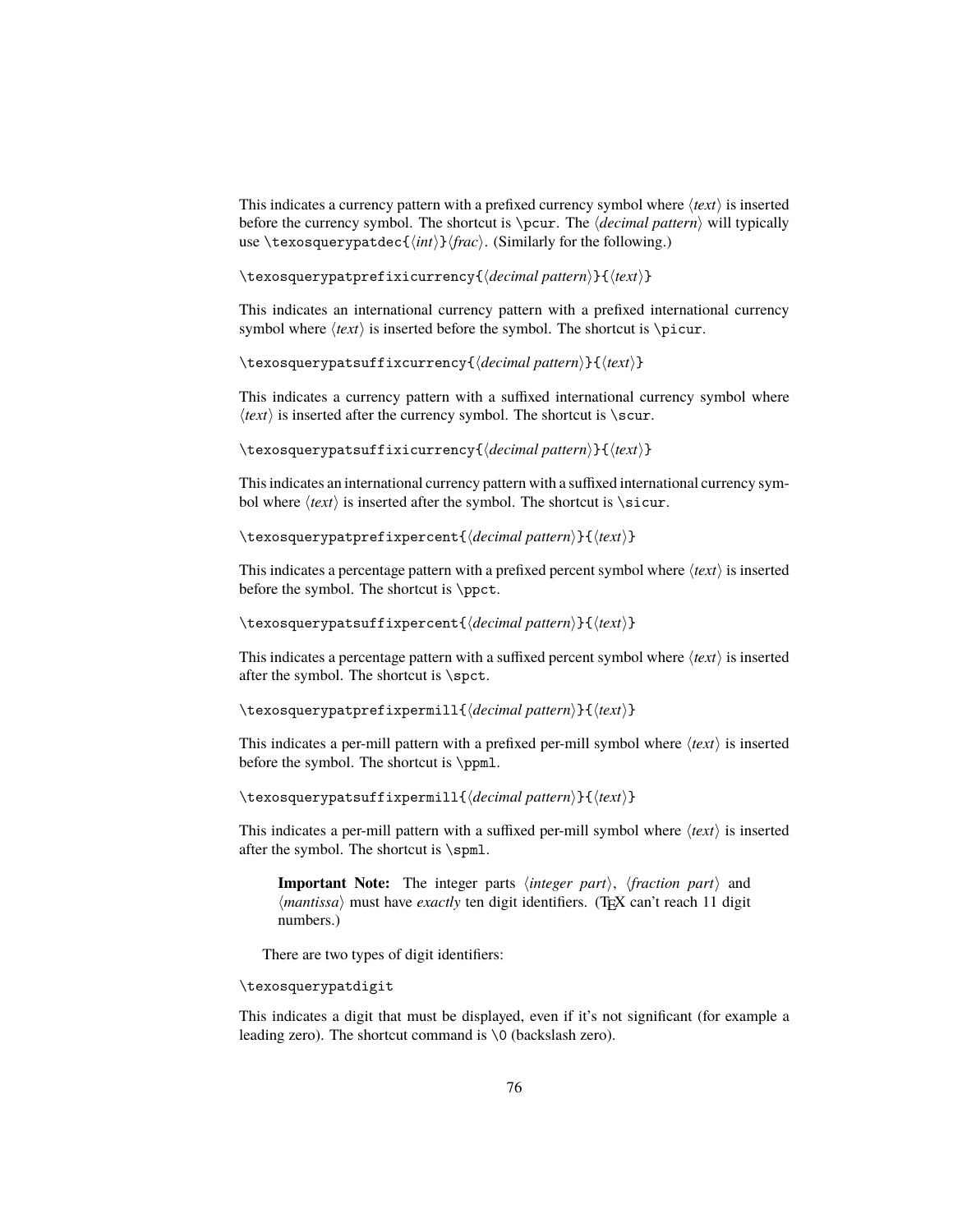### \texosquerypatdigitnozero

This indicates a digit that should only be displayed if it's significant. (For example, if it's a leading zero, it's not shown.) The shortcut command is  $\forall$  (backslash hash).

The number group separator can be inserted using

```
\texosquerypatgroupsep
```
The shortcut command is  $\setminus$ , (backslash comma). The sign can be inserted using

# \texosquerypatminus

This ensures the sign is displayed even if the number is positive. The shortcut command is  $\setminus$  – (backslash hyphen).

Here's an example of a decimal pattern:

```
\texosquerydefpattern{\numpattern}{%
\numfmt{\decfmt{\#\,\#\#\#\,\#\#\#\,\#\#\0}{\0\#\#\#\#\#\#\#\#\#\#}}}
```
The pattern can be applied to a number using \texosqueryfmtnumber:

```
\texosqueryfmtnumber{\numpattern}{123}{4567}{2}
```
which produces: 12,345.67 (the group and decimal separators can be redefined as appropriate).

Here's an example of a scientific number:

```
\texosquerydefpattern{\sinumpattern}{%
  \sinumfmt
  {\decfmt{\#\,\#\#\#\,\#\#\#\,\#\#\0}{\0\#\#\#\#\#\#\#\#\#}}%
 {\scriptstyle\{ \setminus - \backslash \# \setminus \# \setminus \# \setminus \# \setminus \# \setminus \# \setminus \emptyset \setminus 0 \}}}
```
The pattern can be applied to a number:

\texosqueryfmtnumber{\sinumpattern}{1}{234567}{3}

which produces: 1.234567E+03 Here's an integer pattern:

\texosquerydefpattern{\intpattern}{% \patnumfmt{\#\,\#\#\#\,\#\#\#\,\#\#\0}}

The pattern applied to a number:

\texosqueryfmtnumber{\intpattern}{123}{4567}{2}

which produces: 12,345 (the fractional part has been omitted).

Here's a currency pattern that applies a different format for positive and negative numbers:

\texosquerydefpattern{\curpattern}{%

\pmnumfmt

```
{\pcur{\decfmt{\#\,\#\#\#\,\#\#\#\,\#\#\0}{\0\0\#\#\#\#\#\#\#\#}}{}}%
{\pcur{\decfmt{\#\,\#\#\#\,\#\#\#\,\#\#\0}{\0\0\#\#\#\#\#\#\#\#}}{\-}}}
```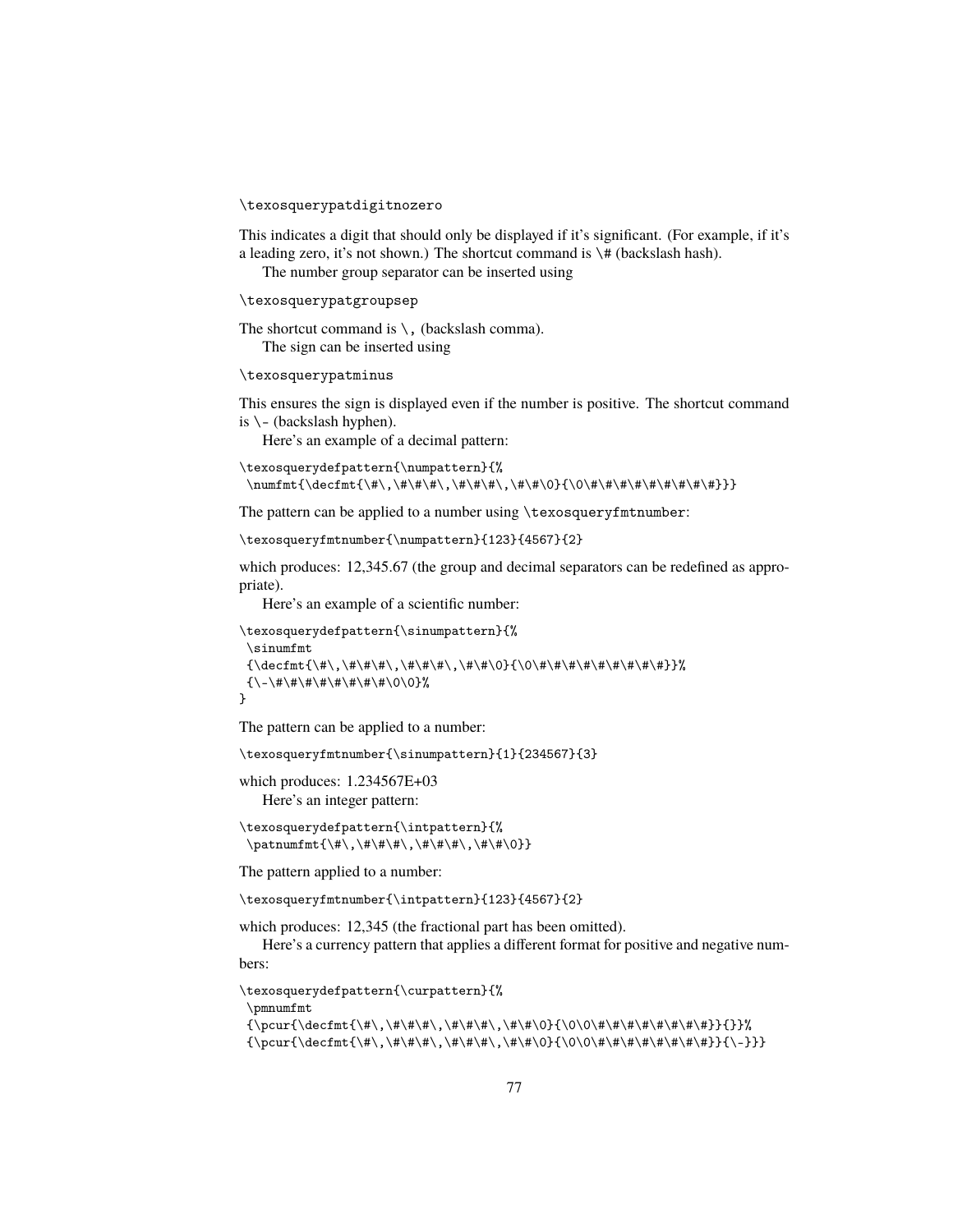This uses the  $\text{text}$  part of  $\text{year}$  to insert the sign before the currency symbol (but only for negative values).

\texosqueryfmtnumber{\curpattern}{-1234567}{0}{0}

This produces: −\$12,345,678.00 (again the symbol and separators can be redefined as appropriate).

Here's an example of a percentage pattern:

```
\texosquerydefpattern{\pcpattern}{%
\numfmt{\spct{\#\,\#\#\#\,\#\#\#\,\#\#\0}{}}}
```
The pattern can similarly be applied to a number using \texosqueryfmtnumber.

\texosquerydtf Date/time format placeholder. The second argument is the placeholder character and the first argument is the number of occurrences of that character in the placeholder. The default definition just converts it back to pattern format used by Java's [SimpleDateFormat](http://docs.oracle.com/javase/8/docs/api/java/text/SimpleDateFormat.html) [class.](http://docs.oracle.com/javase/8/docs/api/java/text/SimpleDateFormat.html) The pattern interprets  $\geq 4$  as a single case, so this will only produce a maximum of four characters.

> 930 \def\texosquerydtf#1#2{% 931 \ifcase#1 932 \or 933 #2% 934 \or 935 #2#2% 936 \or

```
937 #2#2#2%
938 \else
939 #2#2#2#2%
940 \fi
```
941 }

The following commands are used to display the pattern in the document text to reproduce the pattern string recognised by Java. This is provided for debugging to check the pattern. In most cases the pattern will be applied to a number rather than simply displayed.

|                         | \texosquerypatstr Quoted string contained in number format.<br>942 \def \texosquerypatstr#1{'#1'} |
|-------------------------|---------------------------------------------------------------------------------------------------|
| \texosquerypatquote     | Literal quote contained in number format.<br>943 \def \texosquerypatquote{''}                     |
|                         | Number format place holders.                                                                      |
| \texosquerypatplusminus | 944 \def \texosquerypatplusminus#1#2{#1;#2}                                                       |
| \texosquerypatnum       |                                                                                                   |

945 \def\texosquerypatnum#1{#1}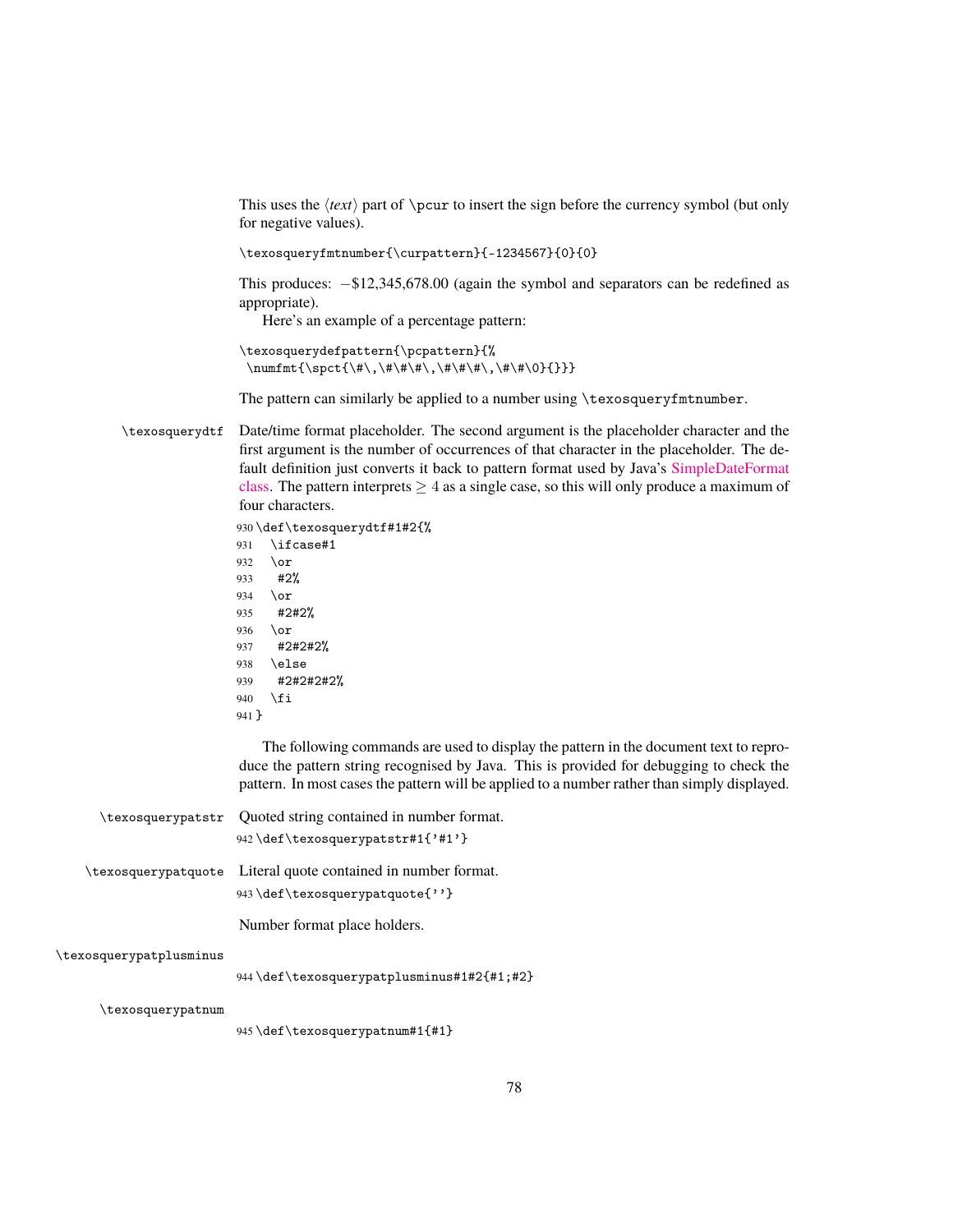| \texosquerypatsinum           |                                                                                                                                                                                                                                                                                                          |
|-------------------------------|----------------------------------------------------------------------------------------------------------------------------------------------------------------------------------------------------------------------------------------------------------------------------------------------------------|
|                               | 946\def\texosquerypatsinum#1#2{#1E#2}                                                                                                                                                                                                                                                                    |
| \texosquerypatdec             |                                                                                                                                                                                                                                                                                                          |
|                               | 947\def\texosquerypatdec#1#2{#1.#2}                                                                                                                                                                                                                                                                      |
| \texosquerypatprefixcurrency  | First argument is a number, the second is optional text before the currency symbol. This<br>will require UTF-8 support otherwise it will need redefining as appropriate. (Similarly for<br>the other currency commands and for the per-mill commands.)<br>948\def\texosquerypatprefixcurrency#1#2{#2O#1} |
| \texosquerypatprefixicurrency | As above but use international currency symbol.                                                                                                                                                                                                                                                          |
|                               | 949\def\texosquerypatprefixicurrency#1#2{#200#1}                                                                                                                                                                                                                                                         |
| \texosquerypatsuffixcurrency  | First argument is a number, the second is optional text after the currency symbol.                                                                                                                                                                                                                       |
|                               | 950\def\texosquerypatsuffixcurrency#1#2{#1C#2}                                                                                                                                                                                                                                                           |
| \texosquerypatsuffixicurrency | As above but use international currency symbol.                                                                                                                                                                                                                                                          |
|                               | 951\def\texosquerypatsuffixicurrency#1#2{#100#2}                                                                                                                                                                                                                                                         |
| \texosquerypatdigit           |                                                                                                                                                                                                                                                                                                          |
|                               | 952\def\texosquerypatdigit{0}                                                                                                                                                                                                                                                                            |
| \texosquerypatdigitnozero     |                                                                                                                                                                                                                                                                                                          |
|                               | 953\def\texosquerypatdigitnozero{\#}                                                                                                                                                                                                                                                                     |
| \texosquerypatminus           |                                                                                                                                                                                                                                                                                                          |
|                               | 954\def\texosquerypatminus{-}                                                                                                                                                                                                                                                                            |
| \texosquerypatgroupsep        |                                                                                                                                                                                                                                                                                                          |
|                               | 955\def\texosquerypatgroupsep{,}                                                                                                                                                                                                                                                                         |
| \texosquerypatprefixpercent   | The first argument is the value, the second argument is optional text before the percent<br>symbol.                                                                                                                                                                                                      |
|                               | 956\def\texosquerypatprefixpercent#1#2{#2\%#1}                                                                                                                                                                                                                                                           |
| \texosquerypatsuffixpercent   | The first argument is the value, the second argument is optional text after the percent<br>symbol.                                                                                                                                                                                                       |
|                               | 957\def\texosquerypatsuffixpercent#1#2{#1\%#2}                                                                                                                                                                                                                                                           |
| \texosquerypatprefixpermill   | The first argument is the value, the second argument is optional text before the per-mill<br>symbol.                                                                                                                                                                                                     |
|                               | 958\def\texosquerypatprefixpermill#1#2{#2}#1}                                                                                                                                                                                                                                                            |
| \texosquerypatsuffixpermill   | The first argument is the value, the second argument is optional text after the per-mill<br>symbol.                                                                                                                                                                                                      |
|                               | 959\def\texosquerypatsuffixpermill#1#2{#1%#2}                                                                                                                                                                                                                                                            |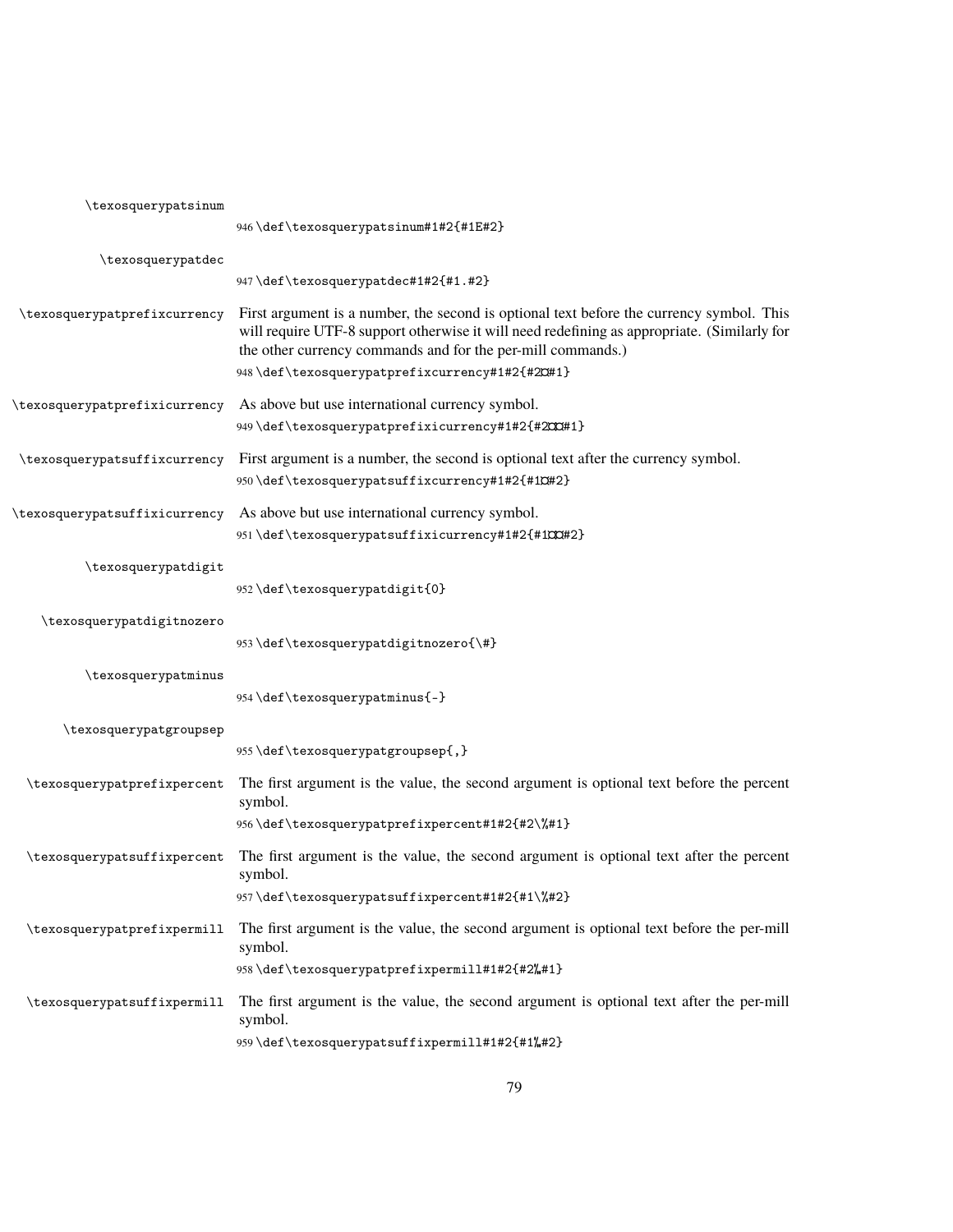\@texosquery@pattern@shortcuts Provide much shorter cuts for the convenience of directly defining patterns with \texosquerydefpattern.

```
960 \def\@texosquery@pattern@shortcuts{%
                      961 \def\%{\noexpand\texosquerydtf}%
                      962 \def\0{\noexpand\texosquerypatdigit}%
                      963 \def\#{\noexpand\texosquerypatdigitnozero}%
                      964 \def\-{\noexpand\texosquerypatminus}%
                      965 \def\,{\noexpand\texosquerypatgroupsep}%
                      966 \def\numfmt{\noexpand\texosquerypatnum}%
                      967 \def\pmnumfmt{\noexpand\texosquerypatplusminus}%
                      968 \def\sinumfmt{\noexpand\texosquerypatsinum}%
                      969 \def\decfmt{\noexpand\texosquerypatdec}%
                      970 \def\pcur{\noexpand\texosquerypatprefixcurrency}%
                      971 \def\picur{\noexpand\texosquerypatprefixicurrency}%
                      972 \def\scur{\noexpand\texosquerypatsuffixcurrency}%
                      973 \def\sicur{\noexpand\texosquerypatsuffixicurrency}%
                      974 \def\ppct{\noexpand\texosquerypatprefixpercent}%
                      975 \def\spct{\noexpand\texosquerypatsuffixpercent}%
                      976 \def\ppml{\noexpand\texosquerypatprefixpermill}%
                      977 \def\spml{\noexpand\texosquerypatsuffixpermill}%
                      978 }
\texosquerydefpattern Define a new pattern using the shortcut markup. The first argument is the name of the
```
control sequence in which to store the pattern provided in the second argument. Be careful of any fragile commands within the second argument. They will need protecting!

```
979 \def\texosquerydefpattern#1#2{%
980 \begingroup
981 \@texosquery@pattern@shortcuts
982 \@texosquery@edef\@texosquery@tmp{\endgroup\def\noexpand#1{#2}}\@texosquery@tmp
983 }
```
# **3.1.4 Applying Date-Time Patterns**

In order to apply date-time patterns, we need all the information about the date or time we're trying to format.

- 1. Era needed by the G designator. Java identifies the era by an integer  $(0 = BC \text{ and } 1)$  $= AD$ ).
- 2. Era text (e.g. AD) can be supplied by a macro.
- 3. Year needed by the y designator.
- 4. Week year needed by the Y designator.
- 5. Month in year needed by the M or L designators.
- 6. Month name needed by the M or L designators. This can be provided as macros that convert the month number to the name. Four macros are needed: short, full, standalone short and standalone full.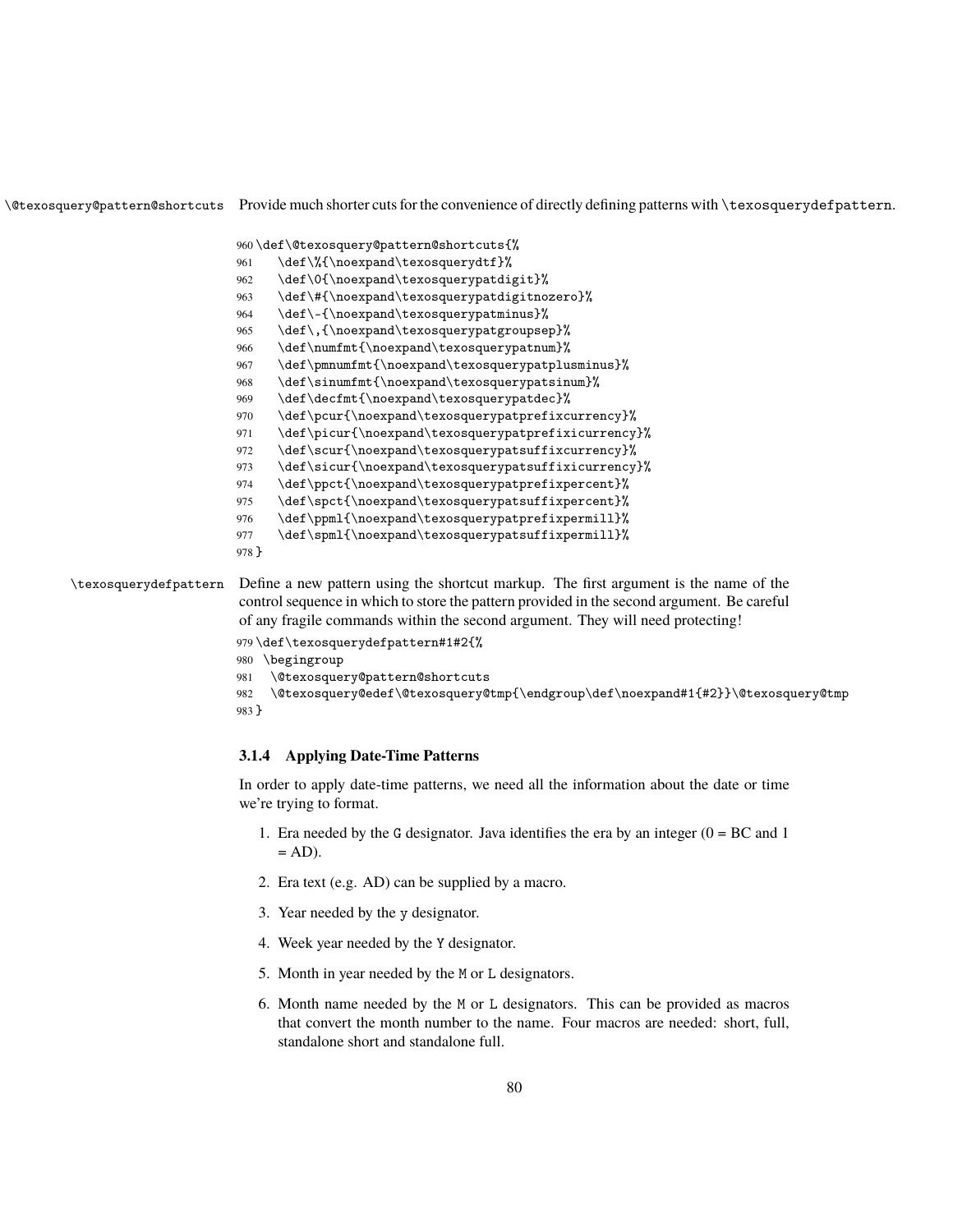- 7. Week in year needed by the w designator.
- 8. Week in month needed by the W designator.
- 9. Day in year needed by the D designator.
- 10. Day in month needed by the d designator.
- 11. Day of week in month needed by the F designator.
- 12. Day name in week needed by the E designator. This can be provided as a macros that accepts the day of week number. The full form is needed for 4 letter patterns otherwise a short form.
- 13. Day number of week  $(1 = \text{Monday}, 7 = \text{Sunday})$  needed by the u designator. This means that the above day of week name macros needs to use Monday=1 base indexing. This means that \pgfcalendarweekdayname can't be used directly.
- 14. AM/PM identifier needed by the a designator. Assume  $0 = AM$  and  $1 = PM$  to match Java.
- 15. AM/PM text can be provided by a macro.
- 16. Hour of the day (0-23) needed by the H designator.
- 17. Hour in day (1-24) needed by the k designator.
- 18. Hour in am/pm (0-11) needed by the K designator.
- 19. Hour in am/pm (1-12) needed by the h designator.
- 20. Minute in hour needed by the m designator.
- 21. Second in minute needed by the s designator.
- 22. Millisecond needed by the S designator.
- 23. Time zone needed by the z, Z and X designators. This will require macros for converting the time zone to each of those formats.

Supply a general utility command that has enough arguments to pass all the above information. A higher level user command can then be provided that determines all the arguments to provide an easier interface.

The arguments need to be the pattern followed by  $\{\langle era \, id \rangle\}\{\langle year \rangle\}\{\langle week \, year \rangle\}\{\langle month \rangle\}\{\langle week$ *in year*i}{h*week in month*i}{h*day in year*i}{h*day in month*i}{h*day of week in month*i}{h*day number of week*}}{ $\{am/pm id\}$ }{ $\{hour of day(H)\}$ }{ $\{hour in day (k)\}$ }{ $\{hour in am/pm$  $(K)$ } $\{\langle hour\ in\ am/pm(h)\rangle\}\{\langle minute\ in\ hour\rangle\}\{\langle second\ in\ minute\rangle\}\{\langle millisecond\rangle\}\{\langle time\}\$ zone)} The arguments must all be integers except for the time zone which must be in the form  $\{\langle TZh \rangle\}$  $\{\langle TZm \rangle\}$  $\{\langle dd \rangle\}$  $\{\langle dsf \text{ flag} \rangle\}$ . These are the time zone hour and min offsets, time zone ID and daylight saving flag (1 if daylight saving in effect otherwise 0). These arguments can all be obtained using the --date-time / -M action.

We'll need some helper macros to get around the nine argument maximum limit.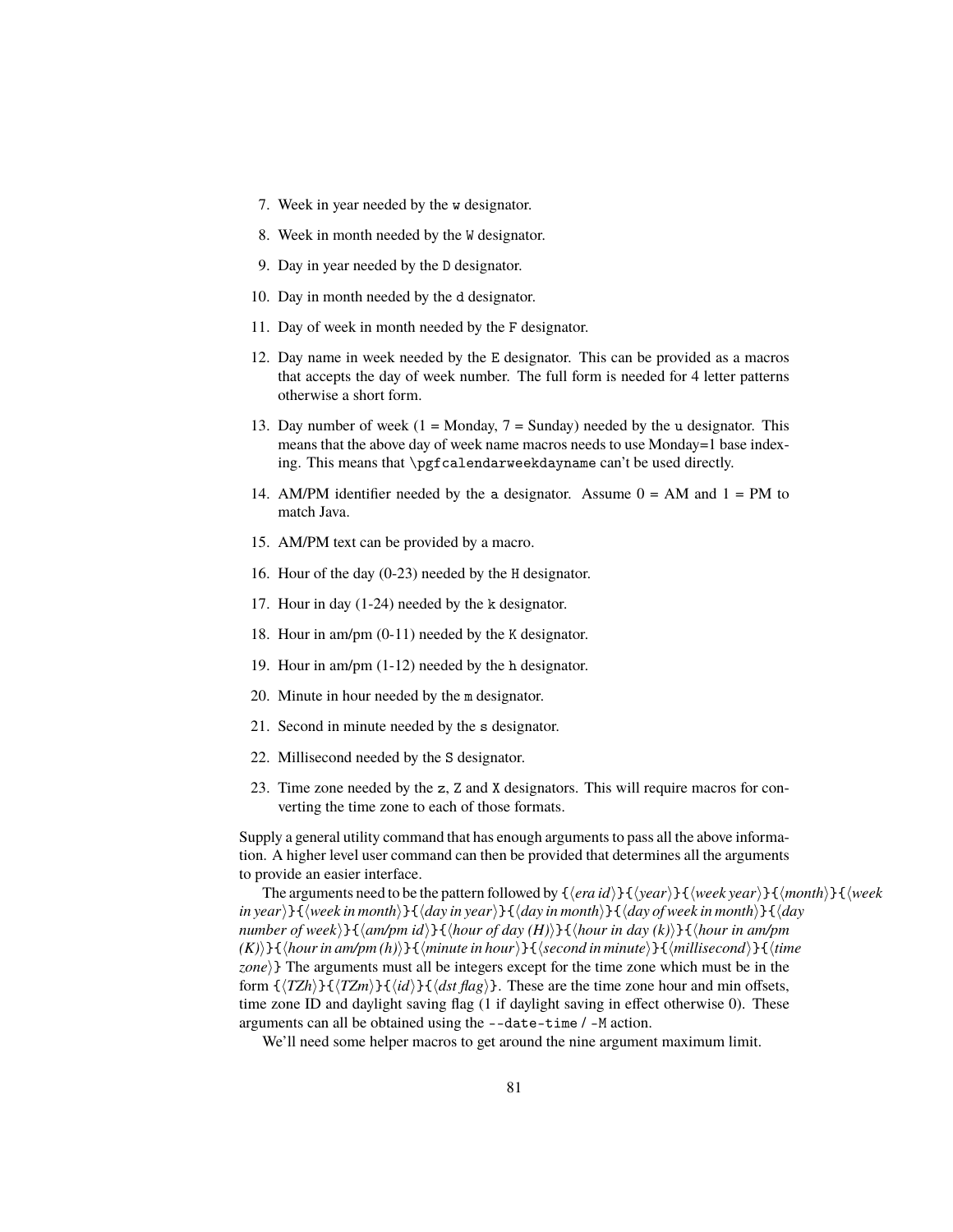| \texosqueryfmtdatetime                | The general utility command to format a pattern. The first argument is the pattern. After<br>that are the date-time data arguments. |
|---------------------------------------|-------------------------------------------------------------------------------------------------------------------------------------|
|                                       | 984\def\texosqueryfmtdatetime#1{%                                                                                                   |
|                                       | \def\@texosquery@fmt@dt@pattern{#1}%<br>985                                                                                         |
|                                       | <i><b>\@texosquery@fmt@getera</b></i><br>986                                                                                        |
|                                       | 987 }                                                                                                                               |
|                                       | All the remaining arguments except for the time zone must be integers. These are                                                    |
|                                       | padded using \@texosquery@paddigits.                                                                                                |
| <i><b>\@texosquery@fmt@getera</b></i> |                                                                                                                                     |
|                                       | 988\def\@texosquery@fmt@getera#1{%                                                                                                  |
|                                       | \edef\@texosquery@fmt@G{\@texosquery@paddigits{#1}}%<br>989                                                                         |
|                                       | \@texosquery@fmt@getyear<br>990                                                                                                     |
|                                       | 991 }                                                                                                                               |
| \@texosquery@fmt@getyear              |                                                                                                                                     |
|                                       | 992\def\@texosquery@fmt@getyear#1{%                                                                                                 |
|                                       | \edef\@texosquery@fmt@y{\@texosquery@paddigits{#1}}%<br>993                                                                         |
|                                       | \@texosquery@fmt@getweekyear<br>994                                                                                                 |
|                                       | 995 }                                                                                                                               |
| \@texosquery@fmt@getweekyear          |                                                                                                                                     |
|                                       | 996\def\@texosquery@fmt@getweekyear#1{%                                                                                             |
|                                       | \edef\@texosquery@fmt@Y{\@texosquery@paddigits{#1}}%<br>997                                                                         |
|                                       | \@texosquery@fmt@getmonth<br>998                                                                                                    |
|                                       | $999$ }                                                                                                                             |
| \@texosquery@fmt@getmonth             |                                                                                                                                     |
|                                       | 1000 \def \@texosquery@fmt@getmonth#1{%                                                                                             |
|                                       | \edef\@texosquery@fmt@M{\@texosquery@paddigits{#1}}%<br>1001                                                                        |
|                                       | \let\@texosquery@fmt@L\@texosquery@fmt@M<br>1002                                                                                    |
|                                       | \@texosquery@fmt@getweekinyear<br>1003                                                                                              |
|                                       | $1004$ }                                                                                                                            |
| \@texosquery@fmt@getweekinyear        |                                                                                                                                     |
|                                       | 1005\def\@texosquery@fmt@getweekinyear#1{%                                                                                          |
|                                       | \edef\@texosquery@fmt@w{\@texosquery@paddigits{#1}}%<br>1006                                                                        |
|                                       | \@texosquery@fmt@getweekinmonth<br>1007<br>$1008 \}$                                                                                |
| <b>@texosquery@fmt@getweekinmonth</b> |                                                                                                                                     |
|                                       | 1009\def\@texosquery@fmt@getweekinmonth#1{%                                                                                         |
|                                       | \edef\@texosquery@fmt@W{\@texosquery@paddigits{#1}}%<br>1010                                                                        |
|                                       | \@texosquery@fmt@getdayinyear<br>1011                                                                                               |

}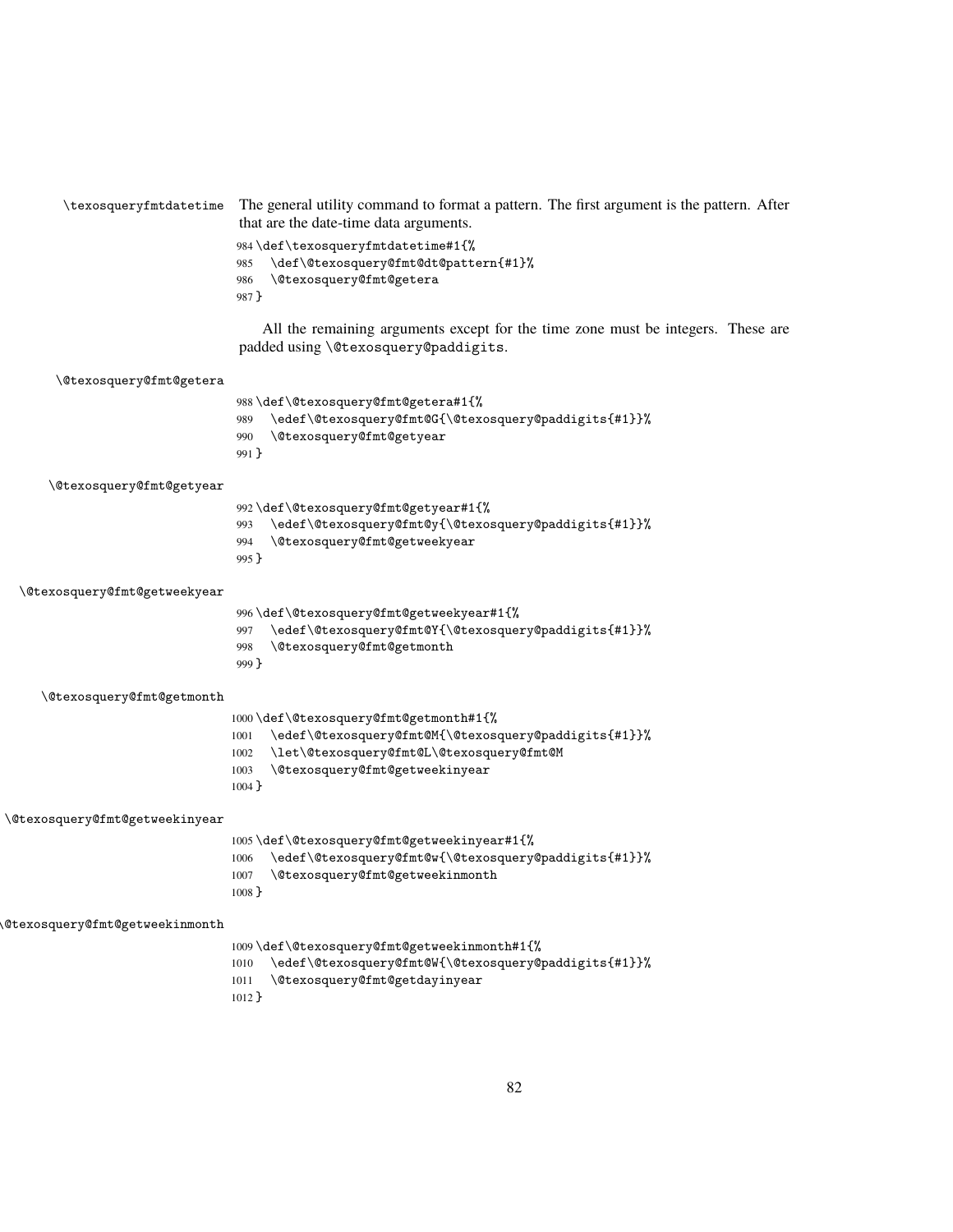| \@texosquery@fmt@getdayinyear           |                                                                                                                                                                                                                   |
|-----------------------------------------|-------------------------------------------------------------------------------------------------------------------------------------------------------------------------------------------------------------------|
|                                         | 1013\def\@texosquery@fmt@getdayinyear#1{%<br>\edef\@texosquery@fmt@D{\@texosquery@paddigits{#1}}%<br>1014<br>\@texosquery@fmt@getdayinmonth<br>1015<br>$1016$ }                                                   |
| \@texosquery@fmt@getdayinmonth          |                                                                                                                                                                                                                   |
|                                         | 1017\def\@texosquery@fmt@getdayinmonth#1{%<br>\edef\@texosquery@fmt@d{\@texosquery@paddigits{#1}}%<br>1018<br>\@texosquery@fmt@getdayofweekinmonth<br>1019<br>$1020$ }                                            |
| bsquery@fmt@getdayofweekinmonth         |                                                                                                                                                                                                                   |
|                                         | 1021\def\@texosquery@fmt@getdayofweekinmonth#1{%<br>\edef\@texosquery@fmt@F{\@texosquery@paddigits{#1}}%<br>1022<br>\@texosquery@fmt@getdaynumberofweek<br>1023<br>$1024$ }                                       |
| kosquery@fmt@getdaynumberofweek         |                                                                                                                                                                                                                   |
|                                         | 1025\def\@texosquery@fmt@getdaynumberofweek#1{%<br>\edef\@texosquery@fmt@u{\@texosquery@paddigits{#1}}%<br>1026<br>\let\@texosquery@fmt@E\@texosquery@fmt@u<br>1027<br>\@texosquery@fmt@getampm<br>1028<br>1029 } |
| \@texosquery@fmt@getampm                |                                                                                                                                                                                                                   |
|                                         | 1030\def\@texosquery@fmt@getampm#1{%<br>\edef\@texosquery@fmt@a{\@texosquery@paddigits{#1}}%<br>1031<br>\@texosquery@fmt@gethourindayH<br>1032<br>$1033$ }                                                        |
| \@texosquery@fmt@gethourindayH          |                                                                                                                                                                                                                   |
|                                         | 1034\def\@texosquery@fmt@gethourindayH#1{%<br>\edef\@texosquery@fmt@H{\@texosquery@paddigits{#1}}%<br>1035<br>\@texosquery@fmt@gethourindayk<br>1036<br>$1037$ }                                                  |
| \@texosquery@fmt@gethourindayk          |                                                                                                                                                                                                                   |
|                                         | 1038\def\@texosquery@fmt@gethourindayk#1{%<br>1039 \edef\@texosquery@fmt@k{\@texosquery@paddigits{#1}}%<br>\@texosquery@fmt@gethourinampmK<br>1040<br>$1041$ }                                                    |
| $\verb @texosquery@fmt@gethourinampmK $ |                                                                                                                                                                                                                   |
|                                         | 1042\def\@texosquery@fmt@gethourinampmK#1{%<br>\edef\@texosquery@fmt@K{\@texosquery@paddigits{#1}}%<br>1043<br>\@texosquery@fmt@gethourinampmh<br>1044<br>$1045$ }                                                |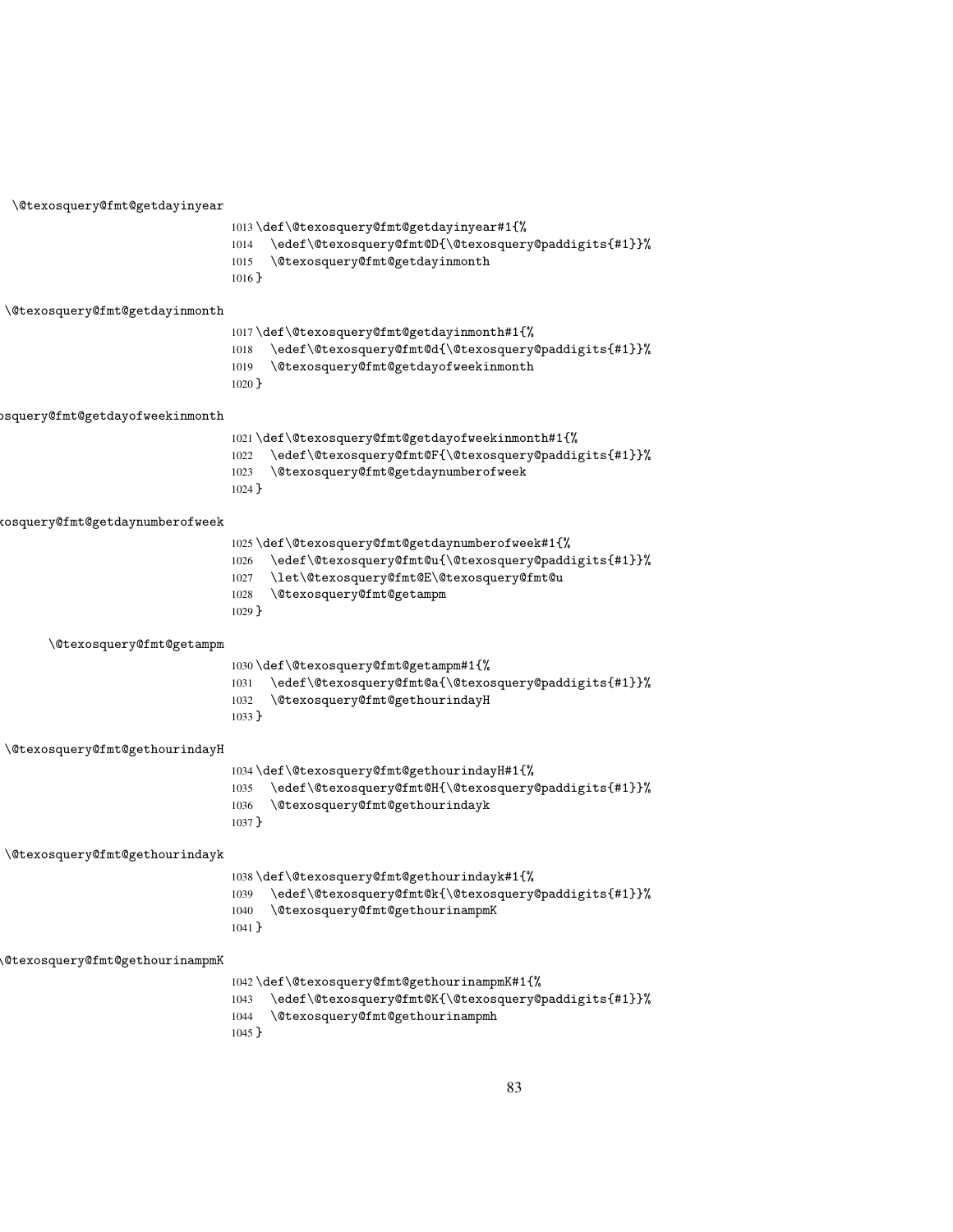\@texosquery@fmt@gethourinampmh \def\@texosquery@fmt@gethourinampmh#1{% \edef\@texosquery@fmt@h{\@texosquery@paddigits{#1}}% \@texosquery@fmt@getminute } \@texosquery@fmt@getminute \def\@texosquery@fmt@getminute#1{% \edef\@texosquery@fmt@m{\@texosquery@paddigits{#1}}% \@texosquery@fmt@getsecond } \@texosquery@fmt@getsecond \def\@texosquery@fmt@getsecond#1{% \edef\@texosquery@fmt@s{\@texosquery@paddigits{#1}}% \@texosquery@fmt@getmillisecond } \@texosquery@fmt@getmillisecond \def\@texosquery@fmt@getmillisecond#1{% \edef\@texosquery@fmt@S{\@texosquery@paddigits{#1}}% \@texosquery@fmt@gettimezone } \@texosquery@fmt@gettimezone \def\@texosquery@fmt@gettimezone#1{% \def\@texosquery@fmt@Z{#1}% \def\@texosquery@fmt@z{#1}% \def\@texosquery@fmt@X{#1}% All data now supplied. Temporarily redefine pattern markup and process the pattern. \begingroup \@texosquery@setup@dtpattern \@texosquery@fmt@dt@pattern \endgroup } \@texosquery@setup@dtpattern \def\@texosquery@setup@dtpattern{% \let\texosquerydtf\@texosquery@fmt@dtf \let\texosquerypatstr\texosquerypatfmtstr \let\texosquerypatquote\texosquerypatfmtquote } \@texosquery@paddigits@pos Pad positive number to 10 digits. TEX can't reach 11 digits, so this is the maximum representation. \def\@texosquery@paddigits@pos#1{% \ifnum#1<10 000000000\number#1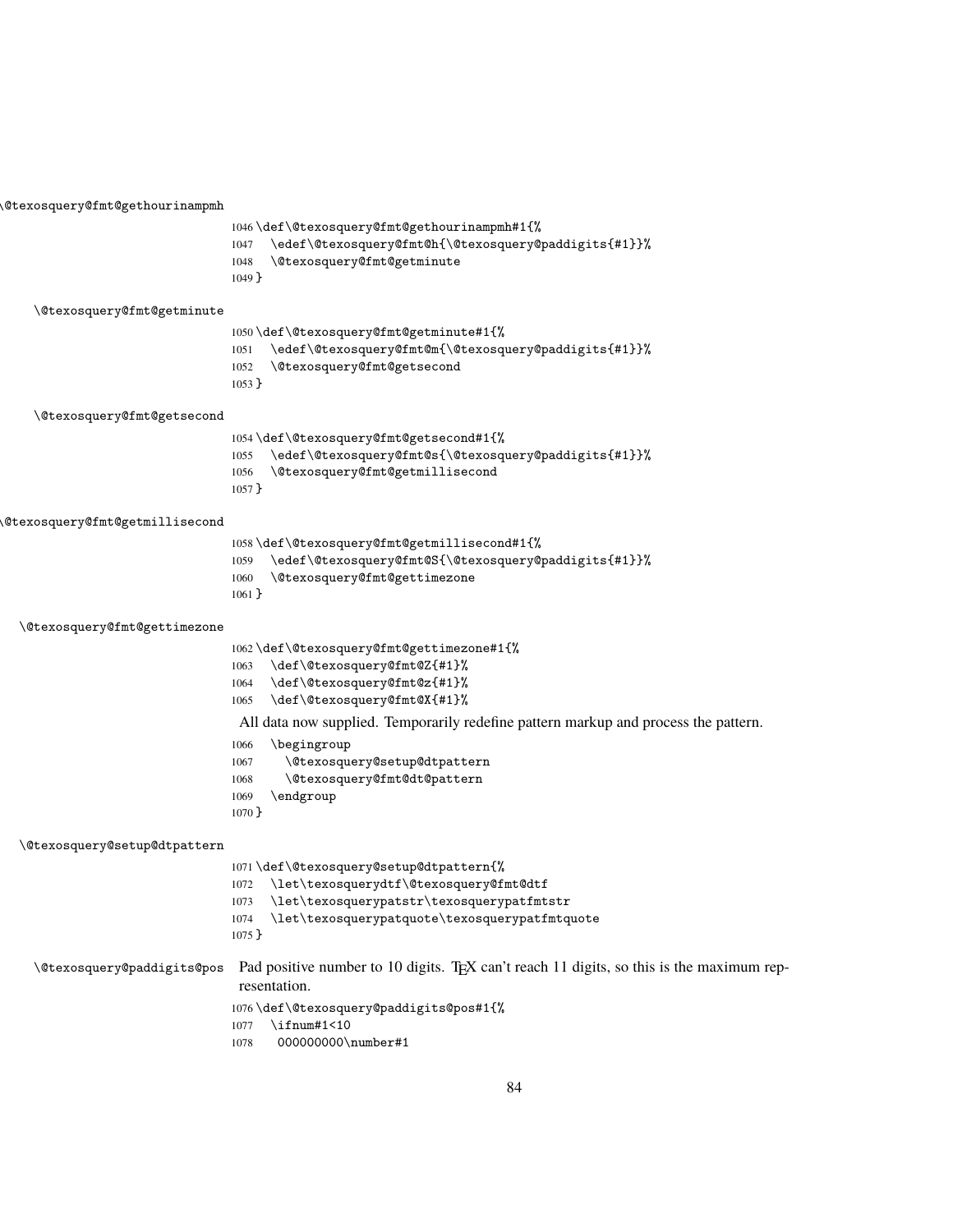1079 \else 1080 \ifnum#1<100 1081 00000000\number#1 1082 \else 1083 \ifnum#1<1000 1084 0000000\number#1 1085 \else 1086 \ifnum#1<10000 1087 000000\number#1 1088 \else 1089 \ifnum#1<100000 1090 00000\number#1 1091 \else 1092 \ifnum#1<1000000 1093 0000\number#1 1094 \else 1095 \ifnum#1<10000000 1096 000\number#1 1097 \else 1098 \ifnum#1<1000000000 1099 00\number#1 1100 \else 1101 \ifnum#1<1000000000 1102 0\number#1 1103 \else 1104 \number#1  $1105$  \fi  $1106 \quad \text{if}$  $1107$  \fi  $1108$  \fi 1109  $\qquad \qquad \int f$ i 1110  $\qquad \qquad \int f$ i  $1111$  \fi 1112  $\ifmmode \text{1112}\else$  1112  $\ifmmode \text{1112}\else$  1112  $\fi$  $1113$  \fi 1114 } \@texosquery@paddigits This will expand to 11 characters (sign followed by 10 digits). 1115 \def\@texosquery@paddigits#1{% 1116 \ifnum#1<0 Move the minus sign outside. 1117 -\expandafter\@texosquery@paddigits@pos\expandafter 1118 {\@texosquery@gobble#1}% 1119 \else 1120 +\@texosquery@paddigits@pos{#1}% 1121 \fi 1122 }

\@texosquery@paddigits@trailing Pad trailing zeros.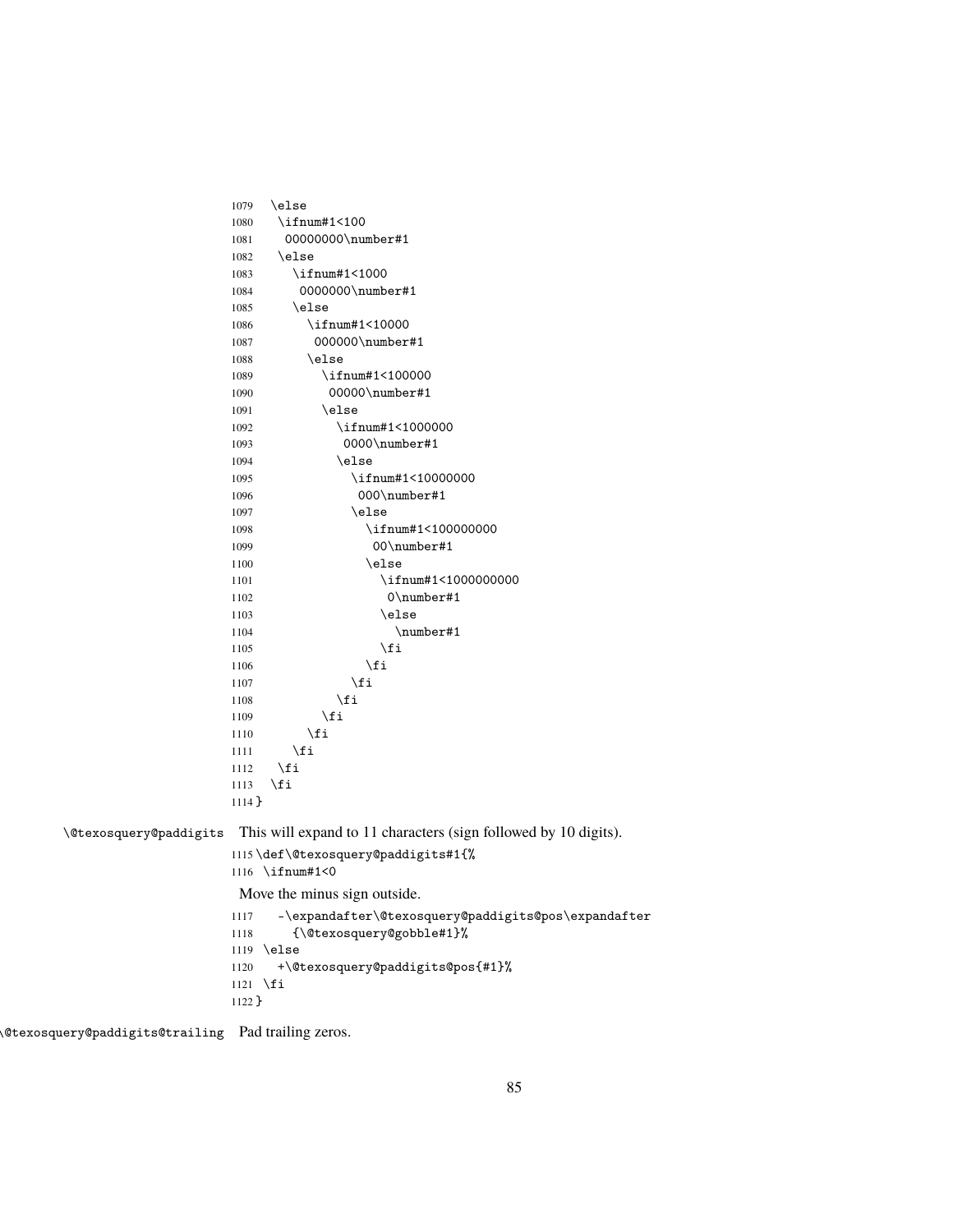|                                         | ll23\def\@texosquery@paddigits@trailing#1{%<br>\expandafter\@texosquery@tenoften@then@gobble<br>1124<br>#10000000000\@texosquery@end@tenoften<br>1125<br>$1126$ } |
|-----------------------------------------|-------------------------------------------------------------------------------------------------------------------------------------------------------------------|
| cexosquery@tenoften@then@gobble         | ll27\def\@texosquery@tenoften@then@gobble#1#2#3#4#5#6#7#8#9{%<br>#1#2#3#4#5#6#7#8#9%<br>1128<br>\@texosquery@lastoften@gobble<br>1129<br>$1130$ }                 |
| \@texosquery@lastoften@gobble           |                                                                                                                                                                   |
|                                         | ll3l \def\@texosquery@lastoften@gobble#1#2\@texosquery@end@tenoften{#1}                                                                                           |
|                                         | Provide commands to select certain digits. (Sign not included.)                                                                                                   |
| \@texosquery@firstoften First of ten.   | ll32\def\@texosquery@firstoften#1#2#3#4#5#6#7#8#9{%<br>$1133$ #1%                                                                                                 |
|                                         | Grab tenth argument and discard.<br>1134 \@texosquery@gobble<br>$1135$ }                                                                                          |
| \@texosquery@secondoften Second of ten. | ll36\def\@texosquery@secondoften#1#2#3#4#5#6#7#8#9{%<br>1137 #2%                                                                                                  |
|                                         | Grab tenth argument and discard.<br>1138 \@texosquery@gobble<br>$1139$ }                                                                                          |
| \@texosquery@thirdoften Third of ten.   | ll40\def\@texosquery@thirdoften#1#2#3#4#5#6#7#8#9{%<br>1141 #3%                                                                                                   |
|                                         | Grab tenth argument and discard.<br>1142 \@texosquery@gobble<br>$1143$ }                                                                                          |
| \@texosquery@fourthoften Fourth of ten. |                                                                                                                                                                   |
|                                         | ll44\def\@texosquery@fourthoften#1#2#3#4#5#6#7#8#9{%<br>1145 #4%                                                                                                  |
|                                         | Grab tenth argument and discard.<br>1146 \@texosquery@gobble                                                                                                      |
|                                         | 1147 }                                                                                                                                                            |
| \@texosquery@fifthoften Fifth of ten.   |                                                                                                                                                                   |
|                                         | ll48\def\@texosquery@fifthoften#1#2#3#4#5#6#7#8#9{%<br>1149 #5%                                                                                                   |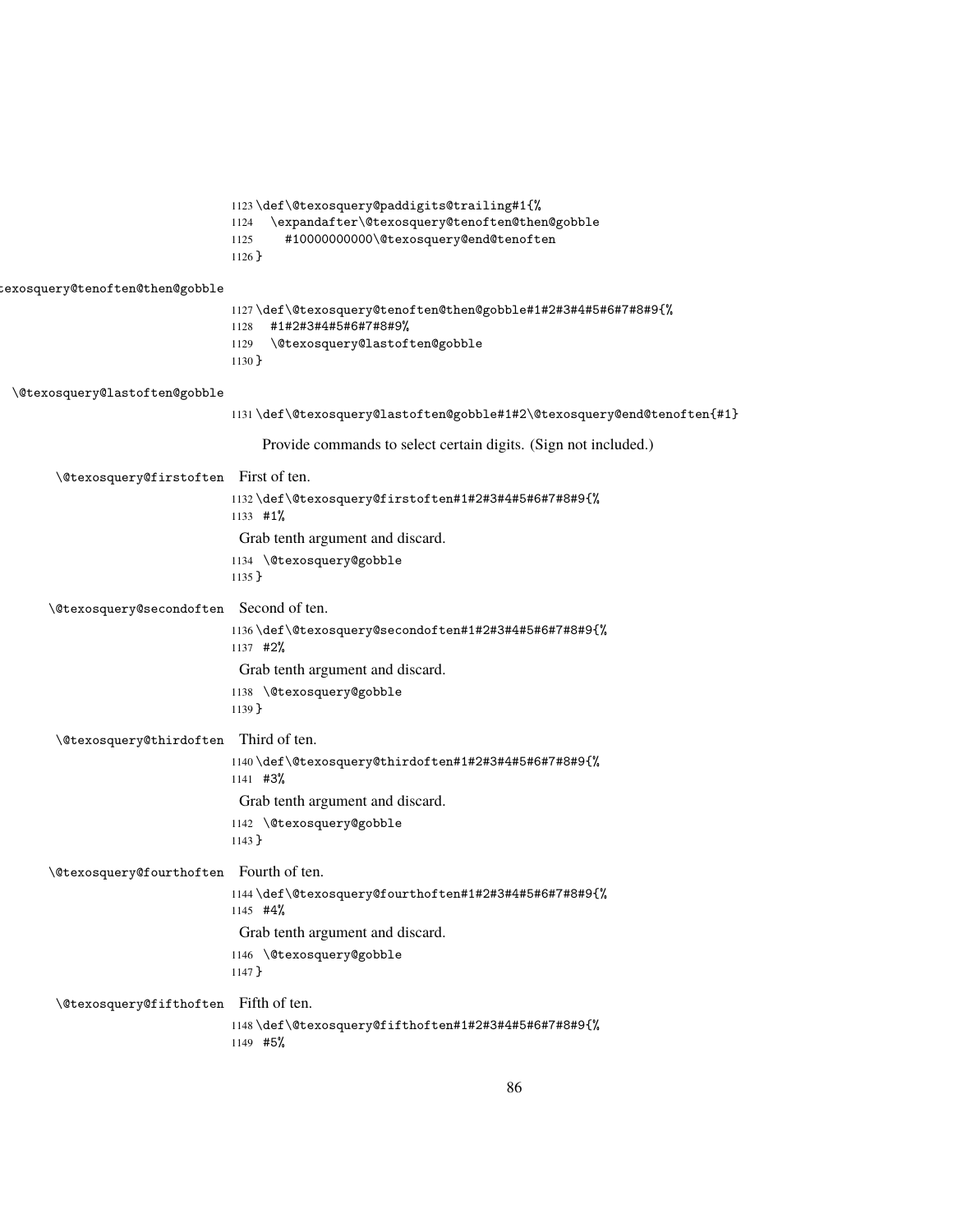|                                       | Grab tenth argument and discard.                                                                |
|---------------------------------------|-------------------------------------------------------------------------------------------------|
|                                       | 1150 \@texosquery@gobble<br>$1151$ }                                                            |
| \@texosquery@sixthoften               | Sixth of ten.                                                                                   |
|                                       | ll52\def\@texosquery@sixthoften#1#2#3#4#5#6#7#8#9{%<br>1153 #6%                                 |
|                                       | Grab tenth argument and discard.                                                                |
|                                       | 1154 \@texosquery@gobble<br>$1155$ }                                                            |
| <b>\@texosquery@seventhoften</b>      | Seventh of ten.                                                                                 |
|                                       | ll56\def\@texosquery@seventhoften#1#2#3#4#5#6#7#8#9{%<br>1157 #7%                               |
|                                       | Grab tenth argument and discard.                                                                |
|                                       | 1158 \@texosquery@gobble<br>$1159$ }                                                            |
| \@texosquery@eighthoften              | Eighth of ten.                                                                                  |
|                                       | ll60\def\@texosquery@eighthoften#1#2#3#4#5#6#7#8#9{%<br>1161 #8%                                |
|                                       | Grab tenth argument and discard.                                                                |
|                                       | 1162 \@texosquery@gobble<br>$1163$ }                                                            |
| <b>\@texosquery@ninthoften</b>        | Ninth of ten.                                                                                   |
|                                       | ll64\def\@texosquery@ninthoften#1#2#3#4#5#6#7#8#9{%<br>1165 #9%                                 |
|                                       | Grab tenth argument and discard.                                                                |
|                                       | 1166 \@texosquery@gobble<br>$1167$ }                                                            |
| <i><b>\@texosquery@tenthoften</b></i> | Tenth of ten.                                                                                   |
|                                       | ll68\def\@texosquery@tenthoften#1#2#3#4#5#6#7#8#9{%<br>1169 \@texosquery@firstofone<br>$1170$ } |
|                                       | Now macros to select first $n$ of ten.                                                          |
| @texosquery@firsttwooften             | First two of ten.                                                                               |
|                                       | 1171\def\@texosquery@firsttwooften#1#2#3#4#5#6#7#8#9{%<br>1172 #1#2%                            |
|                                       | Grab tenth argument and discard.                                                                |
|                                       | 1173 \@texosquery@gobble<br>1174 }                                                              |
|                                       |                                                                                                 |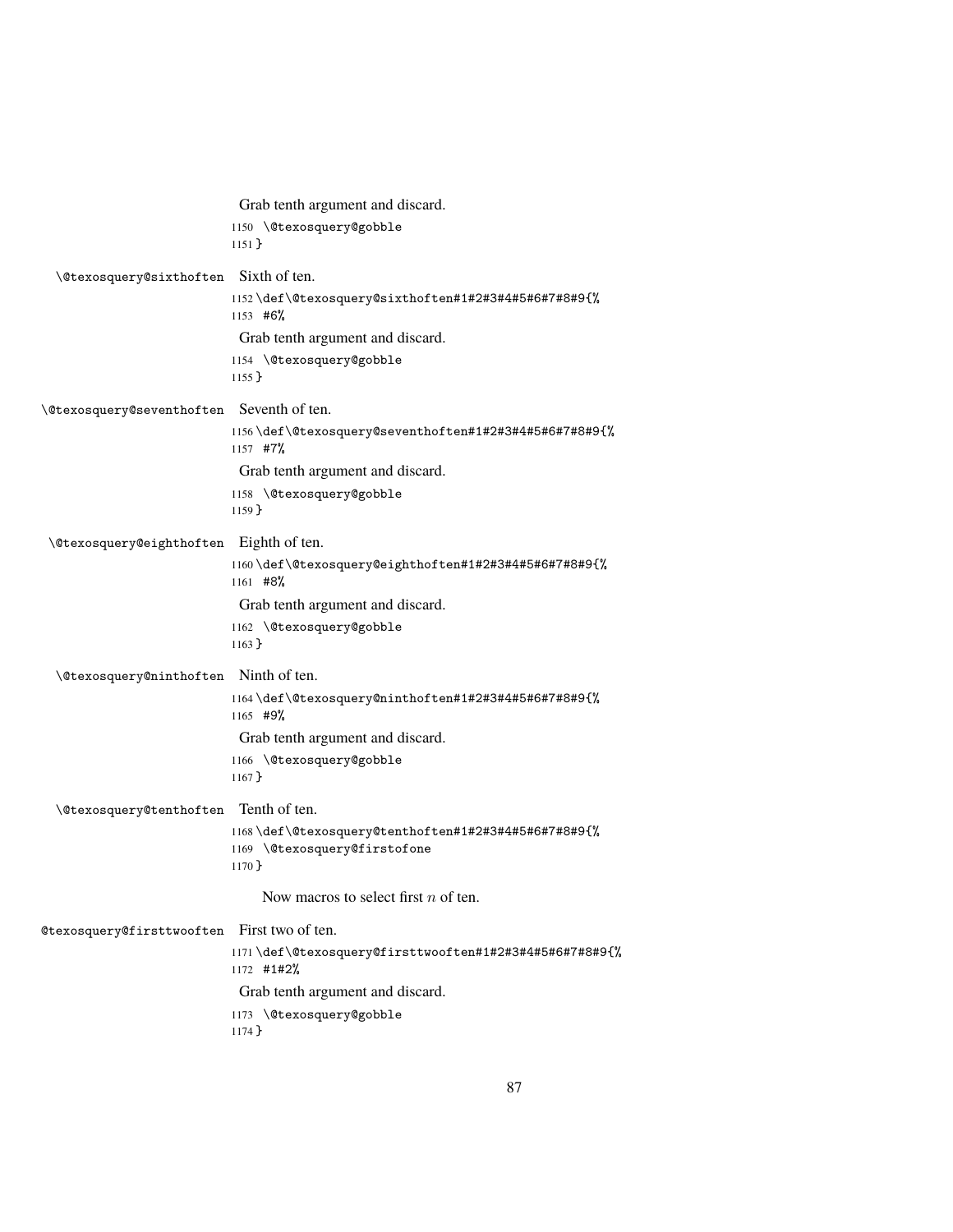| @texosquery@firstthreeoften First three of ten. |                                                                                     |
|-------------------------------------------------|-------------------------------------------------------------------------------------|
|                                                 | 1175\def\@texosquery@firstthreeoften#1#2#3#4#5#6#7#8#9{%<br>1176 #1#2#3%            |
|                                                 | Grab tenth argument and discard.                                                    |
|                                                 | 1177 \@texosquery@gobble                                                            |
|                                                 | $1178$ }                                                                            |
| @texosquery@firstfouroften First four of ten.   |                                                                                     |
|                                                 | ll79\def\@texosquery@firstfouroften#1#2#3#4#5#6#7#8#9{%<br>1180 #1#2#3#4%           |
|                                                 | Grab tenth argument and discard.                                                    |
|                                                 | 1181 \@texosquery@gobble<br>$1182$ }                                                |
| @texosquery@firstfiveoften First five of ten.   |                                                                                     |
|                                                 | 1183\def\@texosquery@firstfiveoften#1#2#3#4#5#6#7#8#9{%<br>1184 #1#2#3#4#5%         |
|                                                 | Grab tenth argument and discard.                                                    |
|                                                 | 1185 \@texosquery@gobble<br>$1186$ }                                                |
| @texosquery@firstsixoften                       | First six of ten.                                                                   |
|                                                 | ll87\def\@texosquery@firstsixoften#1#2#3#4#5#6#7#8#9{%<br>1188 #1#2#3#4#5#6%        |
|                                                 | Grab tenth argument and discard.                                                    |
|                                                 | 1189 \@texosquery@gobble<br>$1190$ }                                                |
| @texosquery@firstsevenoften First seven of ten. |                                                                                     |
|                                                 | ll91\def\@texosquery@firstsevenoften#1#2#3#4#5#6#7#8#9{%<br>1192 #1#2#3#4#5#6#7%    |
|                                                 | Grab tenth argument and discard.                                                    |
|                                                 | 1193 \@texosquery@gobble<br>$1194$ }                                                |
| @texosquery@firsteightoften Firsteight of ten.  |                                                                                     |
|                                                 | ll95\def\@texosquery@firsteightoften#1#2#3#4#5#6#7#8#9{%<br>1196 #1#2#3#4#5#6#7#8%  |
|                                                 | Grab tenth argument and discard.                                                    |
|                                                 | 1197 \@texosquery@gobble<br>$1198$ }                                                |
| @texosquery@firstnineoften                      | First nine of ten.                                                                  |
|                                                 | ll99\def\@texosquery@firstnineoften#1#2#3#4#5#6#7#8#9{%<br>1200 #1#2#3#4#5#6#7#8#9% |
|                                                 |                                                                                     |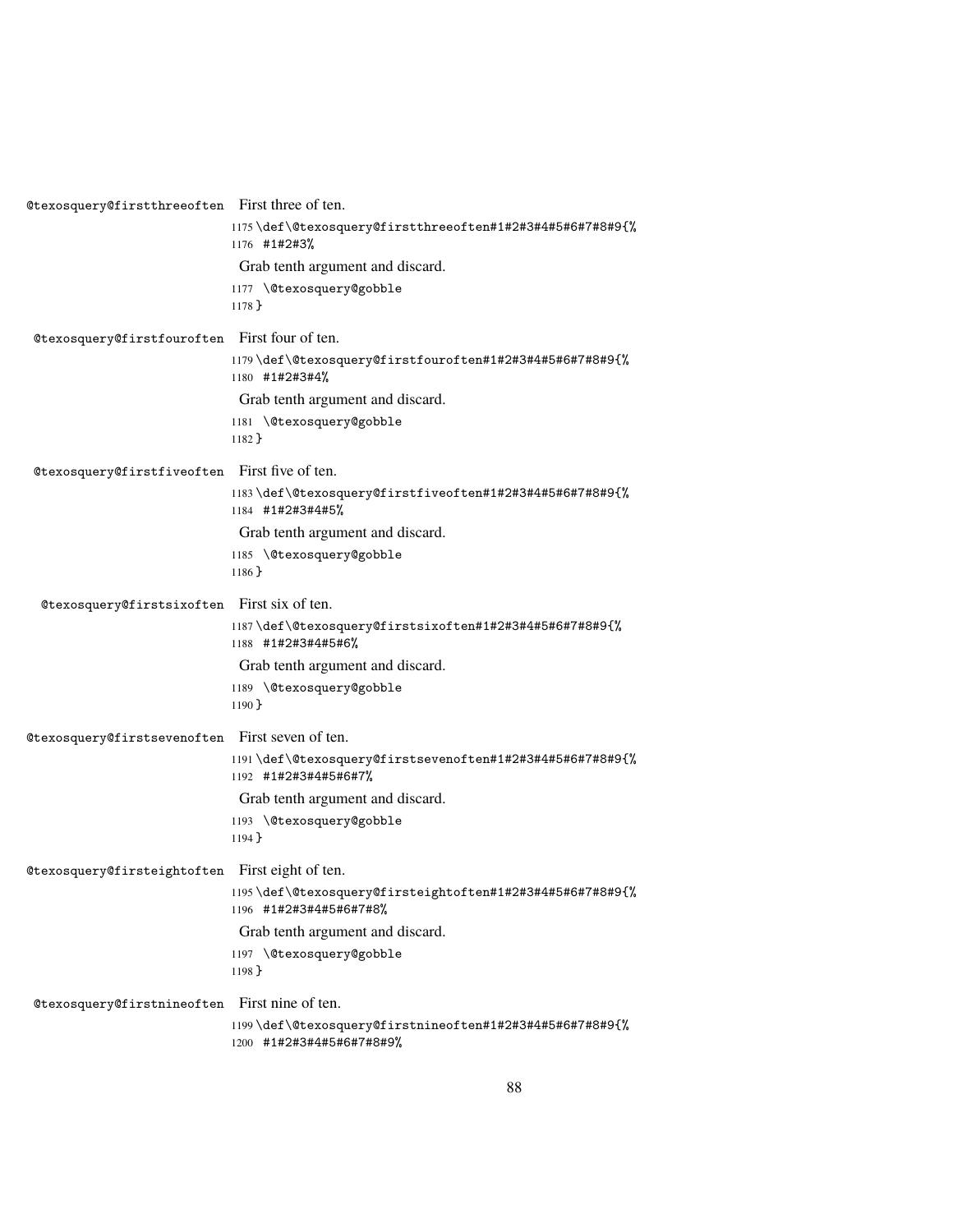|                                               | Grab tenth argument and discard.                                                                                             |
|-----------------------------------------------|------------------------------------------------------------------------------------------------------------------------------|
|                                               | 1201 \@texosquery@gobble<br>$1202$ }                                                                                         |
| @texosquery@alltenoften                       | All ten.                                                                                                                     |
|                                               | 1203\def\@texosquery@alltenoften#1#2#3#4#5#6#7#8#9{%<br>1204 #1#2#3#4#5#6#7#8#9%<br>1205 \@texosquery@firstofone<br>$1206$ } |
|                                               | Select last $n$ of ten.                                                                                                      |
| @texosquery@lasttwooften Last two of ten.     |                                                                                                                              |
|                                               | 1207\def\@texosquery@lasttwooften#1#2#3#4#5#6#7#8#9{%<br>1208 #9%                                                            |
|                                               | 1209 \@texosquery@firstofone<br>$1210$ }                                                                                     |
| @texosquery@lastthreeoften Last three of ten. |                                                                                                                              |
|                                               | l211\def\@texosquery@lastthreeoften#1#2#3#4#5#6#7#8#9{%<br>1212 #8#9%<br>1213 \@texosquery@firstofone<br>$1214$ }            |
| @texosquery@lastfouroften Last four of ten.   |                                                                                                                              |
|                                               | l215\def\@texosquery@lastfouroften#1#2#3#4#5#6#7#8#9{%<br>1216 #7#8#9%<br>1217 \@texosquery@firstofone<br>$1218$ }           |
| @texosquery@lastfiveoften                     | Last five of ten.                                                                                                            |
|                                               | l219\def\@texosquery@lastfiveoften#1#2#3#4#5#6#7#8#9{%<br>1220 #6#7#8#9%<br>1221 \@texosquery@firstofone<br>$1222$ }         |
| @texosquery@lastsixoften Last six of ten.     |                                                                                                                              |
|                                               | l223\def\@texosquery@lastsixoften#1#2#3#4#5#6#7#8#9{%<br>1224 #5#6#7#8#9%<br>1225 \@texosquery@firstofone<br>$1226$ }        |
| @texosquery@lastsevenoften                    | Last seven of ten.                                                                                                           |
|                                               | 1227\def\@texosquery@lastsevenoften#1#2#3#4#5#6#7#8#9{%<br>1228 #4#5#6#7#8#9%<br>1229 \@texosquery@firstofone<br>$1230$ }    |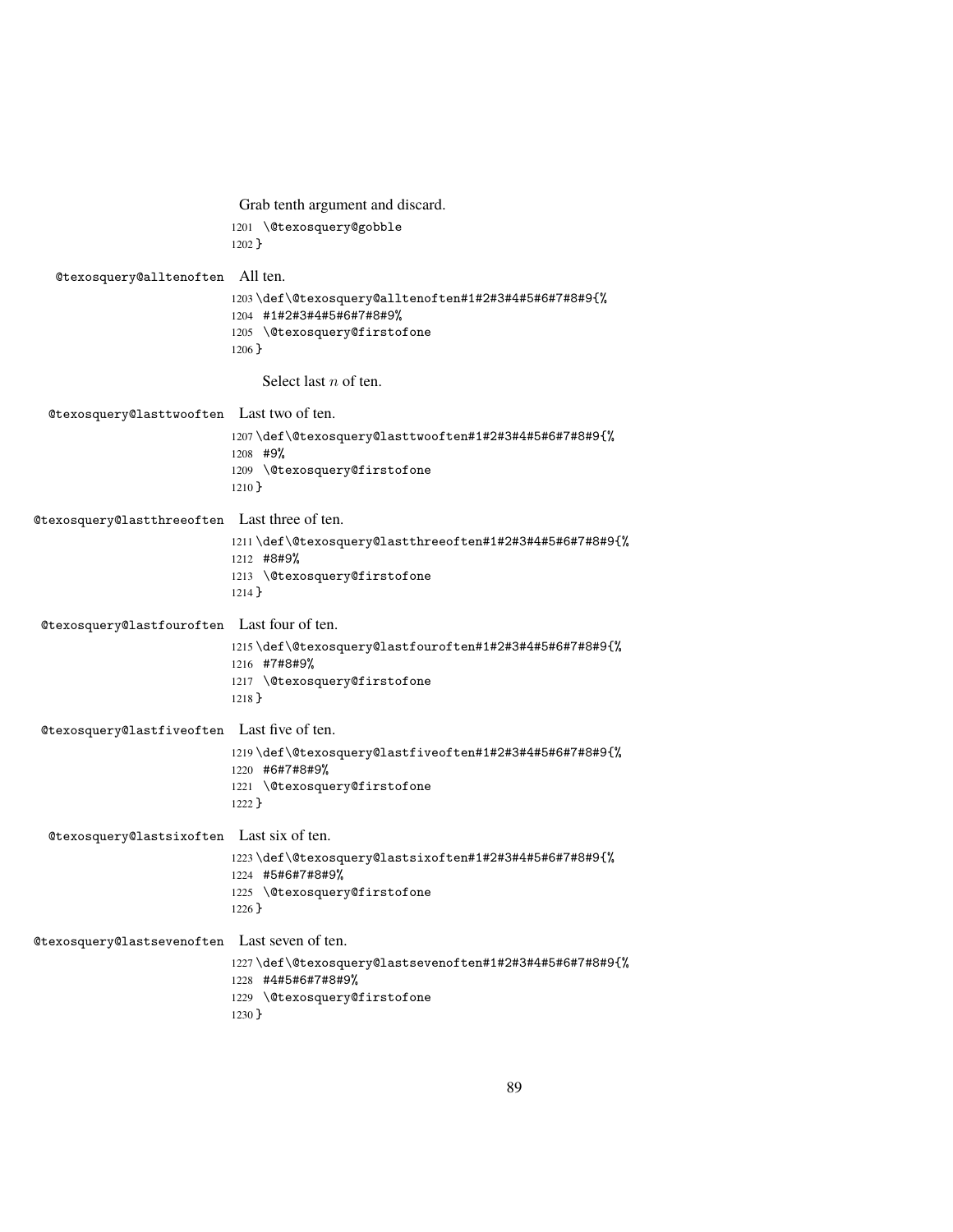| Otexosquery Clasteight often Last eight of ten. |                                                                                                                                  |
|-------------------------------------------------|----------------------------------------------------------------------------------------------------------------------------------|
|                                                 | 1231 \def\@texosquery@lasteightoften#1#2#3#4#5#6#7#8#9{%<br>1232 #3#4#5#6#7#8#9%<br>1233 \@texosquery@firstofone                 |
|                                                 | 1234 }                                                                                                                           |
| @texosquery@lastnineoften Lastnine of ten.      |                                                                                                                                  |
|                                                 | 1235\def\@texosquery@lastnineoften#1#2#3#4#5#6#7#8#9{%<br>1236 #2#3#4#5#6#7#8#9%                                                 |
|                                                 | 1237 \@texosquery@firstofone<br>$1238$ }                                                                                         |
|                                                 | \@texosquery@fmtminus Minus symbol for use in date-time patterns.                                                                |
|                                                 | 1239\def\@texosquery@fmtminus{\texosquerypatfmtminus}                                                                            |
| <i><b>\@texosquery@fmtplus</b></i>              | Plus symbol for use in date-time patterns. Omit by default.                                                                      |
|                                                 | 1240\def\@texosquery@fmtplus{}                                                                                                   |
|                                                 | \@texosquery@fmtsign Plus or minus sign for use in date-time patterns.                                                           |
|                                                 | 1241\def\@texosquery@fmtsign#1{%                                                                                                 |
|                                                 | 1242 \ifx#1+\@texosquery@fmtplus\else\@texosquery@fmtminus\fi<br>$1243$ }                                                        |
| <i><b>\@texosquery@atleastonedigit</b></i>      | At least one digit with leading zeros removed.                                                                                   |
|                                                 | 1244\def\@texosquery@atleastonedigit#1{%<br>$\iintnum#1<0$                                                                       |
|                                                 | 1245<br>\@texosquery@fmtminus\number-#1<br>1246                                                                                  |
|                                                 | \else<br>1247                                                                                                                    |
|                                                 | \number#1<br>1248<br>∖fi<br>1249                                                                                                 |
|                                                 | $1250$ }                                                                                                                         |
| \@texosquery@atleastfourdigits                  | At least four digits, possible padded with zeros to make up four. The first argument is the<br>sign, then follow the ten digits. |
|                                                 | 1251\def\@texosquery@atleastfourdigits#1{%                                                                                       |
|                                                 | 1252 \@dtexosquery@at@leastfourdigits#1\@texosquery@end@atleastfourdigits<br>$1253$ }                                            |
| <b>@texosquery@at@leastfourdigits</b>           | At least four digits, possible padded with zeros to make up four. The first argument is the<br>sign, then follow the ten digits. |
|                                                 | l254\def\@texosquery@at@leastfourdigits#1#2\@texosquery@end@atleastfourdigits{%<br>\@texosquery@fmtsign{#1}%<br>1255             |
|                                                 | \ifnum#2<1000<br>1256                                                                                                            |
|                                                 | \@texosquery@lastfouroften#2%<br>1257<br>\else<br>1258                                                                           |
|                                                 | \number#2<br>1259                                                                                                                |
|                                                 | \fi<br>1260                                                                                                                      |
|                                                 | $1261$ }                                                                                                                         |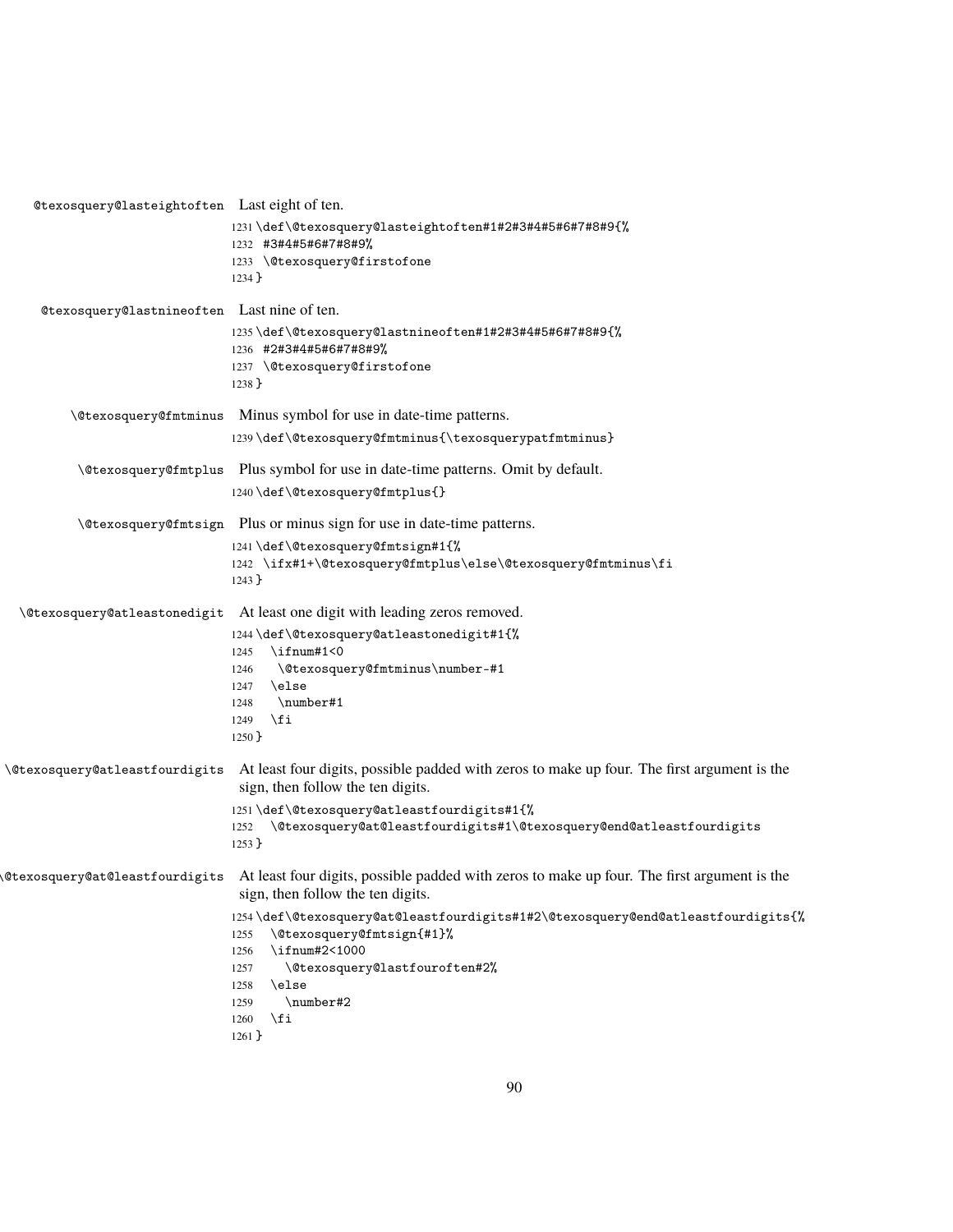| 1262\def\@texosquery@threedigitsexactly#1{%<br>\@texosquery@threedigits@exactly#1\@texosquery@threedigits@exactly<br>1263<br>1264 }%<br>Exactly three digits.<br>ltexosquery@threedigits@exactly<br>1265\def\@texosquery@threedigits@exactly#1#2\@texosquery@threedigits@exactly{%<br>\@texosquery@fmtsign{#1}%<br>1266<br>\@texosquery@lastthreeoften#2%<br>1267<br>$1268$ }%<br>\@texosquery@twodigitsexactly Exactly two digits.<br>1269\def\@texosquery@twodigitsexactly#1{%<br>1270 \@texosquery@twodigits@exactly#1\@texosquery@twodigits@exactly<br>$1271$ }%<br>\@texosquery@twodigits@exactly Exactly two digits.<br>$1272 \def\@texosquery@twodigits@exactly#1#2\@texosquery@twodigits@exactly{}\@texactly\\$<br>\@texosquery@fmtsign{#1}%<br>1273<br>\@texosquery@lasttwooften#2%<br>1274<br>$1275 \frac{1}{6}$ |
|----------------------------------------------------------------------------------------------------------------------------------------------------------------------------------------------------------------------------------------------------------------------------------------------------------------------------------------------------------------------------------------------------------------------------------------------------------------------------------------------------------------------------------------------------------------------------------------------------------------------------------------------------------------------------------------------------------------------------------------------------------------------------------------------------------------------------|
|                                                                                                                                                                                                                                                                                                                                                                                                                                                                                                                                                                                                                                                                                                                                                                                                                            |
|                                                                                                                                                                                                                                                                                                                                                                                                                                                                                                                                                                                                                                                                                                                                                                                                                            |
|                                                                                                                                                                                                                                                                                                                                                                                                                                                                                                                                                                                                                                                                                                                                                                                                                            |
|                                                                                                                                                                                                                                                                                                                                                                                                                                                                                                                                                                                                                                                                                                                                                                                                                            |
|                                                                                                                                                                                                                                                                                                                                                                                                                                                                                                                                                                                                                                                                                                                                                                                                                            |
|                                                                                                                                                                                                                                                                                                                                                                                                                                                                                                                                                                                                                                                                                                                                                                                                                            |
|                                                                                                                                                                                                                                                                                                                                                                                                                                                                                                                                                                                                                                                                                                                                                                                                                            |
| $\setminus$ ©texosquery©fmt©dtf{ $\langle n \rangle$ }{ $\langle designator \rangle$ }<br>When formatting a date-time pattern \texosquerydtf will temporarily be rede-<br>fined to this command. This command indicates the format obtained by $\langle n \rangle$ instances<br>of $\langle designator \rangle$ . For example, {2}{M} indicates the format MM. This command tests for<br>\texosqueryfmtpat/format), which should take a single argument. If defined, that's<br>used, otherwise use one of the numeric commands defined above. The tex-locale package<br>defines \texosqueryfmtpatMMM and so on to use the locale's month names etc.                                                                                                                                                                        |
| 1276 \def\@texosquery@fmt@dtf#1#2{%<br>\@texosquery@ifundef{@texosquery@fmt@#2}%<br>1277<br>{\@texosquery@warn{Unknown date-time pattern designator '#2'}}%<br>1278<br>{%<br>1279<br>\ifcase#1<br>1280<br>1281<br>\or<br>\@texosquery@ifundef{texosqueryfmtpat#2}%<br>1282<br>{%<br>1283                                                                                                                                                                                                                                                                                                                                                                                                                                                                                                                                   |
| \expandafter\expandafter\expandafter<br>1284<br>\@texosquery@atleastonedigit<br>1285<br>1286<br>\expandafter\expandafter\expandafter<br>{\csname @texosquery@fmt@#2\endcsname}%<br>1287<br>}%<br>1288<br>€%<br>1289<br>\csname texosqueryfmtpat#2\expandafter\expandafter\expandafter\endcsname<br>1290<br>\expandafter\expandafter\expandafter<br>1291<br>{\csname @texosquery@fmt@#2\endcsname}%<br>1292<br>}%<br>1293                                                                                                                                                                                                                                                                                                                                                                                                   |
| 1294                                                                                                                                                                                                                                                                                                                                                                                                                                                                                                                                                                                                                                                                                                                                                                                                                       |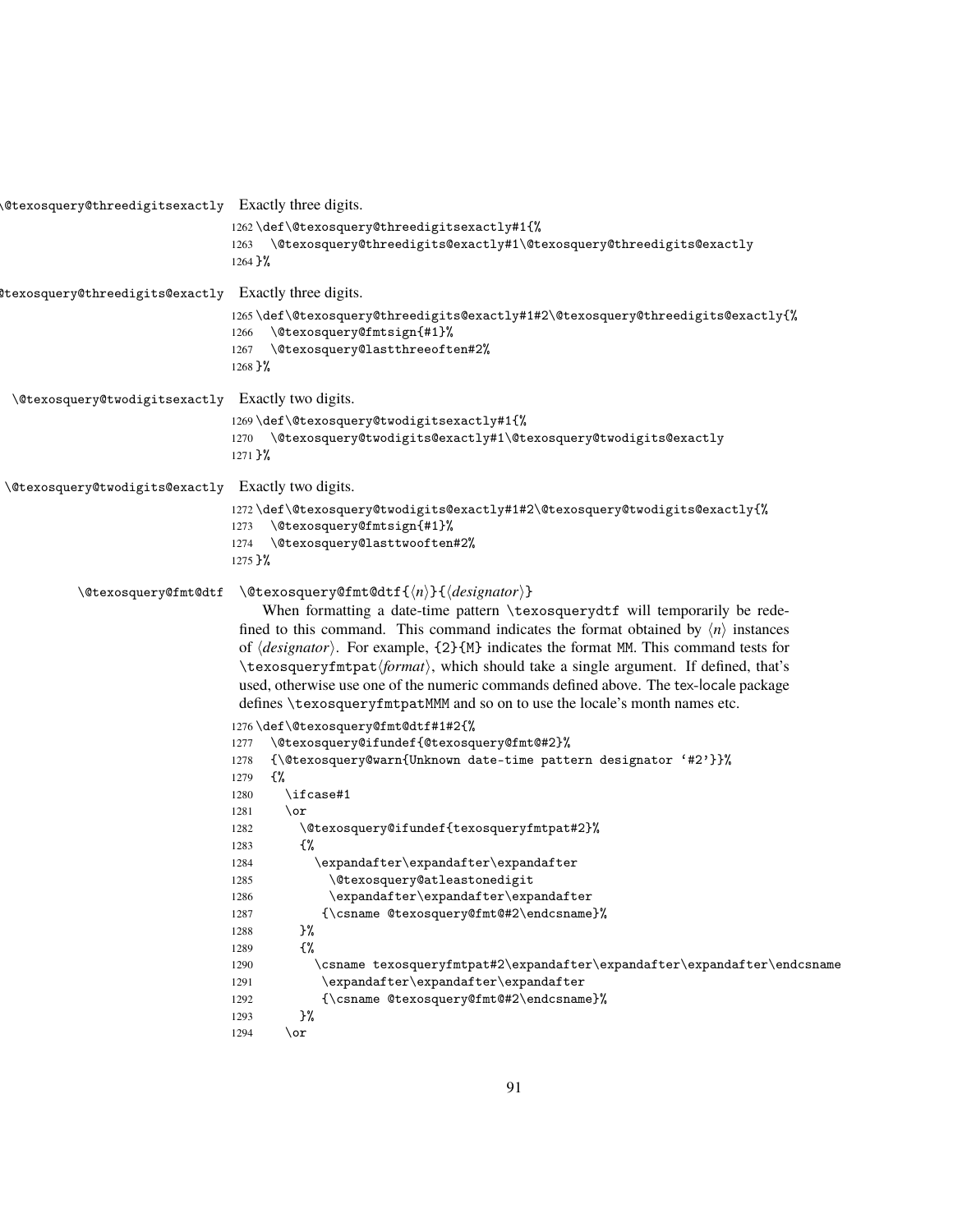| 1295     | \@texosquery@ifundef{texosqueryfmtpat#2#2}%                               |
|----------|---------------------------------------------------------------------------|
| 1296     | {%                                                                        |
| 1297     | $\verb \expandafter\expandafter\expandafter $                             |
| 1298     | <i><u><b>Netexosquery@twodigitsexactly</b></u></i>                        |
| 1299     | \expandafter\expandafter\expandafter                                      |
| 1300     | {\csname @texosquery@fmt@#2\endcsname}%                                   |
| 1301     | }%                                                                        |
| 1302     | {%                                                                        |
| 1303     | $\verb \csname texosqueryfmtpat#242\expandafter\expandafter\expandafter $ |
| 1304     | \endcsname \expandafter\expandafter\expandafter                           |
| 1305     | {\csname @texosquery@fmt@#2\endcsname}%                                   |
| 1306     | }‰                                                                        |
| 1307     | $\chi$                                                                    |
| 1308     | \@texosquery@ifundef{texosqueryfmtpat#2#2#2}%                             |
| 1309     | ₹%                                                                        |
| 1310     | \expandafter\expandafter\expandafter                                      |
| 1311     | \@texosquery@threedigitsexactly                                           |
| 1312     | \expandafter\expandafter\expandafter                                      |
| 1313     | {\csname @texosquery@fmt@#2\endcsname}%                                   |
| 1314     | }%                                                                        |
| 1315     | ₹%                                                                        |
| 1316     | \csname texosqueryfmtpat#2#2\expandafter\expandafter\expandafter\         |
| 1317     | \endcsname \expandafter\expandafter\expandafter                           |
| 1318     | {\csname @texosquery@fmt@#2\endcsname}%                                   |
| 1319     | }‰                                                                        |
| 1320     | \else                                                                     |
| 1321     | \@texosquery@ifundef{texosqueryfmtpat#2#2#2#2}%                           |
| 1322     | €%                                                                        |
| 1323     | \expandafter\expandafter\expandafter                                      |
| 1324     | <i><b>\@texosquery@atleastfourdigits</b></i>                              |
| 1325     | \expandafter\expandafter\expandafter                                      |
| 1326     | {\csname @texosquery@fmt@#2\endcsname}%                                   |
| 1327     | }%                                                                        |
| 1328     | €%                                                                        |
| 1329     | \csname texosqueryfmtpat#2#2#2#2\expandafter\expandafter\expandafter      |
| 1330     | \endcsname \expandafter\expandafter\expandafter                           |
| 1331     | {\csname @texosquery@fmt@#2\endcsname}%                                   |
| 1332     | }‰                                                                        |
| 1333     | \fi                                                                       |
| 1334     | }%                                                                        |
| $1335$ } |                                                                           |
|          |                                                                           |

Provide default commands for the time zone designators, since the time zone isn't supplied as a single integer.

|      | \texosqueryfmttimezonehr Allow for -0 so append 1 to hour in test. |
|------|--------------------------------------------------------------------|
|      | 1336 \def \texosqueryfmttimezonehr#1{%                             |
| 1337 | \ifnum#11<0\@texosquery@fmtminus                                   |
| 1338 | $\ifnum#1>-10 0\iflimberr-#1$                                      |
| 1339 | \else                                                              |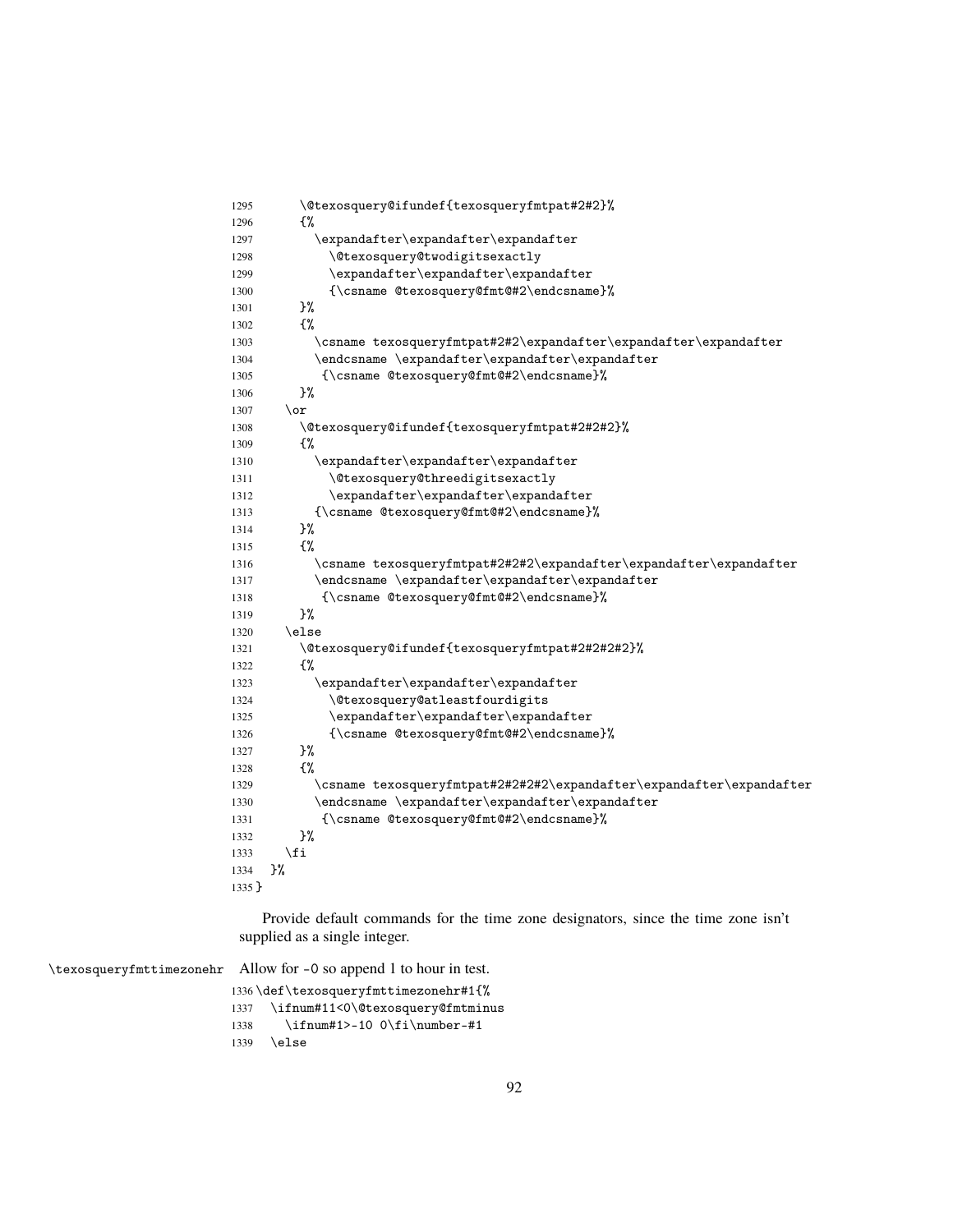|                             | $+\ifnum#1<10 0\fi\number#1$<br>1340                                                                          |
|-----------------------------|---------------------------------------------------------------------------------------------------------------|
|                             | \fi<br>1341<br>$1342$ }                                                                                       |
|                             |                                                                                                               |
| \texosqueryfmttimezonenumhr | Like the above, but don't zero-pad or prefix with plus sign.                                                  |
|                             | 1343 \def \texosqueryfmttimezonenumhr#1{%                                                                     |
|                             | \ifnum#11<0\@texosquery@fmtminus<br>1344                                                                      |
|                             | $\number-#1$<br>1345                                                                                          |
|                             | \else<br>1346                                                                                                 |
|                             | \number#1<br>1347                                                                                             |
|                             | \fi<br>1348                                                                                                   |
|                             | $1349$ }                                                                                                      |
| \texosqueryfmttimezonemin   |                                                                                                               |
|                             | 1350\def\texosqueryfmttimezonemin#1{%                                                                         |
|                             | \ifnum#1<10 0\fi\number#1<br>1351                                                                             |
|                             | $1352$ }                                                                                                      |
| \@texosquery@firstoffour    |                                                                                                               |
|                             | 1353\def\@texosquery@firstoffour#1#2#3#4{#1}                                                                  |
|                             |                                                                                                               |
| \@texosquery@secondoffour   |                                                                                                               |
|                             | 1354 \def \@texosquery@secondoffour#1#2#3#4{#2}                                                               |
| \@texosquery@thirdoffour    |                                                                                                               |
|                             | 1355\def\@texosquery@thirdoffour#1#2#3#4{#3}                                                                  |
|                             |                                                                                                               |
| \@texosquery@fourthoffour   |                                                                                                               |
|                             | 1356\def\@texosquery@fourthoffour#1#2#3#4{#4}                                                                 |
| \texosqueryshorttimezone    | Maps id to short time zone display name. This will need redefining as appropriate. The                        |
|                             | default simply expands to the ID. Mappings can be obtained for a particular locale using                      |
|                             | the $-Z$ or $-z$ ime-zones action.                                                                            |
|                             | 1357\def\texosqueryshorttimezone#1{#1}                                                                        |
| \texosqueryshortdstzone     | Maps id to short daylight saving time zone display name. This will need redefining as                         |
|                             | appropriate. The default simply expands to the ID followed by (DST).                                          |
|                             | 1358\def\texosqueryshortdstzone#1{#1 (DST)}                                                                   |
|                             |                                                                                                               |
|                             | \texosquerylongtimezone Maps id to long time zone display name. This will need redefining as appropriate. The |
|                             | default simply expands to the ID.                                                                             |
|                             | 1359\def\texosquerylongtimezone#1{#1}                                                                         |
| \texosquerylongdstzone      | Maps id to long daylight saving time zone display name. This will need redefining as                          |
|                             | appropriate. The default simply expands to the ID followed by (DST).                                          |
|                             | 1360\def\texosquerylongdstzone#1{#1 (DST)}                                                                    |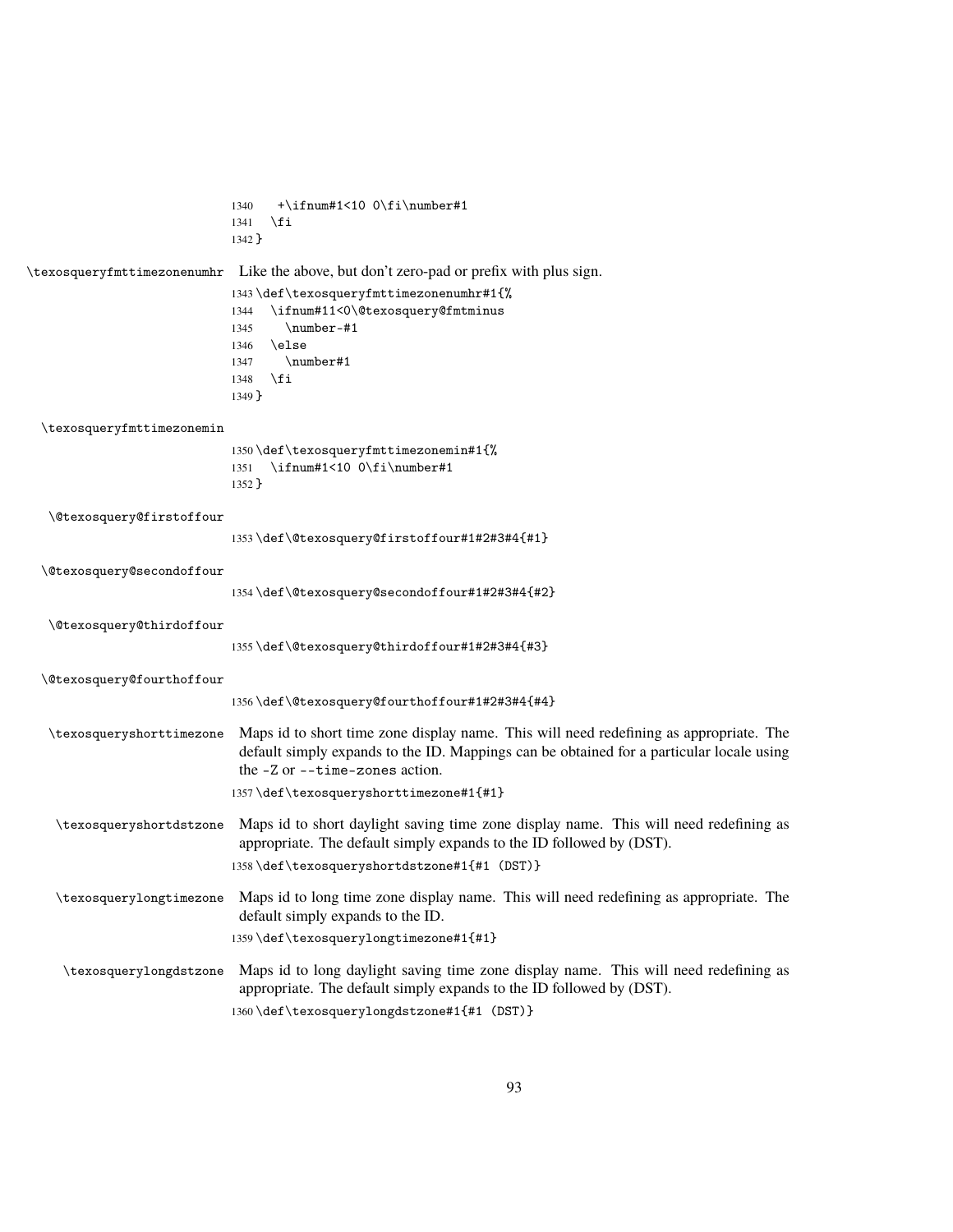\texosquerytimesep \def\texosquerytimesep{:} \texosqueryfmtpatz Default time zone format for z designator. \def\texosqueryfmtpatz#1{% \expandafter\ifnum\@texosquery@fourthoffour#1=0 \expandafter\texosqueryshorttimezone\expandafter{\@texosquery@thirdoffour#1}% \else \expandafter\texosqueryshortdstzone\expandafter{\@texosquery@thirdoffour#1}% \fi } \texosqueryfmtpatzz Default time zone format for zz designator. \def\texosqueryfmtpatzz#1{% \expandafter\ifnum\@texosquery@fourthoffour#1=0 \expandafter\texosqueryshorttimezone\expandafter{\@texosquery@thirdoffour#1}% \else \expandafter\texosqueryshortdstzone\expandafter{\@texosquery@thirdoffour#1}% \fi } \texosqueryfmtpatzzz Default time zone format for zzz designator. \def\texosqueryfmtpatzzz#1{% \expandafter\ifnum\@texosquery@fourthoffour#1=0 \expandafter\texosquerylongtimezone\expandafter{\@texosquery@thirdoffour#1}% \else \expandafter\texosquerylongdstzone\expandafter{\@texosquery@thirdoffour#1}% \fi } \texosqueryfmtpatzzzz Default time zone format for zzzz designator. \def\texosqueryfmtpatzzzz#1{% \expandafter\ifnum\@texosquery@fourthoffour#1=0 \expandafter\texosquerylongtimezone\expandafter{\@texosquery@thirdoffour#1}% \else \expandafter\texosquerylongdstzone\expandafter{\@texosquery@thirdoffour#1}% \fi } \texosqueryfmtpatZ Default time zone format for Z designator. \def\texosqueryfmtpatZ#1{% \expandafter\texosqueryfmttimezonehr\expandafter {\@texosquery@firstoffour#1}% \expandafter\texosqueryfmttimezonemin\expandafter {\@texosquery@secondoffour#1}% } \texosqueryfmtpatZZ Default time zone format for ZZ designator. \def\texosqueryfmtpatZZ#1{%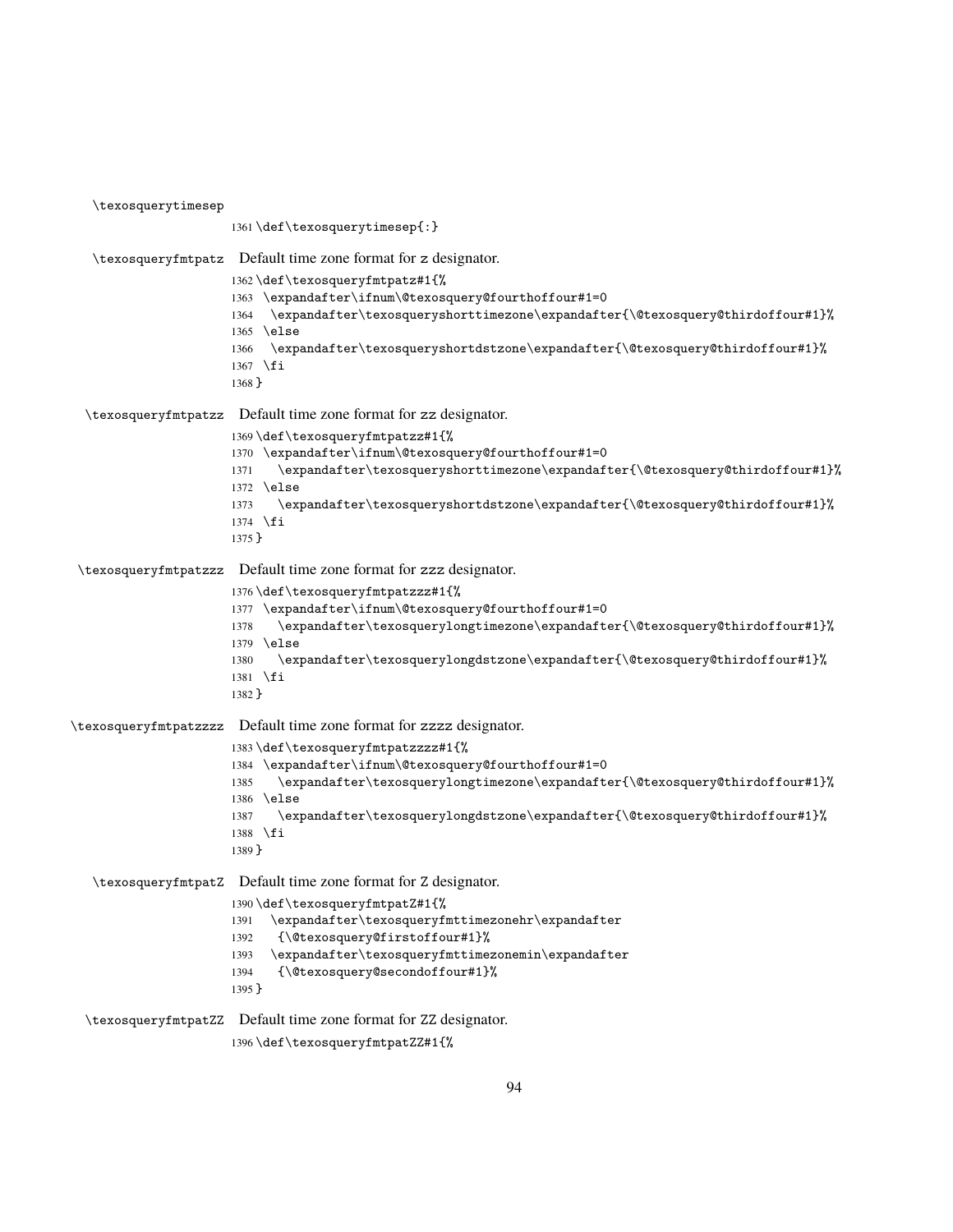```
1397 \expandafter\texosqueryfmttimezonehr\expandafter
                      1398 {\@texosquery@firstoffour#1}%
                      1399 \expandafter\texosqueryfmttimezonemin\expandafter
                      1400 {\@texosquery@secondoffour#1}%
                      1401 }
\texosqueryfmtpatZZZ Default time zone format for ZZZ designator.
                      1402 \def\texosqueryfmtpatZZZ#1{%
                      1403 \expandafter\texosqueryfmttimezonehr\expandafter
                      1404 {\@texosquery@firstoffour#1}%
                      1405 \expandafter\texosqueryfmttimezonemin\expandafter
                      1406 {\@texosquery@secondoffour#1}%
                      1407 }
\texosqueryfmtpatZZZZ Default time zone format for ZZZZ designator.
                      1408 \def\texosqueryfmtpatZZZZ#1{%
                      1409 \expandafter\texosqueryfmttimezonehr\expandafter
                      1410 {\@texosquery@firstoffour#1}%
                      1411 \expandafter\texosqueryfmttimezonemin\expandafter
                      1412 {\@texosquery@secondoffour#1}%
                      1413 }
   \texosqueryfmtpatX Default time zone format for X designator.
                      1414 \def\texosqueryfmtpatX#1{%
                      1415 \expandafter\texosqueryfmttimezonehr\expandafter
                      1416 {\@texosquery@firstoffour#1}%
                      1417 \texosquerytimesep
                      1418 \expandafter\texosqueryfmttimezonemin\expandafter
                      1419 {\@texosquery@secondoffour#1}%
                      1420 }
  \texosqueryfmtpatXX Default time zone format for XX designator.
                      1421 \def\texosqueryfmtpatXX#1{%
                      1422 \expandafter\texosqueryfmttimezonehr\expandafter
                      1423 {\@texosquery@firstoffour#1}%
                      1424 \texosquerytimesep
                      1425 \expandafter\texosqueryfmttimezonemin\expandafter
                      1426 {\@texosquery@secondoffour#1}%
                      1427 }
\texosqueryfmtpatXXX Default time zone format for XXX designator.
                      1428 \def\texosqueryfmtpatXXX#1{%
                      1429 \expandafter\texosqueryfmttimezonehr\expandafter
                      1430 {\@texosquery@firstoffour#1}%
                      1431 \texosquerytimesep
                      1432 \expandafter\texosqueryfmttimezonemin\expandafter
                      1433 {\@texosquery@secondoffour#1}%
                      1434 }
```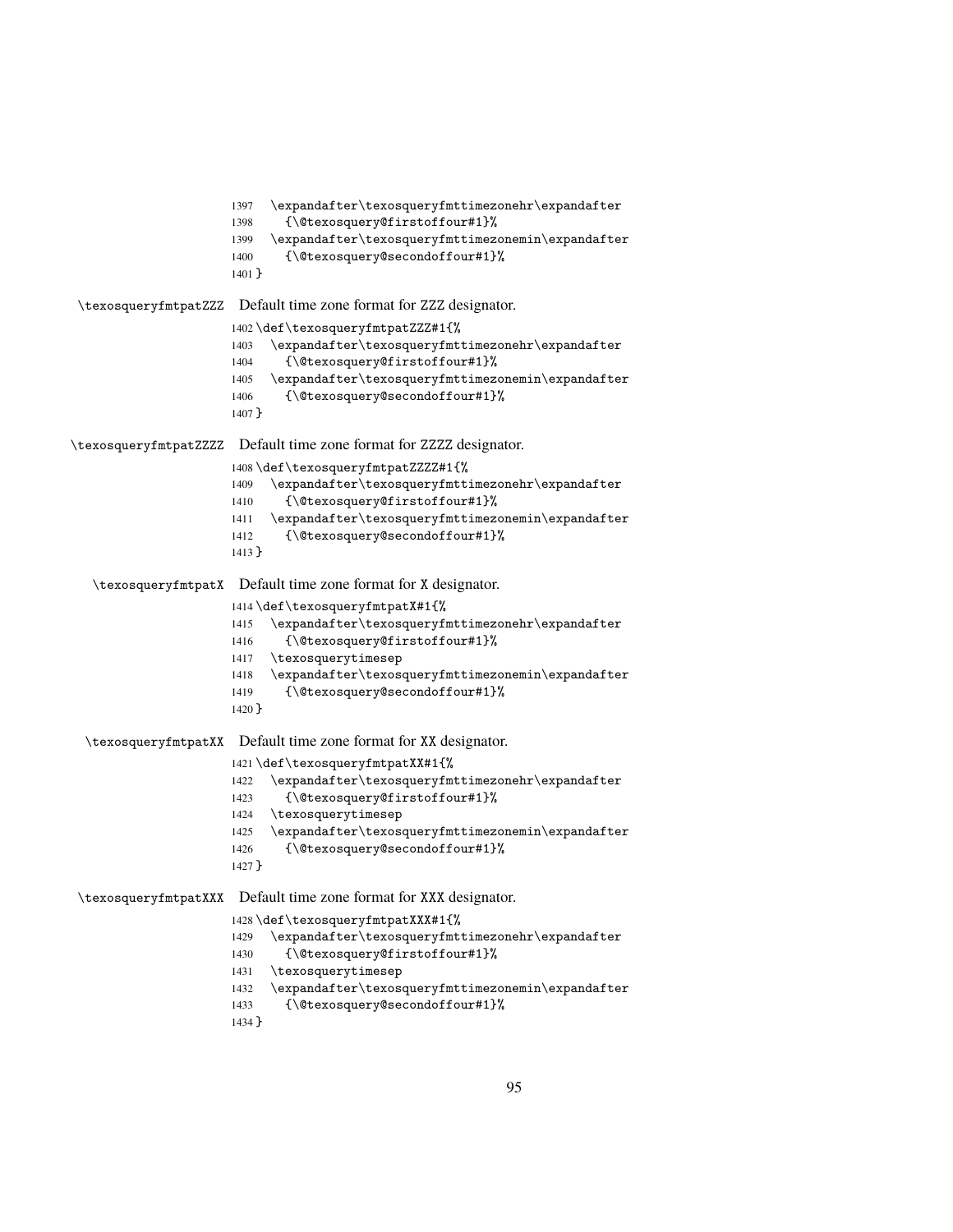|                      | \texosqueryfmtpatXXXX Default time zone format for XXXX designator.                                                                                                                                                                                                                                                                                                                                                                                                                                                                                                                                                                                                                                                                                                                   |  |
|----------------------|---------------------------------------------------------------------------------------------------------------------------------------------------------------------------------------------------------------------------------------------------------------------------------------------------------------------------------------------------------------------------------------------------------------------------------------------------------------------------------------------------------------------------------------------------------------------------------------------------------------------------------------------------------------------------------------------------------------------------------------------------------------------------------------|--|
|                      | 1435 \def \texosqueryfmtpatXXXX#1{%<br>\expandafter\texosqueryfmttimezonehr\expandafter<br>1436<br>{\@texosquery@firstoffour#1}%<br>1437<br>\texosquerytimesep<br>1438<br>\expandafter\texosqueryfmttimezonemin\expandafter<br>1439<br>{\@texosquery@secondoffour#1}%<br>1440<br>$1441$ }                                                                                                                                                                                                                                                                                                                                                                                                                                                                                             |  |
|                      | \texosqueryfmtpata Default am/pm designator for the a designator.                                                                                                                                                                                                                                                                                                                                                                                                                                                                                                                                                                                                                                                                                                                     |  |
|                      | 1442 \def \texosqueryfmtpata#1{%<br>1443 \ifnum#1=0 AM\else PM\fi<br>1444 }                                                                                                                                                                                                                                                                                                                                                                                                                                                                                                                                                                                                                                                                                                           |  |
|                      | \texosqueryfmtpataa Default am/pm for the aa designator. Just make it the same as the a designator.                                                                                                                                                                                                                                                                                                                                                                                                                                                                                                                                                                                                                                                                                   |  |
|                      | 1445\def\texosqueryfmtpataa{\texosqueryfmtpata}                                                                                                                                                                                                                                                                                                                                                                                                                                                                                                                                                                                                                                                                                                                                       |  |
|                      | \texosqueryfmtpataaa Default am/pm for the aaa designator. Just make it the same as the a designator.                                                                                                                                                                                                                                                                                                                                                                                                                                                                                                                                                                                                                                                                                 |  |
|                      | 1446\def\texosqueryfmtpataaa{\texosqueryfmtpata}                                                                                                                                                                                                                                                                                                                                                                                                                                                                                                                                                                                                                                                                                                                                      |  |
|                      | \texosqueryfmtpataaaa Default am/pm for the aaaa designator. Just make it the same as the a designator.<br>1447\def\texosqueryfmtpataaaa{\texosqueryfmtpata}                                                                                                                                                                                                                                                                                                                                                                                                                                                                                                                                                                                                                          |  |
|                      | \texosqueryfmtpatG Default era designator for the G designator.<br>1448 \def \texosqueryfmtpatG#1{%<br>1449 \ifnum#1=1 AD\else BC\fi<br>$1450$ }                                                                                                                                                                                                                                                                                                                                                                                                                                                                                                                                                                                                                                      |  |
|                      | \texosqueryfmtpatGG Default era for the GG designator. Just make it the same as the G designator.<br>1451\def\texosqueryfmtpatGG{\texosqueryfmtpatG}                                                                                                                                                                                                                                                                                                                                                                                                                                                                                                                                                                                                                                  |  |
|                      | \texosqueryfmtpatGGG Default era for the GGG designator. Just make it the same as the G designator.<br>1452\def\texosqueryfmtpatGGG{\texosqueryfmtpatG}                                                                                                                                                                                                                                                                                                                                                                                                                                                                                                                                                                                                                               |  |
|                      | \texosqueryfmtpatGGGG Default era for the GGGG designator. Just make it the same as the G designator.<br>1453\def\texosqueryfmtpatGGGG{\texosqueryfmtpatG}                                                                                                                                                                                                                                                                                                                                                                                                                                                                                                                                                                                                                            |  |
|                      | 3.1.5 Applying Numeric Patterns                                                                                                                                                                                                                                                                                                                                                                                                                                                                                                                                                                                                                                                                                                                                                       |  |
| \texosqueryfmtnumber | \texosqueryfmtnumber{\pattern\}{\\int\}}{\frac\}}{\mantissa\}<br>General purpose low-level number formatting command. The first argument $\langle pattern \rangle$<br>is the pattern. The other arguments are unformatted integers and must be present and not<br>exceed 10 digits each. The $\langle frac \rangle$ part must not start with a sign. The minus sign should<br>go at the start of $\langle int \rangle$ for negative numbers. The plus sign is optional for positive $\langle int \rangle$ or<br>$\langle$ <i>mantissa</i> $\rangle$ and not permitted in $\langle$ <i>frac</i> $\rangle$ . The arguments may each be the actual numerical<br>value or be a single control sequence whose replacement text is the value. Avoid anything<br>more complicated than that. |  |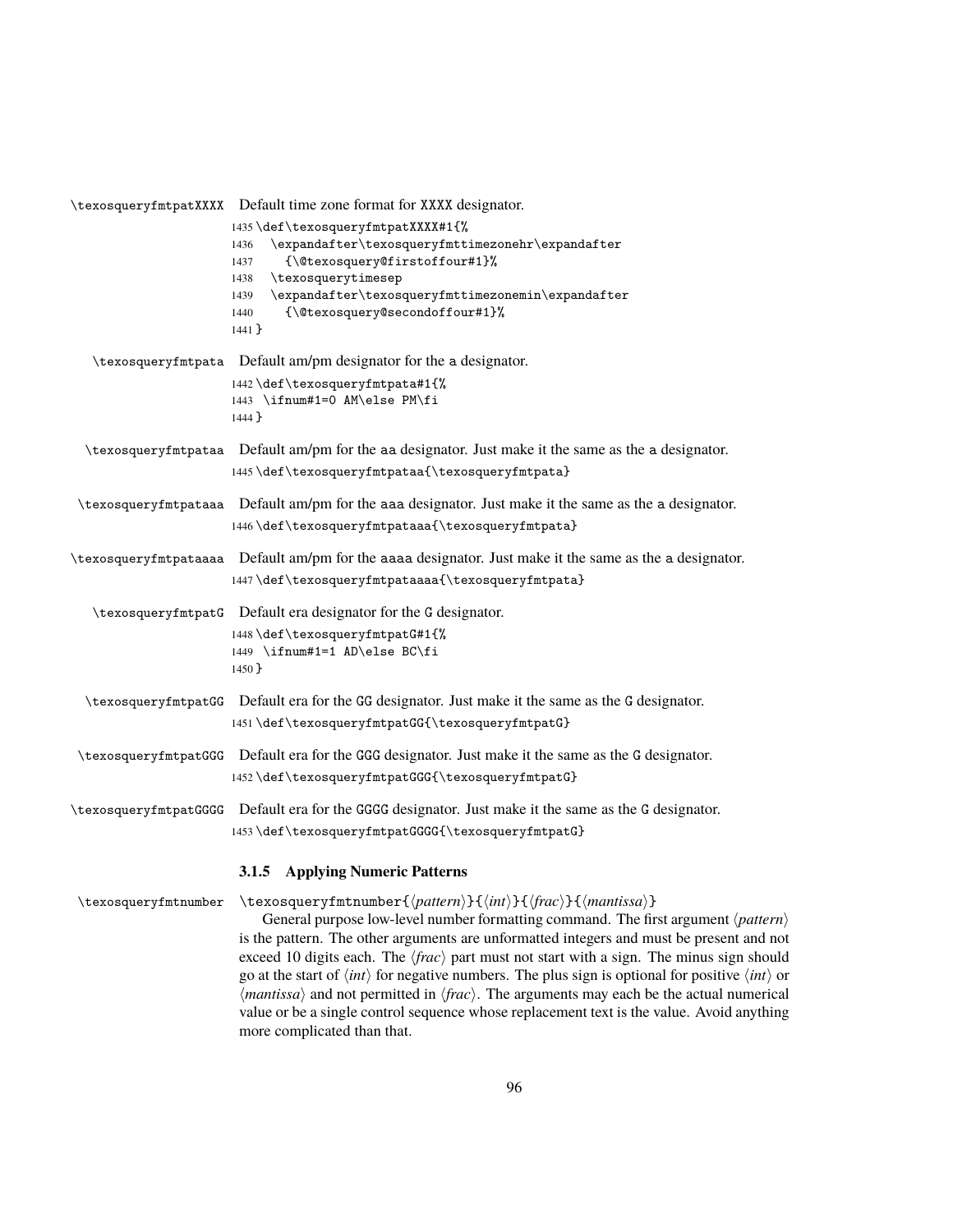This package doesn't provide a higher level command that can split a number into integer, fractional and mantissa parts.

\def\texosqueryfmtnumber#1#2#3#4{%

\begingroup

```
1456 \let\texosquerypatstr\texosquerypatfmtstr
```
\let\texosquerypatquote\texosquerypatfmtquote

- \let\texosquerypatplusminus\texosquerypatfmt@plusminus
- \let\texosquerypatnum\texosquerypatfmt@num

\let\texosquerypatsinum\texosquerypatfmt@sinum

\let\texosquerypatdec\texosquerypatfmt@dec

\let\texosquerypatprefixcurrency\texosquery@patfmt@prefixcurrency

```
1463 \let\texosquerypatprefixicurrency\texosquery@patfmt@prefixicurrency
```
- \let\texosquerypatsuffixcurrency\texosquery@patfmt@suffixcurrency
- \let\texosquerypatsuffixicurrency\texosquery@patfmt@suffixicurrency
- \let\texosquerypatdigit\texosquerypatfmt@digit

```
1467 \let\texosquerypatdigitnozero\texosquerypatfmt@digitnozero
```

```
1468 \let\texosquerypatgroupsep\texosquerypatfmt@groupsep
```
\let\texosquerypatprefixpercent\texosquery@patfmt@prefixpercent

\let\texosquerypatsuffixpercent\texosquery@patfmt@suffixpercent

\let\texosquerypatprefixpermill\texosquery@patfmt@prefixpermill

```
1472 \let\texosquerypatsuffixpermill\texosquery@patfmt@suffixpermill
```
\let\texosquerypatminus\@texosquerypat@numfmt@sign

```
1474 \let\texosquerypatfmt@decsep\texosquerypatfmtdecsep
```
Allow for negative zero in the  $\langle int \rangle$  part. To avoid overflow, first check for 0 and then append 1 to the number to catch -0.

| 1475 | \edef\@texosquery@sgn{%            |
|------|------------------------------------|
| 1476 | $\binom{1 + 2}{2}$                 |
| 1477 | \expandafter\ifnum#21<0 -\else+\fi |
| 1478 | \else                              |
| 1479 | \ifnum#2<0 -\else+\fi              |
| 1480 | \fi                                |
| 1481 | ን%                                 |

Allow for arguments passed as control sequences that expand to a number.

```
1482 \edef\@texosquery@int{\expandafter\@texosquery@paddigits
```

```
1483 \expandafter{\number#2}}%
```
\let\@texosquery@si@int\@texosquery@int

Can't use \number here as we'll lose any leading zeros.

| 1485 | \edef\@texosquery@frac{\expandafter\@texosquery@paddigits@trailing |
|------|--------------------------------------------------------------------|
| 1486 | \expandafter{#3}}%                                                 |
| 1487 | \let\@texosquery@si@frac\@texosquery@frac                          |
| 1488 | \edef\@texosquery@mantissa{\expandafter\@texosquery@paddigits      |
| 1489 | \expandafter{\number#4}}%                                          |
|      | Is the mantissa non-zero?                                          |
| 1490 | \ifnum#4=0\relax                                                   |

 $\lambda$ else

```
1492 \expandafter\ifx\@texosquery@sgn-%
```

```
1493 \edef\@texosquery@int{\expandafter
```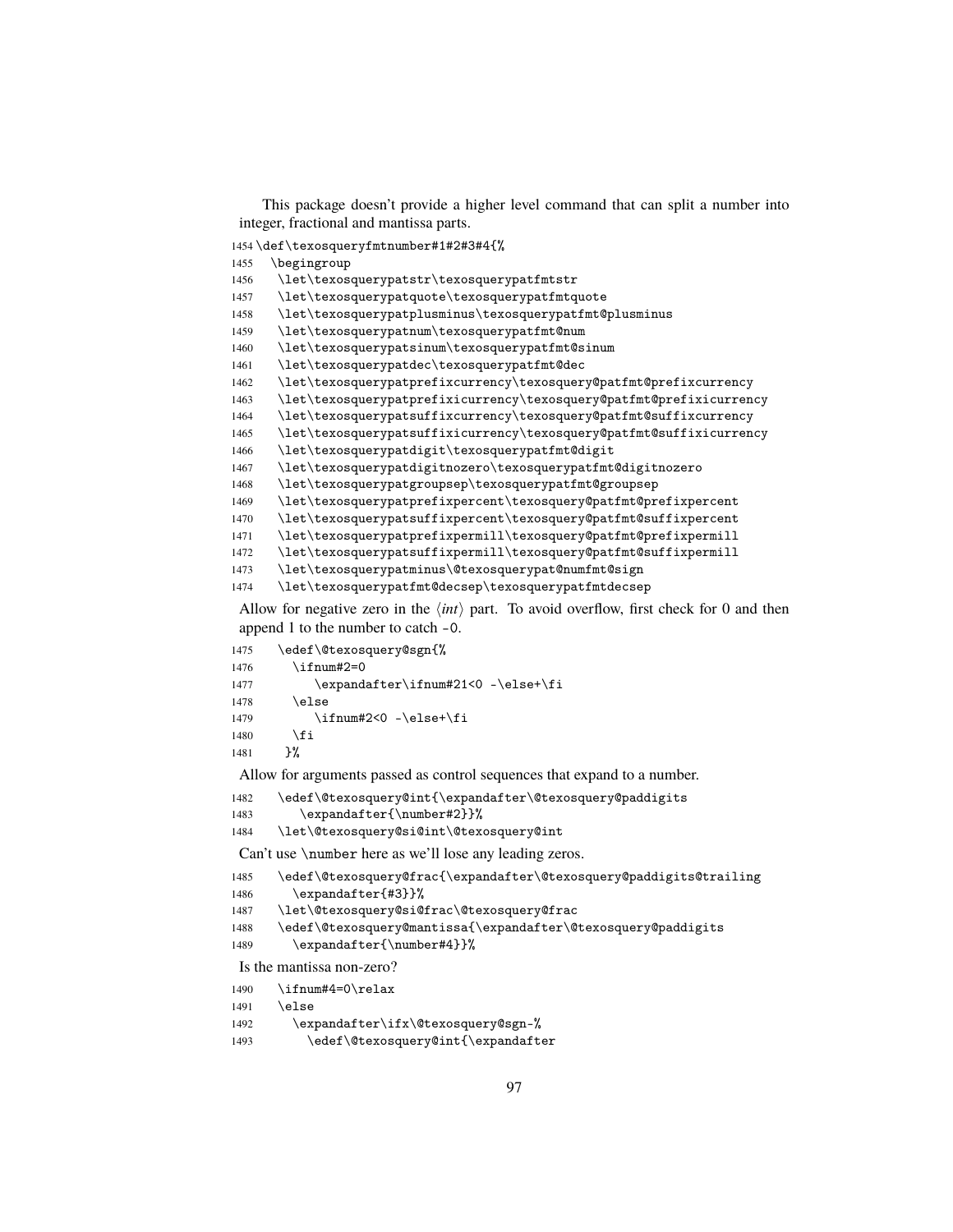\@texosquery@paddigits@pos\expandafter{\number-#2}}% 1495 \else \edef\@texosquery@int{\@texosquery@paddigits@pos{#2}}% 1497 \fi Shift. 1498 \ifnum#4<0 \expandafter\@texosquery@neg@shift\expandafter{\number-#4}% \else \@texosquery@pos@shift{#4}%  $1502 \qquad \text{if}$  \expandafter\ifx\@texosquery@sgn-% \edef\@texosquery@int{\expandafter\@texosquery@paddigits \expandafter{\number-\@texosquery@int}}% \else \edef\@texosquery@int{\expandafter\@texosquery@paddigits \expandafter{\number\@texosquery@int}}% \fi \edef\@texosquery@frac{\@texosquery@paddigits@trailing{\@texosquery@frac}}% \fi \edef\@texosquery@current{\expandafter\@texosquery@gobble\@texosquery@int}% \let\@texosquery@zerodigit\@texosquery@zerodigit@leading \expandafter\ifx\@texosquery@sgn-% \let\@texosquery@currentsign\texosquerypatfmtminus \else \let\@texosquery@currentsign\texosquerypatfmtplus \fi \@texosquery@digitindex=0\relax \let\@texosquery@patfmt@dosep\empty \@texosquery@digitfoundfalse #1% \endgroup }

\@texosquery@digitindex

\newcount\@texosquery@digitindex

## \if@texosquery@digitfound

\newif\if@texosquery@digitfound

Macros to shift the decimal place.

### \@texosquery@pos@shift

|      | 1527\def\@texosquery@pos@shift#1{%                      |
|------|---------------------------------------------------------|
| 1528 | $\backslash$ ifcase#1                                   |
| 1529 | \or                                                     |
| 1530 | \edef\@texosquery@int{%                                 |
| 1531 | \expandafter\@texosquery@lastnineoften\@texosquery@int\ |
| 1532 | \expandafter\@texosquery@firstoften\@texosquery@frac}%  |
| 1533 | \edef\@texosquery@frac{%                                |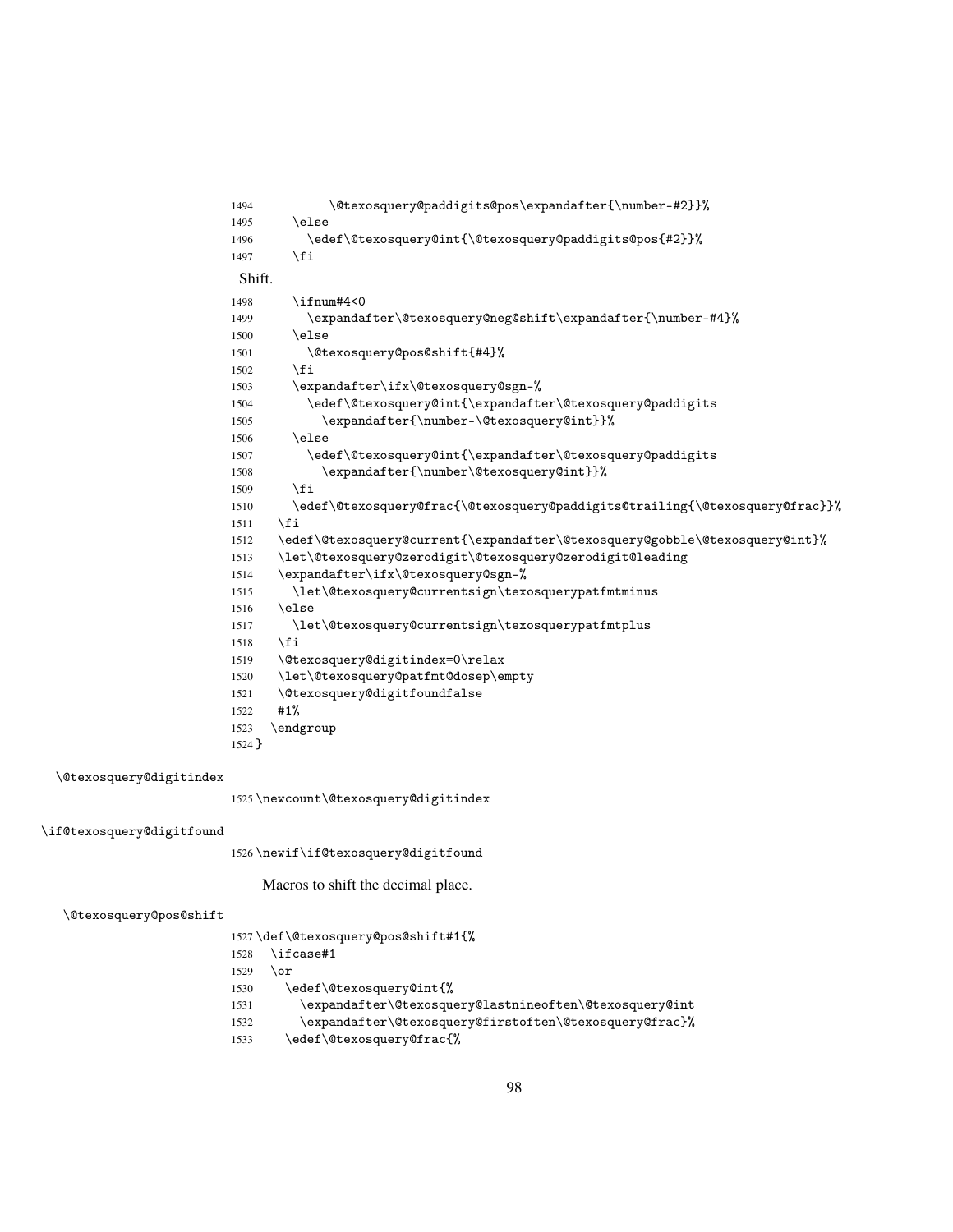```
1534 \expandafter\@texosquery@lastnineoften\@texosquery@frac
1535 }%
1536 \or
1537 \edef\@texosquery@int{%
1538 \expandafter\@texosquery@lasteightoften\@texosquery@int
1539 \expandafter\@texosquery@firsttwooften\@texosquery@frac}%
1540 \edef\@texosquery@frac{%
1541 \expandafter\@texosquery@lasteightoften\@texosquery@frac
1542 }%
1543 \or
1544 \edef\@texosquery@int{%
1545 \expandafter\@texosquery@lastsevenoften\@texosquery@int
1546 \expandafter\@texosquery@firstthreeoften\@texosquery@frac}%
1547 \edef\@texosquery@frac{%
1548 \expandafter\@texosquery@lastsevenoften\@texosquery@frac
1549 }%
1550 \text{ or}1551 \edef\@texosquery@int{%
1552 \expandafter\@texosquery@lastsixoften\@texosquery@int
1553 \expandafter\@texosquery@firstfouroften\@texosquery@frac}%
1554 \edef\@texosquery@frac{%
1555 \expandafter\@texosquery@lastsixoften\@texosquery@frac
1556 }%
1557 \or
1558 \edef\@texosquery@int{%
1559 \expandafter\@texosquery@lastfiveoften\@texosquery@int
1560 \expandafter\@texosquery@firstfiveoften\@texosquery@frac}%
1561 \edef\@texosquery@frac{%
1562 \expandafter\@texosquery@lastfiveoften\@texosquery@frac
1563 }%
1564 \or
1565 \edef\@texosquery@int{%
1566 \expandafter\@texosquery@lastfouroften\@texosquery@int
1567 \expandafter\@texosquery@firstsixoften\@texosquery@frac}%
1568 \edef\@texosquery@frac{%
1569 \expandafter\@texosquery@lastfouroften\@texosquery@frac
1570 }%
1571 \or1572 \edef\@texosquery@int{%
1573 \expandafter\@texosquery@lastthreeoften\@texosquery@int
1574 \expandafter\@texosquery@firstsevenoften\@texosquery@frac}%
1575 \edef\@texosquery@frac{%
1576 \expandafter\@texosquery@lastthreeoften\@texosquery@frac
1577 }%
1578 \or
1579 \edef\@texosquery@int{%
1580 \expandafter\@texosquery@lasttwooften\@texosquery@int
1581 \expandafter\@texosquery@firsteightoften\@texosquery@frac}%
1582 \edef\@texosquery@frac{%
```
\expandafter\@texosquery@lasttwooften\@texosquery@frac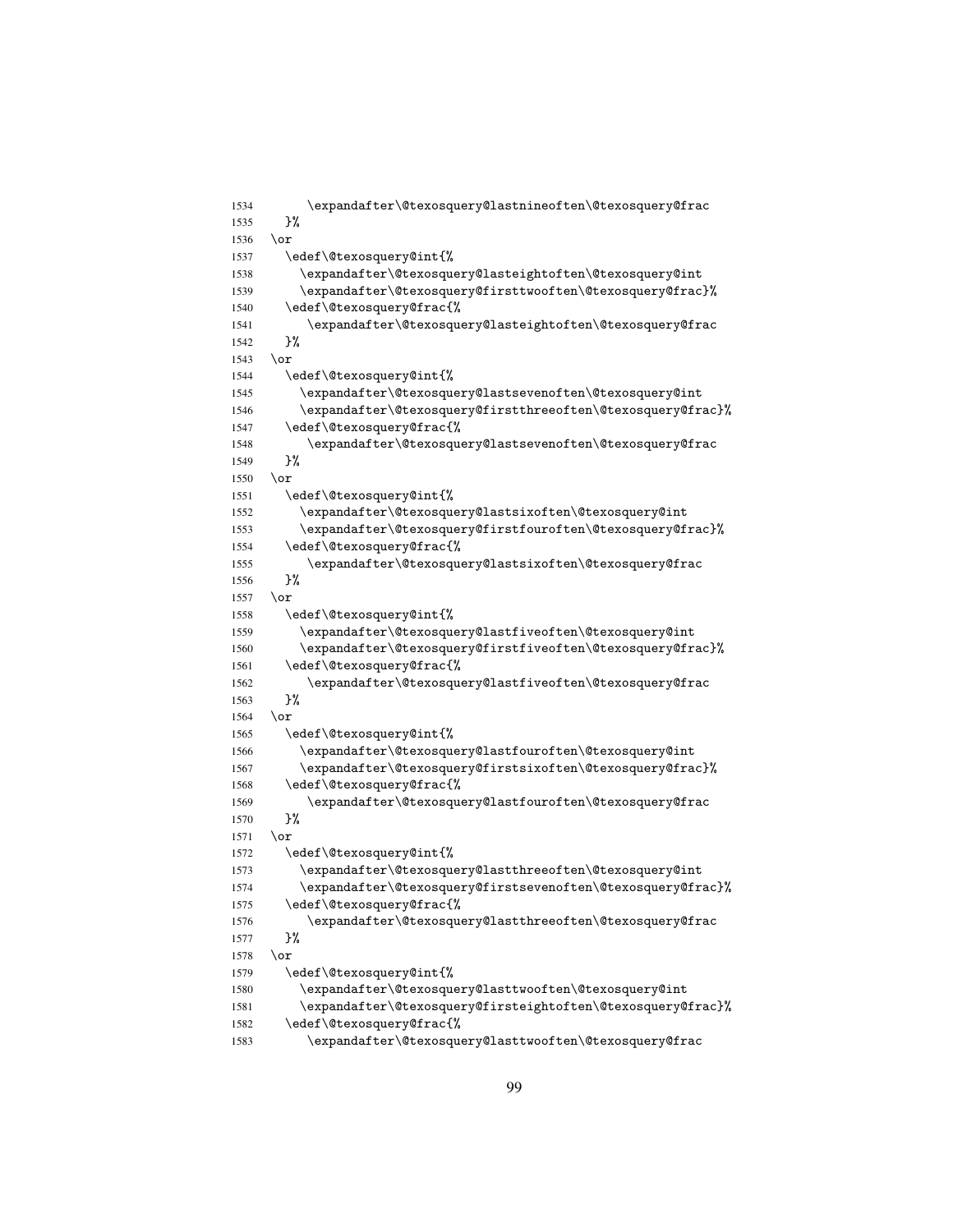```
1597 \def\@texosquery@neg@shift#1{%
1598 \ifcase#1
1599 \or
1600 \edef\@texosquery@frac{%
1601 \expandafter\@texosquery@lastoneoften\@texosquery@int
1602 \expandafter\@texosquery@firstnineoften\@texosquery@frac
1603 }%
1604 \edef\@texosquery@int{%
1605 \expandafter\@texosquery@firstnineoften\@texosquery@int
1606 }%
1607 \or
1608 \edef\@texosquery@frac{%
1609 \expandafter\@texosquery@lasttwooften\@texosquery@int
1610 \expandafter\@texosquery@firsteightoften\@texosquery@frac
1611 }%
1612 \edef\@texosquery@int{%
1613 \expandafter\@texosquery@firsteightoften\@texosquery@int
1614 }%
1615 \or
1616 \edef\@texosquery@frac{%
1617 \expandafter\@texosquery@lastthreeoften\@texosquery@int
1618 \expandafter\@texosquery@firstsevenoften\@texosquery@frac
1619 }%
1620 \edef\@texosquery@int{%
1621 \expandafter\@texosquery@firstsevenoften\@texosquery@int
1622 }%
1623 \or
1624 \edef\@texosquery@frac{%
1625 \expandafter\@texosquery@lastfouroften\@texosquery@int
1626 \expandafter\@texosquery@firstsixoften\@texosquery@frac
1627 }%
1628 \edef\@texosquery@int{%
1629 \expandafter\@texosquery@firstsixoften\@texosquery@int
```
\@texosquery@neg@shift

 \fi }

```
1584 }%
1585 \or
1586 \edef\@texosquery@int{%
1587 \expandafter\@texosquery@tenthoften\@texosquery@int
1588 \expandafter\@texosquery@firstnineoften\@texosquery@frac}%
1589 \edef\@texosquery@frac{%
1590 \expandafter\@texosquery@tenthoften\@texosquery@frac
1591 }%
1592 \or
1593 \let\@texosquery@int\@texosquery@frac
1594 \edef\@texosquery@frac{0}%
```
Anything larger will require scientific notation. Hopefully the pattern supports this.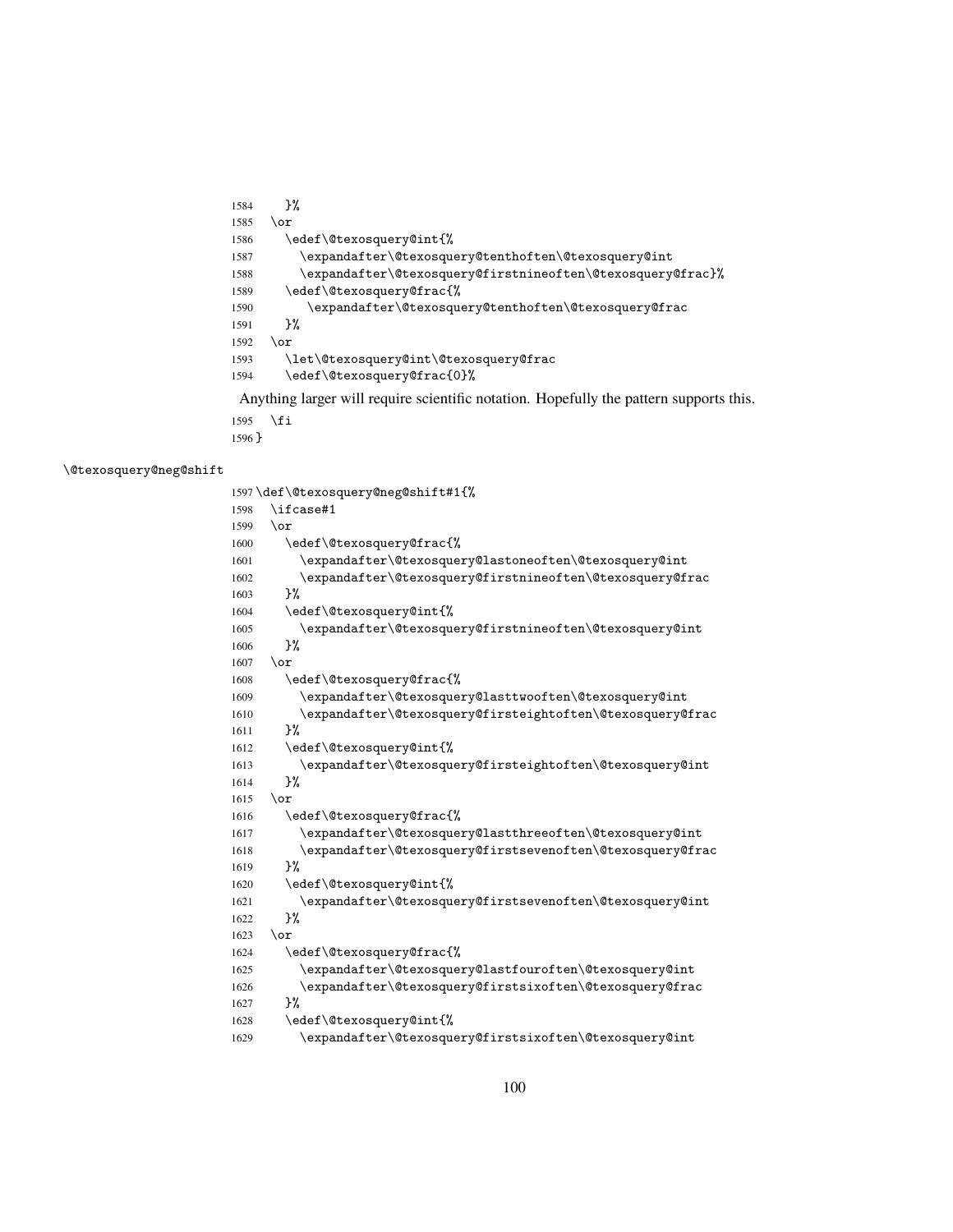```
1630 }%
1631 \or
1632 \edef\@texosquery@frac{%
1633 \expandafter\@texosquery@lastfiveoften\@texosquery@int
1634 \expandafter\@texosquery@firstfiveoften\@texosquery@frac
1635 }%
1636 \edef\@texosquery@int{%
1637 \expandafter\@texosquery@firstfiveoften\@texosquery@int
1638 }%
1639 \or
1640 \edef\@texosquery@frac{%
1641 \expandafter\@texosquery@lastsixoften\@texosquery@int
1642 \expandafter\@texosquery@firstfouroften\@texosquery@frac
1643 }%
1644 \edef\@texosquery@int{%
1645 \expandafter\@texosquery@firstfouroften\@texosquery@int
1646
1647 \or
1648 \edef\@texosquery@frac{%
1649 \expandafter\@texosquery@lastsevenoften\@texosquery@int
1650 \expandafter\@texosquery@firstthreeoften\@texosquery@frac
1651 }%
1652 \edef\@texosquery@int{%
1653 \expandafter\@texosquery@firstthreeoften\@texosquery@int
1654 }%
1655 \or
1656 \edef\@texosquery@frac{%
1657 \expandafter\@texosquery@lasteightoften\@texosquery@int
1658 \expandafter\@texosquery@firsttwooften\@texosquery@frac
1659 }%
1660 \edef\@texosquery@int{%
1661 \expandafter\@texosquery@firsttwooften\@texosquery@int
1662 }%
1663 \or
1664 \edef\@texosquery@frac{%
1665 \expandafter\@texosquery@lastnineoften\@texosquery@int
1666 \expandafter\@texosquery@firstoften\@texosquery@frac
1667 }%
1668 \edef\@texosquery@int{%
1669 \expandafter\@texosquery@firstoften\@texosquery@int
1670 }%
1671 \or
1672 \edef\@texosquery@frac{\@texosquery@int\@texosquery@frac}%
1673 \edef\@texosquery@int{0}%
Anything beyond this will require scientific notation. Hopefully the pattern supports it.
1674 \fi
```
}

\@texosquerypat@numfmt@sign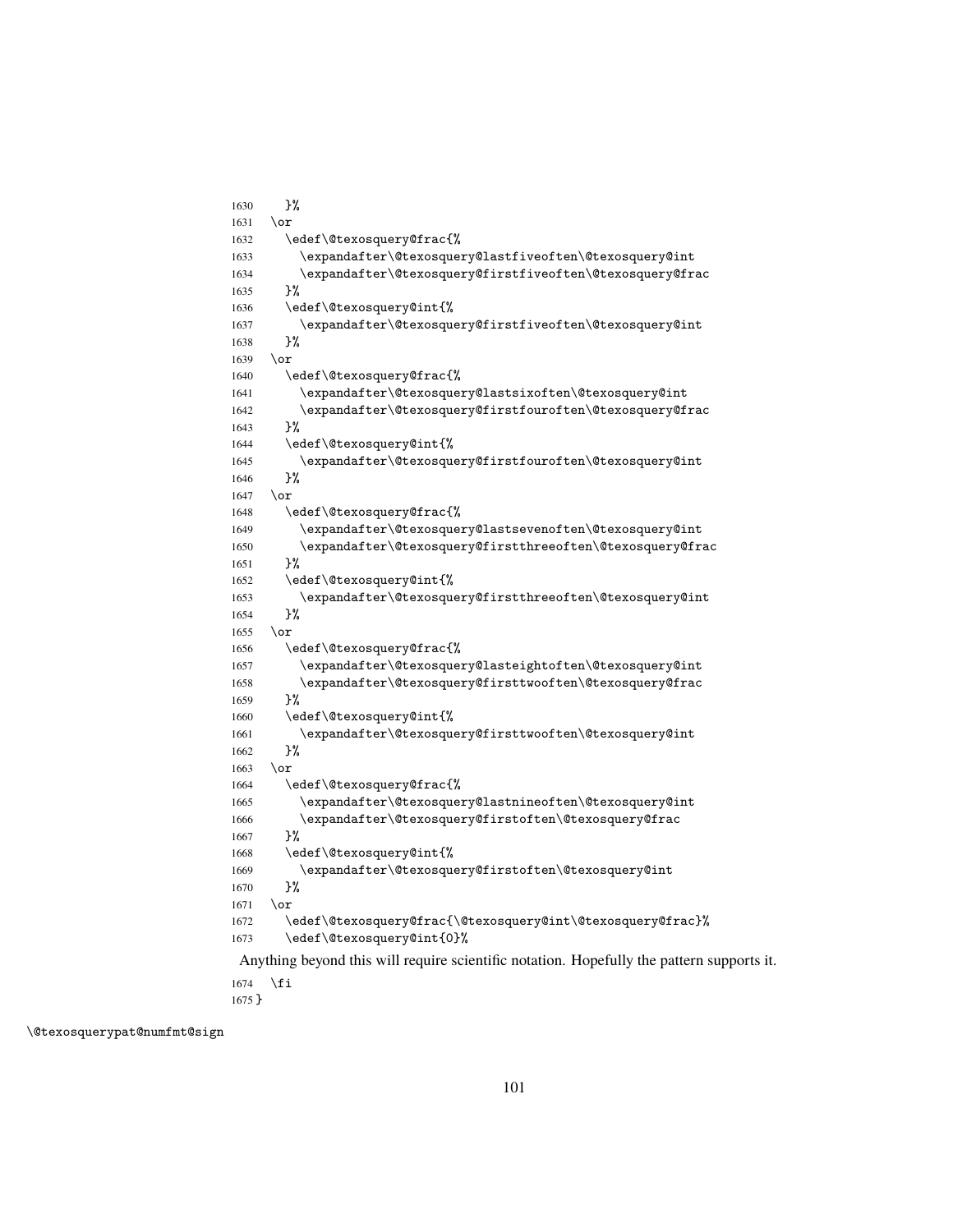\def\@texosquerypat@numfmt@sign{% \@texosquery@currentsign \let\@texosquery@currentsign\empty } \texosquerypatfmtstr \def\texosquerypatfmtstr#1{#1} \texosquerypatfmtquote \def\texosquerypatfmtquote{'} \texosquerypatfmt@plusminus \def\texosquerypatfmt@plusminus#1#2{% \edef\@texosquery@current{\expandafter\@texosquery@gobble\@texosquery@int}% \@texosquery@digitindex=0\relax \let\@texosquery@patfmt@dosep\empty \@texosquery@digitfoundfalse \expandafter\ifx\@texosquery@sgn-% #2% \ifnum\@texosquery@digitindex=10 \else \@texosquery@invalidpattern{#2}%  $1692 \quad \text{if}$  \else #1% \ifnum\@texosquery@digitindex=10 \else \@texosquery@invalidpattern{#1}% \fi \fi } \texosquerypatfmt@num \def\texosquerypatfmt@num#1{#1} \texosquerypatfmtexp Exponent symbol. Change as appropriate. \def\texosquerypatfmtexp{E} \texosquerypatfmt@sinum \def\texosquerypatfmt@sinum#1#2{% \let\@texosquery@int\@texosquery@si@int

> \let\@texosquery@frac\@texosquery@si@frac \let\@texosquery@current\@texosquery@int

\ifnum\@texosquery@mantissa<0\relax

{\let\@texosquery@zerodigit\@texosquery@zerodigit@leading

\let\@texosquery@currentsign\texosquerypatfmtminus

#1%

\else

\texosquerypatfmtexp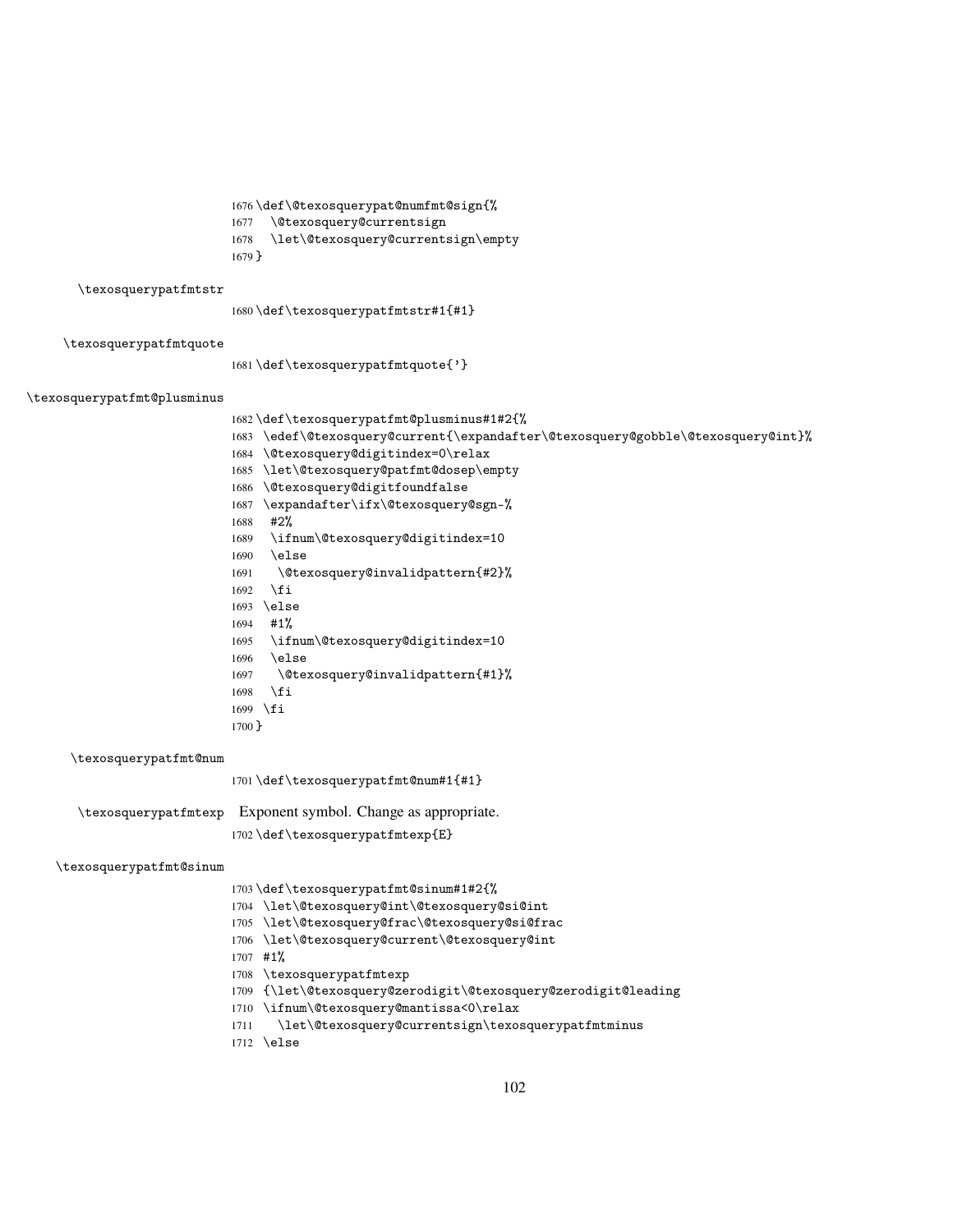|                         | \let\@texosquery@currentsign\texosquerypatfmtplus<br>1713                                  |
|-------------------------|--------------------------------------------------------------------------------------------|
|                         | $1714$ \fi                                                                                 |
|                         | 1715 \edef\@texosquery@current{\expandafter\@texosquery@gobble\@texosquery@mantissa}%      |
|                         | 1716 \@texosquery@digitindex=0\relax                                                       |
|                         | 1717 \let\@texosquery@patfmt@dosep\empty                                                   |
|                         | 1718 \@texosquery@digitfoundfalse                                                          |
|                         | $1719$ #2}}                                                                                |
| \texosquerypatfmtdecsep | Decimal separator. Change as appropriate.                                                  |
|                         | 1720\def\texosquerypatfmtdecsep{.}                                                         |
|                         | \texosquerypatfmtcurdecsep Currency decimal separator. Change as appropriate.              |
|                         |                                                                                            |
|                         | 1721\def\texosquerypatfmtcurdecsep{.}                                                      |
| \texosquerypatfmt@dec   |                                                                                            |
|                         | 1722 \def \texosquerypatfmt@dec#1#2{%                                                      |
|                         | 1723 \edef\@texosquery@current{\expandafter\@texosquery@gobble\@texosquery@int}%           |
|                         | 1724 \@texosquery@digitindex=0\relax                                                       |
|                         | 1725 \let\@texosquery@patfmt@dosep\empty                                                   |
|                         | 1726 \@texosquery@digitfoundfalse                                                          |
|                         | 1727 \let\@texosquery@zerodigit\@texosquery@zerodigit@leading                              |
|                         | $1728$ #1%                                                                                 |
|                         | 1729 \ifnum\@texosquery@digitindex=10                                                      |
|                         | $1730$ \else                                                                               |
|                         | \@texosquery@invalidpattern{#1}%<br>1731                                                   |
|                         | $1732$ \fi                                                                                 |
|                         | We can't display the decimal separator just yet as the pattern may not show any digits for |
|                         | the fractional part. So only do the separator just before the first digit.                 |
|                         | 1733 \let\@texosquery@patfmt@dosep\texosquerypatfmt@decsep                                 |
|                         | 1734 \let\@texosquery@current\@texosquery@frac                                             |
|                         | 1735 \@texosquery@digitindex=0\relax                                                       |
|                         | 1736 \@texosquery@digitfoundfalse                                                          |
|                         | 1737 \let\@texosquery@zerodigit\@texosquery@zerodigit@trailing                             |
|                         | 1738 \let\@texosquery@currentsign\empty                                                    |
|                         | 1739 #2%                                                                                   |
|                         | 1740 \ifnum\@texosquery@digitindex=10                                                      |
|                         | $1741$ \else                                                                               |
|                         |                                                                                            |
|                         | \@texosquery@invalidpattern{#2}%<br>1742                                                   |
|                         | $1743$ \fi<br>1744 }                                                                       |
|                         |                                                                                            |
| \texosquerypatfmtint    |                                                                                            |
|                         | 1745 \def \texosquerypatfmtint#1{%                                                         |
|                         | 1746 \edef\@texosquery@current{\expandafter\@texosquery@gobble\@texosquery@int}%           |
|                         | 1747 \@texosquery@digitindex=0\relax                                                       |
|                         | 1748 \@texosquery@digitfoundfalse                                                          |
|                         | 1749 \let\@texosquery@zerodigit\@texosquery@zerodigit@leading                              |
|                         | $1750$ #1%                                                                                 |

\ifnum\@texosquery@digitindex=10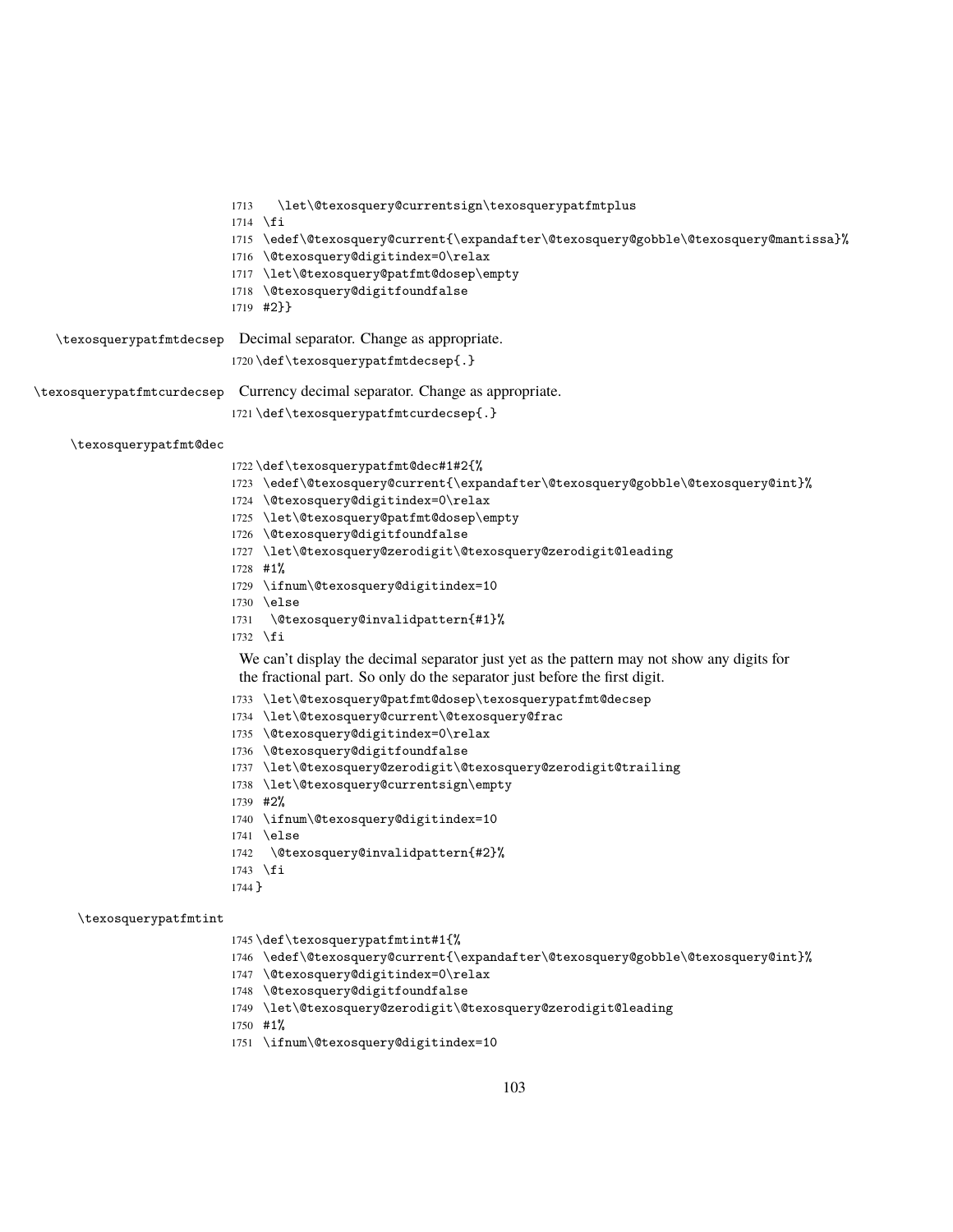- 1752 \else
- 1753 \@texosquery@invalidpattern{#1}%
- 1754  $\overline{f}$
- 1755 }

### \@texosquery@setpatdisplay

- 1756 \def\@texosquery@setpatdisplay{%
- 1757 \def\texosquerypatstr##1{'##1'}%
- 1758 \def\texosquerypatquote{''}%
- 1759 \def\texosquerypatplusminus##1##2{##1;##2}%
- 1760 \def\texosquerypatnum##1{##1}%
- 1761 \def\texosquerypatsinum##1##2{##1E##2}%
- 1762 \def\texosquerypatdec##1##2{##1.##2}%
- 1763 \def\texosquerypatprefixcurrency##1##2{##2 $x#1$ }%
- 1764 \def\texosquerypatprefixicurrency##1##2{##2000##1}%
- 1765 \def\texosquerypatsuffixcurrency##1##2{##1¤##2}%
- 1766 \def\texosquerypatsuffixicurrency##1##2{##1¤ $x$ ##2}% 1767 \def\texosquerypatdigit{0}%
- 1768 \def\texosquerypatdigitnozero{\#}%
- 1769 \def\texosquerypatminus{-}%
- 1770 \def\texosquerypatgroupsep{,}%
- 1771 \def\texosquerypatprefixpercent##1##2{##2\%##1}%
- 1772 \def\texosquerypatsuffixpercent##1##2{##1\%##2}%
- 1773 \def\texosquerypatprefixpermill##1##2{##2‰##1}%
- 1774 \def\texosquerypatsuffixpermill##1##2{##1‰##2}%
- 1775 \def\texosquerypatfmt@decsep{.}%
- 1776 }

#### \@texosquery@invalidpattern

|                                | 1777 \def \@texosquery@invalidpattern#1{%                                                                                                                                                                                                                                                                                                                                                                                                     |
|--------------------------------|-----------------------------------------------------------------------------------------------------------------------------------------------------------------------------------------------------------------------------------------------------------------------------------------------------------------------------------------------------------------------------------------------------------------------------------------------|
|                                | \begingroup<br>1778                                                                                                                                                                                                                                                                                                                                                                                                                           |
|                                | \@texosquery@setpatdisplay<br>1779                                                                                                                                                                                                                                                                                                                                                                                                            |
|                                | \@texosquery@err{10 digit specifiers expected in<br>1780                                                                                                                                                                                                                                                                                                                                                                                      |
|                                | numeric pattern #1. Found \number\@texosquery@digitindex}%<br>1781                                                                                                                                                                                                                                                                                                                                                                            |
|                                | {Each integer element of a numeric pattern must have exactly<br>1782                                                                                                                                                                                                                                                                                                                                                                          |
|                                | 10 digit specifiers (0 or $\{\#\}$ ) $\}$<br>1783                                                                                                                                                                                                                                                                                                                                                                                             |
|                                | \endgroup<br>1784                                                                                                                                                                                                                                                                                                                                                                                                                             |
|                                | $1785$ }                                                                                                                                                                                                                                                                                                                                                                                                                                      |
| \texosquerypatfmtcurrencysign  | Currency symbol. Redefine as appropriate.                                                                                                                                                                                                                                                                                                                                                                                                     |
|                                | 1786 \def \texosquerypatfmtcurrencysign{\\$}                                                                                                                                                                                                                                                                                                                                                                                                  |
| \texosquerypatfmticurrencysign | International currency symbol. There's no generic fallback that's independent of the input<br>encoding, so this uses a UTF-8 character on the assumption that if \textcurrency isn't<br>available (for example, through textcomp, then the user may be using X <sub>T</sub> T <sub>F</sub> X or LuaT <sub>F</sub> X).<br>If this isn't the case, and there's no UTF-8 support, then this command will need to be<br>redefined as appropriate. |

1787 \ifx\textcurrency\undefined

1788 \def\texosquerypatfmticurrencysign{ $\Omega$ }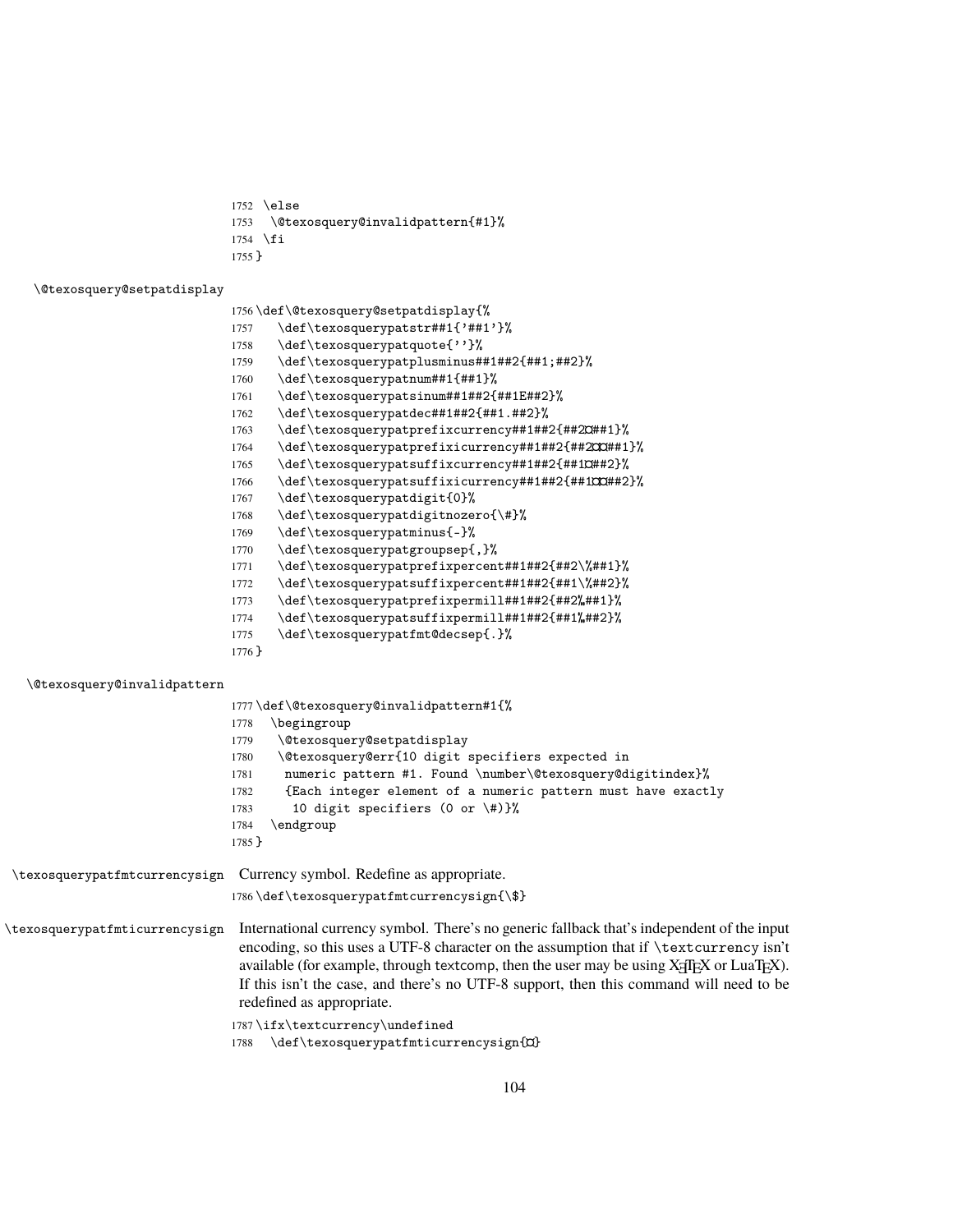\else \def\texosquerypatfmticurrencysign{\textcurrency}  $1791 \setminus fi$ exosquery@patfmt@prefixcurrency \def\texosquery@patfmt@prefixcurrency#1#2{% \let\texosquerypatfmt@decsep\texosquerypatfmtcurdecsep #2\texosquerypatfmtcurrencysign#1% } \texosquery@patfmt@prefixicurrency \def\texosquery@patfmt@prefixicurrency#1#2{% \let\texosquerypatfmt@decsep\texosquerypatfmtcurdecsep #2\texosquerypatfmticurrencysign#1% } exosquery@patfmt@suffixcurrency \def\texosquery@patfmt@suffixcurrency#1#2{% \let\texosquerypatfmt@decsep\texosquerypatfmtcurdecsep #1\texosquerypatfmtcurrencysign#2% } \texosquery@patfmt@suffixicurrency \def\texosquery@patfmt@suffixicurrency#1#2{% \let\texosquerypatfmt@decsep\texosquerypatfmtcurdecsep #1\texosquerypatfmticurrencysign#2% } \texosquerypatfmt@digit \def\texosquerypatfmt@digit{% \advance\@texosquery@digitindex by 1\relax \if@texosquery@digitfound \else \ifx\@texosquery@currentsign\texosquerypatfmtminus \texosquerypatfmtminus \let\@texosquery@currentsign\empty \else \@texosquery@patfmt@dosep \let\@texosquery@patfmt@dosep\empty \fi \fi \@texosquery@digitfoundtrue \ifcase\@texosquery@digitindex \or \expandafter\@texosquery@firstoften\@texosquery@current \or \expandafter\@texosquery@secondoften\@texosquery@current \or \expandafter\@texosquery@thirdoften\@texosquery@current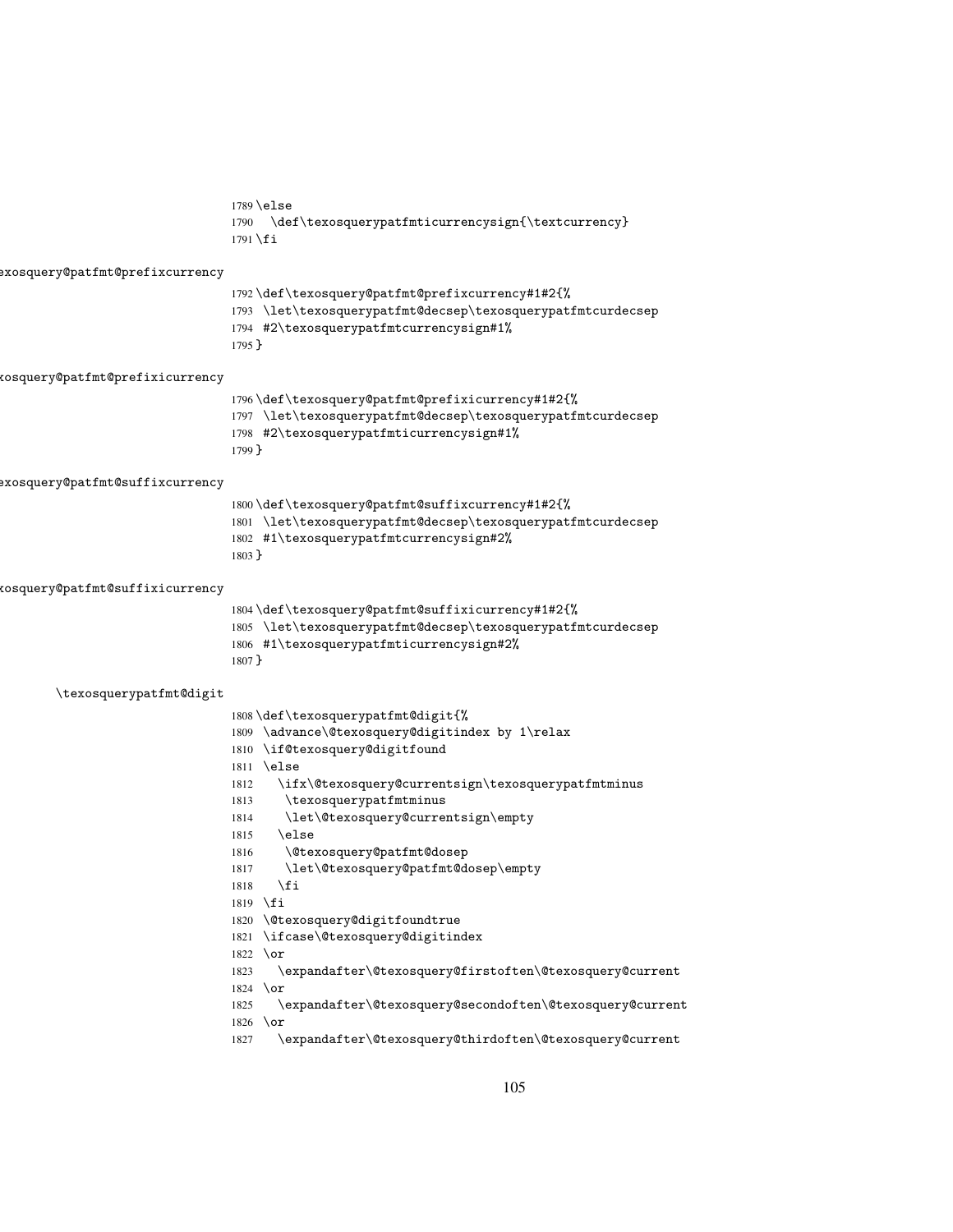```
1828 \or
1829 \expandafter\@texosquery@fourthoften\@texosquery@current
1830 \or
1831 \expandafter\@texosquery@fifthoften\@texosquery@current
1832 \or
1833 \expandafter\@texosquery@sixthoften\@texosquery@current
1834 \or
1835 \expandafter\@texosquery@seventhoften\@texosquery@current
1836 \or
1837 \expandafter\@texosquery@eighthoften\@texosquery@current
1838 \or
1839 \expandafter\@texosquery@ninthoften\@texosquery@current
1840 \or
1841 \expandafter\@texosquery@tenthoften\@texosquery@current
1842 \fi
1843 }
```
#### \texosquerypatfmt@digitnozero

 \def\texosquerypatfmt@digitnozero{% \advance\@texosquery@digitindex by 1\relax \edef\@texosquery@digit{% \ifcase\@texosquery@digitindex 0% 1849 \or \expandafter\@texosquery@firstoften\@texosquery@current \or \expandafter\@texosquery@secondoften\@texosquery@current \or \expandafter\@texosquery@thirdoften\@texosquery@current \or \expandafter\@texosquery@fourthoften\@texosquery@current \or \expandafter\@texosquery@fifthoften\@texosquery@current \or \expandafter\@texosquery@sixthoften\@texosquery@current \or \expandafter\@texosquery@seventhoften\@texosquery@current \or \expandafter\@texosquery@eighthoften\@texosquery@current \or \expandafter\@texosquery@ninthoften\@texosquery@current \or \expandafter\@texosquery@tenthoften\@texosquery@current \else 0% \fi }% \ifnum\@texosquery@digit=0\relax \@texosquery@zerodigit \else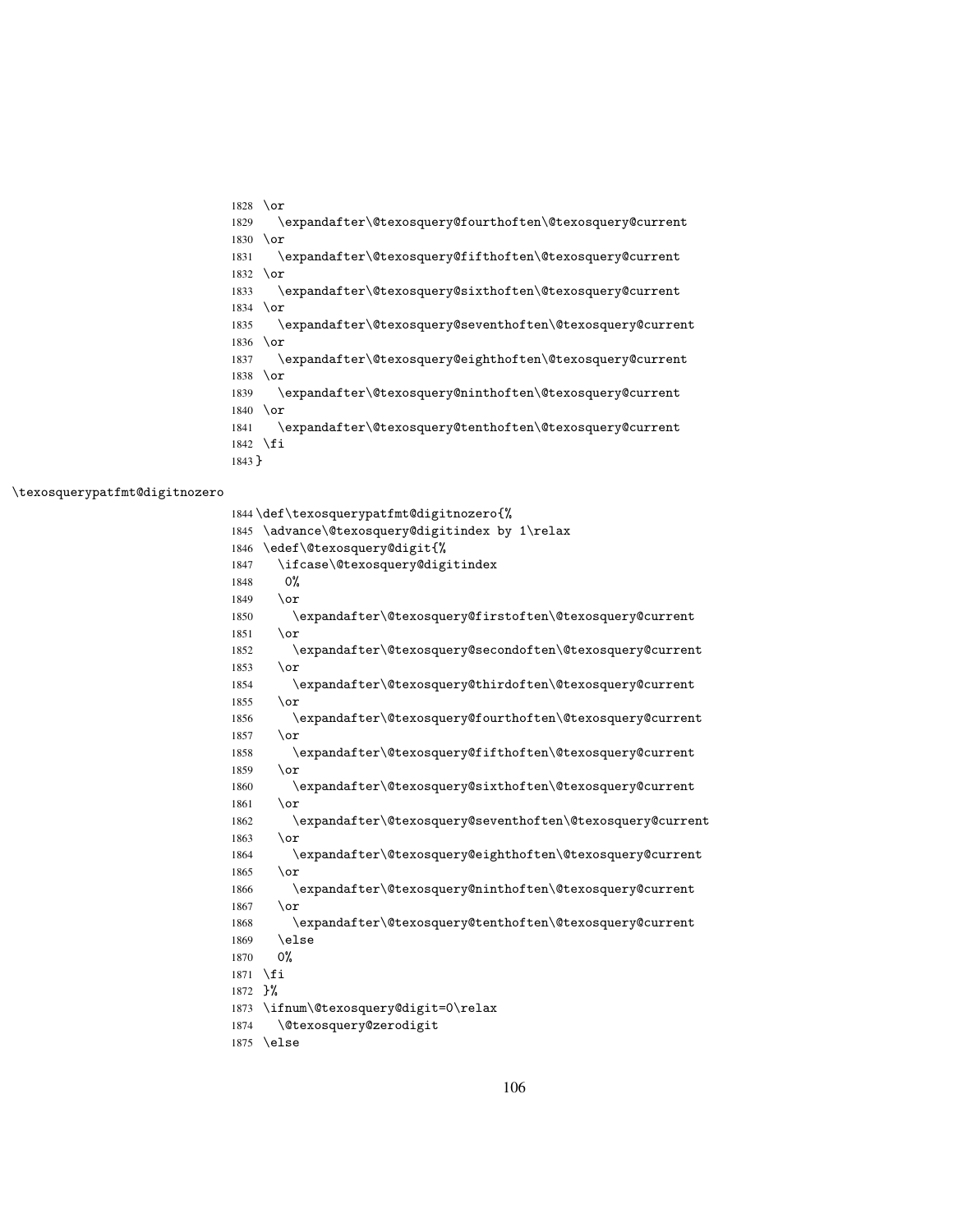|      | 1890\def\@texosquery@zerodigit@leading{%                     |
|------|--------------------------------------------------------------|
| 1891 | \edef\@texosquery@digit{%                                    |
| 1892 | \ifcase\@texosquery@digitindex                               |
| 1893 | 0%                                                           |
| 1894 | $\chi$                                                       |
| 1895 | \expandafter\@texosquery@firstoften\@texosquery@current      |
| 1896 | $\chi$                                                       |
| 1897 | \expandafter\@texosquery@firsttwooften\@texosquery@current   |
| 1898 | $\lor$                                                       |
| 1899 | \expandafter\@texosquery@firstthreeoften\@texosquery@current |
| 1900 | $\chi$                                                       |
| 1901 | \expandafter\@texosquery@firstfouroften\@texosquery@current  |
| 1902 | $\chi$                                                       |
| 1903 | \expandafter\@texosquery@firstfiveoften\@texosquery@current  |
| 1904 | $\chi$                                                       |
| 1905 | \expandafter\@texosquery@firstsixoften\@texosquery@current   |
| 1906 | $\lor$                                                       |
| 1907 | \expandafter\@texosquery@firstsevenoften\@texosquery@current |
| 1908 | $\lor$                                                       |
| 1909 | \expandafter\@texosquery@firsteightoften\@texosquery@current |
| 1910 | $\alpha$                                                     |
| 1911 | \expandafter\@texosquery@firstnineoften\@texosquery@current  |
| 1912 | $\sigma$                                                     |
| 1913 | <i><b>\@texosquery@current</b></i>                           |
| 1914 | \else                                                        |
| 1915 | $0\%$                                                        |
| 1916 | \fi                                                          |
| 1917 | ን%                                                           |
| 1918 | \ifnum\@texosquery@digit>0\relax                             |
| 1919 | \if@texosquery@digitfound                                    |
| 1920 | \else                                                        |
| 1921 | \ifx\texosquerypatminus\texosquerypatfmtminus                |
| 1922 | \texosquerypatfmtminus                                       |
| 1923 | \else                                                        |

\@texosquery@zerodigit@leading

| 1876     | \if@texosquery@digitfound                          |
|----------|----------------------------------------------------|
| 1877     | \else                                              |
| 1878     | \ifx\@texosquery@currentsign\texosquerypatfmtminus |
| 1879     | \texosquerypatfmtminus                             |
| 1880     | \let\@texosquery@currentsign\empty                 |
| 1881     | \else                                              |
| 1882     | \@texosquery@patfmt@dosep                          |
| 1883     | \let\@texosquery@patfmt@dosep\empty                |
| 1884     | \fi                                                |
| 1885     | \fi                                                |
| 1886     | \@texosquery@digitfoundtrue                        |
| 1887     | <i><b>\@texosquery@digit</b></i>                   |
| 1888     | \fi                                                |
| $1889$ } |                                                    |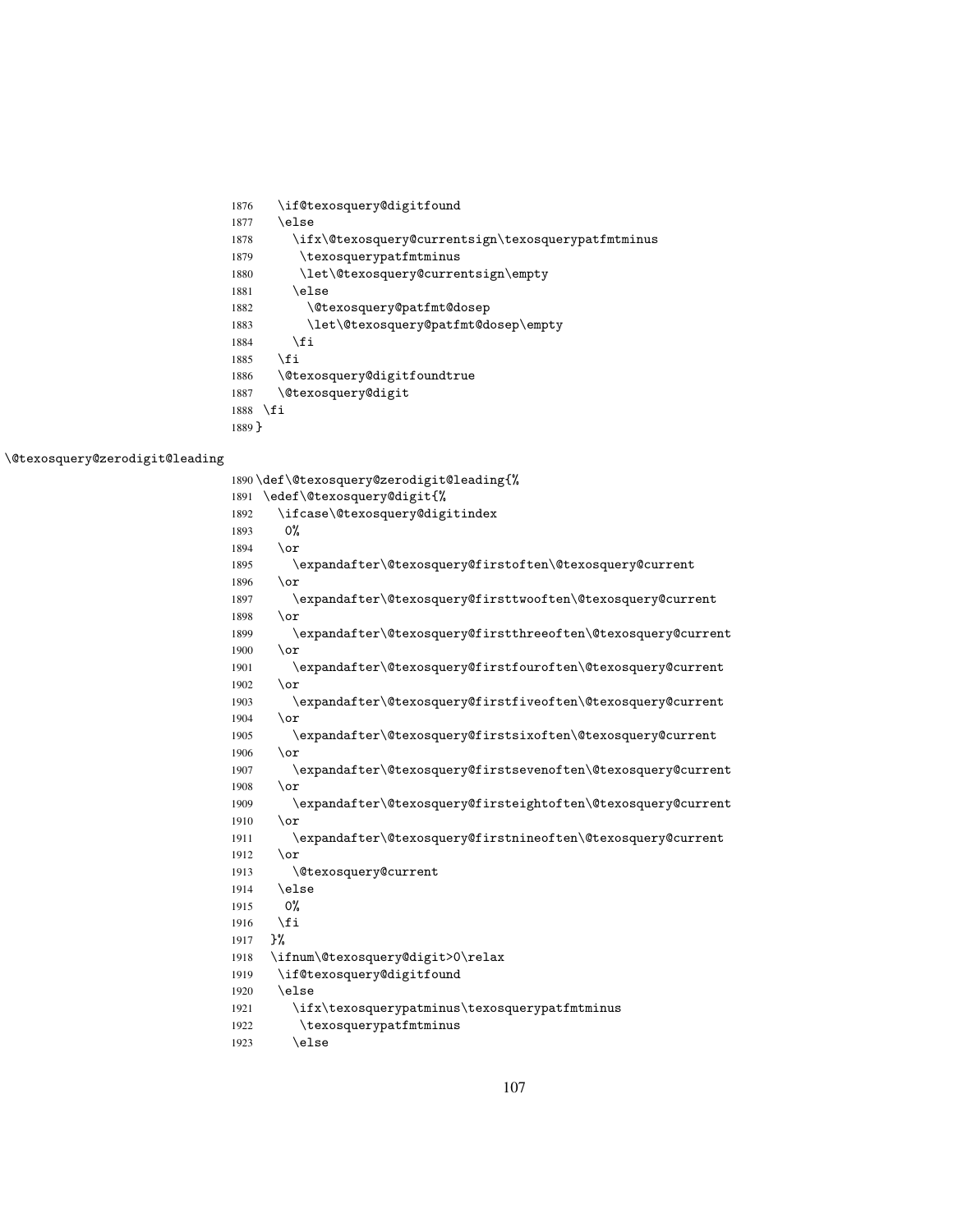```
1933 \edef\@texosquery@digit{%
1934 \ifcase\@texosquery@digitindex
1935 0%
1936 \or
1937 \@texosquery@current
1938 \or
1939 \expandafter\@texosquery@lastnineoften\@texosquery@current
1940 \qquad \text{or}1941 \expandafter\@texosquery@lasteightoften\@texosquery@current
1942 \overline{\ar}1943 \expandafter\@texosquery@lastsevenoften\@texosquery@current
1944 \or
1945 \expandafter\@texosquery@lastsixoften\@texosquery@current
1946 \or
1947 \expandafter\@texosquery@lastfiveoften\@texosquery@current
1948 \or
1949 \expandafter\@texosquery@lastfouroften\@texosquery@current
1950 \or
1951 \expandafter\@texosquery@lastthreeoften\@texosquery@current
1952 \or
1953 \expandafter\@texosquery@lasttwooften\@texosquery@current
1954 \or
1955 \expandafter\@texosquery@tenthoften\@texosquery@current
1956 \else
1957 0%
1958 \fi
1959 }%
1960 \ifnum\@texosquery@digit>0\relax
1961 \if@texosquery@digitfound
1962 \else
1963 \ifx\texosquerypatminus\texosquerypatfmtminus
1964 \texosquerypatfmtminus
1965 \else
1966 \@texosquery@patfmt@dosep
1967 \let\@texosquery@patfmt@dosep\empty
1968 \setminusfi
1969 \fi
1970 \@texosquery@digitfoundtrue
1971 0%
```
\@texosquery@zerodigit@trailing

| 1.721    | ៶⊥⊥                          |
|----------|------------------------------|
| 1928     | <i><u><b>Otexoso</b></u></i> |
| 1929     | 0%                           |
| 1930     | \fi                          |
| $1931$ } |                              |

query@digitfoundtrue

\fi

1926 \fi

\let\@texosquery@patfmt@dosep\empty

\def\@texosquery@zerodigit@trailing{%

\@texosquery@patfmt@dosep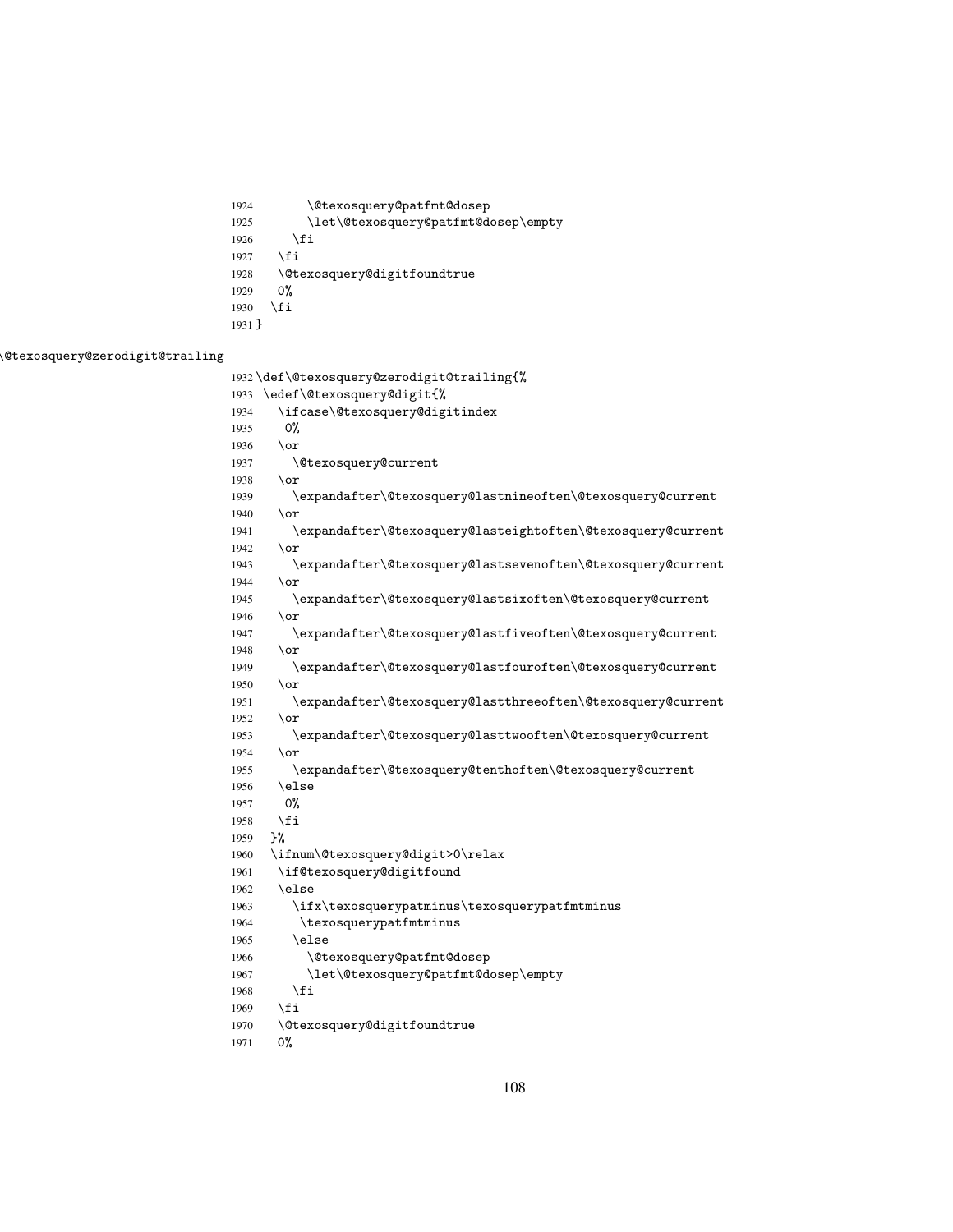<span id="page-108-0"></span>

|                                 | $1972$ \fi<br>$1973$ }                                                                                           |
|---------------------------------|------------------------------------------------------------------------------------------------------------------|
| \texosquerypatfmtminus          | Formatted minus sign. Redefined as appropriate.                                                                  |
|                                 | 1974 \def \texosquerypatfmtminus{\ifmmode-\else\$-\$\fi}                                                         |
|                                 |                                                                                                                  |
| \texosquerypatfmtplus           | Formatted plus sign. Redefined as appropriate.                                                                   |
|                                 | 1975 \def \texosquerypatfmtplus{\ifmmode+\else\$+\$\fi}                                                          |
| \texosquerypatfmtgroupsep       |                                                                                                                  |
|                                 | 1976 \def \texosquerypatfmtgroupsep{,}                                                                           |
| \texosquerypatfmt@groupsep      |                                                                                                                  |
|                                 | 1977 \def \texosquerypatfmt@groupsep{%<br>\if@texosquery@digitfound\texosquerypatfmtgroupsep\fi}<br>1978         |
|                                 | \texosquerypatfmtpercentsign Percent sign used in number format.                                                 |
|                                 | 1979 \def \texosquerypatfmtpercentsign{\%}                                                                       |
|                                 | \texosquerypatfmtpermillsign Per-mill sign used in number format. Redefine as appropriate.                       |
|                                 | 1980\def\texosquerypatfmtpermillsign{%}                                                                          |
| \@texosquery@adjust@per         |                                                                                                                  |
|                                 | 1981 \def\@texosquery@adjust@per#1{%                                                                             |
|                                 | 1982 \@texosquery@pos@shift{#1}%                                                                                 |
|                                 | 1983 \edef\@texosquery@int{\expandafter\@texosquery@paddigits<br>\expandafter{\number\@texosquery@int}}%<br>1984 |
|                                 | 1985 \edef\@texosquery@frac{\@texosquery@paddigits@trailing{\@texosquery@frac}}%                                 |
|                                 | 1986 \edef\@texosquery@current{\expandafter\@texosquery@gobble\@texosquery@int}%<br>1987 }                       |
|                                 |                                                                                                                  |
| texosquery@patfmt@prefixpercent | 1988\def\texosquery@patfmt@prefixpercent#1#2{%                                                                   |
|                                 | 1989 \@texosquery@adjust@per{2}%                                                                                 |
|                                 | #2\texosquerypatfmtpercentsign#1%<br>1990                                                                        |
|                                 | $1991$ }                                                                                                         |
| texosquery@patfmt@suffixpercent |                                                                                                                  |
|                                 | 1992\def\texosquery@patfmt@suffixpercent#1#2{%<br>1993 \@texosquery@adjust@per{2}%                               |
|                                 | 1994 #1\texosquerypatfmtpercentsign#2%                                                                           |
|                                 | $1995$ }                                                                                                         |
| cexosquery@patfmt@prefixpermill |                                                                                                                  |
|                                 | 1996\def\texosquery@patfmt@prefixpermill#1#2{%                                                                   |
|                                 | 1997 \@texosquery@adjust@per{3}%<br>1998 #2\texosquerypatfmtpermillsign#1%                                       |
|                                 | 1999 }                                                                                                           |
|                                 |                                                                                                                  |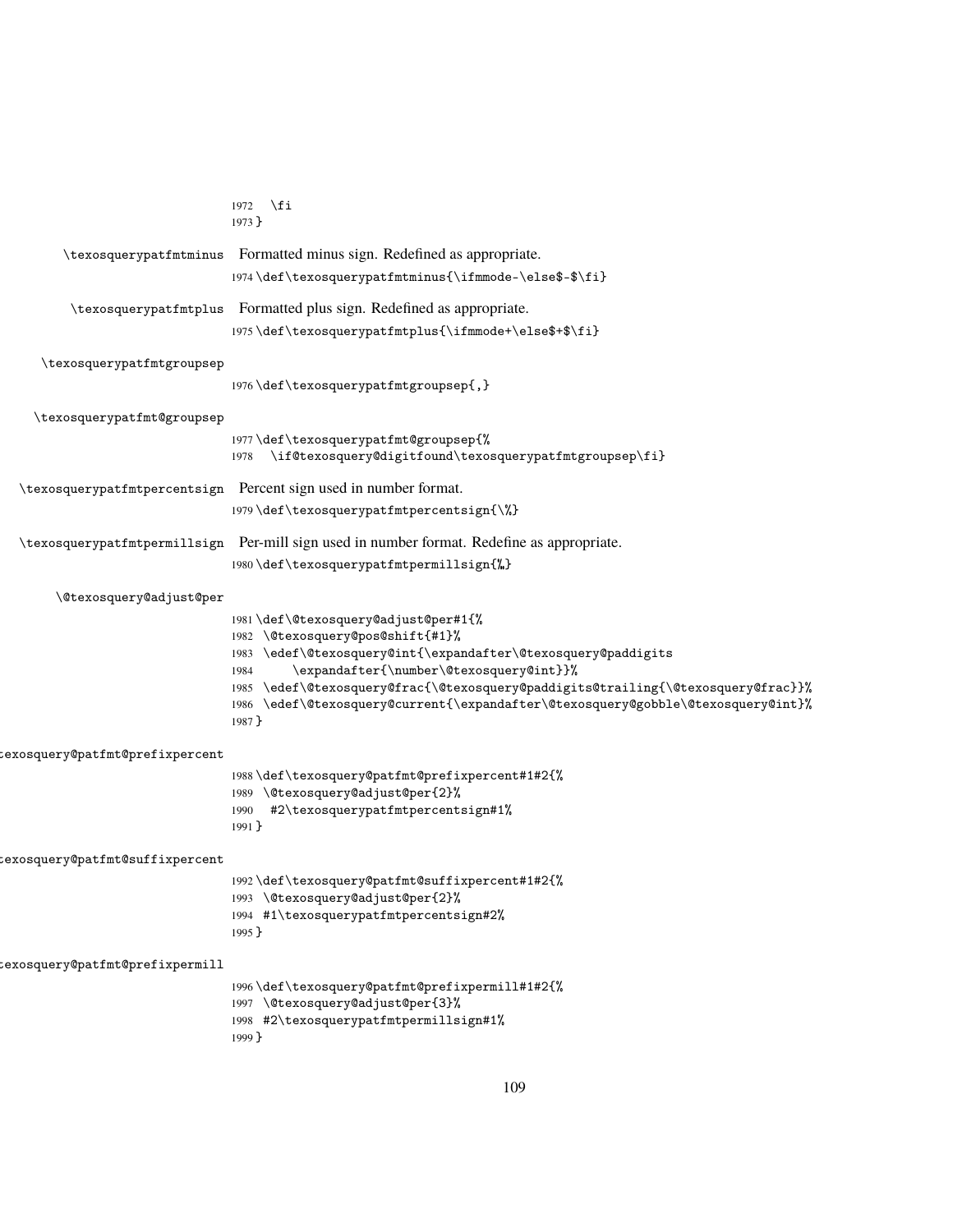:exosquery@patfmt@suffixpermill

```
2000 \def\texosquery@patfmt@suffixpermill#1#2{%
2001 \@texosquery@adjust@per{3}%
2002 #1\texosquerypatfmtpermillsign#2%
2003 }
```
All done. Restore the category code of @:

\@texosquery@restore@at

### **3.2** LAT<sub>E</sub>X Code

This is just a simple wrapper for texosquery.tex so that it can be loaded using  $\mathbb{E} T_F X$ 's standard \usepackage method. Identify package:

```
2005 \NeedsTeXFormat{LaTeX2e}
2006 \ProvidesPackage{texosquery}[2020/02/04 v1.7 (NLCT)]
Load texosquery.tex:
```
\input{texosquery}

### **3.3 Configuration File (**texosquery.cfg**)**

The configuration file. This will need to be edited as appropriate to the system. Since Java 7 end of life has long passed, this now defaults to Java 8.

```
2008 %<<COMMENT
2009 % This configuration file must be edited to match your system.
2010 % Copy the file to your TEXMFLOCAL or TEXMFHOME tree to prevent it
2011 % from being overwritten by updates.
2012
2013 % 1. Check your version of Java. To do this run
2014 % java -version
2015 % from your command line.
2016
2017\% * If the version number starts with "1.5" or "1.6" then
2018 % \TeXOSInvokerName must be texosquery-jre5
2019 % and \TeXOSQueryAllowRestricted must be commented out
2020 %
2021 % * If the version number starts with "1.7" then
2022 % \TeXOSInvokerName must be texosquery
2023 % and \TeXOSQueryAllowRestricted must be commented out
2024 %
2025\% * If the version number starts with "1.8" or above then
2026 % \TeXOSInvokerName must be texosquery-jre8
2027 % and \TeXOSQueryAllowRestricted should be uncommented if
2028 % texosquery-jre8 is on the restricted list. (This has been the
2029 % case since TeX Live 2017.)
2030
2031 % (bash users need to check that the .sh extension has been removed
2032 % from the bash scripts.)
```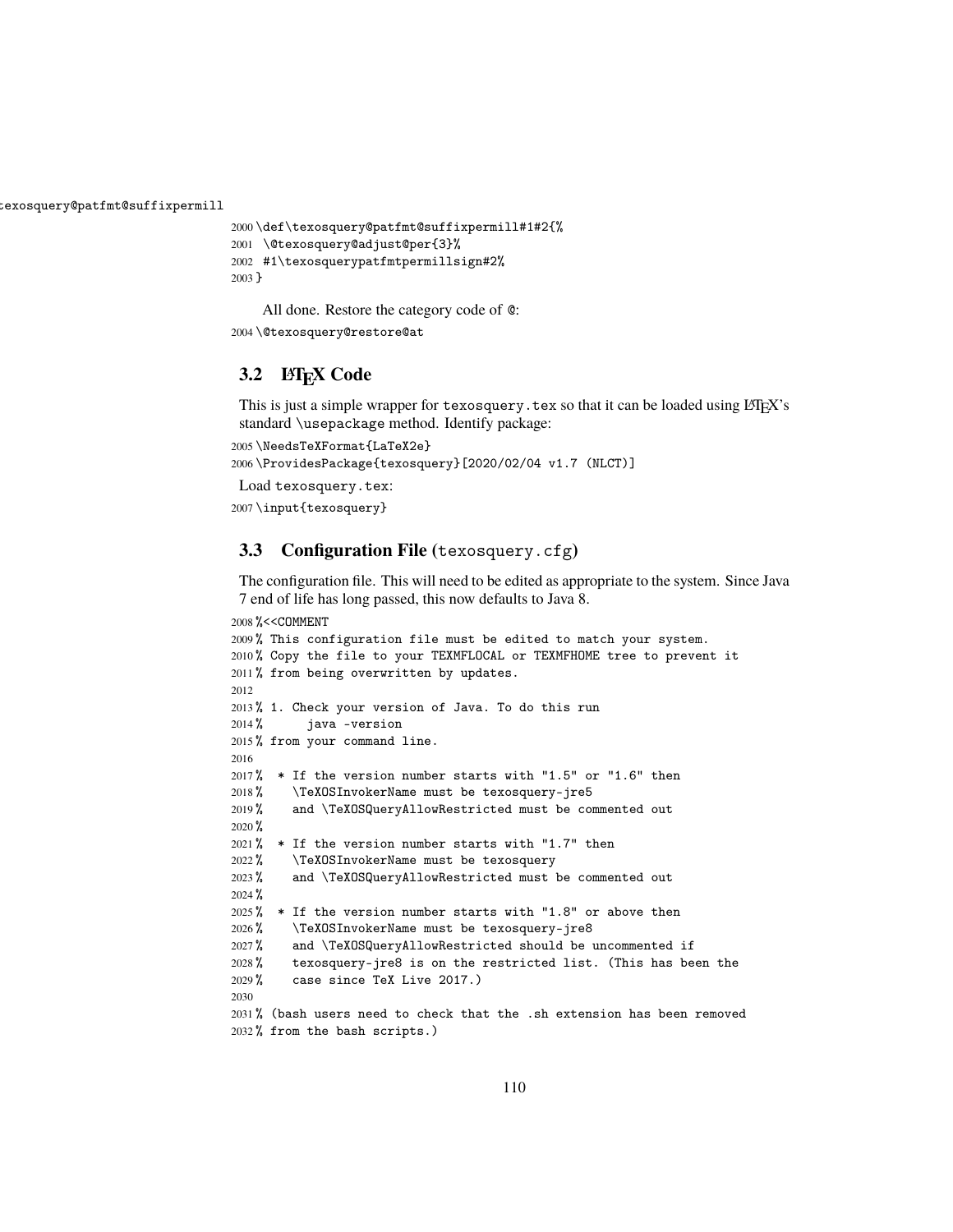```
2033
2034 \def\TeXOSInvokerName{texosquery-jre8}
2035
2036 % 2. If the invoker name given in the definition above is on the
2037 % restricted list, the line below should be uncommented to allow it to be run
2038 % in restricted mode. Otherwise comment it out.
2039
2040 \TeXOSQueryAllowRestricted
2041
2042 %COMMENT
```
#### **3.4 Bash Scripts**

These are the bash scripts for Unix-like systems. The first line

#!/bin/sh

is added when the files are extracted by texosquery.ins (since \nopreamble automatically inserts a blank line at the start of the file).

#### **3.4.1** texosquery.sh

Adapted from tlcockpit.sh to ensure the script works with cygwin.

```
2043 scriptname='basename "$0" .sh'
2044 jar="$scriptname.jar"
2045 jarpath='kpsewhich --progname="$scriptname" --format=texmfscripts "$jar"'
2046
2047 kernel='uname -s 2>/dev/null'
2048 if echo "$kernel" | grep CYGWIN >/dev/null; then
2049 CYGWIN_ROOT='cygpath -w /'
2050 export CYGWIN_ROOT
2051 jarpath='cygpath -w "$jarpath"'
2052 fi
2053
2054 java -jar "$jarpath" "$@"
```
**3.4.2** texosquery-jre8.sh

```
2055 scriptname='basename "$0" .sh'
2056 jar="$scriptname.jar"
2057 jarpath='kpsewhich --progname="$scriptname" --format=texmfscripts "$jar"'
2058
2059 kernel='uname -s 2>/dev/null'
2060 if echo "$kernel" | grep CYGWIN >/dev/null; then
2061 CYGWIN_ROOT='cygpath -w /'
2062 export CYGWIN_ROOT
2063 jarpath='cygpath -w "$jarpath"'
2064 fi
2065
2066 java -Djava.locale.providers=CLDR,JRE -jar "$jarpath" "$@"
```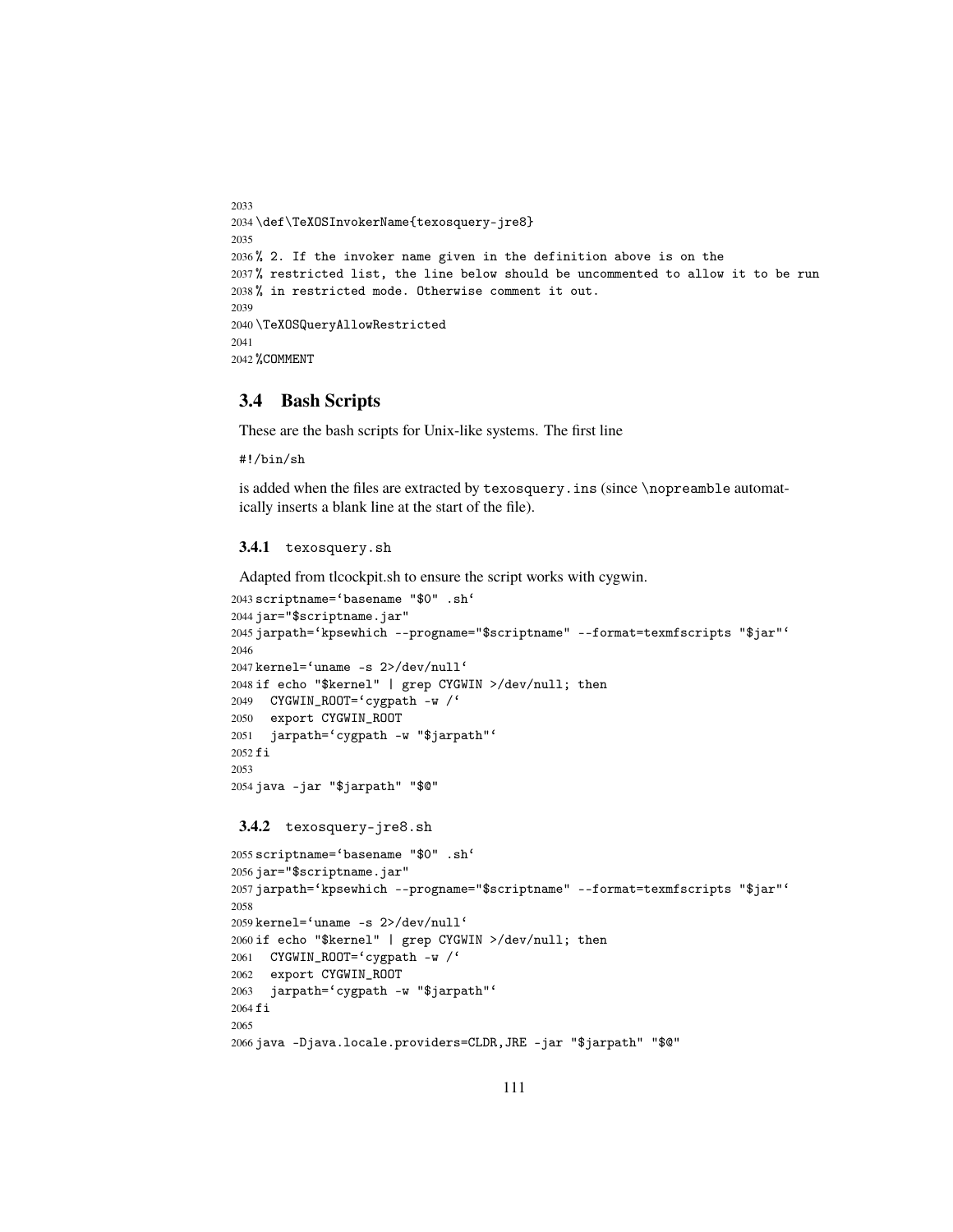**3.4.3** texosquery-jre5.sh

```
2067 scriptname='basename "$0" .sh'
2068 jar="$scriptname.jar"
2069 jarpath='kpsewhich --progname="$scriptname" --format=texmfscripts "$jar"'
2070
2071 kernel='uname -s 2>/dev/null'
2072 if echo "$kernel" | grep CYGWIN >/dev/null; then
2073 CYGWIN_ROOT='cygpath -w /'
2074 export CYGWIN_ROOT
2075 jarpath='cygpath -w "$jarpath"'
2076 fi
2077
2078 java -jar "$jarpath" "$@"
```
#### **3.5 Windows Batch Scripts**

These are the batch scripts for Windows. TEX on Windows doesn't allow the creation of .bat files, so .ins file creates these with the extension .batch which will need to be changed to .bat after extraction.

#### **3.5.1** texosquery.bat

```
2079 @ECHO OFF
2080 FOR /F "tokens=*" %%I IN ('kpsewhich --progname=texosquery --format=texmfscripts texosquery.jar
2081 java -jar "%JARPATH%" %*
```
**3.5.2** texosquery-jre8.bat

```
2082 @ECHO OFF
2083 FOR /F "tokens=*" %%I IN ('kpsewhich --progname=texosquery --format=texmfscripts texosquery-jre
2084 java -Djava.locale.providers=CLDR,JRE -jar "%JARPATH%" %*
```
**3.5.3** texosquery-jre5.bat

```
2085 @ECHO OFF
2086 FOR /F "tokens=*" %%I IN ('kpsewhich --progname=texosquery --format=texmfscripts texosquery-jre
2087 java -jar "%JARPATH%" %*
```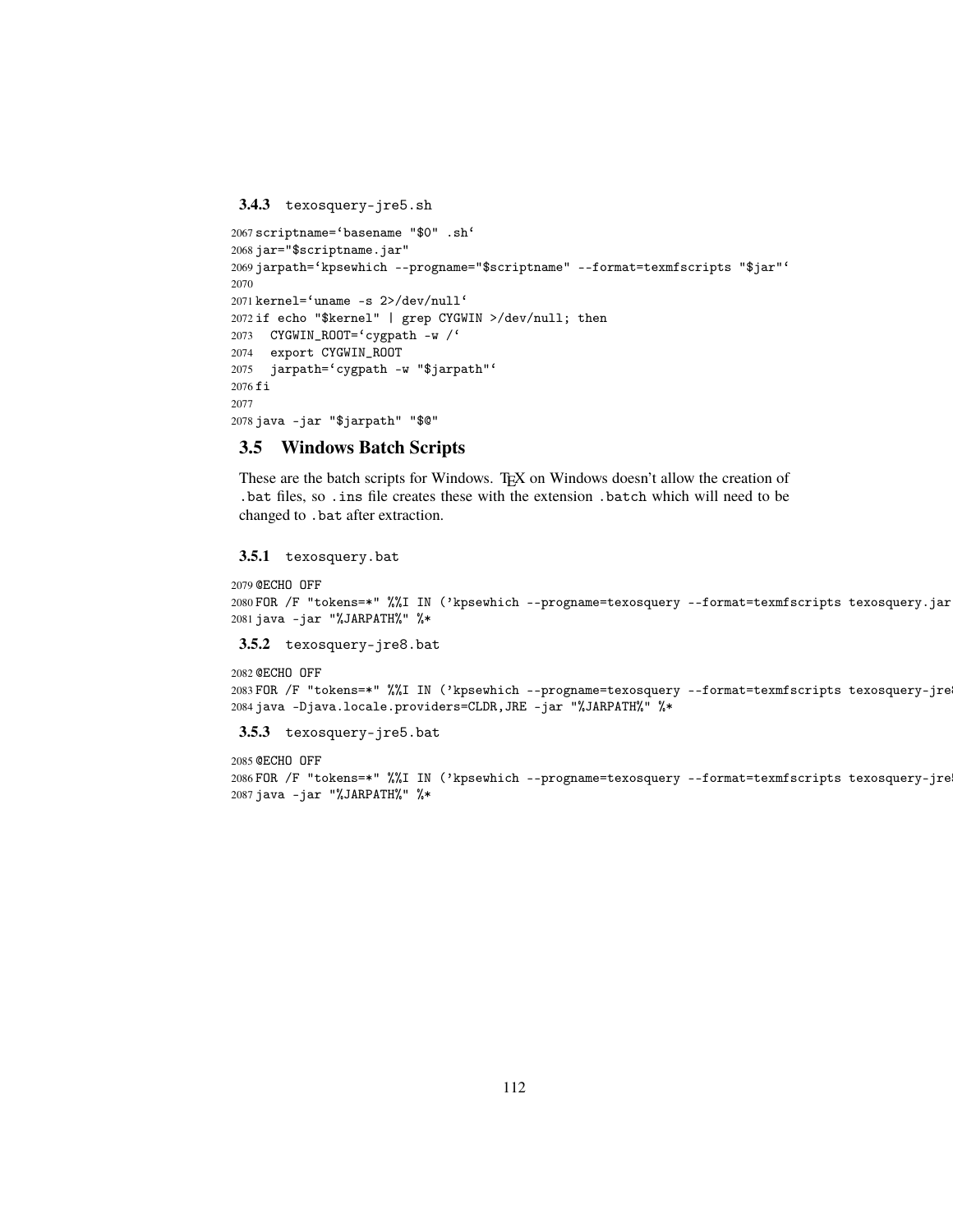## **Abbreviations**

**ASCII** American Standard Code for Information Interchange **BCP** Best Common Practice **CLDR** Unicode Consortium's Common Locale Data Repository **IETF** Internet Engineering Task Force **ISO** International Organization for Standardization **JRE** Java Runtime Environment **OS** operating system **POSIX** Portable Operating System Interface

**UTF** Unicode Transformation Format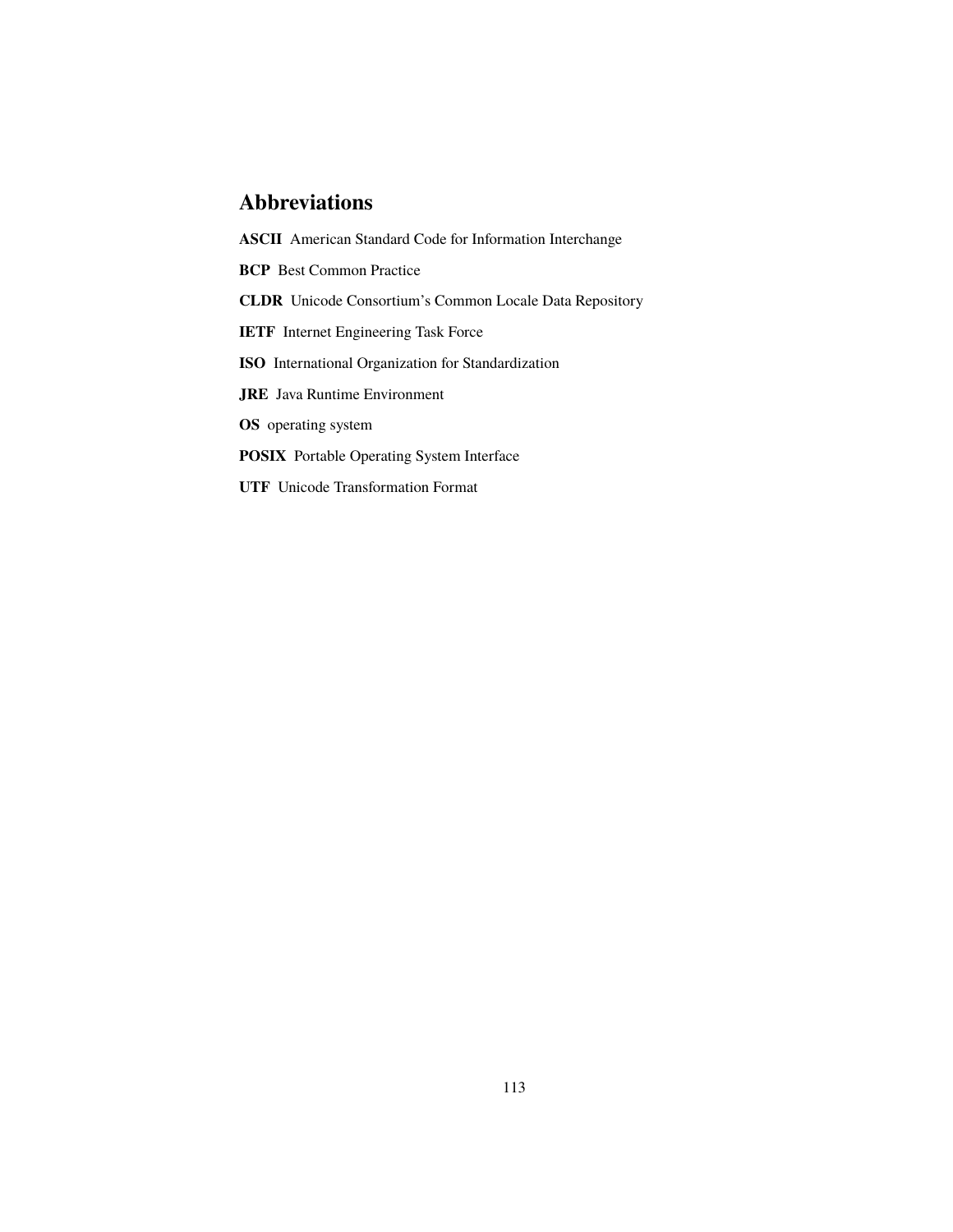# **Change History**

| 1.0 |                                                 |     |
|-----|-------------------------------------------------|-----|
|     | General: Initial release<br>$\sim$              | 42  |
| 1.1 | \TeXOSQueryDirName: new                         | 74  |
|     | \TeXOSQueryFileDate: changed                    |     |
|     | catcode of D to $12 \ldots \ldots \ldots$       | 65  |
|     | \TeXOSQueryNow: changed catcode of<br>D to 12   | 64  |
|     | \ifTeXOSQueryDryRun: dry run                    |     |
|     | mode only false by default if used              |     |
|     | in unrestricted mode                            | 44  |
| 1.2 |                                                 |     |
|     | @texosquery@alltenoften: new                    | 89  |
|     | @texosquery@firsteightoften:                    |     |
|     | new                                             | 88  |
|     | @texosquery@firstfiveoften:                     |     |
|     | $new \dots \dots \dots \dots \dots \dots \dots$ | 88  |
|     | @texosquery@firstfouroften:                     |     |
|     | new                                             | 88  |
|     | @texosquery@firstnineoften:                     |     |
|     | new                                             | 88  |
|     | @texosquery@firstsevenoften:                    |     |
|     | new<br>.                                        | 88  |
|     | @texosquery@firstsixoften: new                  | 88  |
|     | @texosquery@firstthreeoften:                    |     |
|     | new                                             | 88  |
|     | @texosquery@firsttwooften: new                  | 87  |
|     |                                                 |     |
|     | @texosquery@lasteightoften:                     |     |
|     | new                                             | 90  |
|     | @texosquery@lastfiveoften: new                  | 89  |
|     | @texosquery@lastfouroften: new                  | 89  |
|     | @texosquery@lastnineoften: new                  | 90  |
|     | @texosquery@lastsevenoften:                     |     |
|     | new                                             | 89  |
|     | @texosquery@lastsixoften: new.                  | 89  |
|     | @texosquery@lastthreeoften:                     |     |
|     | new<br>.                                        | 89  |
|     | @texosquery@lasttwooften: new.                  | 89  |
|     | \@texosquery@D:new                              | 55  |
|     | \@texosquery@adjust@per:new                     | 109 |
|     | \@texosquery@allowrestricted:                   |     |
|     | new                                             | 45  |
|     | \@texosquery@at@leastfourdigits:                |     |
|     | new                                             | 90  |
|     | \@texosquery@atleastfourdigits:                 |     |
|     | new<br>.                                        | 90  |
|     |                                                 |     |

| \@texosquery@atleastonedigit:                         |
|-------------------------------------------------------|
| 90<br>new                                             |
| \@texosquery@digitindex: new<br>98                    |
| \@texosquery@edef:new<br>49                           |
| \@texosquery@eighthoften: new.<br>87                  |
| \@texosquery@enableshortcs:                           |
| 55<br>new                                             |
| 43<br>\@texosquery@err:new                            |
| \@texosquery@fifthoften: new<br>86                    |
| \@texosquery@filelist:new<br>65                       |
| \@texosquery@filterfilelist:                          |
| 69<br>new                                             |
| 93<br>\@texosquery@firstoffour: new.                  |
| 49<br>\@texosquery@firstofone: new                    |
| \@texosquery@firstoften: new<br>86                    |
| \@texosquery@fmt@dtf:new<br>91                        |
| \@texosquery@fmt@getampm:new.<br>83                   |
| \@texosquery@fmt@getdayinmonth:                       |
| 83<br>new                                             |
| \@texosquery@fmt@getdayinyear:                        |
| 83<br>$new \dots \dots \dots \dots \dots \dots \dots$ |
| \@texosquery@fmt@getdaynumberofweek:                  |
| 83<br>new                                             |
| \@texosquery@fmt@getdayofweekinmonth:                 |
| 83<br>new                                             |
| \@texosquery@fmt@getera: new<br>82                    |
| \@texosquery@fmt@gethourinampmK:                      |
| 83<br>new                                             |
| \@texosquery@fmt@gethourinampmh:                      |
| 84<br>new                                             |
| \@texosquery@fmt@gethourindayH:                       |
| $new \dots \dots \dots \dots \dots \dots \dots$<br>83 |
| \@texosquery@fmt@gethourindayk:                       |
| 83<br>new                                             |
| \@texosquery@fmt@getmillisecond:                      |
| 84<br>new                                             |
| \@texosquery@fmt@getminute:                           |
| new                                                   |
| \@texosquery@fmt@getmonth: new<br>82                  |
| \@texosquery@fmt@getsecond:                           |
| 84<br>new                                             |
| \@texosquery@fmt@gettimezone:                         |
| 84<br>new                                             |
| \@texosquery@fmt@getweekinmonth:                      |
| 82<br>new                                             |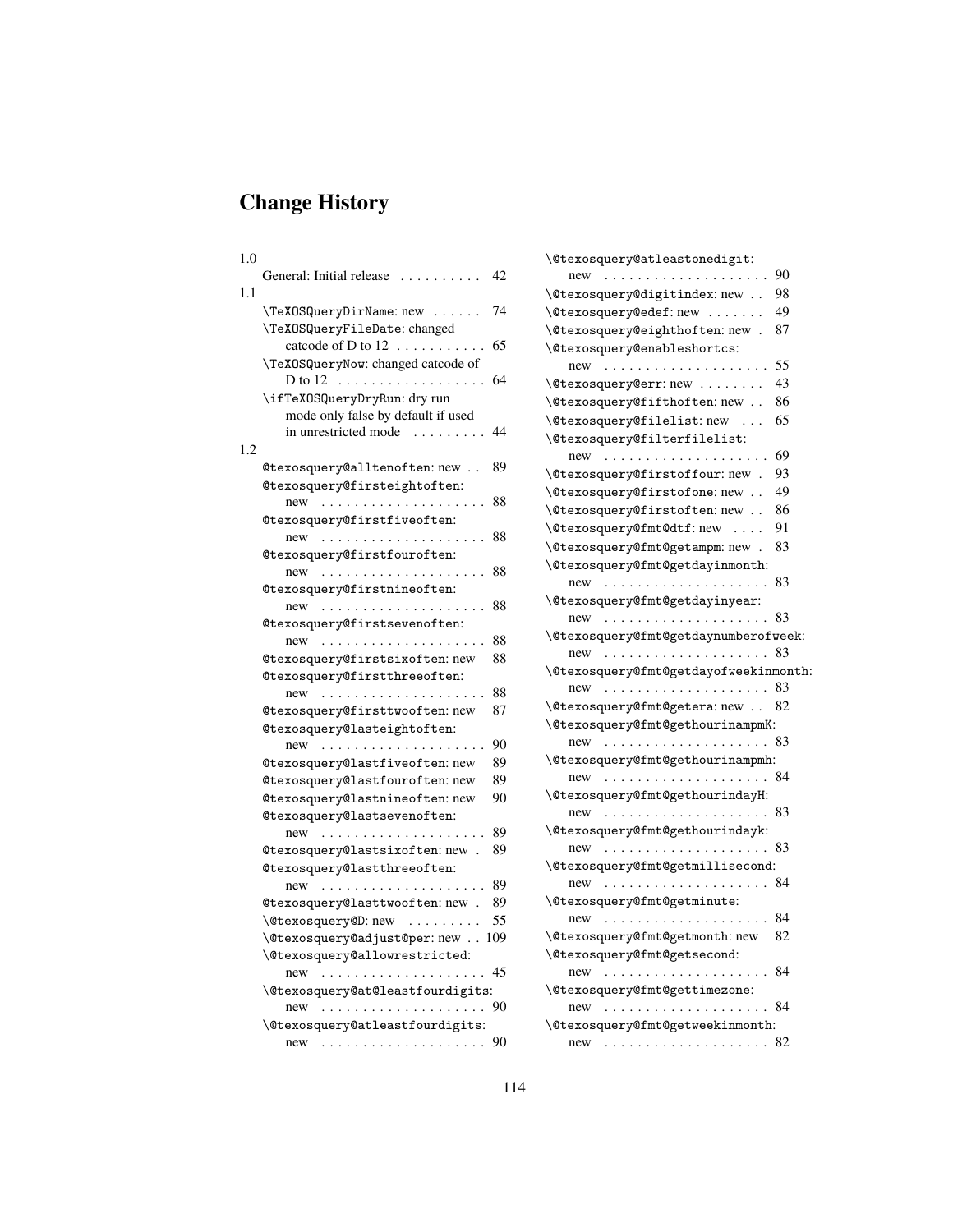| \@texosquery@fmt@getweekinyear:                                     |
|---------------------------------------------------------------------|
| 82<br>$new \dots \dots \dots \dots \dots \dots \dots$               |
| \@texosquery@fmt@getweekyear:                                       |
| 82<br>$new \dots \dots \dots \dots \dots \dots \dots$               |
| \@texosquery@fmt@getyear: new .<br>82                               |
| 90<br>\@texosquery@fmtminus: new                                    |
| \@texosquery@fmtplus:new<br>90                                      |
| \@texosquery@fmtsign:new<br>90                                      |
| \@texosquery@fourthoffour: new<br>93                                |
| \@texosquery@fourthoften: new.<br>86                                |
| 49<br>\@texosquery@gobble:new                                       |
| \@texosquery@invalidpattern:                                        |
| 104<br>$new \dots \dots \dots \dots \dots \dots \dots$              |
| \@texosquery@lastoften@gobble:                                      |
| 86<br>new<br>.                                                      |
| \@texosquery@neg@shift:new<br>100                                   |
| \@texosquery@ninthoften:new<br>87                                   |
| \@texosquery@paddigits: new<br>85<br>$\ldots$                       |
| \@texosquery@paddigits@pos:                                         |
| 84<br>$new \dots \dots \dots \dots \dots \dots$                     |
| \@texosquery@paddigits@trailing:                                    |
| 85<br>$new \dots \dots \dots \dots \dots \dots \dots$               |
| \@texosquery@pattern@shortcuts:                                     |
| 80<br>new                                                           |
| \@texosquery@pos@shift:new<br>98                                    |
| \@texosquery@secondoffour: new<br>93                                |
| \@texosquery@secondoften: new.<br>86                                |
| \@texosquery@setpatdisplay:                                         |
| 104<br>new<br>.                                                     |
| \@texosquery@setup@dtpattern:                                       |
| 84<br>new                                                           |
| 87<br><b>\@texosquery@seventhoften: new</b>                         |
| \@texosquery@sixthoften:new<br>87                                   |
| \@texosquery@tenoften@then@gobble:                                  |
| 86<br>new<br>.<br>$\sim$                                            |
| 87<br>\@texosquery@tenthoften:new                                   |
| \@texosquery@thirdoffour: new .<br>93                               |
| \@texosquery@thirdoften: new<br>86                                  |
| \@texosquery@threedigits@exactly:                                   |
| 91<br>new<br>. The second contract is a second contract of $\alpha$ |
| \@texosquery@threedigitsexactly:                                    |
| $new \dots \dots \dots \dots \dots \dots \dots$<br>91               |
| \@texosquery@twodigits@exactly:                                     |
| 91                                                                  |
| \@texosquery@twodigitsexactly:                                      |
| 91<br>$new \dots \dots \dots \dots \dots \dots \dots$               |
| \@texosquery@walk: new<br>72                                        |
| \@texosquery@warn: added check for                                  |
| tracklang's warning command<br>43                                   |

| \@texosquery@zerodigit@leading:                                                     |
|-------------------------------------------------------------------------------------|
|                                                                                     |
| \@texosquery@zerodigit@trailing:                                                    |
| 108<br>$new \dots \dots \dots \dots \dots \dots \dots$                              |
| \@texosquerypat@numfmt@sign:                                                        |
| 101<br>$new \dots \dots \dots \dots \dots \dots \dots$                              |
| \TeXOSQueryAllowRestricted:                                                         |
| 44<br>$new \dots \dots \dots \dots \dots \dots \dots$                               |
| 64<br>\TeXOSQueryDateTime: new                                                      |
| 45<br>\TeXOSQueryDenyRestricted: new                                                |
| \TeXOSQueryFileListDateAsc:                                                         |
| 66<br>$new$ ,                                                                       |
|                                                                                     |
| \TeXOSQueryFileListDateDes:                                                         |
| 66                                                                                  |
| \TeXOSQueryFileListExtAsc: new<br>66                                                |
| \TeXOSQueryFileListExtDes: new<br>66                                                |
| \TeXOSQueryFileListNameAsc:                                                         |
| $new \dots \dots \dots \dots \dots \dots \dots$<br>66                               |
| \TeXOSQueryFileListNameDes:                                                         |
| new                                                                                 |
| \TeXOSQueryFileListNameIgnoreCaseAsc:                                               |
|                                                                                     |
| \TeXOSQueryFileListNameIgnoreCaseDes:                                               |
|                                                                                     |
| \TeXOSQueryFileListSizeAsc:                                                         |
| $new \dots \dots \dots \dots \dots \dots \dots \dots \dots \dots \dots \dots \dots$ |
| \TeXOSQueryFileListSizeDes:                                                         |
| new                                                                                 |
| \TeXOSQueryFilterFileListDateAsc:                                                   |
| new                                                                                 |
| \TeXOSQueryFilterFileListDateDes:                                                   |
|                                                                                     |
| new<br>\TeXOSQueryFilterFileListExtAsc:                                             |
|                                                                                     |
| new                                                                                 |
| \TeXOSQueryFilterFileListExtDes:                                                    |
|                                                                                     |
| \TeXOSQueryFilterFileListNameAsc:                                                   |
|                                                                                     |
| \TeXOSQueryFilterFileListNameDes:                                                   |
| new                                                                                 |
| \TeXOSQueryFilterFileListNameIgnoreCaseAsc:                                         |
| new                                                                                 |
| \TeXOSQueryFilterFileListNameIgnoreCaseDes:                                         |
| new $\ldots \ldots \ldots \ldots \ldots \ldots \ldots$ 70                           |
| \TeXOSQueryFilterFileListSizeAsc:                                                   |
| new                                                                                 |
| \TeXOSQueryFilterFileListSizeDes:                                                   |
| new                                                                                 |
| \TeXOSQueryFilterRegularFileListDateAsc:                                            |
|                                                                                     |
|                                                                                     |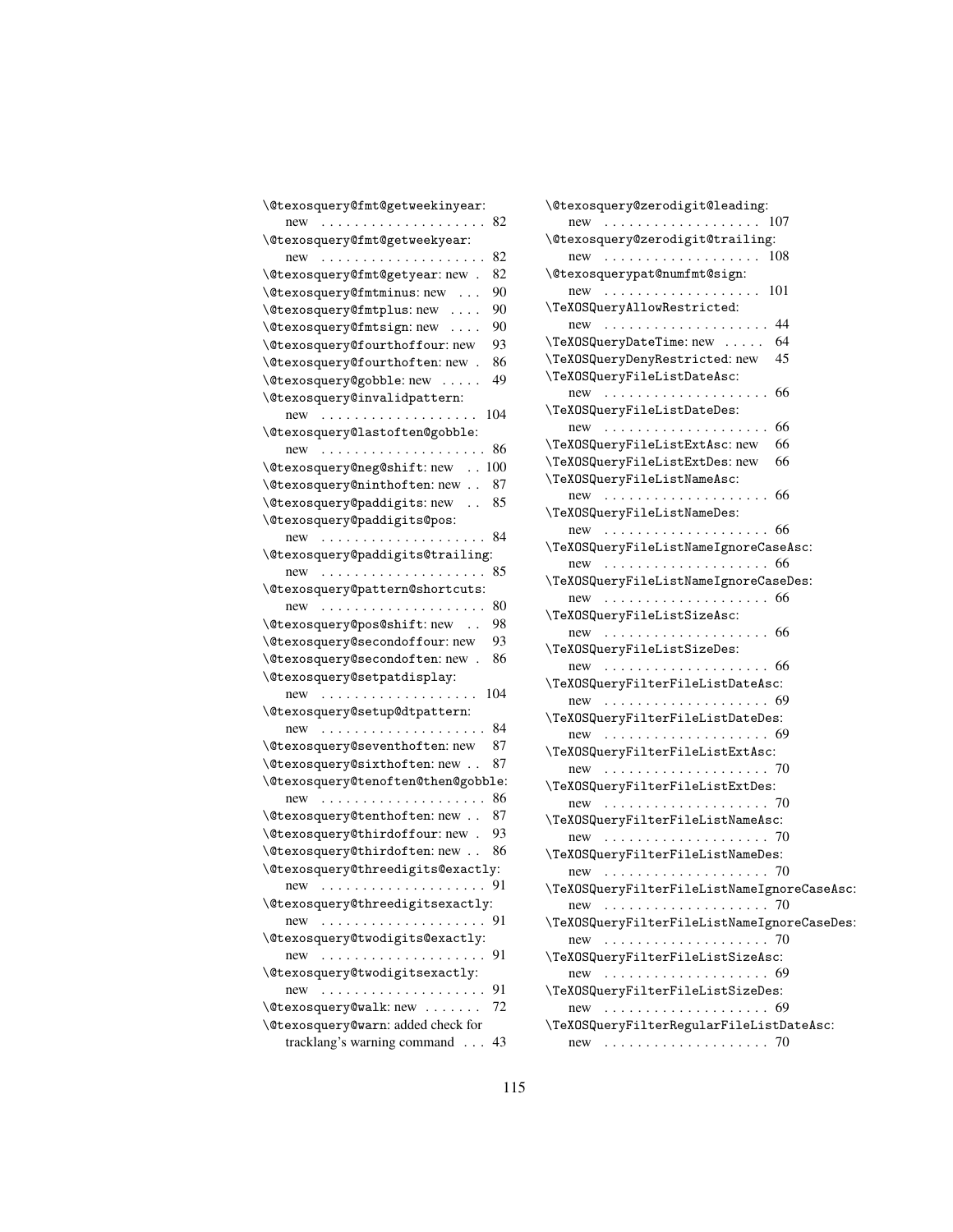| \TeXOSQueryFilterRegularFileListDateDes\TeXOSQueryRegularFileListNameAsc:   |                                                                                     |
|-----------------------------------------------------------------------------|-------------------------------------------------------------------------------------|
|                                                                             | new  68                                                                             |
| \TeXOSQueryFilterRegularFileListExtAsc:\TeXOSQueryRegularFileListNameDes:   |                                                                                     |
|                                                                             | $new$ ,  68                                                                         |
|                                                                             | \TeXOSQueryFilterRegularFileListExtDes:\TeXOSQueryRegularFileListNameIgnoreCaseAsc: |
|                                                                             | new  68                                                                             |
|                                                                             | \TeXOSQueryFilterRegularFileListNameAsc\TeXOSQueryRegularFileListNameIgnoreCaseDes: |
|                                                                             |                                                                                     |
| \TeXOSQueryFilterRegularFileListNameDes\TeXOSQueryRegularFileListSizeAsc:   |                                                                                     |
|                                                                             |                                                                                     |
| \TeXOSQueryFilterRegularFileListNameIgn\feXQSQuAsxcyRegularFileListSizeDes: |                                                                                     |
|                                                                             |                                                                                     |
| \TeXOSQueryFilterRegularFileListNameIgnbTeXLSQDexySubDirListDateAsc:        |                                                                                     |
|                                                                             |                                                                                     |
| \TeXOSQueryFilterRegularFileListSizeAsc\TeXOSQuerySubDirListDateDes:        |                                                                                     |
|                                                                             |                                                                                     |
| \TeXOSQueryFilterRegularFileListSizeDes\TeXOSQuerySubDirListExtAsc:         |                                                                                     |
|                                                                             |                                                                                     |
| \TeXOSQueryFilterSubDirListDateAsc:                                         | \TeXOSQuerySubDirListExtDes:                                                        |
| new  70                                                                     |                                                                                     |
| \TeXOSQueryFilterSubDirListDateDes:                                         | \TeXOSQuerySubDirListNameAsc:                                                       |
|                                                                             |                                                                                     |
| \TeXOSQueryFilterSubDirListExtAsc:                                          | \TeXOSQuerySubDirListNameDes:                                                       |
|                                                                             |                                                                                     |
| \TeXOSQueryFilterSubDirListExtDes:                                          | \TeXOSQuerySubDirListNameIgnoreCaseAsc:                                             |
|                                                                             |                                                                                     |
| \TeXOSQueryFilterSubDirListNameAsc:                                         | \TeXOSQuerySubDirListNameIgnoreCaseDes:                                             |
|                                                                             |                                                                                     |
| \TeXOSQueryFilterSubDirListNameDes:                                         | \TeXOSQuerySubDirListSizeAsc:                                                       |
|                                                                             |                                                                                     |
|                                                                             |                                                                                     |
| \TeXOSQueryFilterSubDirListNameIgnoreCa\S4X1&SQuerySubDirListSizeDes:       |                                                                                     |
|                                                                             | 64                                                                                  |
| \TeXOSQueryFilterSubDirListNameIgnoreCasEeXESQueryTimeZones: new            |                                                                                     |
|                                                                             | \TeXOSQueryWalk: new<br>73                                                          |
| \TeXOSQueryFilterSubDirListSizeAsc:                                         | \TeXOSQueryWalkDateAsc: new<br>73                                                   |
|                                                                             | 73<br>\TeXOSQueryWalkDateDes: new                                                   |
| \TeXOSQueryFilterSubDirListSizeDes:                                         | 74<br>\TeXOSQueryWalkExtAsc: new                                                    |
|                                                                             | 74<br>\TeXOSQueryWalkExtDes: new                                                    |
| \TeXOSQueryLangTag: new<br>63                                               | \TeXOSQueryWalkNameAsc: new<br>73                                                   |
| \TeXOSQueryLocaleData: new  64                                              | \TeXOSQueryWalkNameDes: new<br>73                                                   |
| $\text{TeXOSQueryNumberic: new} \dots 63$                                   | \TeXOSQueryWalkNameIgnoreCaseAsc:                                                   |
| \TeXOSQueryRegularFileListDateAsc:                                          |                                                                                     |
| new  67                                                                     | \TeXOSQueryWalkNameIgnoreCaseDes:                                                   |
| \TeXOSQueryRegularFileListDateDes:                                          |                                                                                     |
| new $\ldots \ldots \ldots \ldots \ldots \ldots \ldots 67$                   | \TeXOSQueryWalkSizeAsc: new<br>73                                                   |
| \TeXOSQueryRegularFileListExtAsc:                                           | \TeXOSQueryWalkSizeDes: new<br>73                                                   |
|                                                                             | \if@texosquery@digitfound: new<br>98                                                |
| \TeXOSQueryRegularFileListExtDes:                                           | \texosquery@patfmt@prefixcurrency:                                                  |
|                                                                             |                                                                                     |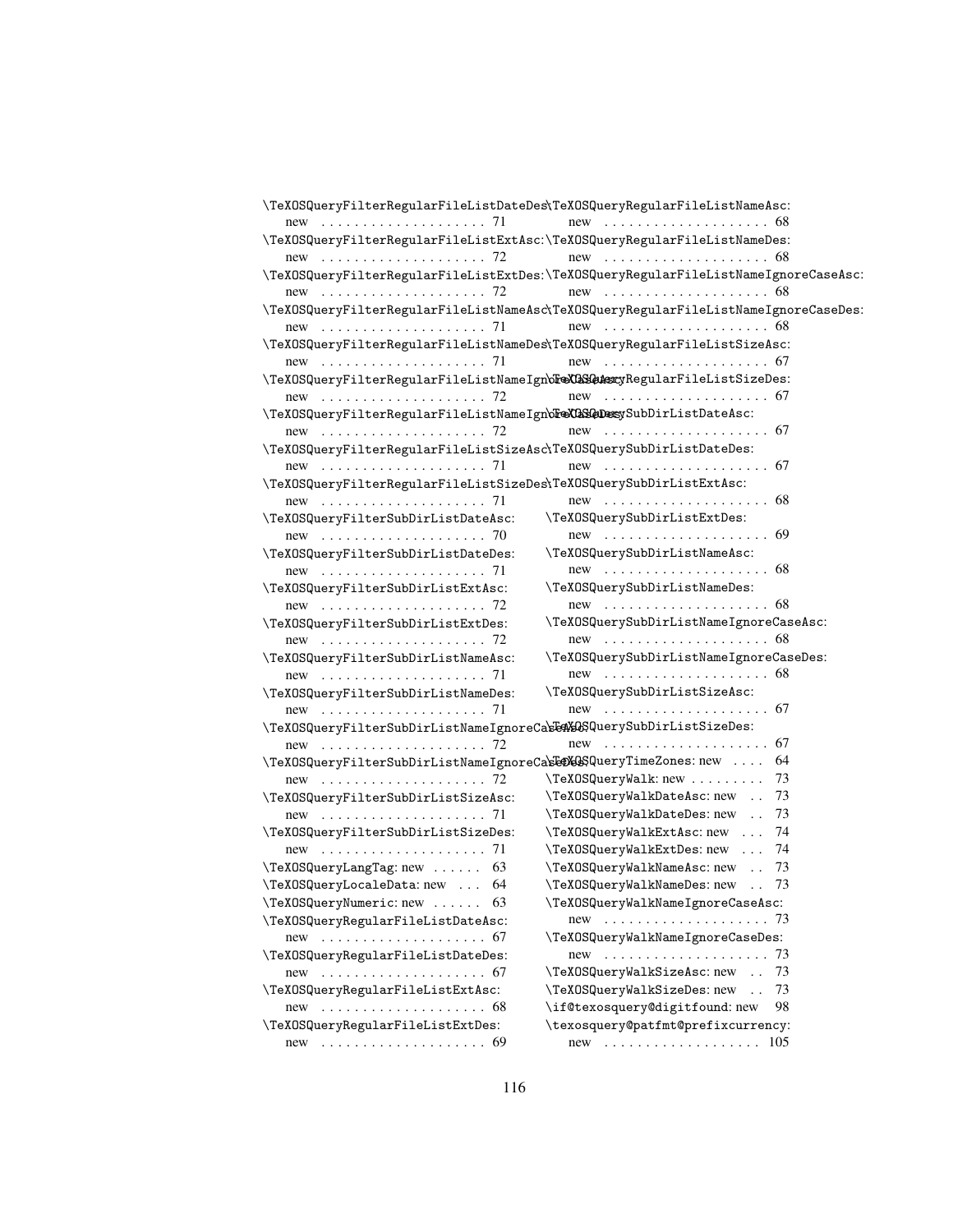| \texosquery@patfmt@prefixicurrency:                    | ١t            |
|--------------------------------------------------------|---------------|
| $new \dots \dots \dots \dots \dots \dots \dots$<br>105 |               |
| \texosquery@patfmt@prefixpercent:                      | \t            |
| 109<br>$new \dots \dots \dots \dots \dots \dots \dots$ | \t            |
| \texosquery@patfmt@prefixpermill:                      | \t            |
| $new \dots \dots \dots \dots \dots \dots \dots$<br>109 | \t            |
| \texosquery@patfmt@suffixcurrency:                     |               |
| $new \dots \dots \dots \dots \dots \dots \dots$<br>105 | ١t            |
| \texosquery@patfmt@suffixicurrency:                    |               |
| 105<br>$new \dots \dots \dots \dots \dots \dots \dots$ | \t            |
| \texosquery@patfmt@suffixpercent:                      | \t            |
| 109<br>$new \dots \dots \dots \dots \dots \dots \dots$ | \t            |
| \texosquery@patfmt@suffixpermill:                      | \t            |
| $new \dots \dots \dots \dots \dots \dots \dots$<br>110 | \t            |
| \texosqueryampersand: new<br>54                        |               |
| 53<br>\texosqueryasterisk: new                         | \t            |
| \texosqueryatchar: new<br>53                           | \t            |
| 51<br>\texosquerybackslash: new                        |               |
| 51<br>\texosquerybacktick: new                         | \t            |
| 53<br>\texosquerybar: new                              | \t            |
| 54<br>\texosquerycircum: new                           | \t            |
| 53<br>\texosquerycloseparen: new                       |               |
| 51<br>\texosqueryclosequote: new                       | \t            |
| 53<br>\texosqueryclosesq: new                          | \t            |
| 52<br>\texosquerycolon: new                            | \t            |
| 53<br>\texosquerycomma: new                            | \t            |
| 59<br>\texosquerycurrency: new                         | \t            |
| \texosquerycurrencyaustral:                            | \t            |
| 62<br>$new \dots \dots \dots \dots \dots \dots \dots$  | \t            |
| \texosquerycurrencycedi: new<br>62                     | \t            |
| 59<br>\texosquerycurrencycent: new                     | \t            |
| 60<br>\texosquerycurrencycolon: new.                   | \t            |
| \texosquerycurrencycruzeiro:                           | $\setminus t$ |
| 60<br>new                                              | ١t            |
| 59<br>\texosquerycurrencydollar: new                   | \t            |
| 61<br>\texosquerycurrencydong: new                     | ١t            |
| \texosquerycurrencydrachma:                            | \t            |
| 62<br>$new \dots \dots \dots \dots \dots \dots \dots$  | \t            |
| \texosquerycurrencyecu: new<br>60                      | $\setminus t$ |
| \texosquerycurrencyeuro: new<br>61                     | \t            |
| 60                                                     | \t            |
| \texosquerycurrencyfranc: new.                         | \t            |
| \texosquerycurrencygermanpenny:<br>62                  | \t            |
|                                                        | \t            |
| \texosquerycurrencyguarani:                            | \t            |
|                                                        | \t            |
| \texosquerycurrencyhryvnia:                            | \t            |
| 62<br>new<br>62                                        | \t            |
| \texosquerycurrencykip: new                            | \t            |
| \texosquerycurrencylira: new<br>60                     | \t            |

| \texosquerycurrencylivretournois:                   |    |
|-----------------------------------------------------|----|
| new<br>.                                            | 63 |
| \texosquerycurrencymanat: new.                      | 63 |
| \texosquerycurrencymill: new                        | 61 |
| \texosquerycurrencynaira: new.                      | 61 |
| \texosquerycurrencynewsheqel:                       |    |
| $new \dots \dots \dots \dots \dots \dots \dots$     | 61 |
| \texosquerycurrencynordicmark:                      |    |
| new                                                 | 63 |
| \texosquerycurrencypeseta: new                      | 61 |
| \texosquerycurrencypeso: new                        | 62 |
| \texosquerycurrencypound: new                       | 60 |
| \texosquerycurrencyruble: new                       | 63 |
| \texosquerycurrencyrupee:                           |    |
| $new$ 61, 63                                        |    |
| \texosquerycurrencysign: new                        | 60 |
| \texosquerycurrencyspesmilo:                        |    |
| $new \dots \dots \dots \dots \dots \dots$           | 63 |
| \texosquerycurrencytenge: new .                     | 63 |
| \texosquerycurrencytugrik: new                      | 62 |
| \texosquerycurrencyturkishlira:                     |    |
| new                                                 | 63 |
| \texosquerycurrencywon: new                         | 61 |
| \texosquerycurrencyyen: new                         | 60 |
| \texosquerydefpattern: new                          | 80 |
| \texosquerydollar: new                              | 55 |
| $\ddot{\phantom{0}}$<br>\texosquerydoublequote: new | 52 |
| \texosquerydtf: new                                 | 78 |
| \texosqueryequals: new                              | 52 |
| \texosqueryexclam: new                              | 55 |
| \texosqueryfmtdatetime: new                         | 82 |
| \texosqueryfmtnumber: new                           | 96 |
| \texosqueryfmtpatG: new                             | 96 |
| \texosqueryfmtpatGG: new                            | 96 |
| \texosqueryfmtpatGGG: new                           | 96 |
|                                                     | 96 |
| \texosqueryfmtpatGGGG:new                           | 95 |
| \texosqueryfmtpatX: new                             | 95 |
| \texosqueryfmtpatXX: new                            | 95 |
| \texosqueryfmtpatXXX: new                           | 96 |
| \texosqueryfmtpatXXXX:new                           | 94 |
| \texosqueryfmtpatZ: new                             |    |
| \texosqueryfmtpatZZ: new                            | 94 |
| \texosqueryfmtpatZZZ: new                           | 95 |
| \texosqueryfmtpatZZZZ: new                          | 95 |
| \texosqueryfmtpata: new .                           | 96 |
| \texosqueryfmtpataa: new                            | 96 |
| \texosqueryfmtpataaa: new                           | 96 |
| \texosqueryfmtpataaaa: new                          | 96 |
| \texosqueryfmtpatz: new                             | 94 |
| \texosqueryfmtpatzz: new<br>.                       | 94 |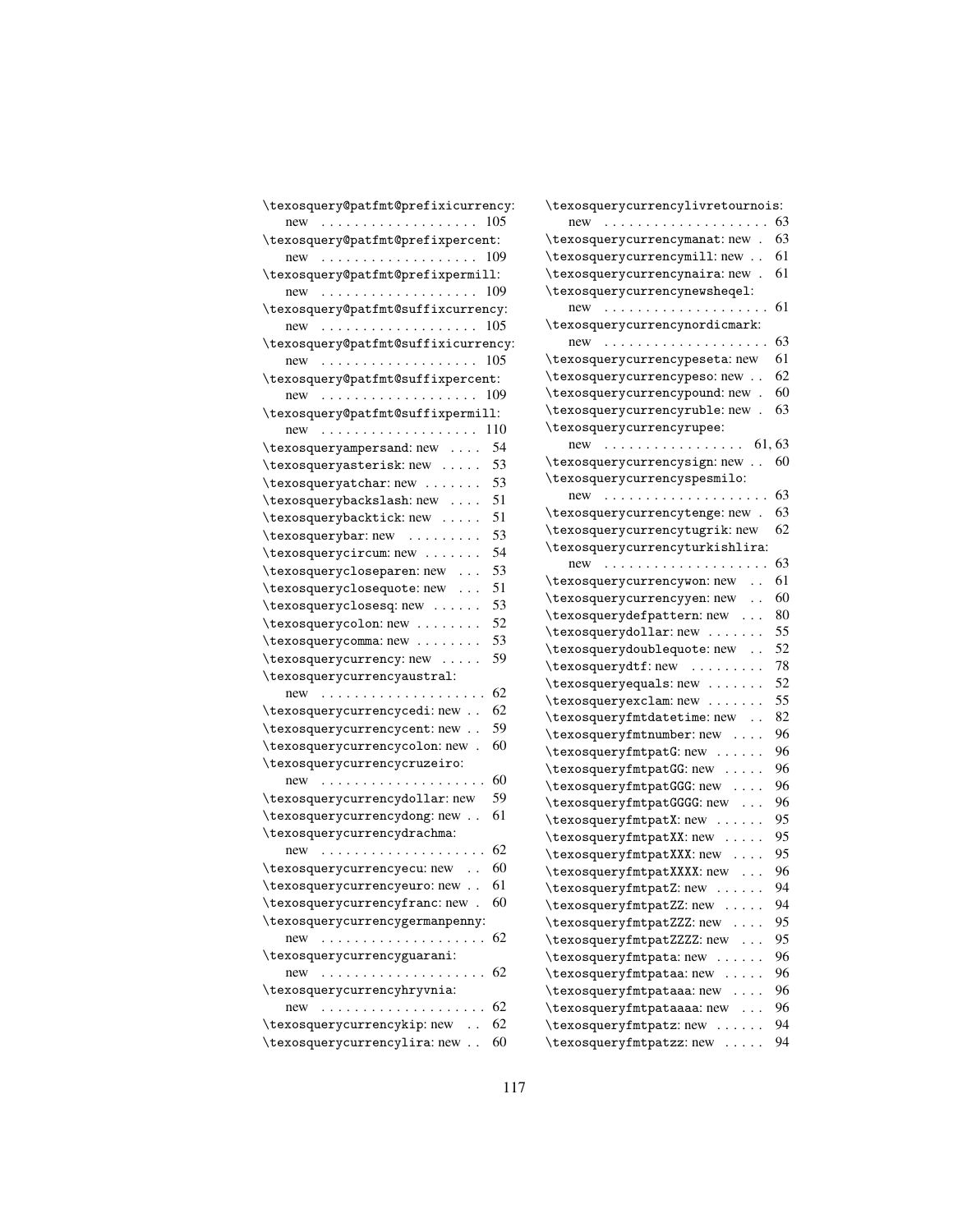| \texosqueryfmtpatzzz:new                                               | 94  |
|------------------------------------------------------------------------|-----|
| \texosqueryfmtpatzzzz: new                                             | 94  |
| \texosqueryfmttimezonehr: new.                                         | 92  |
| \texosqueryfmttimezonemin: new                                         | 93  |
| \texosqueryfmttimezonenumhr:                                           |     |
| new                                                                    | 93  |
| \texosquerygreaterthan: new                                            | 54  |
| \texosqueryhash: new                                                   | 51  |
| \texosqueryhyphen: new                                                 | 52  |
| \texosqueryleftbrace: new                                              | 51  |
| \texosquerylessthan: new                                               | 54  |
| \texosqueryliteralspace: new                                           | 55  |
| \texosquerylongdstzone: new                                            | 93  |
| \texosquerylongtimezone: new                                           | 93  |
| \texosquerynonasciidetokwrap:                                          |     |
| new                                                                    | 50  |
| \texosquerynonasciiwrap: new                                           | 50  |
|                                                                        | 53  |
| \texosqueryopenparen: new                                              | 53  |
| \texosqueryopensq: new                                                 | 79  |
| \texosquerypatdec: new                                                 |     |
| \texosquerypatdigit: new                                               | 79  |
| \texosquerypatdigitnozero: new                                         | 79  |
| 103<br>\texosquerypatfmt@dec: new                                      |     |
| 105<br>\texosquerypatfmt@digit:new                                     |     |
| \texosquerypatfmt@digitnozero:                                         |     |
|                                                                        |     |
| $new \dots \dots \dots \dots \dots \dots \dots$                        | 106 |
| \texosquerypatfmt@groupsep:                                            |     |
| 109<br>new                                                             |     |
| 102<br>\texosquerypatfmt@num:new                                       |     |
| \texosquerypatfmt@plusminus:                                           |     |
| 102<br>new                                                             |     |
| 102<br>\texosquerypatfmt@sinum: new                                    |     |
| \texosquerypatfmtcurdecsep:                                            |     |
| 103<br>new                                                             |     |
| \texosquerypatfmtcurrencysign:                                         |     |
| 104<br>new                                                             |     |
| 103<br>\texosquerypatfmtdecsep: new                                    |     |
| 102                                                                    |     |
| \texosquerypatfmtexp: new<br>109                                       |     |
| \texosquerypatfmtgroupsep: new                                         |     |
| \texosquerypatfmticurrencysign:<br>104                                 |     |
| $new \dots \dots \dots \dots \dots \dots \dots$<br>103                 |     |
| \texosquerypatfmtint: new<br>109                                       |     |
| \texosquerypatfmtminus: new                                            |     |
| \texosquerypatfmtpercentsign:                                          |     |
| 109<br>new                                                             |     |
| \texosquerypatfmtpermillsign:<br>109                                   |     |
| new<br>.                                                               |     |
| 109<br>\texosquerypatfmtplus: new                                      |     |
| 102<br>\texosquerypatfmtquote: new<br>\texosquerypatfmtstr: new<br>102 |     |

| $\verb \texeq $ texosquerypatgroupsep: new                             | 79 |
|------------------------------------------------------------------------|----|
| \texosquerypatminus: new                                               | 79 |
| \texosquerypatnum: new                                                 | 78 |
| \texosquerypatplusminus: new                                           | 78 |
| $\verb \texe{suppatpref}$ ixcurrency:                                  |    |
| new                                                                    | 79 |
| \texosquerypatprefixicurrency:                                         |    |
| new<br>$\alpha$ , $\alpha$ , $\alpha$ , $\alpha$                       | 79 |
| $\verb \texe{logup} $                                                  |    |
| new<br>$\sim$ $\sim$ $\sim$ $\sim$ $\sim$                              | 79 |
| $\verb \tex $                                                          |    |
| new                                                                    | 79 |
| \texosquerypatquote: new                                               | 78 |
| \texosquerypatsinum: new                                               | 79 |
| \texosquerypatstr: new                                                 | 78 |
| $\verb \texe{log:}$                                                    |    |
| new<br>$\cdots$<br>$\sim$ $\sim$ $\sim$ $\sim$<br>$\ddot{\phantom{0}}$ | 79 |
| $\verb \texe{logquery} \verb patsuffixicurrency   \$                   |    |
| new<br>$\sim$ $\sim$ $\sim$<br>$\cdots$                                | 79 |
| \texosquerypatsuffixpercent:                                           |    |
| new<br>$\sim$ $\sim$ $\sim$ $\sim$                                     | 79 |
| $\verb \tex $                                                          |    |
| new                                                                    | 79 |
| \texosquerypercent: new<br>$\sim$                                      | 55 |
| \texosqueryperiod: new .                                               | 52 |
| \texosqueryplus: new                                                   | 52 |
| \texosqueryquestion: new                                               | 55 |
| $\texttt{\texttt{texosqueryrightbrace}}$ new                           | 51 |
| \texosquerysemicolon: new                                              | 52 |
| \texosqueryshortdstzone: new                                           | 93 |
| \texosqueryshorttimezone: new                                          | 93 |
| \texosqueryslash: new                                                  | 52 |
| \texosquerytextampersand: new                                          | 55 |
| \texosquerytextasterisk: new.                                          | 53 |
| $\texttt{\texttt{text} \texttt{char}}$ : new                           | 53 |
| \texosquerytextbackslash: new                                          | 51 |
| /texosquerytextbacktick: new .                                         | 51 |
| \texosquerytextbar: new                                                | 54 |
| \texosquerytextcircum: new                                             | 54 |
| $\texttt{\texttt{text}}$ consquery text close paren: new               | 53 |
| \texosquerytextclosequote: new                                         | 52 |
| \texosquerytextclosesq: new                                            | 53 |
| \texosquerytextcolon: new                                              | 52 |
| \texosquerytextcomma: new                                              | 53 |
| \texosquerytextdollar: new                                             | 55 |
| \texosquerytextdoublequote:                                            |    |
| $new \dots \dots \dots$<br>$\cdots$                                    | 52 |
| \texosquerytextequals: new  52                                         |    |
| \texosquerytextexclam: new                                             | 55 |
|                                                                        |    |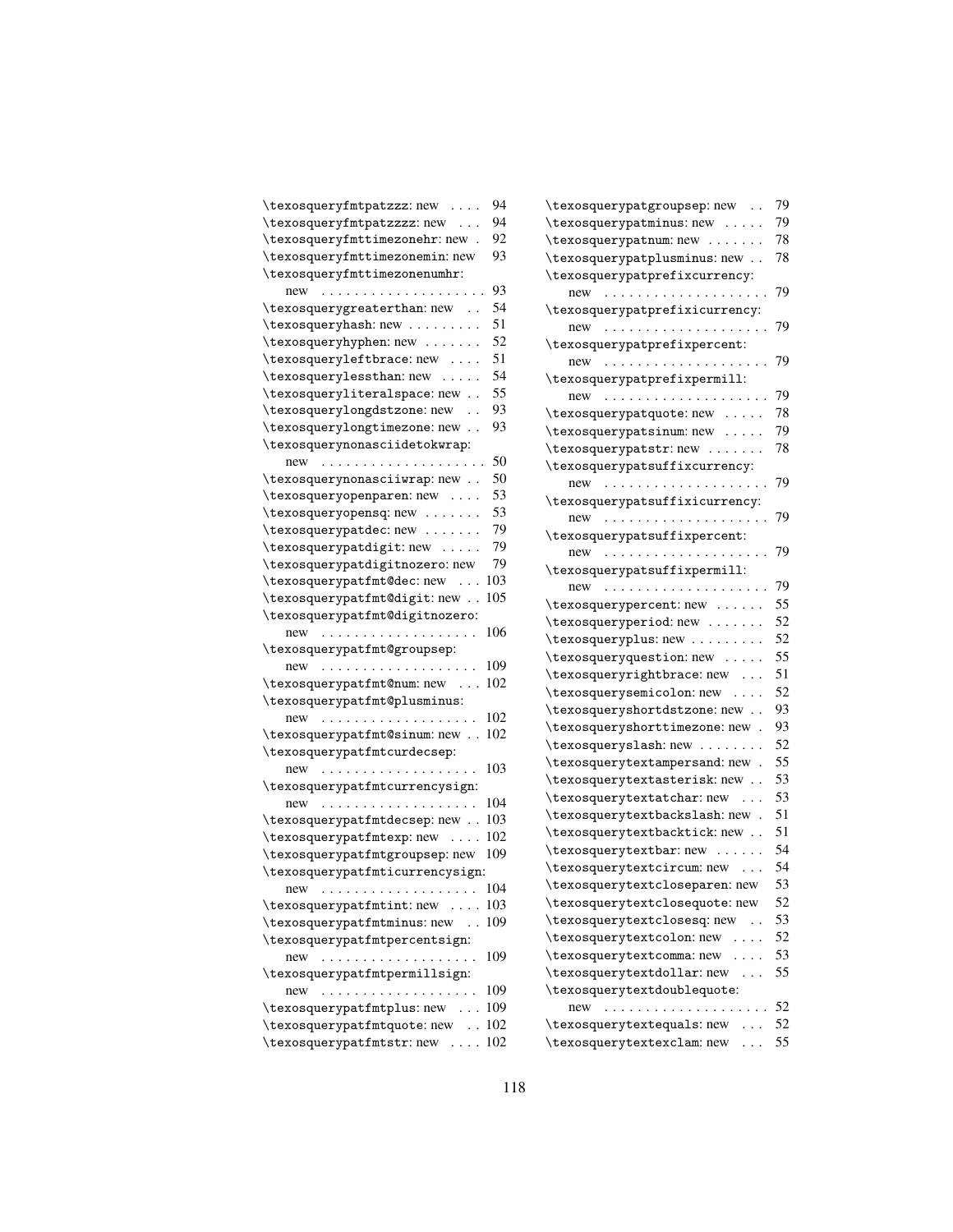| \texosquerypatfmt@dec: moved<br>54<br>$new \dots \dots \dots \dots \dots \dots \dots$<br>\texosquerytexthash: new<br>decimal sep $\dots \dots \dots$<br>51<br>103<br>\texosquerytexthyphen: new<br>52<br>1.4<br>\texosquerytextleftbrace: new.<br>51<br>\@texosquery@argquote:new<br>65<br>\texosquerytextlessthan: new<br>\@texosquery@info:new<br>54<br>43<br>\texosquerytextopenparen: new .<br>\TeXOSInvokerRestrictedMessage:<br>53<br>53<br>\texosquerytextopensq: new<br>$new \dots \dots \dots \dots \dots \dots \dots$<br>45<br>\texosquerytextpercent: new<br>\TeXOSQueryFromFile: new<br>58<br>55<br>\texosquerytextperiod: new<br>\texosquery@input: new<br>44<br>53<br>\texosquerytextplus: new<br>\texosquery@shellescape: new<br>52<br>45<br>\texosquerytextquestion: new<br>55<br>1.7<br>\TeX0SQuery: renamed scratch<br>\texosquerytextrightbrace: new<br>51<br>\texosquerytextsemicolon: new.<br>52<br>58<br>\TeXOSQueryFromFile: renamed<br>\texosquerytextslash: new<br>52<br>scratch variable 59<br>\texosquerytextspace: new<br>55<br>\texosquerytexttilde: new<br>\texosquerydefpattern: renamed<br>54<br>51<br>scratch variable<br>\texosquerytextunderscore: new<br>80<br>General: changed bash scripts for<br>54<br>\texosquerytimesep: new<br>improved cygwin support $\dots$ 111<br>94<br>changed the default version to<br>\texosqueryunderscore: new<br>51<br>General: added texosquery.cfg<br>45<br>texosquery-jre $8 \ldots \ldots \ldots \ldots 110$ | \texosquerytextgreaterthan: | 1.2.1 |
|---------------------------------------------------------------------------------------------------------------------------------------------------------------------------------------------------------------------------------------------------------------------------------------------------------------------------------------------------------------------------------------------------------------------------------------------------------------------------------------------------------------------------------------------------------------------------------------------------------------------------------------------------------------------------------------------------------------------------------------------------------------------------------------------------------------------------------------------------------------------------------------------------------------------------------------------------------------------------------------------------------------------------------------------------------------------------------------------------------------------------------------------------------------------------------------------------------------------------------------------------------------------------------------------------------------------------------------------------------------------------------------------------------------------------------------------------------------------------------------|-----------------------------|-------|
|                                                                                                                                                                                                                                                                                                                                                                                                                                                                                                                                                                                                                                                                                                                                                                                                                                                                                                                                                                                                                                                                                                                                                                                                                                                                                                                                                                                                                                                                                       |                             |       |
|                                                                                                                                                                                                                                                                                                                                                                                                                                                                                                                                                                                                                                                                                                                                                                                                                                                                                                                                                                                                                                                                                                                                                                                                                                                                                                                                                                                                                                                                                       |                             |       |
|                                                                                                                                                                                                                                                                                                                                                                                                                                                                                                                                                                                                                                                                                                                                                                                                                                                                                                                                                                                                                                                                                                                                                                                                                                                                                                                                                                                                                                                                                       |                             |       |
|                                                                                                                                                                                                                                                                                                                                                                                                                                                                                                                                                                                                                                                                                                                                                                                                                                                                                                                                                                                                                                                                                                                                                                                                                                                                                                                                                                                                                                                                                       |                             |       |
|                                                                                                                                                                                                                                                                                                                                                                                                                                                                                                                                                                                                                                                                                                                                                                                                                                                                                                                                                                                                                                                                                                                                                                                                                                                                                                                                                                                                                                                                                       |                             |       |
|                                                                                                                                                                                                                                                                                                                                                                                                                                                                                                                                                                                                                                                                                                                                                                                                                                                                                                                                                                                                                                                                                                                                                                                                                                                                                                                                                                                                                                                                                       |                             |       |
|                                                                                                                                                                                                                                                                                                                                                                                                                                                                                                                                                                                                                                                                                                                                                                                                                                                                                                                                                                                                                                                                                                                                                                                                                                                                                                                                                                                                                                                                                       |                             |       |
|                                                                                                                                                                                                                                                                                                                                                                                                                                                                                                                                                                                                                                                                                                                                                                                                                                                                                                                                                                                                                                                                                                                                                                                                                                                                                                                                                                                                                                                                                       |                             |       |
|                                                                                                                                                                                                                                                                                                                                                                                                                                                                                                                                                                                                                                                                                                                                                                                                                                                                                                                                                                                                                                                                                                                                                                                                                                                                                                                                                                                                                                                                                       |                             |       |
|                                                                                                                                                                                                                                                                                                                                                                                                                                                                                                                                                                                                                                                                                                                                                                                                                                                                                                                                                                                                                                                                                                                                                                                                                                                                                                                                                                                                                                                                                       |                             |       |
|                                                                                                                                                                                                                                                                                                                                                                                                                                                                                                                                                                                                                                                                                                                                                                                                                                                                                                                                                                                                                                                                                                                                                                                                                                                                                                                                                                                                                                                                                       |                             |       |
|                                                                                                                                                                                                                                                                                                                                                                                                                                                                                                                                                                                                                                                                                                                                                                                                                                                                                                                                                                                                                                                                                                                                                                                                                                                                                                                                                                                                                                                                                       |                             |       |
|                                                                                                                                                                                                                                                                                                                                                                                                                                                                                                                                                                                                                                                                                                                                                                                                                                                                                                                                                                                                                                                                                                                                                                                                                                                                                                                                                                                                                                                                                       |                             |       |
|                                                                                                                                                                                                                                                                                                                                                                                                                                                                                                                                                                                                                                                                                                                                                                                                                                                                                                                                                                                                                                                                                                                                                                                                                                                                                                                                                                                                                                                                                       |                             |       |
|                                                                                                                                                                                                                                                                                                                                                                                                                                                                                                                                                                                                                                                                                                                                                                                                                                                                                                                                                                                                                                                                                                                                                                                                                                                                                                                                                                                                                                                                                       |                             |       |
|                                                                                                                                                                                                                                                                                                                                                                                                                                                                                                                                                                                                                                                                                                                                                                                                                                                                                                                                                                                                                                                                                                                                                                                                                                                                                                                                                                                                                                                                                       |                             |       |
|                                                                                                                                                                                                                                                                                                                                                                                                                                                                                                                                                                                                                                                                                                                                                                                                                                                                                                                                                                                                                                                                                                                                                                                                                                                                                                                                                                                                                                                                                       |                             |       |
|                                                                                                                                                                                                                                                                                                                                                                                                                                                                                                                                                                                                                                                                                                                                                                                                                                                                                                                                                                                                                                                                                                                                                                                                                                                                                                                                                                                                                                                                                       |                             |       |
|                                                                                                                                                                                                                                                                                                                                                                                                                                                                                                                                                                                                                                                                                                                                                                                                                                                                                                                                                                                                                                                                                                                                                                                                                                                                                                                                                                                                                                                                                       |                             |       |
|                                                                                                                                                                                                                                                                                                                                                                                                                                                                                                                                                                                                                                                                                                                                                                                                                                                                                                                                                                                                                                                                                                                                                                                                                                                                                                                                                                                                                                                                                       |                             |       |
|                                                                                                                                                                                                                                                                                                                                                                                                                                                                                                                                                                                                                                                                                                                                                                                                                                                                                                                                                                                                                                                                                                                                                                                                                                                                                                                                                                                                                                                                                       |                             |       |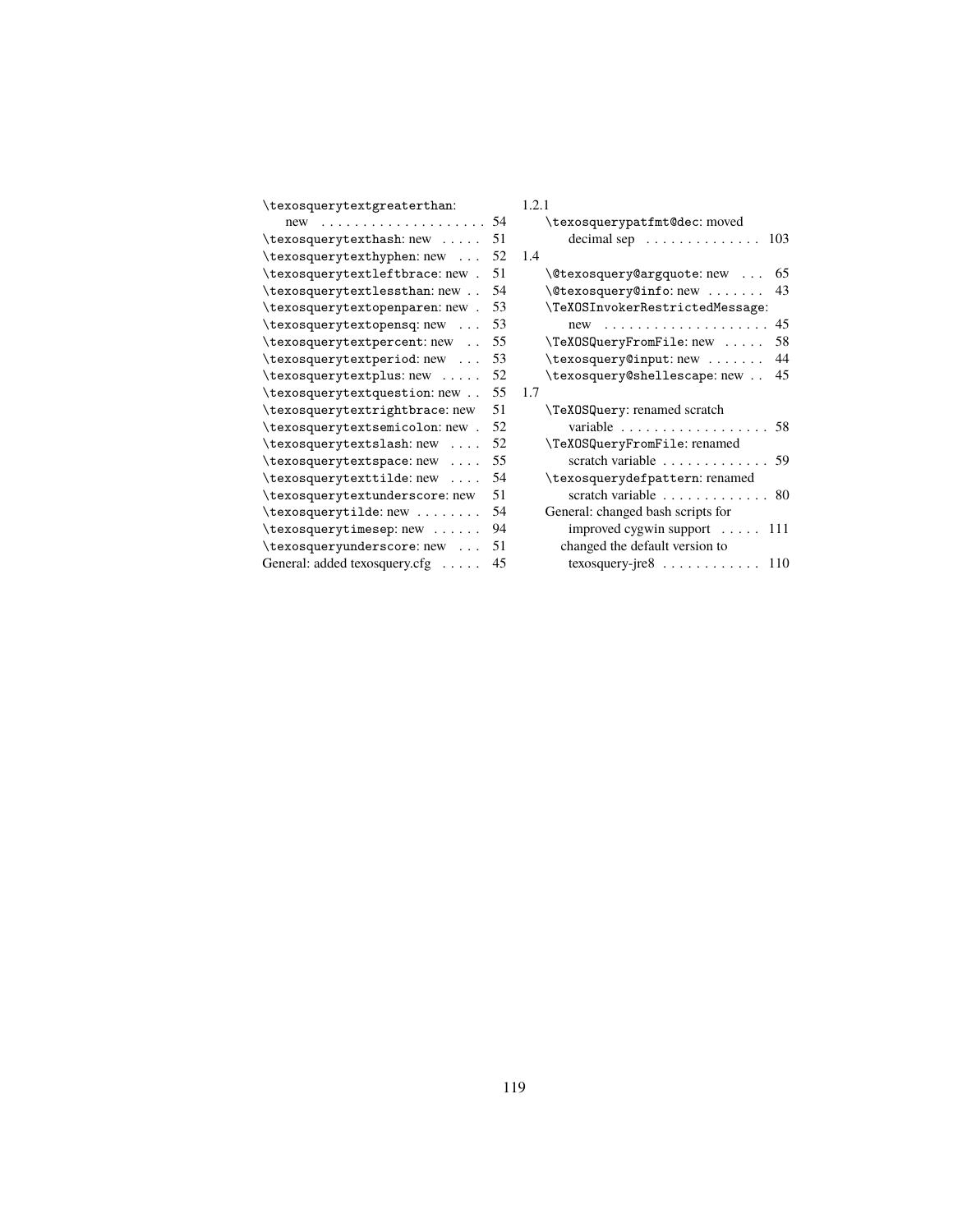# **Index**

| Symbols                                              | \@texosquery@fmt@gettimezone<br>84                                           |
|------------------------------------------------------|------------------------------------------------------------------------------|
| \@texosquery@D                                       | \@texosquery@fmt@getweekinmonth .                                            |
| 55                                                   | 82                                                                           |
| $\texttt{\textbackslash}$ @texosquery@adjust@per 109 | 82<br>\@texosquery@fmt@getweekinyear                                         |
| \@texosquery@allowrestricted                         | 82                                                                           |
| 45                                                   | \@texosquery@fmt@getweekyear                                                 |
| 89                                                   | 82                                                                           |
| $\setminus$ @texosquery@alltenoften                  | \@texosquery@fmt@getyear                                                     |
| 65                                                   | 90                                                                           |
| \@texosquery@argquote                                | \@texosquery@fmtminus                                                        |
| \@texosquery@at@leastfourdigits .                    | 90                                                                           |
| 90                                                   | \@texosquery@fmtplus                                                         |
| 90                                                   | 90                                                                           |
| \@texosquery@atleastfourdigits                       | \@texosquery@fmtsign                                                         |
| 90<br>\@texosquery@atleastonedigit                   | 93<br>\@texosquery@fourthoffour<br>$\sim$ $\sim$ $\sim$ $\sim$ $\sim$ $\sim$ |
| 98                                                   | \@texosquery@fourthoften                                                     |
| \@texosquery@digitindex                              | 86                                                                           |
| 45<br>\@texosquery@dorestrictedmessage               | 49<br>\@texosquery@gobble<br>. The second second second $\alpha$             |
| 49                                                   | 44                                                                           |
| $\texttt{\texttt{0}}$ texosquery@edef                | \@texosquery@ifundef                                                         |
| 87                                                   | 43                                                                           |
| \@texosquery@eighthoften                             | \@texosquery@info                                                            |
| 55                                                   | \@texosquery@invalidpattern                                                  |
| \@texosquery@enableshortcs                           | 104                                                                          |
| $\ldots$                                             | $\sim 100$ km $^{-1}$                                                        |
| 43<br>\@texosquery@err                               | <i><b>\@texosquery@lasteightoften</b></i><br>90<br>$\sim 100$ km s $^{-1}$   |
| \@texosquery@fifthoften<br>86                        | <b>\@texosquery@lastfiveoften</b><br>89<br>$\sim$                            |
| 65<br>\@texosquery@filelist                          | 89<br>\@texosquery@lastfouroften<br>.                                        |
| 69                                                   | \@texosquery@lastnineoften                                                   |
| \@texosquery@filterfilelist                          | 90                                                                           |
| \@texosquery@firsteightoften                         | \@texosquery@lastoften@gobble                                                |
| 88                                                   | 86                                                                           |
| \@texosquery@firstfiveoften                          | <i><b>\@texosquery@lastsevenoften</b></i>                                    |
| 88                                                   | 89                                                                           |
| $\cdots$ .                                           | $\ldots$ .                                                                   |
| 88<br>\@texosquery@firstfouroften<br>$\cdots$        | \@texosquery@lastsixoften<br>89                                              |
| 88                                                   | \@texosquery@lastthreeoften                                                  |
| \@texosquery@firstnineoften                          | 89                                                                           |
| $\cdots$                                             | $\cdots$                                                                     |
| \@texosquery@firstoffour                             | \@texosquery@lasttwooften                                                    |
| 93                                                   | 89                                                                           |
| 49                                                   | \@texosquery@neg@shift                                                       |
| $\setminus$ @texosquery@firstofone                   | 100                                                                          |
| 86                                                   | \@texosquery@ninthoften                                                      |
| \@texosquery@firstoften                              | 87                                                                           |
| 88                                                   | \@texosquery@paddigits                                                       |
| \@texosquery@firstsevenoften                         | 85                                                                           |
| 88                                                   | \@texosquery@paddigits@pos                                                   |
| \@texosquery@firstsixoften                           | 84                                                                           |
| $\ldots$                                             | $\sim$ $\sim$ $\sim$ $\sim$                                                  |
| \@texosquery@firstthreeoften                         | \@texosquery@paddigits@trailing .                                            |
| 88                                                   | 85                                                                           |
| 87                                                   | \@texosquery@pattern@shortcuts                                               |
| \@texosquery@firsttwooften                           | 80                                                                           |
| 91                                                   | 98                                                                           |
| \@texosquery@fmt@dtf                                 | \@texosquery@pos@shift                                                       |
| 83                                                   | 93                                                                           |
| \@texosquery@fmt@getampm                             | \@texosquery@secondoffour                                                    |
| 83                                                   | 86                                                                           |
| /@texosquery@fmt@getdayinmonth                       | \@texosquery@secondoften                                                     |
| 83<br>\@texosquery@fmt@getdayinyear                  | \@texosquery@setpatdisplay<br>104<br>$\sim$ $\sim$ $\sim$ $\sim$ $\sim$      |
| \@texosquery@fmt@getdaynumberofweek                  | \@texosquery@setup@dtpattern<br>84                                           |
| 83                                                   | <b>\@texosquery@seventhoften</b><br>87<br>$\sim$                             |
| \@texosquery@fmt@getdayofweekinmonth                 | 87<br>$\setminus$ @texosquery@sixthoften                                     |
| 83                                                   | 86                                                                           |
|                                                      | \@texosquery@tenoften@then@gobble                                            |
| \@texosquery@fmt@getera                              | 87                                                                           |
| 82                                                   | $\setminus$ @texosquery@tenthoften                                           |
| \@texosquery@fmt@gethourinampmK .                    | 93                                                                           |
| 83                                                   | $\text{Ctext}:$                                                              |
| \@texosquery@fmt@gethourinampmh .                    | 86                                                                           |
| 84                                                   | \@texosquery@thirdoften                                                      |
| 83                                                   | 91                                                                           |
| \@texosquery@fmt@gethourindayH                       | \@texosquery@threedigits@exactly                                             |
| \@texosquery@fmt@gethourindayk                       | /@texosquery@threedigitsexactly .                                            |
| 83                                                   | 91                                                                           |
| \@texosquery@fmt@getmillisecond .                    | 91                                                                           |
| 84                                                   | /@texosquery@twodigits@exactly                                               |
| \@texosquery@fmt@getminute<br>84<br>$\cdots$         | \@texosquery@twodigitsexactly<br>91                                          |
| 82                                                   | \@texosquery@walk                                                            |
| \@texosquery@fmt@getmonth                            | 72                                                                           |
| \@texosquery@fmt@getsecond                           | 43                                                                           |
| 84                                                   | \@texosquery@warn                                                            |
|                                                      |                                                                              |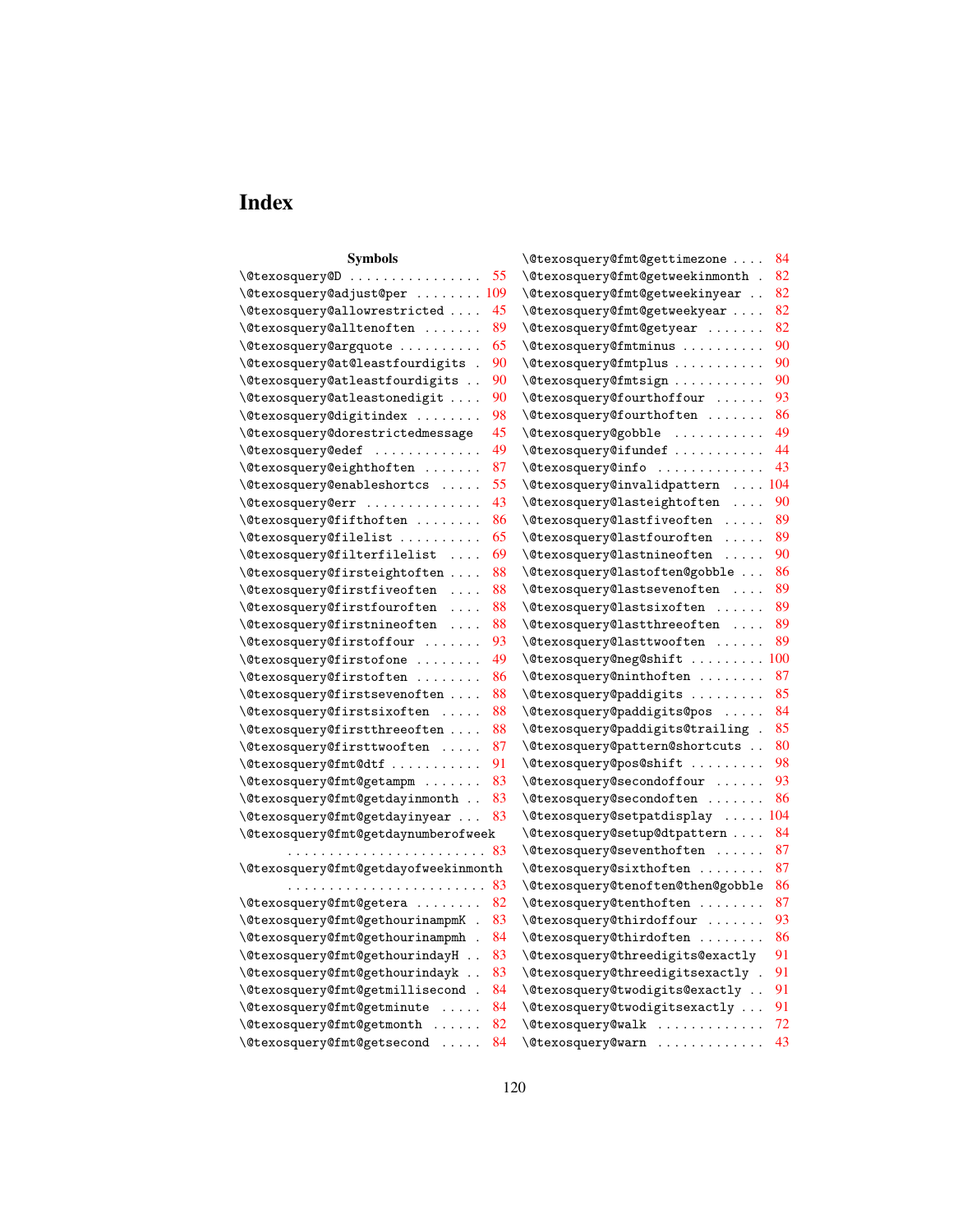|                    | \@texosquery@zerodigit@leading  107                      |
|--------------------|----------------------------------------------------------|
|                    | \@texosquery@zerodigit@trailing . 108                    |
|                    | \@texosquerypat@numfmt@sign  101                         |
|                    |                                                          |
|                    | $\mathbf C$                                              |
|                    |                                                          |
|                    |                                                          |
|                    | I                                                        |
|                    | \if@texosquery@digitfound  98                            |
|                    | \ifTeXOSQueryDryRun  33,44                               |
|                    |                                                          |
|                    | т                                                        |
|                    |                                                          |
|                    | \TeXOSInvokerRestrictedMessage  45                       |
|                    | $\Gamma$ . TeXOSQuery 30, 57                             |
| texosquery options |                                                          |
|                    |                                                          |
|                    |                                                          |
|                    | --alk<br>41                                              |
|                    |                                                          |
|                    | $-$ bcp47 2, 15, 24, 34                                  |
|                    |                                                          |
|                    |                                                          |
|                    | --codeset $\ldots\ldots\ldots\ldots\ldots\ 16$           |
|                    | $--$ codeset-lcs  3, 16                                  |
|                    | $-$ compat  13                                           |
|                    | $--$ compatible  1, 11, 13, 15, 18                       |
|                    |                                                          |
|                    |                                                          |
|                    | -D 24, 34, 74                                            |
|                    |                                                          |
|                    | $--date-time$ 2, 17, 35, 81                              |
|                    | $--$ debug 13, 15, 32                                    |
|                    | $-debug        $<br>-13                                  |
|                    | $--default-encoding \ldots \ldots$<br>14                 |
|                    | $-defenc$<br>14                                          |
|                    |                                                          |
|                    |                                                          |
|                    |                                                          |
|                    | $--encoding \ldots \ldots \ldots 12-14, 16, 34$          |
|                    |                                                          |
|                    | 21                                                       |
|                    | --filesize $\ldots \ldots \ldots \ldots \ldots \; 18,36$ |
|                    | $--filterlist$ 20, 21, 37                                |
|                    | --filterlist-dir<br>21                                   |
|                    | 21<br>--filterlist-regular                               |
|                    | 21                                                       |
|                    | 13                                                       |
|                    | 13                                                       |
|                    | 13<br>$-\text{help}$                                     |
|                    |                                                          |
|                    |                                                          |

| $-$ id  21,36                                                        |  |
|----------------------------------------------------------------------|--|
|                                                                      |  |
|                                                                      |  |
|                                                                      |  |
|                                                                      |  |
| $--list-dir    21, 36$                                               |  |
| $--list-regular$ 21,36                                               |  |
| $--$ locale  12,16                                                   |  |
| $--locale-data$ 2, 23, 24, 34, 59                                    |  |
| $-1$ ocale $-1$ cs  12, 16, 34                                       |  |
|                                                                      |  |
|                                                                      |  |
| $-N$ 12, 22, 34                                                      |  |
|                                                                      |  |
| $--nodebug$ 13                                                       |  |
|                                                                      |  |
|                                                                      |  |
| --noreplace-path<br>--noreplace-uri  14<br>--nostrip-path-prefix  14 |  |
| $--nostrip-uri-prefix \ldots \ldots 14$                              |  |
| $-$ -numeric  2, 22, 24, 28, 34, 59                                  |  |
|                                                                      |  |
|                                                                      |  |
| --osarch  17,35<br>--osname  17,35<br>--osversion  17,35             |  |
|                                                                      |  |
|                                                                      |  |
| $--path$ 22,36                                                       |  |
| $--pdfdate \dots \dots \dots \dots \dots \dots \ 18,35$              |  |
|                                                                      |  |
|                                                                      |  |
| $--replace-path$ 14                                                  |  |
| $--\nreplace-uri$ 14                                                 |  |
|                                                                      |  |
|                                                                      |  |
|                                                                      |  |
| $--shell-\texttt{escape}$ 10                                         |  |
|                                                                      |  |
| $--strip-path-prefix    14$                                          |  |
| $--strip-uri-prefix \ldots \ldots 14$                                |  |
|                                                                      |  |
|                                                                      |  |
| $-$ time-zones  2, 17, 35, 93                                        |  |
| $--tmpdir$ 19,36                                                     |  |
|                                                                      |  |
|                                                                      |  |
|                                                                      |  |
| $--userhome 18,36$                                                   |  |
| $-v \ldots \ldots \ldots \ldots \ldots \ldots \ldots \ldots 9, 13$   |  |
| $--version$ 13                                                       |  |
| $-version$ 13                                                        |  |
|                                                                      |  |
|                                                                      |  |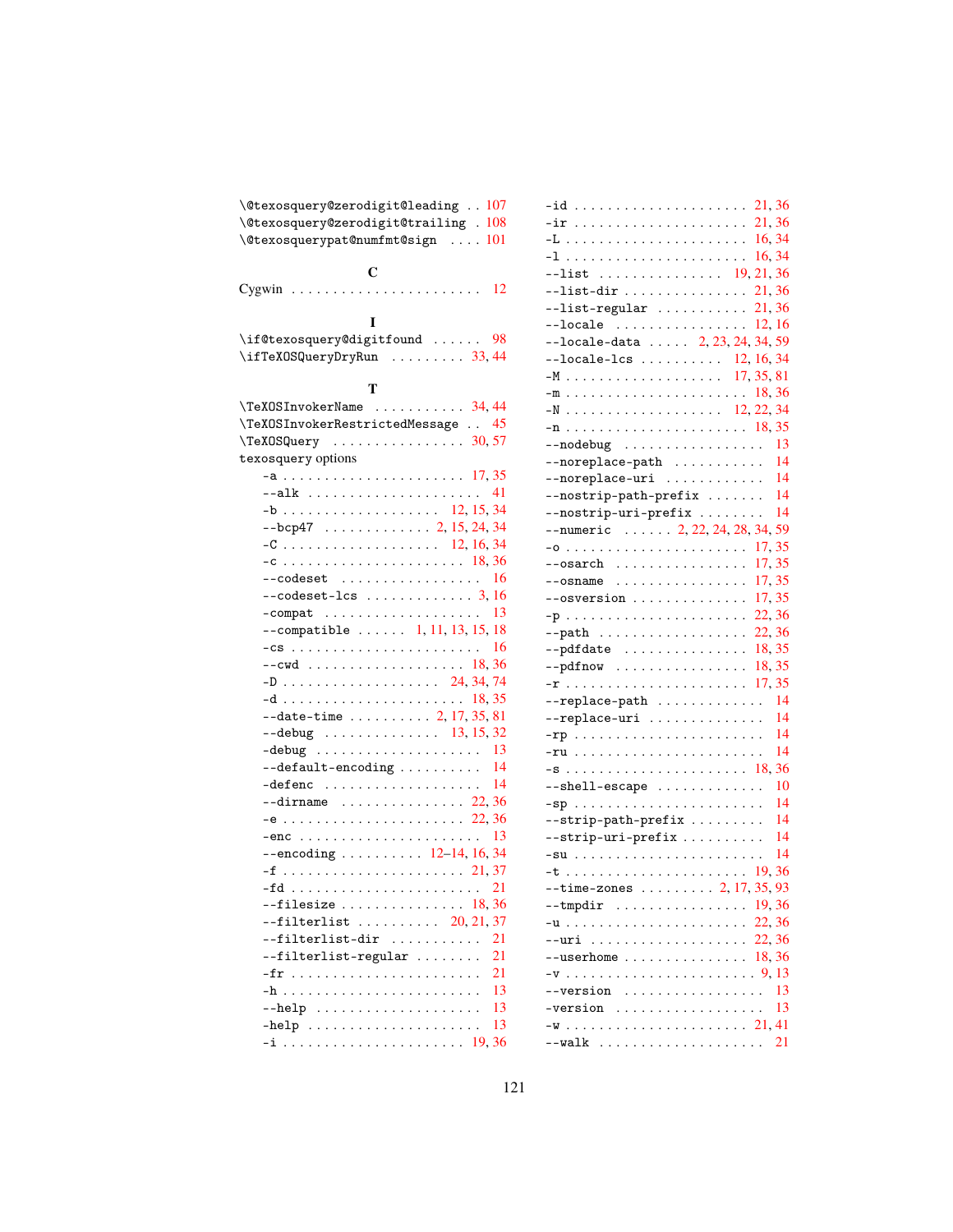|                                         | $\text{texosquery current}$ 61                       |
|-----------------------------------------|------------------------------------------------------|
| \texosquery@input<br>44                 | 62<br>\texosquerycurrencypeso                        |
| \texosquery@patfmt@prefixcurrency 105   | 60<br>\texosquerycurrencypound                       |
| \texosquery@patfmt@prefixicurrency      | \texosquerycurrencyruble<br>63                       |
| 105                                     | $\text{texosquerycurrencyrupee} \dots 61, 63$        |
| \texosquery@patfmt@prefixpercent<br>109 | \texosquerycurrencysign<br>60                        |
| \texosquery@patfmt@prefixpermill<br>109 | \texosquerycurrencyspesmilo<br>63                    |
| \texosquery@patfmt@suffixcurrency 105   | 63<br>\texosquerycurrencytenge                       |
| \texosquery@patfmt@suffixicurrency      | 62<br>\texosquerycurrencytugrik                      |
| . 105                                   | \texosquerycurrencyturkishlira<br>63                 |
| \texosquery@patfmt@suffixpercent<br>109 | 61<br>\texosquerycurrencywon                         |
| \texosquery@patfmt@suffixpermill<br>110 | 60<br>\texosquerycurrencyyen                         |
| 45<br>\texosquery@shellescape           | \TeXOSQueryCwd  36,64                                |
| 44<br>\TeXOSQueryAllowRestricted        | \TeXOSQueryDateTime  35,64                           |
| 54<br>\texosqueryampersand              | \texosquerydefpattern<br>80                          |
| \TeXOSQueryArch  35,64                  | 45<br>\TeXOSQueryDenyRestricted                      |
| \texosqueryasterisk<br>53               |                                                      |
| 53<br>\texosqueryatchar                 | $\text{texosquerydollar} \dots \dots \dots \dots 55$ |
| 51<br>\texosquerybackslash              | \texosquerydoublequote<br>52                         |
| 51<br>\texosquerybacktick               | \texosquerydtf<br>78                                 |
| \texosquerybar<br>53                    | 52<br>\texosqueryequals                              |
| 54<br>\texosquerycircum                 | 55<br>\texosqueryexclam                              |
| 53<br>\texosquerycloseparen             | \TeXOSQueryFileDate  35,65                           |
| 51<br>\texosqueryclosequote             | \TeXOSQueryFileList  36,65                           |
| 53<br>\texosqueryclosesq                | \TeXOSQueryFileListDateAsc  37,66                    |
| 52<br>\texosquerycolon                  | \TeXOSQueryFileListDateDes  37,66                    |
| 53<br>\texosquerycomma                  | \TeXOSQueryFileListExtAsc  41,66                     |
| 59<br>\texosquerycurrency               | TeXOSQueryFileListExtDes  41,66                      |
| 62<br>\texosquerycurrencyaustral        | \TeXOSQueryFileListNameAsc  39,66                    |
| 62<br>\texosquerycurrencycedi           | \TeXOSQueryFileListNameDes  39,66                    |
| 59<br>\texosquerycurrencycent           | \TeXOSQueryFileListNameIgnoreCaseAsc                 |
| \texosquerycurrencycolon<br>60          |                                                      |
| \texosquerycurrencycruzeiro<br>60       | \TeXOSQueryFileListNameIgnoreCaseDes                 |
| 59<br>\texosquerycurrencydollar         |                                                      |
| 61<br>\texosquerycurrencydong           | \TeXOSQueryFileListSizeAsc  38,66                    |
| 62<br>\texosquerycurrencydrachma        | \TeXOSQueryFileListSizeDes  38,66                    |
| 60<br>\texosquerycurrencyecu            | \TeXOSQueryFilePath  36,74                           |
| \texosquerycurrencyeuro<br>61           |                                                      |
| \texosquerycurrencyfranc<br>60          | \TeXOSQueryFileURI  36,74                            |
| 62<br>\texosquerycurrencygermanpenny    | \TeXOSQueryFilterFileList  37,69                     |
| 62<br>\texosquerycurrencyguarani        | \TeXOSQueryFilterFileListDateAsc                     |
| \texosquerycurrencyhryvnia<br>62        |                                                      |
| \texosquerycurrencykip<br>62            | \TeXOSQueryFilterFileListDateDes                     |
| \texosquerycurrencylira<br>60           |                                                      |
| \texosquerycurrencylivretournois<br>63  | \TeXOSQueryFilterFileListExtAsc                      |
| \texosquerycurrencymanat<br>63          |                                                      |
| \texosquerycurrencymill<br>61           | \TeXOSQueryFilterFileListExtDes                      |
| $\text{texosquery current}$<br>61       |                                                      |
| \texosquerycurrencynewsheqel<br>61      | \TeXOSQueryFilterFileListNameAsc                     |
| \texosquerycurrencynordicmark<br>63     |                                                      |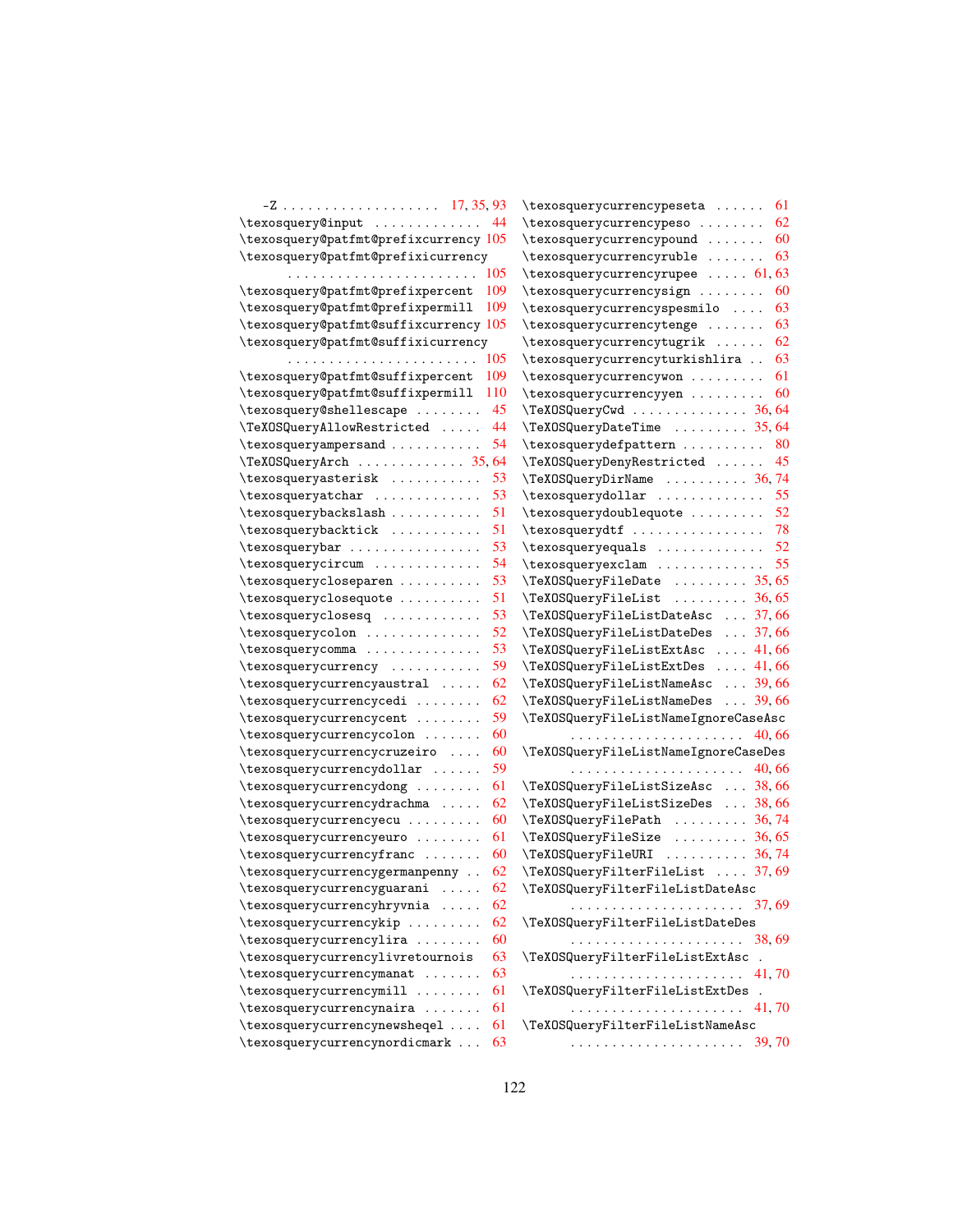| \TeXOSQueryFilterFileListNameDes                                    | \TeXOSQueryFilterSubDirListSizeDes                                           |
|---------------------------------------------------------------------|------------------------------------------------------------------------------|
|                                                                     |                                                                              |
| \TeXOSQueryFilterFileListNameIgnoreCase\tsexosqueryfmtdatetime      | 82                                                                           |
|                                                                     | 96<br>\texosqueryfmtnumber                                                   |
| \TeXOSQueryFilterFileListNameIgnoreCaseDexxosqueryfmtpata           | 96                                                                           |
|                                                                     | 96<br>\texosqueryfmtpataa                                                    |
| \TeXOSQueryFilterFileListSizeAsc                                    | 96<br>\texosqueryfmtpataaa                                                   |
|                                                                     | 96<br>\texosqueryfmtpataaaa                                                  |
| \TeXOSQueryFilterFileListSizeDes                                    | 96<br>\texosqueryfmtpatG                                                     |
|                                                                     | \texosqueryfmtpatGG<br>96                                                    |
| \TeXOSQueryFilterRegularFileList<br>70                              | \texosqueryfmtpatGGG<br>96                                                   |
| \TeXOSQueryFilterRegularFileListDateAsc\texosqueryfmtpatGGGG        | 96                                                                           |
|                                                                     | 95<br>\texosqueryfmtpatX                                                     |
| \TeXOSQueryFilterRegularFileListDateDes\texosqueryfmtpatXX          | 95                                                                           |
|                                                                     | 95<br>\texosqueryfmtpatXXX                                                   |
| \TeXOSQueryFilterRegularFileListExtAsc \texosqueryfmtpatXXXX        | 96                                                                           |
|                                                                     | 94<br>\texosqueryfmtpatZ                                                     |
| \TeXOSQueryFilterRegularFileListExtDes \texosqueryfmtpatz           | 94                                                                           |
|                                                                     | 94<br>41,72 \texosqueryfmtpatZZ                                              |
| \TeXOSQueryFilterRegularFileListNameAsc\texosqueryfmtpatzz          | 94                                                                           |
|                                                                     | 95<br>$\ldots \ldots \ldots \ldots \ldots$ 39,71 \texosqueryfmtpatZZZ        |
| \TeXOSQueryFilterRegularFileListNameDes\texosqueryfmtpatzzz         | 94                                                                           |
| . 39, 71                                                            | \texosqueryfmtpatZZZZ<br>95                                                  |
| \TeXOSQueryFilterRegularFileListNameIgn\trexCassopAsscyfmtpatzzzz   | 94                                                                           |
|                                                                     | 92<br>$\ldots \ldots \ldots \ldots \ldots$ 40,72 \texosqueryfmttimezonehr    |
| \TeXOSQueryFilterRegularFileListNameIgn\texCasseDescyfmttimezonemin | 93                                                                           |
|                                                                     | 93<br>$\ldots \ldots \ldots \ldots \ldots$ 40,72 \texosqueryfmttimezonenumhr |
| \TeXOSQueryFilterRegularFileListSizeAsc\TeXOSQueryFromFile  31,58   |                                                                              |
| 38, 71                                                              | 54<br>\texosquerygreaterthan                                                 |
| \TeXOSQueryFilterRegularFileListSizeDes\texosqueryhash              | 51                                                                           |
|                                                                     | \TeXOSQueryHome  36,64                                                       |
| \TeXOSQueryFilterSubDirList  70                                     | 52<br>\texosqueryhyphen                                                      |
| \TeXOSQueryFilterSubDirListDateAsc                                  | \TeXOSQueryInvoker<br>44                                                     |
|                                                                     | \TeXOSQueryLangTag  34,63                                                    |
| \TeXOSQueryFilterSubDirListDateDes                                  | \texosqueryleftbrace<br>51                                                   |
|                                                                     | \texosquerylessthan  54                                                      |
| \TeXOSQueryFilterSubDirListExtAsc                                   | 55<br>\texosqueryliteralspace                                                |
|                                                                     | \TeXOSQueryLocale  34,63                                                     |
| \TeXOSQueryFilterSubDirListExtDes                                   | \TeXOSQueryLocaleData  34, 64                                                |
| 41, 72                                                              | \texosquerylongdstzone  93                                                   |
| \TeXOSQueryFilterSubDirListNameAsc                                  | $\text{texosquerylongtimezone} \dots \dots \ 93$                             |
|                                                                     | \TeXOSQueryName  35,64                                                       |
| \TeXOSQueryFilterSubDirListNameDes                                  | \texosquerynonasciidetokwrap<br>50                                           |
| 40, 71                                                              | \texosquerynonasciiwrap<br>50                                                |
| \TeXOSQueryFilterSubDirListNameIgnoreCa\E4X46SQueryNow  35,64       |                                                                              |
| 40, 72                                                              | \TeXOSQueryNumeric  34,63                                                    |
| \TeXOSQueryFilterSubDirListNameIgnoreCa\telexsqueryopenparen        | 53                                                                           |
|                                                                     | \texosqueryopensq<br>53                                                      |
| \TeXOSQueryFilterSubDirListSizeAsc                                  | \texosquerypatdec<br>79                                                      |
|                                                                     | \texosquerypatdigit<br>79                                                    |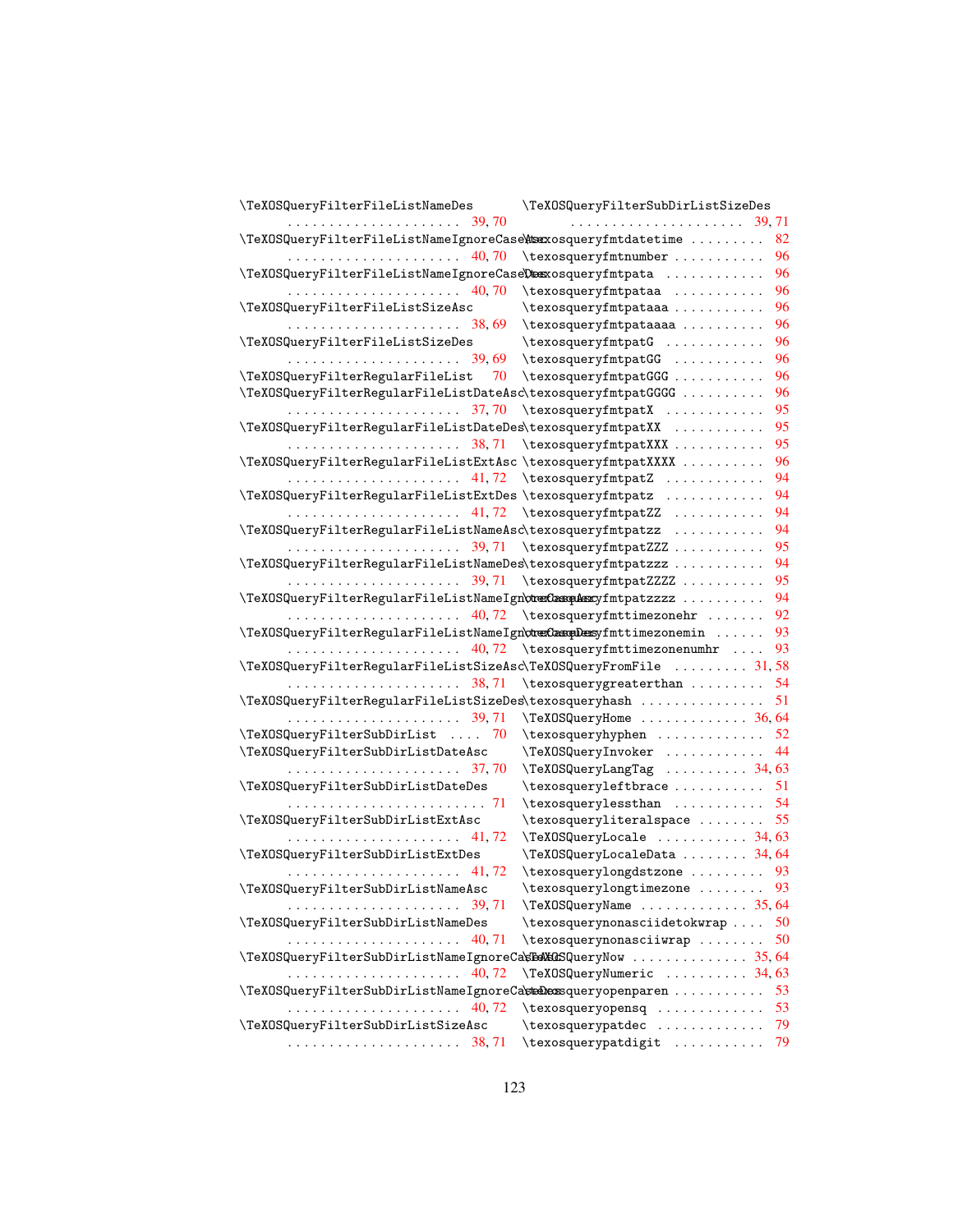| \texosquerypatdigitnozero  79                                    | \TeXOSQueryRegularFileListNameAsc                                                                                                                                                                                                                                                                                                                                                                             |
|------------------------------------------------------------------|---------------------------------------------------------------------------------------------------------------------------------------------------------------------------------------------------------------------------------------------------------------------------------------------------------------------------------------------------------------------------------------------------------------|
| $\texttt{texosquerypath@dec} \dots \dots \dots \ 103$            |                                                                                                                                                                                                                                                                                                                                                                                                               |
| \texosquerypatfmt@digit  105                                     | \TeXOSQueryRegularFileListNameDes                                                                                                                                                                                                                                                                                                                                                                             |
| $\texttt{\textbackslash}$ texosquerypatfmt@digitnozero  106      |                                                                                                                                                                                                                                                                                                                                                                                                               |
| \texosquerypatfmt@groupsep  109                                  | \TeXOSQueryRegularFileListNameIgnoreCaseAsc                                                                                                                                                                                                                                                                                                                                                                   |
| $\texttt{textequ}$                                               |                                                                                                                                                                                                                                                                                                                                                                                                               |
| \texosquerypatfmt@plusminus  102                                 | \TeXOSQueryRegularFileListNameIgnoreCaseDes                                                                                                                                                                                                                                                                                                                                                                   |
| $\texttt{\texttt{text}}$ 102                                     |                                                                                                                                                                                                                                                                                                                                                                                                               |
| $\text{texosquerypatfmtcurdecessep}$ 103                         | \TeXOSQueryRegularFileListSizeAsc                                                                                                                                                                                                                                                                                                                                                                             |
|                                                                  |                                                                                                                                                                                                                                                                                                                                                                                                               |
| \texosquerypatfmtcurrencysign  104                               | \TeXOSQueryRegularFileListSizeDes                                                                                                                                                                                                                                                                                                                                                                             |
| $\texttt{\texttt{lexosquerypatfmtdecsep}} \dots \dots \dots 103$ |                                                                                                                                                                                                                                                                                                                                                                                                               |
|                                                                  | \texosqueryrightbrace  51                                                                                                                                                                                                                                                                                                                                                                                     |
| $\text{texosquerypatfmtgroupsep}$ 109                            | $\texttt{texosquerysemicolon} \dots \dots \dots 52$                                                                                                                                                                                                                                                                                                                                                           |
| \texosquerypatfmticurrencysign  104                              | \texosqueryshortdstzone<br>93                                                                                                                                                                                                                                                                                                                                                                                 |
|                                                                  | \texosqueryshorttimezone<br>93                                                                                                                                                                                                                                                                                                                                                                                |
| $\texttt{\textbackslash}$ texosquerypatfmtminus  109             | $\verb+\textrm{3}+ \verb+\textrm{3}+ \verb+\textrm{4}+ \verb+\textrm{4}+ \verb+\textrm{5}+ \verb+\textrm{5}+ \verb+\textrm{6}+ \verb+\textrm{6}+ \verb+\textrm{7}+ \verb+\textrm{8}+ \verb+\textrm{8}+ \verb+\textrm{9}+ \verb+\textrm{9}+ \verb+\textrm{9}+ \verb+\textrm{1}+ \verb+\textrm{9}+ \verb+\textrm{1}+ \verb+\textrm{1}+ \verb+\textrm{1}+ \verb+\textrm{1}+ \verb+\textrm{1}+ \verb+\textrm{1}+$ |
| $\texttt{\texttt{text} \texttt{c}}$ 109                          | $\texttt{text}$ ; $\ldots$ . $\texttt{65}$                                                                                                                                                                                                                                                                                                                                                                    |
| \texosquerypatfmtpermillsign  109                                | \TeXOSQuerySubDirList  36,67                                                                                                                                                                                                                                                                                                                                                                                  |
| $\texttt{textpoints} \dots \dots \dots 109$                      | \TeXOSQuerySubDirListDateAsc . 37, 67                                                                                                                                                                                                                                                                                                                                                                         |
| $\texttt{text}$ 102                                              | \TeXOSQuerySubDirListDateDes  38, 67                                                                                                                                                                                                                                                                                                                                                                          |
| $\texttt{text} \dots \dots \dots 102$                            | TeXOSQuerySubDirListExtAsc  41,68                                                                                                                                                                                                                                                                                                                                                                             |
| \texosquerypatgroupsep<br>-79                                    | \TeXOSQuerySubDirListExtDes  41,69                                                                                                                                                                                                                                                                                                                                                                            |
| \texosquerypatminus<br>79                                        | \TeXOSQuerySubDirListNameAsc  39,68                                                                                                                                                                                                                                                                                                                                                                           |
| \texosquerypatnum<br>78                                          | \TeXOSQuerySubDirListNameDes  39,68                                                                                                                                                                                                                                                                                                                                                                           |
| \texosquerypatplusminus<br>78                                    | \TeXOSQuerySubDirListNameIgnoreCaseAsc                                                                                                                                                                                                                                                                                                                                                                        |
| 79<br>\texosquerypatprefixcurrency                               |                                                                                                                                                                                                                                                                                                                                                                                                               |
| \texosquerypatprefixicurrency<br>79                              | \TeXOSQuerySubDirListNameIgnoreCaseDes                                                                                                                                                                                                                                                                                                                                                                        |
| \texosquerypatprefixpercent<br>79                                |                                                                                                                                                                                                                                                                                                                                                                                                               |
| \texosquerypatprefixpermill<br>79                                | \TeXOSQuerySubDirListSizeAsc  38, 67                                                                                                                                                                                                                                                                                                                                                                          |
| \texosquerypatquote<br>78                                        | \TeXOSQuerySubDirListSizeDes . 38,67                                                                                                                                                                                                                                                                                                                                                                          |
| \texosquerypatsinum<br>79                                        | $\text{texosquerytextampersand} \dots \dots \quad 55$                                                                                                                                                                                                                                                                                                                                                         |
| \texosquerypatstr<br>78                                          | \texosquerytextasterisk  53                                                                                                                                                                                                                                                                                                                                                                                   |
| 79<br>\texosquerypatsuffixcurrency                               | $\texttt{text} \dots \dots \dots 53$                                                                                                                                                                                                                                                                                                                                                                          |
| \texosquerypatsuffixicurrency<br>79                              | $\verb+\textrm+ backslash- \dots 51$                                                                                                                                                                                                                                                                                                                                                                          |
| \texosquerypatsuffixpercent<br>79                                | \texosquerytextbacktick<br>51                                                                                                                                                                                                                                                                                                                                                                                 |
| \texosquerypatsuffixpermill<br>79                                | \texosquerytextbar<br>54                                                                                                                                                                                                                                                                                                                                                                                      |
| \texosquerypercent<br>55                                         | \texosquerytextcircum<br>54                                                                                                                                                                                                                                                                                                                                                                                   |
| \texosqueryperiod<br>52                                          | \texosquerytextcloseparen<br>53                                                                                                                                                                                                                                                                                                                                                                               |
| \texosqueryplus<br>52                                            | \texosquerytextclosequote<br>52                                                                                                                                                                                                                                                                                                                                                                               |
| \texosqueryquestion<br>55                                        | \texosquerytextclosesq<br>53                                                                                                                                                                                                                                                                                                                                                                                  |
| \TeXOSQueryRegularFileList  36,67                                | \texosquerytextcolon<br>52                                                                                                                                                                                                                                                                                                                                                                                    |
| \TeXOSQueryRegularFileListDateAsc                                | \texosquerytextcomma<br>53                                                                                                                                                                                                                                                                                                                                                                                    |
|                                                                  | \texosquerytextdollar<br>55                                                                                                                                                                                                                                                                                                                                                                                   |
| \TeXOSQueryRegularFileListDateDes                                | \texosquerytextdoublequote<br>52                                                                                                                                                                                                                                                                                                                                                                              |
|                                                                  | \texosquerytextequals<br>52                                                                                                                                                                                                                                                                                                                                                                                   |
| \TeXOSQueryRegularFileListExtAsc                                 | \texosquerytextexclam<br>55                                                                                                                                                                                                                                                                                                                                                                                   |
|                                                                  | \texosquerytextgreaterthan<br>54                                                                                                                                                                                                                                                                                                                                                                              |
| \TeXOSQueryRegularFileListExtDes                                 | \texosquerytexthash<br>51                                                                                                                                                                                                                                                                                                                                                                                     |
|                                                                  | $\verb \texssquerytexthyphen     $<br>52                                                                                                                                                                                                                                                                                                                                                                      |
|                                                                  |                                                                                                                                                                                                                                                                                                                                                                                                               |